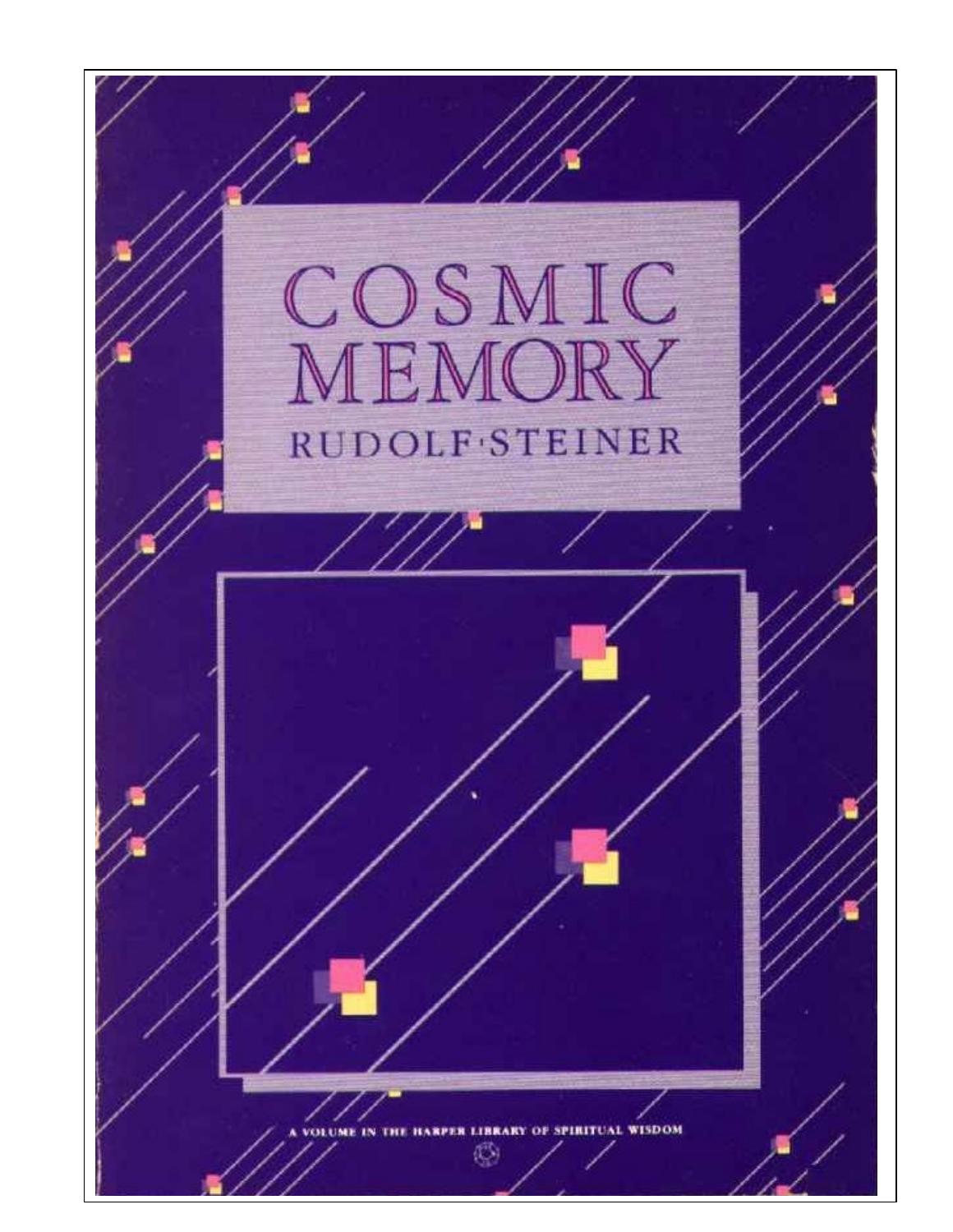# **Cosmic Memory**

## **Prehistory of Earth and Man**

### By Rudolph Steiner

Translated from the German by Karl E. Zimmer

#### **HARPER & ROW, PUBLISHERS**

Copyright © 1959 by Rudolf Steiner Publications, Inc.

The authorized translation in the Western Hemisphere by agreement with the Rudolf Steiner-Nachlassverwaltung, Dornach, Switzerland.

> This book is published in Switzerland under the title *Aus der Akasha-Chronik*.

FIRST HARPER & ROW PAPERBACK EDITION PUBLISHED IN 1981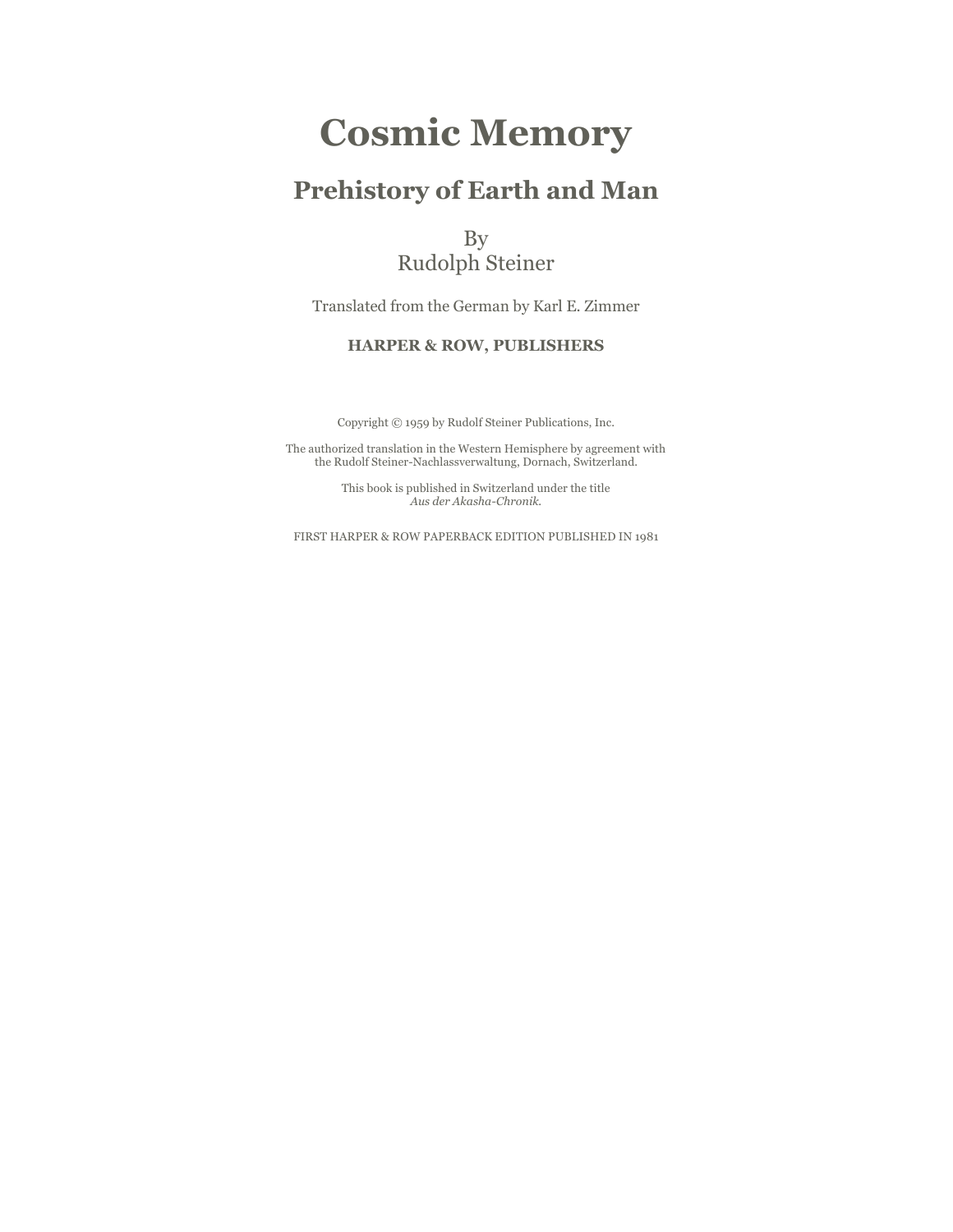# **Cosmic Memory**

### **Prehistory of Earth and Man**

**by Rudolf Steiner GA 11**

Copyright © 1981 This e.Text edition is provided through the wonderful work of: **Harper & Row, Publishers**

Introduction

 Preface by the Editor of the German Edition (1939)

- *i*. Contemporary Civilization in the Mirror of the Science of the Spirit (1904)
- *ii*. From the Akasha Chronicle (Preface)
- *iii*. Our Atlantean Ancestors
- *iv*. Transition of the Fourth into the Fifth Root Race
- *v*. The Lemurian Race
- *vi*. The Division into Sexes
- *vii*. The Last Periods before the Division into Sexes
- *viii*. The Hyperborean and the Polarean Epoch
	- *ix*. Beginning of the Present Earth Extrusion of the Sun
	- *x*. Extrusion of the Moon
	- *xi*. Some Necessary Points of View
- *xii*. On the Origin of the Earth
- *xiii*. The Earth and Its Future
- *xiv*. The Life of Saturn
- *xv*. The Life of the Sun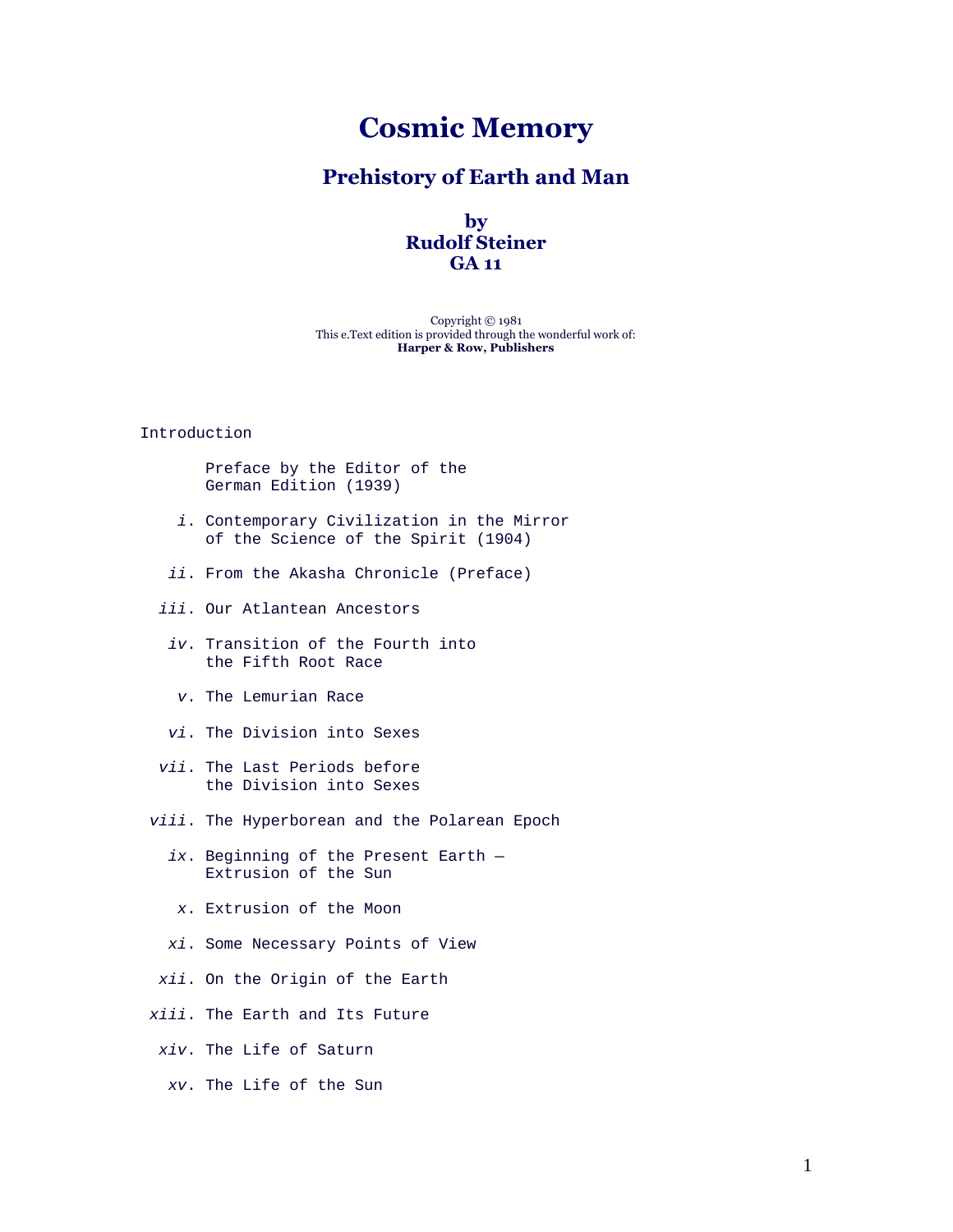- *xvi*. Life on the Moon
- *xvii*. The Life of Earth
- *xviii*. The Fourfold Man of Earth
	- *xix*. Answers to Questions
	- *xx*. Prejudices Arising from Alleged Science (1904)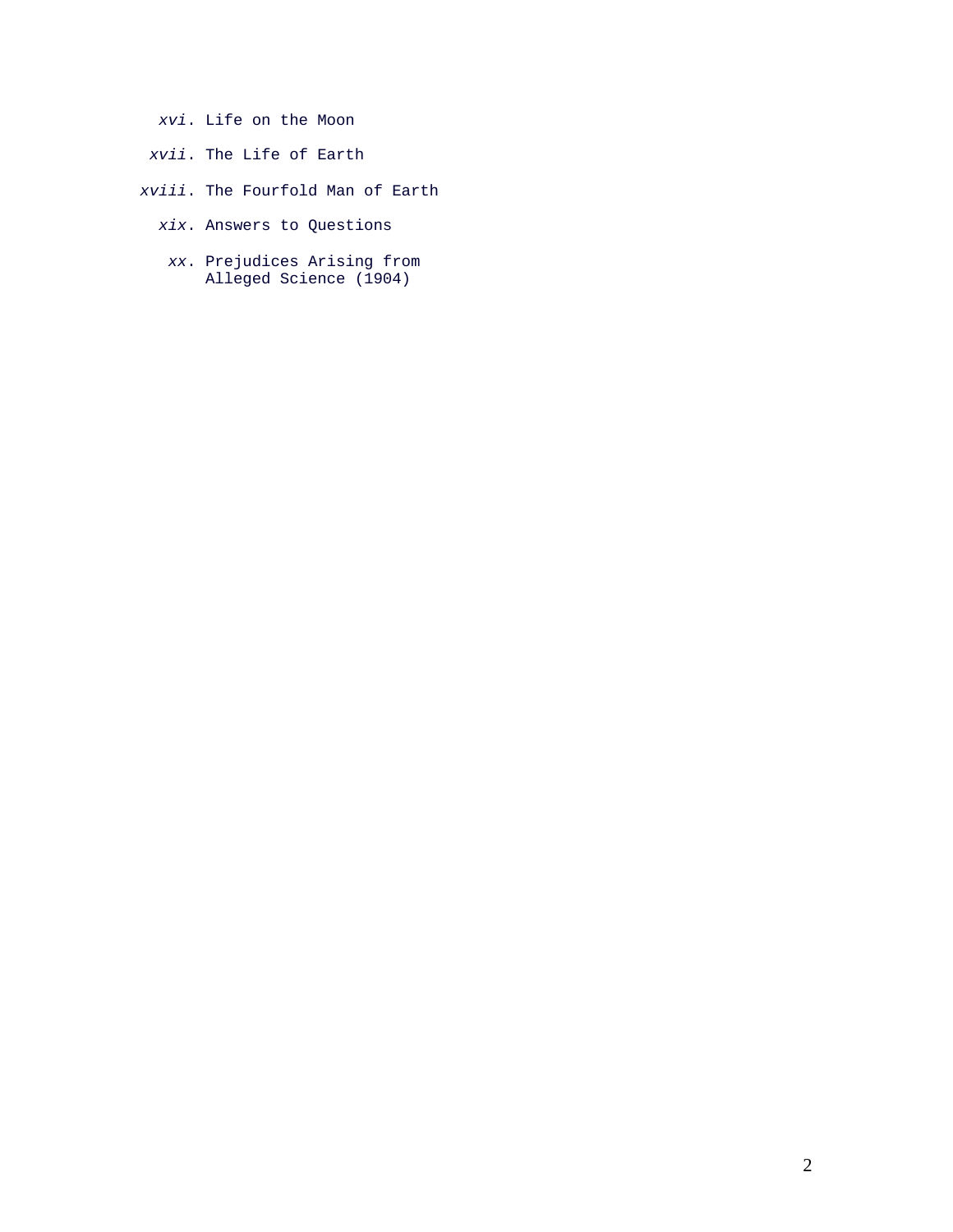#### **RUDOLF STEINER: THE MAN AND HIS WORK**

RUDOLF STEINER is one of those figures who appear at critical moments in human history, and whose contribution places them in the vanguard of the progress of mankind.

Born in Austria in 1861, educated at the *Technische Hochschule* in Vienna, where he specialized in the study of mathematics and science, Steiner received recognition as a scholar when he was invited to edit the well-known Kurschner edition of the natural scientific writings of Goethe. Already in 1886 at the age of twenty-five, he had shown his comprehensive grasp of the deeper implications of Goethe's way of thinking by writing his *Grundlinien einer Erkenntnistheorie der Goetheschen Weltanschauung* (Theory of Knowledge Implicit in Goethe's Conception of the World). Four years later he was called to join the group of eminent scholars in residence at Weimar, where he worked with them at the Goethe-Schiller Archives for some years. A further result of these activities was the writing of his *Goethes Weltanschauung* (Goethe's Conception of the World) which, together with his introductions and commentary on Goethe's scientific writings, established Steiner as one of the outstanding exponents of Goethe's methodology.

In these years Steiner came into the circle of those around the aged Nietzsche. Out of the profound impression which this experience made upon him, he wrote his *Friedrich Nietzsche, Ein Kampfer gegen seine Zeit* (Friedrich Nietzsche, a Fighter Against his Time), published in 1895. This work evaluates the achievements of the great philosopher against the background of his tragic life-experience on the one hand, and the spirit of the nineteenth century on the other.

In 1891 Steiner received his Ph.D. at the University of Rostock. His thesis dealt with the scientific teaching of Fichte, and is further evidence of Steiner's ability to evaluate the work of men whose influence has gone far to shape the thinking of the modern world. In somewhat enlarged form, this thesis appeared under the title, *Wahrheit und Wissenschaft* (Truth and Science), as the preface to Steiner's chief philosophical work, *Die Philosophie der Freiheit*, 1894. Later he suggested *The Philosophy of Spiritual Activity* as the title of the English translation of this book.

At about this time Steiner began his work as a lecturer. This activity was eventually to occupy the major portion of his time and was to take him on repeated lecture tours throughout Western Europe. These journeys extended from Norway, Sweden and Finland in the north to Italy and Sicily in the South, and included several visits to the British Isles. From about the turn of the century to his death in 1925, Steiner gave well over 6,000 lectures before audiences of most diverse backgrounds and from every walk of life.

First in Vienna, later in Weimar and Berlin, Steiner wrote for various periodicals and for the daily press. For nearly twenty years, observations on current affairs, reviews of books and plays, along with comment on scientific and philosophical developments flowed from his pen. Finally, upon completion of his work at Weimar, Steiner moved to Berlin in 1897 to assume the editorship of *Das Magazin fur Litteratur*, a well-known literary periodical which had been founded by Joseph Lehmann in 1832, the year of Goethe's death.

Steiner's written works, which eventually included over fifty titles, together with his extensive lecturing activity brought him into contact with increasing numbers of people in many countries. The sheer physical and mental vigor required to carry on a life of such broad, constant activity would alone be sufficient to mark him as one of the most creatively productive men of our time.

The philosophical outlook of Rudolf Steiner embraces such fundamental questions as the being of man, the nature and purpose of freedom, the meaning of evolution, the relation of man to nature,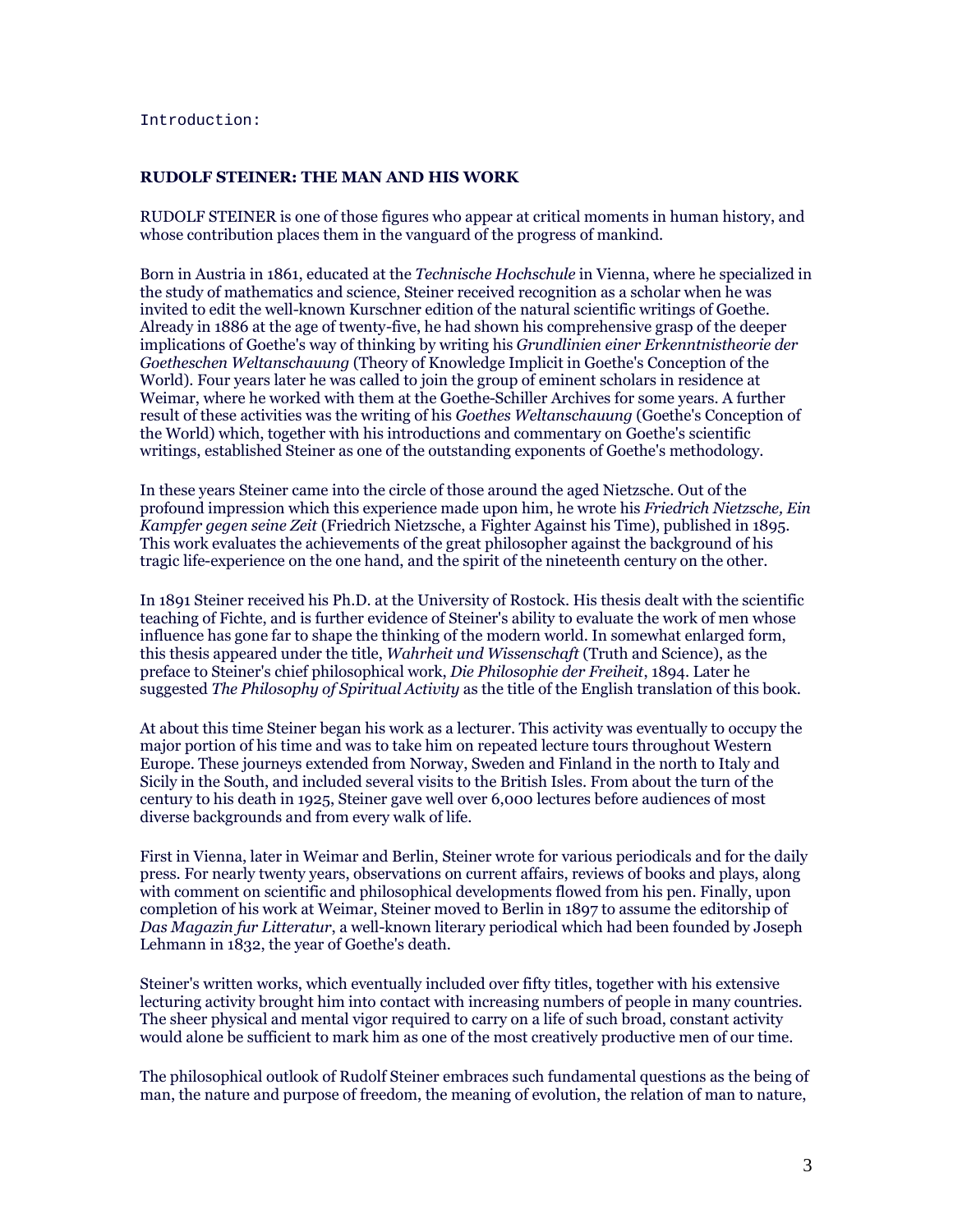the life after death and before birth. On these and similar subjects, Steiner had unexpectedly new, inspiring and thought-provoking things to say. Through a study of his writings one can come to a clear, reasonable, comprehensive understanding of the human being and his place in the universe.

It is noteworthy that in all his years of work, Steiner made no appeal to emotionalism or sectarianism in his readers or hearers. His scrupulous regard and deep respect for the freedom of every man shines through everything he produced. The slightest compulsion or persuasion he considered an affront to the dignity and ability of the human being. Therefore, he confined himself to objective statements in his writing and speaking, leaving his readers and hearers entirely free to reject or accept his words.

Rudolf Steiner repeatedly emphasized that it is not educational background alone, but the healthy, sound, judgment and good will of each individual that enables the latter to comprehend what he has to say. While men and women eminent in cultural, social, political and scientific life have been and are among those who have studied and have found value in Steiner's work, experience has shown repeatedly that his ideas can be grasped by the simplest people. His ability to reach, without exception, all who come to meet his ideas with the *willingness* to understand, is another example of the well-known hallmark of genius.

The ideas of Rudolf Steiner address themselves to the humanity in men and women of every race and of every religious and philosophical point of view, and included them. However, it should be observed that for Steiner the decisive event in world development and the meaning of the historical process is centered in the life and activity of the Christ. Thus, his point of view is essentially Christian, but not in a limited or doctrinal sense. The ideas expressed in his *Das Christentum als mystische Tatsache und die Mysterien des Altertums* (Christianity as Mystical Fact and the Mysteries of Antiquity), 1902, and in other works, especially his cycles of lectures on the Gospels (1908-1912), have brought to many a totally new relationship to Christianity, sufficiently broad to include men of every religious background in full tolerance, yet more deeply grounded in basic reality than are many of the creeds current today.

From his student days, Steiner had been occupied with the education of children. Through his own experience as tutor in Vienna and later as instructor in a school for working men and women in Berlin, he had ample opportunity to gain first-hand experience in dealing with the needs and interests of young people. In his Berlin teaching work he saw how closely related are the problems of education and of social life. Some of the fundamental starting-points for an educational praxis suited to the needs of children and young people today, Steiner set forth in a small work titled *Die Erziehung des Kindes vom Gesichtspunkte der Geisteswssenshaft* (The Education of the Child in the Light of the Science of the Spirit), published in 1907.

Just forty years ago, in response to an invitation arising from the need of the time and from some of the ideas expressed in the essay mentioned above, Rudolf Steiner inaugurated a system of education of children and young people based upon factors inherent in the nature of the growing child, the learning process, and the requirements of modern life. He himself outlined the curriculum, selected the faculty, and, despite constant demands for his assistance in many other directions, he carefully supervised the initial years of activity of the first Rudolf Steiner Schools in Germany, Switzerland and England. The story of the successful development of the educational movement over the past forty years cannot be told here. However, from the opening of the first Rudolf Steiner School, the Waldorf School in Stuttgart, Germany, to the present time, the success of Rudolf Steiner Education sometimes referred to as Waldorf Education) has proven the correctness of Steiner's concept of the way in which to prepare the child for his eventual adult role in his contribution to modern society, existence in seventeen countries of the world, including the United States, Canada, Mexico, and South America.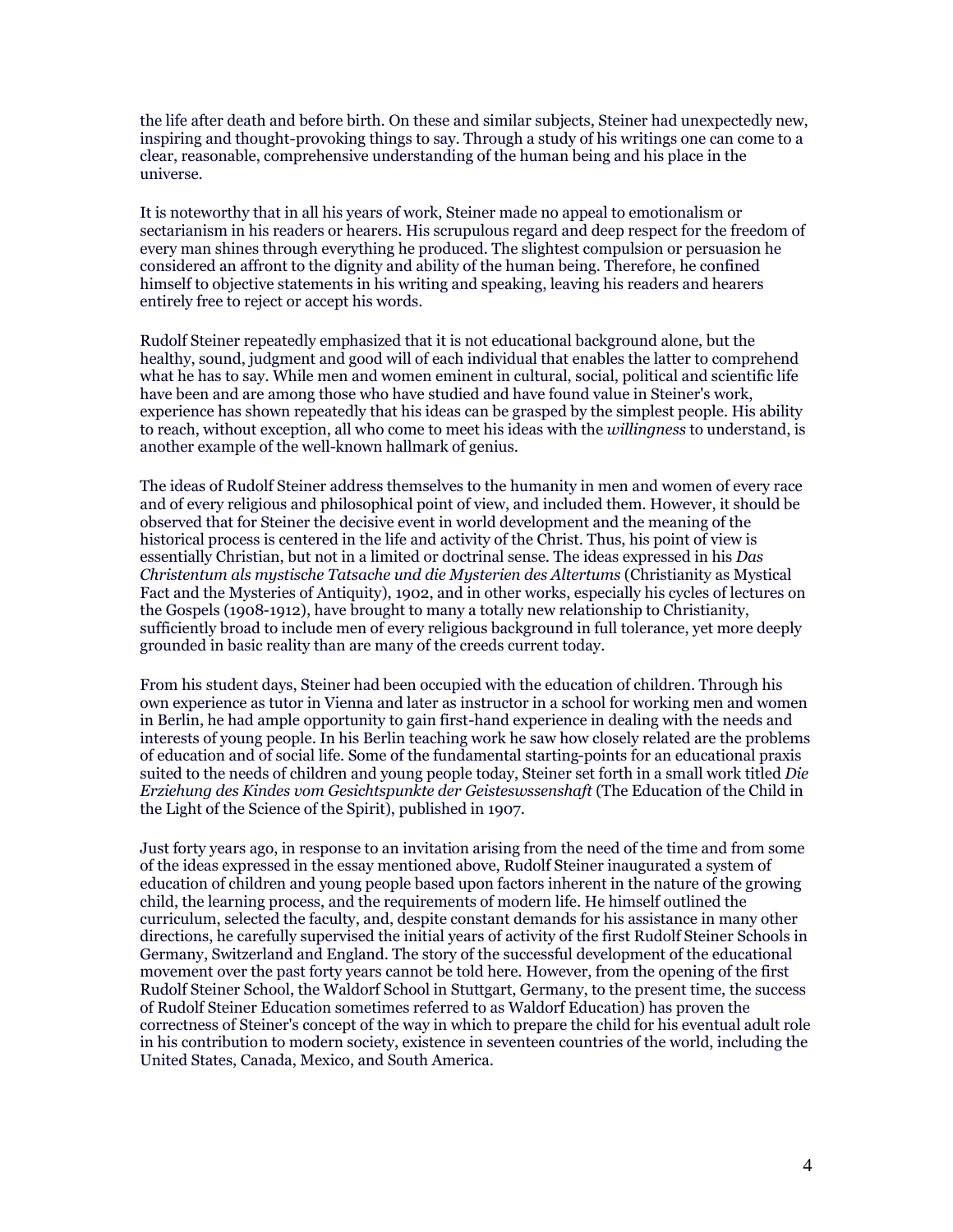In 1913, at Dornach near Basel, Switzerland, Rudolf Steiner laid the foundation of the Goetheanum, a unique building erected in consonance with his design and under his personal supervision. Intended as the building in which Steiner's four dramas would be performed, the Goetheanum also became the center of the Anthroposophical Society which had been founded by students of Rudolf Steiner in 1912. The original building was destroyed by fire in 1922, and subsequently was replaced prepared by Rudolf Steiner.

Today the Goetheanum is the world headquarters of General Anthroposophical Society, which was founded at Dornach at Christmas, 1923, with Rudolf Steiner as President. Audiences of many thousands come there each year to attend performances of Steiner's dramas, of Goethe's *Faust* (Parts I and II in their entirety), and of plays by other authors, presented on the Goetheanum stage, one of the finest in Europe. Eurythmy performances, musical events, conferences and lectures on many subjects, as well as courses of study in various fields attract people to the Goetheanum from many countries of the world, including the United States.

Among activities springing from the work of Rudolf Steiner are Bio-Dynamic Farming and Gardening, which aims at improved nutrition resulting from methods of agriculture outlined by him; the art of Eurythmy, created and described by him as "visible speech and visible song"; the work of the Clinical and Therapeutical Institute at Arlesheim, Switzerland, with related institutions in other countries, where for the past thirty years the indications given by Rudolf Steiner in the fields of Medicine and Pharmacology have been applied; the Homes for Children in need of special care, which exist in many countries for the treatment of mentally retarded children along lines developed under Steiner's direction; the further development of Steiner's indications of new directions of work in such fields as Mathematics, Physics, Painting, Sculpture, Music Therapy, Drama, Speech Formation, Astronomy, Economics, Psychology, and so on. Indeed, one cannot but wonder at the breadth, the scope of the benefits which have resulted from the work of this one man!

A full evaluation of what Rudolf Steiner accomplished for the good of mankind in so many directions can come about only when one comprehends the ideas which motivated him. He expressed these in his writings, of which the present volume is one. Taken together, these written works comprise the body of knowledge to which Steiner gave the name, the science of the spirit, or Anthroposophy. On page 249 of this book he writes of the benefits of this science of the spirit:

"When correctly understood, the truths of the science of the spirit will give man a true foundation for his life, will let him recognize his value, his dignity, and his essence, and will give him the highest zest for living. For these truths enlighten him about his connection with the world around him; they show him his highest goals, his true destiny. And they do this in a way which corresponds to the demands of the present, so that he need not remain caught in the contradiction between belief and knowledge."

Many of the thoughts expressed in this book may at first appear startling, even fantastic in their implications. Yet when the prospect of space travel, as well as modern developments in technology, psychology, medicine and philosophy challenge our entire understanding of life and the nature of the living, strangeness as such should be no valid reason for the serious reader to turn away from a book of this kind. For example, while the word "occult" or "supersensible" may have undesirable connotations for many, current developments are fast bringing re-examination of knowledge previously shunned by conventional research. The challenge of the atomic age has made serious re-evaluation of all knowledge imperative, and it is recognized that no single area of that knowledge can be left out of consideration.

Steiner himself anticipated the reader's initial difficulties with this book, as he indicates on page 112: "The reader is requested to bear with much that is dark and difficult to comprehend, and to struggle toward an understanding, just as the writer has struggled toward a generally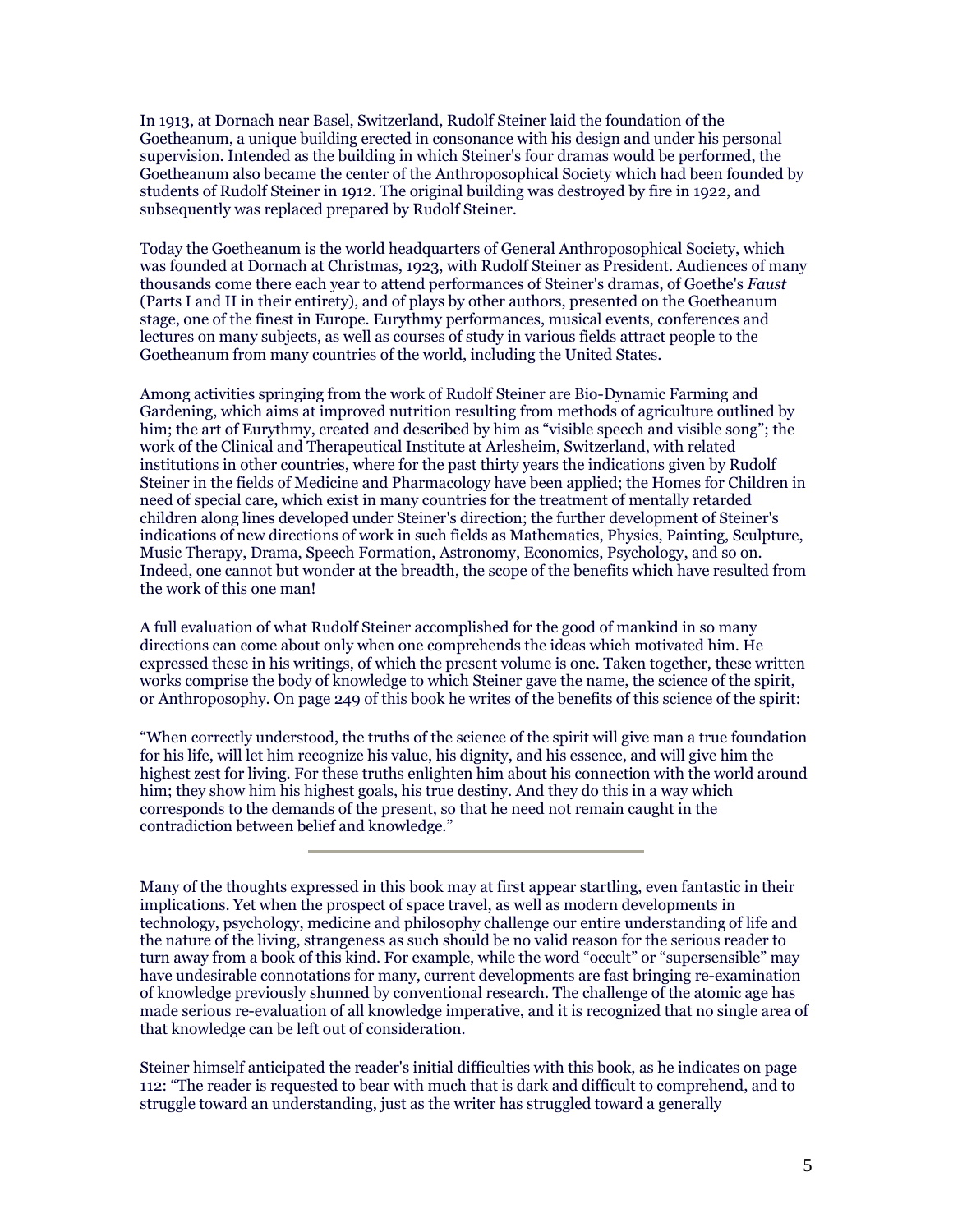understandable manner of presentation. Many a difficulty in reading will be rewarded when one looks upon the deep mysteries, the important human enigmas which are indicated."

On the other hand, a further problem arises as a result of Steiner's conviction regarding the purpose for which a book dealing with the science of the spirit is designed. This involves the *form* of the book as against its content. Steiner stressed repeatedly that a book on the science of the spirit does not exist only for the purpose of conveying information to the reader. With painstaking effort, he elaborated his books in such a manner that while the reader receives certain information from the pages, he also experiences a kind of *awakening* of spiritual life within himself. Steiner describes this awakening as "...an experiencing with inner shocks, tensions and resolutions." In his autobiography he speaks of his striving to bring about such an awakening in the readers of his books: "I know that with every page my inner battle has been to reach the utmost possible in this direction. In the matter of style, I do not so describe that my subjective feelings can be detected in the sentences. In writing I subdue to a dry mathematical style what has come out of warm and profound feeling. But only such a style can be an awakener, for the reader must cause warmth and feeling to awaken in himself. He cannot simply allow these to flow into him from the one setting forth the truth, while he remains passively composed." (*The Course of My Life*, p. 330)

In the present translation, therefore, careful effort has been made to preserve as much as possible such external form details as sentence and paragraph arrangement, italics, and even some of the more characteristic punctuation of the original, regardless of currently accepted English usage.

The essays contained in this book occupy a significant place in the life-work of Rudolf Steiner. They are his first written expression of a cosmology resulting from that spiritual perception which he described as "a fully conscious standing-within the spiritual world." In his autobiography he refers to the early years of the present century as the time when, "Out of the experience of the spiritual world in general developed specific details of knowledge." (*Op. cit.* pp. 326, 328.) Steiner has stated that from his early childhood he knew the reality of the spiritual world because he could experience this spiritual world directly. However, only after nearly forty years was it possible for him to transmit to others concrete, detailed information regarding this spiritual world.

As they appear in the present essays, these "specific details" touch upon processes and events of extraordinary sweep and magnitude. They include essential elements of man's prehistory and early history, and shed light upon the evolutionary development of our earth. Published now for the first time in America, just a century after Darwin's *Origin of the Species* began its transformation of Man's view of himself and of his environment, these essays clarify and complement the pioneer work of the great English scientist.

Rudolf Steiner shows that the insoluble link between man and cosmos is the fundamental basis of evolution. As man has participated in the development of the world we know today, so his achievements are directly connected with the ultimate destiny of the universe. In his hands rests the freedom to shape the future course of creation. Knowledge of his exalted origins and of the path he followed in forfeiting divine direction for the attainment of his present self-dependent freedom, are indispensable if man is to evolve a future worthy of a responsible human being. This book appears now because of its particular significance at a moment when imperative and grave decisions are being made in the interests of the future of mankind.

#### **PAUL MARSHAL ALLEN**

Englewood, New Jersey June, 1959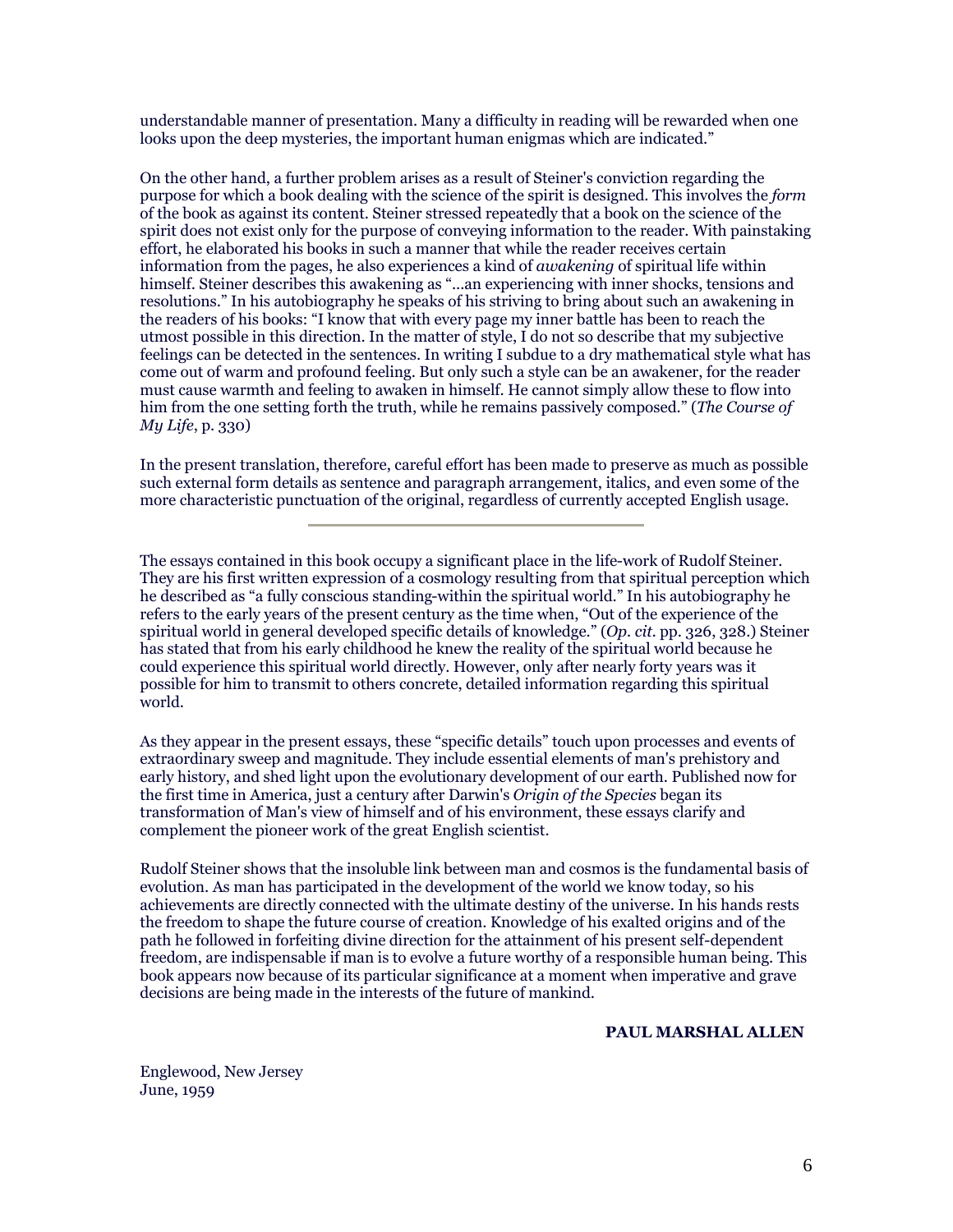#### **Preface by the Editor of the German Edition (1939)**

These Essays of Dr. Rudolf Steiner which first appeared in 1904 are now published in book form after thirty-five years. They were written for the periodical *Lucifer Gnosis,* which appeared at first as a monthly and then at longer intervals. This explains the occasional repetition of what has been said previously. But, after all, repetitions are especially useful in the study of the science of the spirit. However, some may find it confusing that beside the new terminology coined for the Occident one is also mentioned which has been taken from oriental esoterica. The latter had become popular in Europe around the turn of the century through the literature of the Theosophical Society. The exotic names had stayed in people's memories, but the finer nuances which the Oriental associates with them remained closed to the European. The adaptation of our language, which is fitted for sensory perception, to a more delicate spiritual conceptualization and to a concrete picturing of even the extrasensory was something at which Dr. Steiner worked unceasingly. In the description of the activity of the Hierarchies he uses the Christian terminology customary for this purpose.

What is here presented in form of a brief survey, finds its continuation in the books *Theosophie* and *Geheimwissenschaft im Umriss.*

The periodical *Lucifer Gnosis* could not be continued because of the excessive demands made by lecturing activities and other occupations. Apart from the results of spiritual scientific research, it contained many essays in which Dr. Steiner comes to grips with the scientific thinking of the present. Since writings like these concerning the Akasha Chronicle cannot fail to appear as wild phantasy to most unprepared readers of today, two essays from this periodical which touch upon the epistemological problems of the present, precede and follow them. The sober logic of these two essays should furnish proof that the investigator of supersensible worlds is also able to survey problems of the present in a calm and objective manner.

The periodical was also devoted to the answering of questions posed by its readers. From this section we include some points relating to Atlantean humanity and to mystery science. However, the one who wishes to obtain a clear idea of the manner in which a reading of the Akasha Chronicle becomes possible, must devote himself intensively to the study of Anthroposophy.

Apart from the above-mentioned books we indicate for those who are advanced in the study of the science of the spirit, the esoteric reflections on *Okkultes Lesen und Okkultes Hören* (Occult Reading and Occult Hearing), and the third volume of the series *Geistige Wesen und Ihre Wirkungen* (Spiritual Beings and Their Effects) which has just appeared and should be of special interest today: *Gcschichtliche Notwendigkeit und Freiheit, Schicksalseinwirkungen aus der Welt der Toten* (Historical Necessity and Freedom, Fateful Influences from the World of the Dead).

Marie Steiner (1867–1948)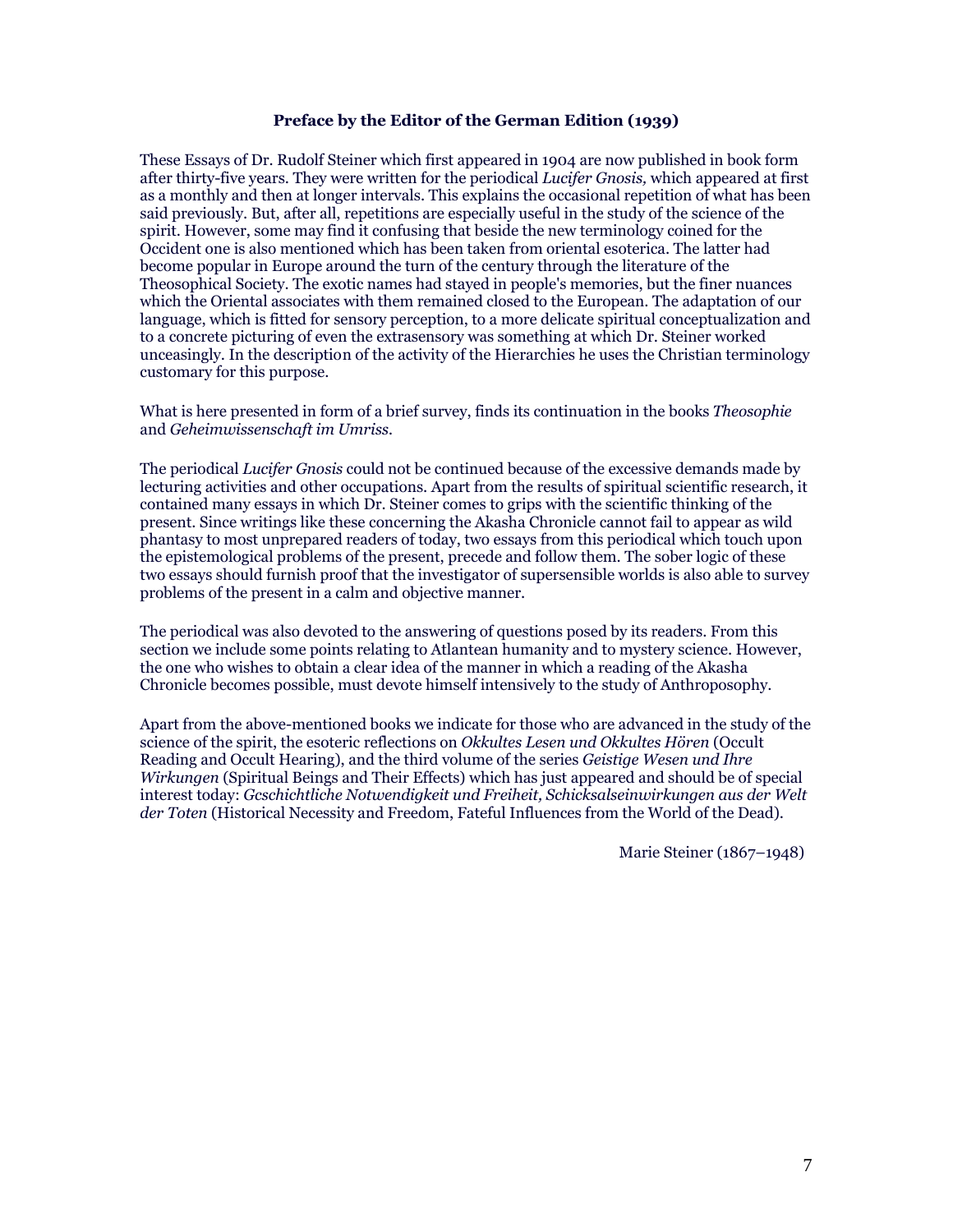#### **Contemporary Civilization in the Mirror of the Science of the Spirit (1904)**

THE OBSERVER of the course of scientific development in the last decades cannot doubt that a great revolution is in preparation. Today when a scientist talks about the so-called enigmas of existence, it sounds quite different than it did a short time ago.

Around the middle of the nineteenth century some of the most daring spirits saw in scientific materialism the only creed possible to one familiar with the then recent results of research. The blunt saying of that time has become famous: "Thoughts stand in about the same relationship to the brain as gall to the liver." This was stated by Karl Vogt, who in his *Köhlerglauben und Wissenschaft* (Blind Faith and Science) and in other writings, declared everything to be superannuated which did not make spiritual activity and the life of the soul proceed from the mechanism of the nervous system and of the brain in the same manner in which the physicist explains that the movement of the hands proceeds from the mechanism of the clock. That was the time when Ludwig Buechner's *Kraft und Stoff* (Force and Matter) became a sort of gospel among wide circles of the educated. One may well say that excellent, independently thinking minds came to such convictions because of the powerful impression made by the successes of science in those times. A short time before, the microscope had shown the synthesis of living beings out of their smallest parts, the cells. Geology, the science of the formation of the earth, had come to the point of explaining the development of the planets in terms of the same laws which still operate today. Darwinism promised to explain the origin of man in a completely natural way and began its victorious course through the educated world so auspiciously that for many it seemed to dispose of all "old belief." A short time ago, all this became quite different. It is true that stragglers who adhere to these opinions can still be found in men like Ladenburg at the Congress of Scientists in 1903, who proclaim the materialistic gospel; but against them stand others who have arrived at a quite different way of speaking through more mature reflection on scientific questions. A work has just appeared which bears the title, *Naturwissenschaft und Weltanschauung* (Science and World Conception). Its author is Max Verworn, a physiologist of the school of Haeckel. In this work one can read the following: "Indeed, even if we possessed the most complete knowledge of the physiological events in the cells and fibers of the cerebral cortex with which psychic events are connected, even if we could look into the mechanism of the brain as we look into the works of a clock, we would never find anything but moving atoms. No human being could see or otherwise perceive through his senses how sensations and ideas arise in this mechanism. The results which the materialistic conception has obtained in its attempt to trace mental processes back to the movements of atoms illustrates its efficiency very clearly. As long as the materialistic conception has existed, it has not explained the simplest sensation by movements of atoms. Thus it has been and thus it will be in future. How could it be conceivable that things which are not perceptible by the senses, such as the psychic processes, could ever be explained by a mere splitting up of large bodies into their smallest parts? The atom is still a body after all, and no movement of atoms is ever capable of bridging the gulf between the material world and the psyche. However fruitful the materialistic point of view has been as a scientific working hypothesis, however fruitful it will doubtless remain in this sense in the future — I point only to the successes of structural chemistry — just as useless is it as the basis for a world conception. Here it shows itself to be too narrow. Philosophical materialism has finished playing its historical role. This attempt at a scientific world conception has failed for ever." Thus, at the beginning of the twentieth century, a scientist speaks about the conception which around the middle of the nineteenth was proclaimed as a new gospel demanded by the advances of science.

It is especially the 'fifties, the 'sixties, and the 'seventies of the nineteenth century which may be designated as the years of the high tide of materialism. The explanation of mental and spiritual phenomena on the basis of purely mechanical processes exercised a really fascinating influence at that time. The materialists could tell themselves that they had won a victory over the adherents of a spiritual world conception. Those also who had not started from scientific studies joined their ranks. While Buechner, Vogt, Moleschott and others still built on purely scientific premises, in his *Alten und neuen Glauben* (Old and New Belief, 1872), David Friedrich Strauss attempted to obtain bases for the new creed from his theological and philosophical ideas. Decades before he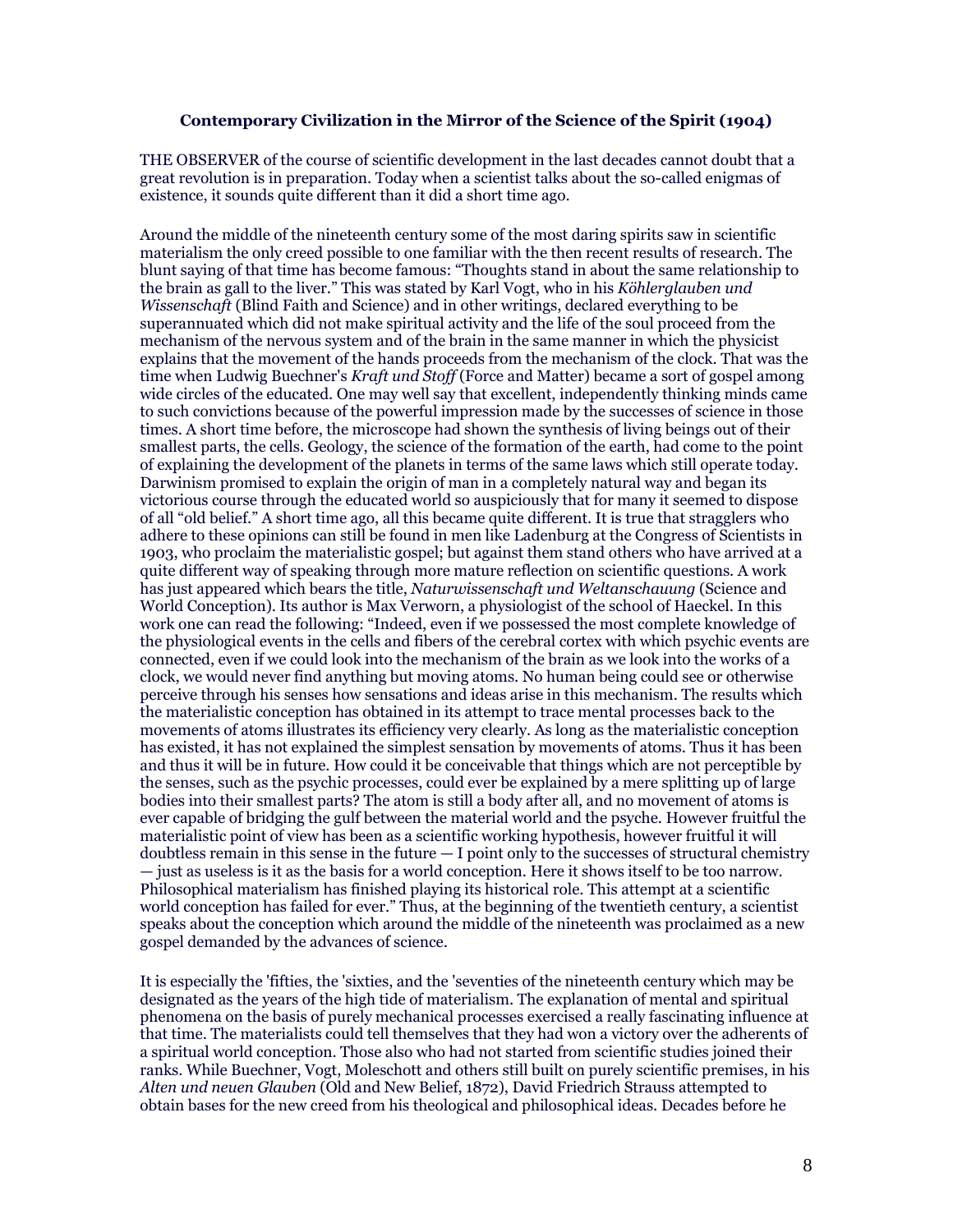had already intervened in the intellectual life with his *Leben Jesu* (Life of Jesus) in a manner which caused a sensation. He seemed to be equipped with the full theological and philosophical culture of his time. He now said boldly that the materialistic explanation of the phenomena of the universe, including man, had to form the basis for a new gospel, for a new moral comprehension and formation of existence. The descent of man from purely animal ancestors seemed about to become a new dogma, and in the eyes of scientific philosophers, all adherence to spiritual-soul origin of our race amounted to an antiquated superstition from the infancy of mankind, with which one did not have to disturb oneself further.

The historians of culture came to the aid of those who built on the new science. The customs and ideas of savage tribes were made the object of study. The remains of primitive cultures, which are dug out of the ground like the bones of prehistoric animals and the impressions of extinct plants were to bear witness to the fact that at his first appearance on earth man was distinguished only in degree from the higher animals, and that mentally and spiritually he had risen to his present eminence from the level of animalism pure and simple. A time had come when everything in this materialistic edifice seemed to be right. Under a kind of coercion which the ideas of the time exercised on them, men thought as a faithful materialist has written: "The assiduous study of science has brought me to the point where I accept everything calmly, bear the inevitable patiently, and for the rest help in the work of gradually reducing the misery of mankind. The fantastic consolations which a credulous mind seeks in marvelous formulas I can renounce all the more easily since my imagination receives the most beautiful stimulation through literature and art. When I follow the plot of a great drama or, under the guidance of scientists, make a journey to other stars, an excursion through prehistoric landscapes, when I admire the majesty of nature on mountain peaks or venerate the art of man in tones and colors, do I not then have enough of the elevating? Do I then still need something which contradicts my reason? The fear of death, which torments so many of the pious, is completely unknown to me. I know that I no more survive after my body decays than I lived before my birth. The agonies of purgatory and of hell do not exist for me. I return to the boundless realm of Nature, who embraces all her children lovingly. My life was not in vain. I have made good use of the strength which I possessed. I depart from earth in the firm belief that everything will become better and more beautiful." *Vom Glauben zum Wissen. Ein lehrreicher Entwickelungsgang getreu nach dem Leben geschildert von Kuno Freidank.* (On the Belief in Knowledge. An Instructive Course of Development Described in a Manner Faithfully True to Life by Kuno Freidank.) Many people who are still subject to the compulsive ideas which acted upon the representatives of the materialistic world conception in the time mentioned above, also think in this manner today.

Those however who tried to maintain themselves on the heights of scientific thought have come to other ideas. The first reply to scientific materialism, made by an eminent scientist at the Congress of Scientists in Leipzig (1876), has become famous. Du Bois-Reymond at that time made his "*Ignorabimus* speech." He tried to demonstrate that this scientific materialism could in fact do nothing but ascertain the movements of the smallest material particles, and he demanded that it should be satisfied with doing this. But he emphasized at the same time that in doing this it contributes absolutely nothing to an explanation of mental and spiritual processes. One may take whatever attitude one pleases toward these statements of Du Bois-Reymond, but this much is clear: they represented a rejection of the materialistic interpretation of the world. They showed how as a scientist one could lose confidence in this interpretation.

The materialistic interpretation of the world had thereby entered the stage where it declared itself to be unassuming as far as the life of the soul is concerned. It admitted its "ignorance" (agnosticism). It is true that it declared its intention of remaining "scientific" and of not having recourse to other sources of knowledge, but on the other hand it did not want to ascend with its means to a higher world-conception. In recent times Raoul Francé, a scientist, has shown in comprehensive fashion the inadequacy of scientific results for a higher world-conception This is an undertaking to which we would like to refer again on another occasion.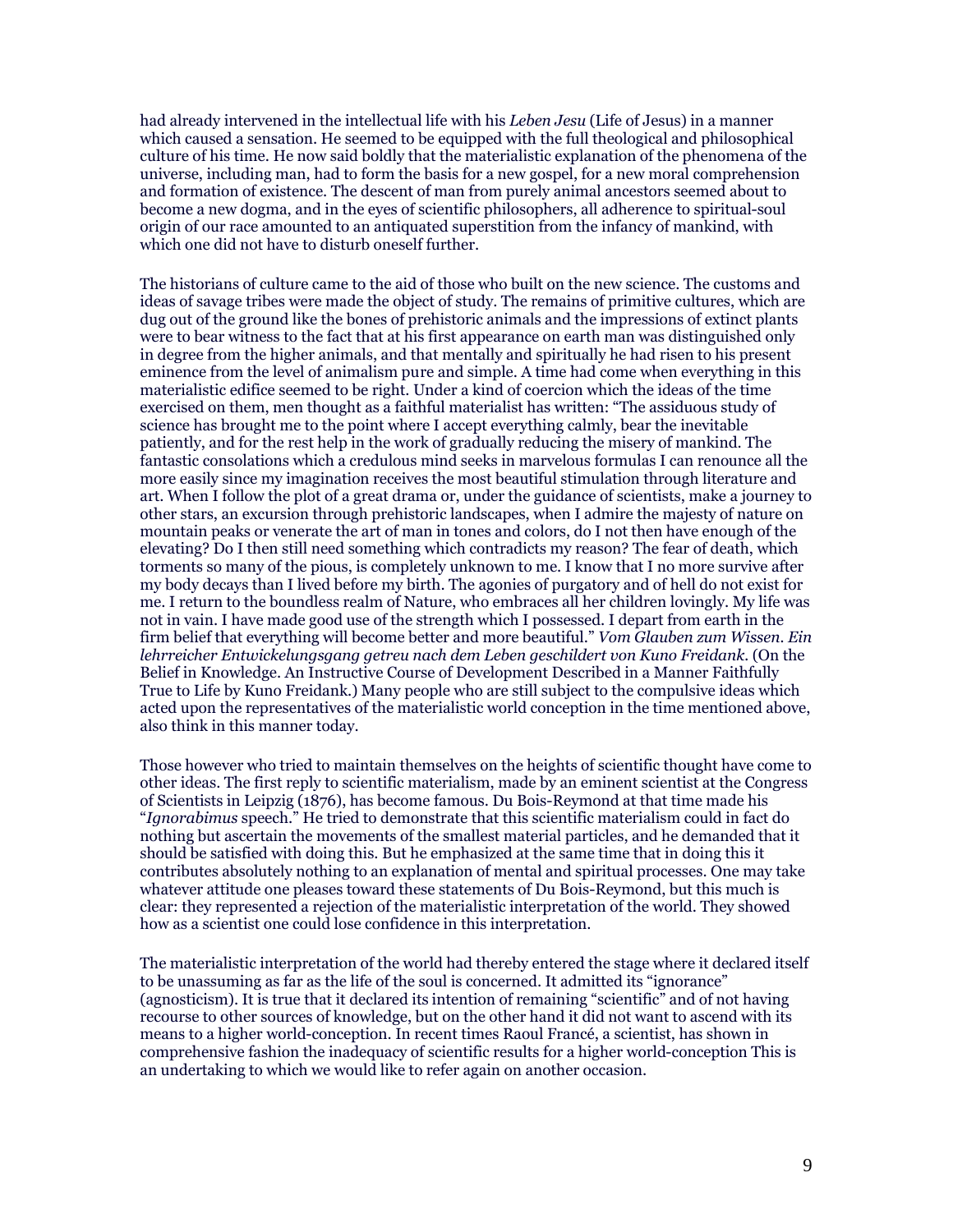The facts now steadily increased which showed the impossibility of the attempt to build up a science of the soul on the investigation of material phenomena. Science was forced to study certain "abnormal" phenomena of the life of the soul like hypnotism, suggestion, somnambulism. It became apparent that in the face of these phenomena a materialistic view is completely inadequate for a truly thinking person. The facts with which one became acquainted were not new. They were phenomena which had already been studied in earlier times and up to the beginning of the nineteenth Century, but which in the time of the materialistic flood had simply been put aside as inconvenient.

To this was added something else. It became more and more apparent on how weak a basis the scientists had built, even as far as their explanations of the origin of animal species and consequently of man were concerned. For a while, the ideas of "adaptation" and of the "struggle for existence" had exercised an attraction in the explanation of the origin of species. One learned to understand that in following them one had followed mirages. A school was formed under the leadership of Weismann which denied that characteristics which an organism had *acquired* through adaptation to the environment could be transmitted by inheritance, and that in this way a *transformation* of organisms could occur. One therefore ascribed everything to the "struggle for existence" and spoke of an "omnipotence of natural selection." A stark contrast to this view was presented by those who, relying on unquestionable facts, declared that a "struggle for existence" had been spoken of in cases where it did not even exist. They wanted to demonstrate that nothing could be explained by it. They spoke of an "impotence of natural selection." Moreover, in the last years de Vries was able to show experimentally that changes of one life-time into another can occur *by leaps*, mutation. With this, what was regarded as a firm article of faith by the Darwinists, namely that animal and plant forms change only gradually, was shaken. More and more the ground on which one had built for decades simply disappeared beneath one's feet. Even earlier, thinking scientists had realized that they had to abandon this ground; thus W. H. Rolph, who died young, in 1884 declared in his book, *Biologische Probleme, zugleich als Versuch zur Entwicklung einer rationellen Ethik* (Biological Problems, with an Attempt at the Development of Rational Ethics): "Only through the introduction of insatiability does the Darwinian principle of the struggle for life become acceptable. Because it is only then that we have an explanation for the fact that wherever it can, a creature acquires more than it needs for maintaining the *status quo*, that it grows to excess where the occasion for this is given . . . While for the Darwinists there is no struggle for existence wherever the existence of a creature is not threatened, for me the struggle is an omnipresent one. It is primarily a struggle for life, a struggle for the increase of life, not a struggle for existence."

It is only natural that in view of these facts the judicious confess to themselves: "The materialistic universe of thought is not fit for the construction of a world-conception. If we base ourselves on it, we cannot say anything about mental and spiritual phenomena." Today there are already numerous scientists who seek to erect a structure of the world for themselves, based on quite different ideas. One need only recall the work of the botanist, Reineke, *Die Welt als Tat* (The World as Deed). However, it becomes apparent that such scientists have not been trained with impunity amidst purely materialistic ideas. What they utter from their new idealistic standpoint is inadequate, can satisfy them for a while, but not those who look more deeply into the enigmas of the world. Such scientists cannot bring themselves to approach those methods which proceed from a real contemplation of the mind and the soul. They have the greatest fear of "mysticism", or "gnosis" or "theosophy." This appears clearly, for example, in the work of Verworn quoted above. He says: "There is a ferment in science. Things which seemed clear and transparent to everybody have become cloudy today. Long-tested symbols and ideas, with which everyone dealt and worked at every step without hesitation a short time ago, have begun to totter and are looked upon with suspicion. Fundamental concepts, such as those of matter, appear to have been shaken, and the firmest ground is beginning to sway under the scientist's steps. Certain problems alone stand with rocklike firmness, problems on which until now all attempts, all efforts of science have been shattered. In the face of this knowledge one who is despondent resignedly throws himself into the arms of mysticism, which has always been the last refuge when the tormented intellect could see no way out. The sensible man looks for new symbols and attempts to create new bases on which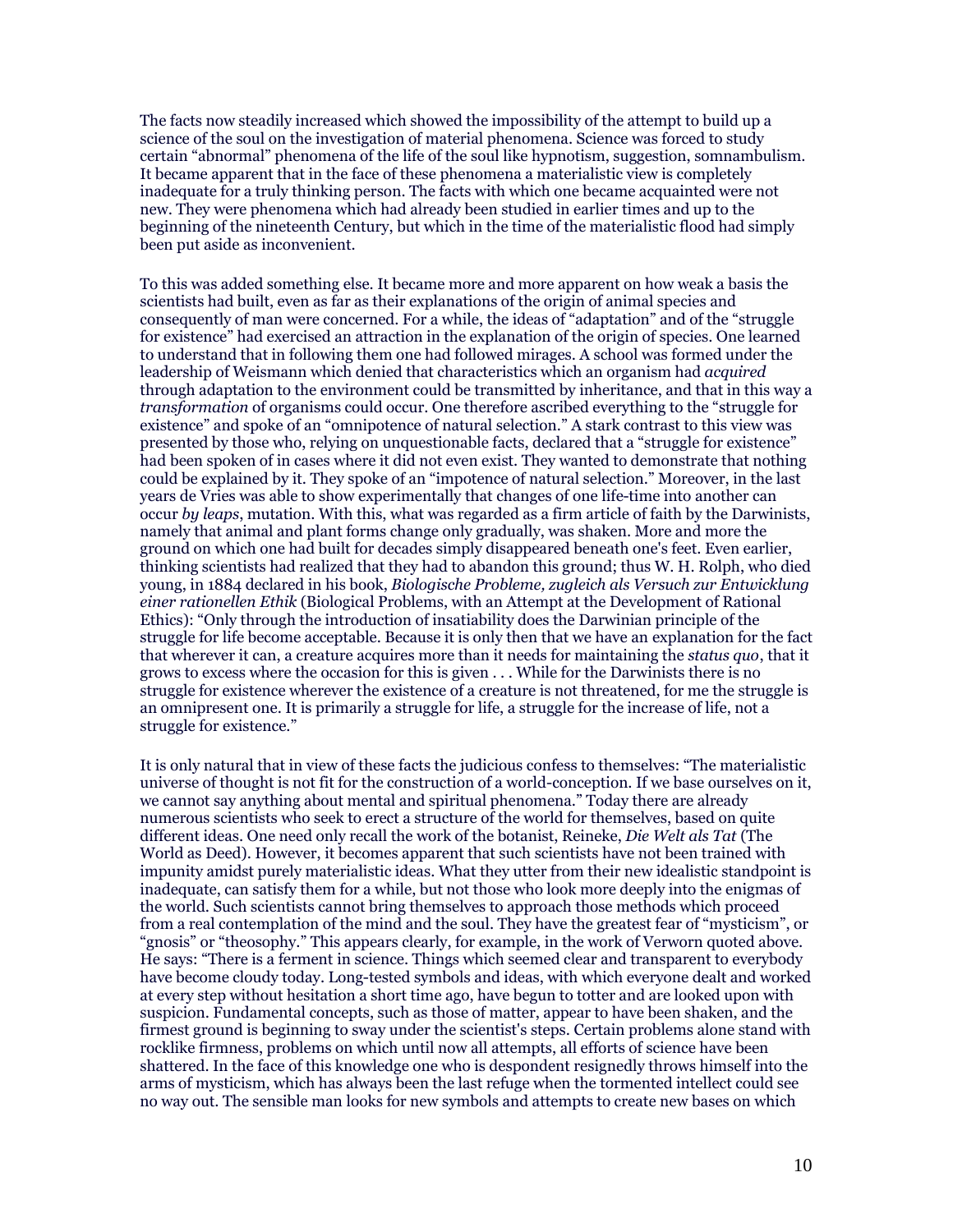he can build further." One can see that because of his habits of conceptualization the scientific thinker of today is not in a position to think of "mysticism" otherwise than as implying intellectual confusion and vagueness. What concepts of the life of the soul does such a thinker not reach! At the end of the work referred to above, we read: "Prehistoric man formed the idea of a separation of body and soul in face of death. The soul separated itself from the body and led an independent existence. It found no rest and returned as a ghost unless it was banned by sepulchral ceremonies. Man was terrorized by fear and superstition. The remains of these ideas have come down to our time. The fear of death, that is, of what is to come after, is widespread today. How differently does all this appear from the standpoint of psychomonism! Since the psychic experiences of the individual only take place when certain regular connections exist, they cease when these connections are in any way disturbed, as happens numberless times in the course of a day. With the bodily changes at death, these connections stop entirely. Thus, no sensation and conception, no thought and no feeling of the *individual* can remain. The *individual* soul is dead. Nevertheless the sensations and thoughts and feelings continue to live. They live beyond the transitory individual in other individuals, wherever the same complexes of conditions exist. They are transmitted from individual to individual, from generation to generation, from people to people. They weave at the eternal loom of the soul. They work at the history of the human spirit. Thus we all survive after death as links in the great interconnected chain of spiritual development." But is that something different from the survival of the wave in others which it has caused, itself meanwhile disappearing? Does one really survive when one continues to exist only in one's effects? Does one not have such a survival in common with all phenomena, even those of physical nature? One can see that the materialistic world conception had to undermine its own foundations. As yet it cannot lay new ones. Only a true understanding of mysticism, theosophy, and gnosis will enable it to do so. The chemist Osterwald spoke several years ago at the Congress of Scientists at Luebeck of the "overcoming of materialism," and for this purpose founded a new periodical dealing with the philosophy of nature. Science is ready to receive the fruits of a higher world-conception. All resistance will avail it nothing; it will have to take into account the needs of the longing human soul.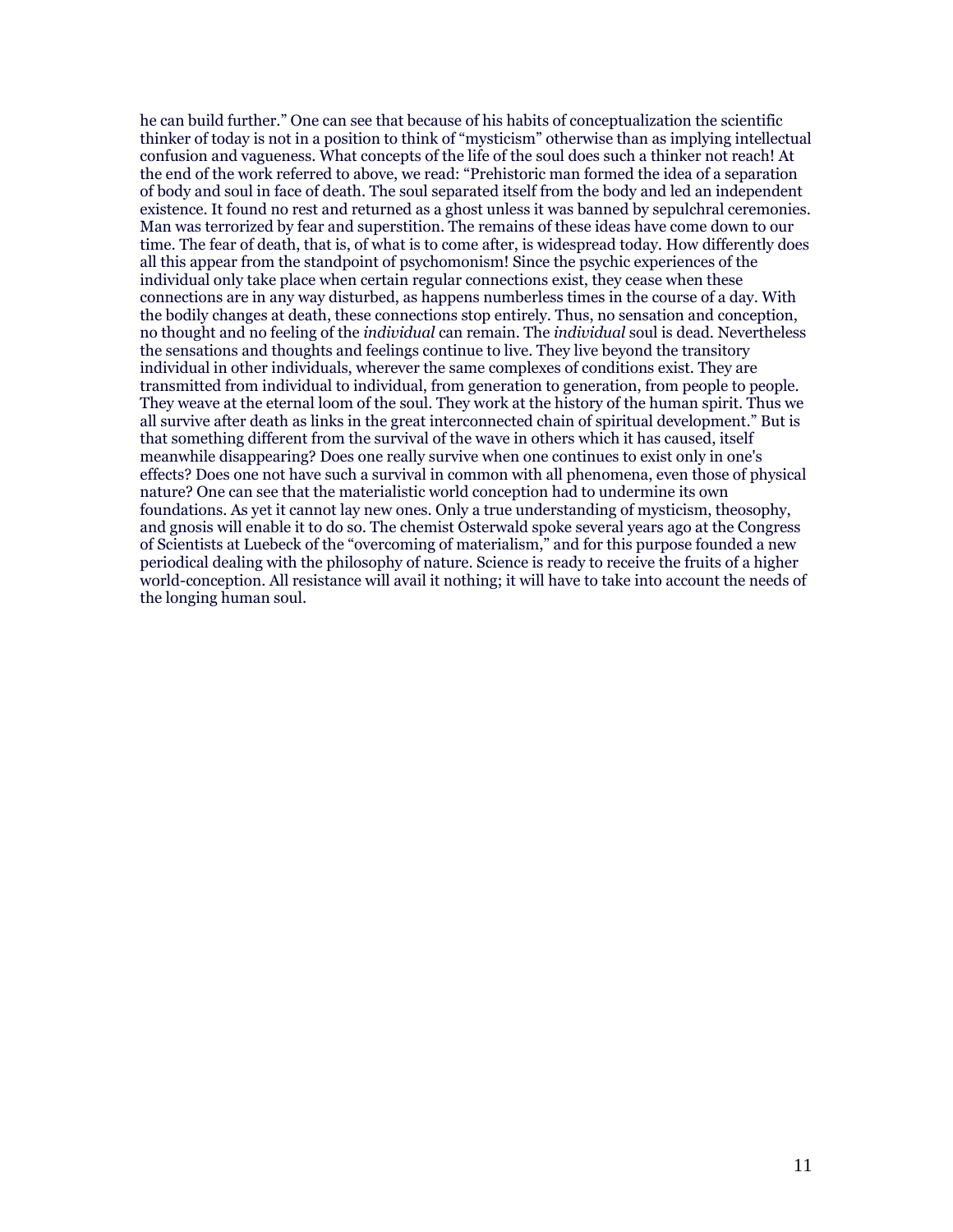#### **From the Akasha Chronicle**

#### *PREFACE*

BY MEANS OF ordinary history man can learn only a small part of what humanity experienced in prehistory. Historical documents shed light on but a few millennia. What archaeology, paleontology, and geology can teach us is very limited. Furthermore, everything built on external evidence is unreliable. One need only consider how the picture of an event or people, not so very remote from us, has changed when new historical evidence has been discovered. One need but compare the descriptions of one and the same thing as given by different historians, and he will soon realize on what uncertain ground he stands in these matters. Everything belonging to the external world of the senses is subject to time. In addition, time destroys what has originated in time. On the other hand, external history is dependent on what has been preserved in time. Nobody can say that the essential has been preserved, if he remains content with external evidence.

Everything which comes into being in time has its origin in the eternal. But the eternal is not accessible to sensory perception. Nevertheless, the ways to the perception of the eternal are open for man. He can develop forces dormant in him so that he can recognize the eternal. In the essays, *Wie erlangt man Erkenntnisse der hoheren Welten?* (How Does One Attain Knowledge of Higher Worlds?), which appear in this **periodical\***, this development is referred to. These present essays will also show that at a certain high level of his cognitive power, man can penetrate to the eternal origins of the things which vanish with time. A man broadens his power of cognition in this way if he is no longer limited to external evidence where knowledge of the past is concerned. Then he can *see* in events what is not perceptible to the senses, that part which time cannot destroy. He penetrates from transitory to non-transitory history. It is a fact that this history is written in other characters than is ordinary history. In gnosis and in theosophy it is called the "Akasha Chronicle." Only a faint conception of this chronicle can be given in our language. For our language corresponds to the world of the senses. That which is described by our language at once receives the character of this sense world. To the uninitiated, who cannot yet convince himself of the reality of a separate spiritual world through his own experience, the initiate easily appears to be a visionary, if not something worse.

The one who has acquired the ability to perceive in the spiritual world comes to know past events in their eternal character. They do not stand before him like the dead testimony of history, but appear in full *life*. In a certain sense, what has happened takes place before him.

Those initiated into the reading of such a living script can look back into a much more remote past than is represented by external history; and — on the basis of direct spiritual perception they can also describe much more dependably the things of which history tells. In order to avoid possible misunderstanding, it should be said that spiritual perception is not infallible. This perception also can err, can see in an inexact, oblique, wrong manner. No man is free from error in this field, no matter how high he stands. Therefore one should not object when communications emanating from such spiritual sources do not always entirely correspond. But the dependability of observation is much greater here than in the external world of the senses. What various initiates can relate about history and prehistory will be in *essential* agreement. Such a history and prehistory does in fact exist in all mystery schools. Here for millennia the agreement has been so complete that the conformity existing among external historians of even a single century cannot be compared with it. The initiates describe *essentially* the same things at all times and in all places.

Following this introduction, several chapters from the Akasha Chronicle will be given. First, those events will be described which took place when the so-called *Atlantean* Continent still existed between America and Europe. This part of our earth's surface was once land. Today this forms the floor of the Atlantic Ocean. Plato tells of the last remnant of this land, the island Poseidon, which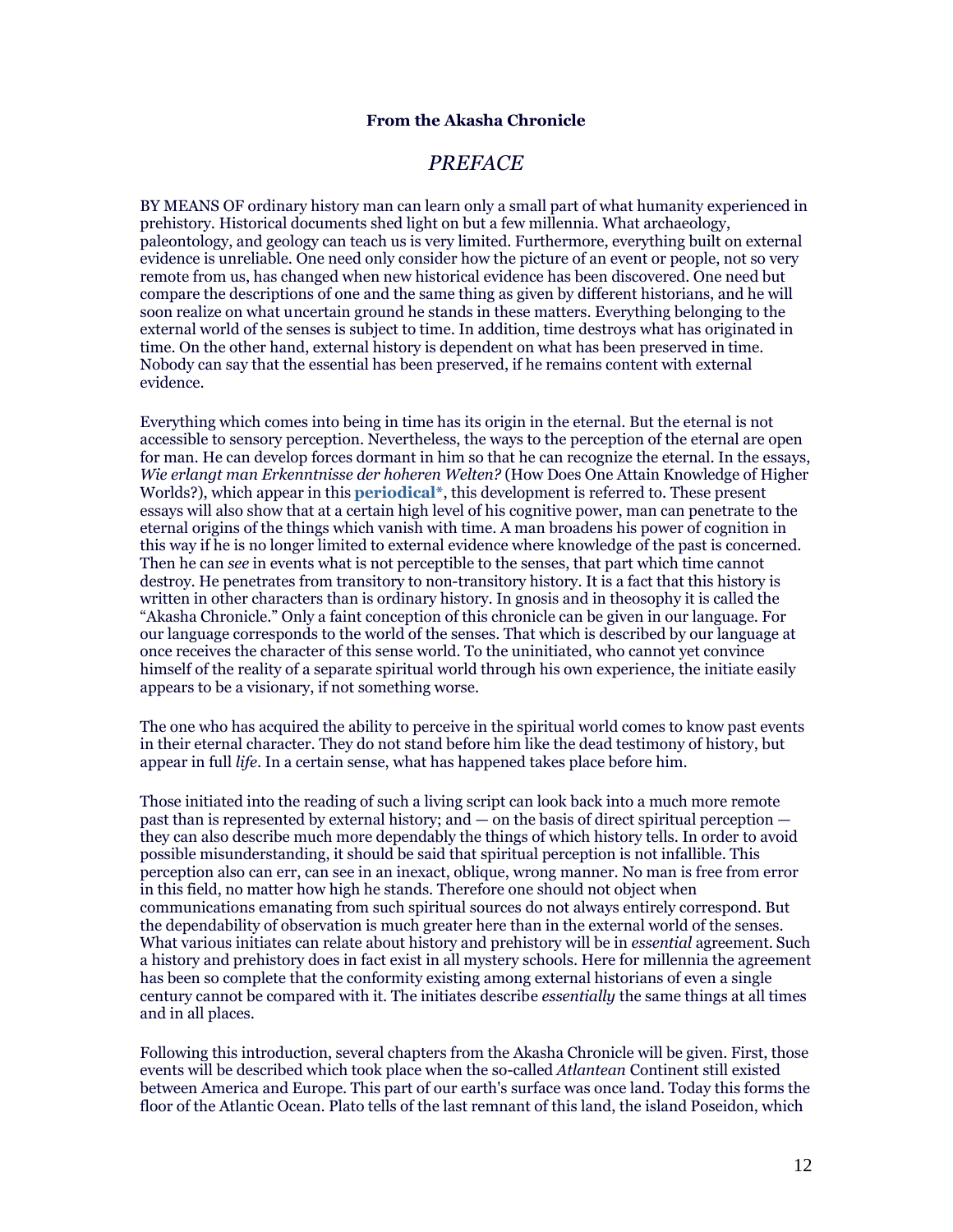lay westward of Europe and Africa. In *The Story of Atlantis and Lost Lemuria*, by W. Scott-Elliot, the reader can find that the floor of the Atlantic Ocean was once a continent, that for about a million years it was the scene of a civilization which, to be sure, was quite different from our modern ones, and the fact that the last remnants of this continent sank in the tenth millennium B.C. In this present book the intention is to give information which will supplement what is said by Scott-Elliott. While he describes more the outer, the external events among our Atlantean ancestors, the aim here is to record some details concerning their spiritual character and the inner nature of the conditions under which they lived. Therefore the reader must go back in imagination to a period which lies almost ten thousand years behind us, and which lasted for many millennia. What is described here however, did not take place only on the continent now covered by the waters of the Atlantic Ocean, but also in the neighboring regions of what today is Asia, Africa, Europe, and America. What took place in these regions later, developed from this earlier civilizations.

*Today* I am still obliged to remain silent about the sources of the information given here. One who knows anything at all about such sources will understand why this has to be so. But events can occur which will make a breaking of this silence possible very soon. How much of the knowledge hidden within the theosophical movement may gradually be communicated, depends entirely on the attitude of our contemporaries.

Now follows the first of the writings which can be given here.

<sup>\*</sup> These essays were published in book form, Berlin, 1909.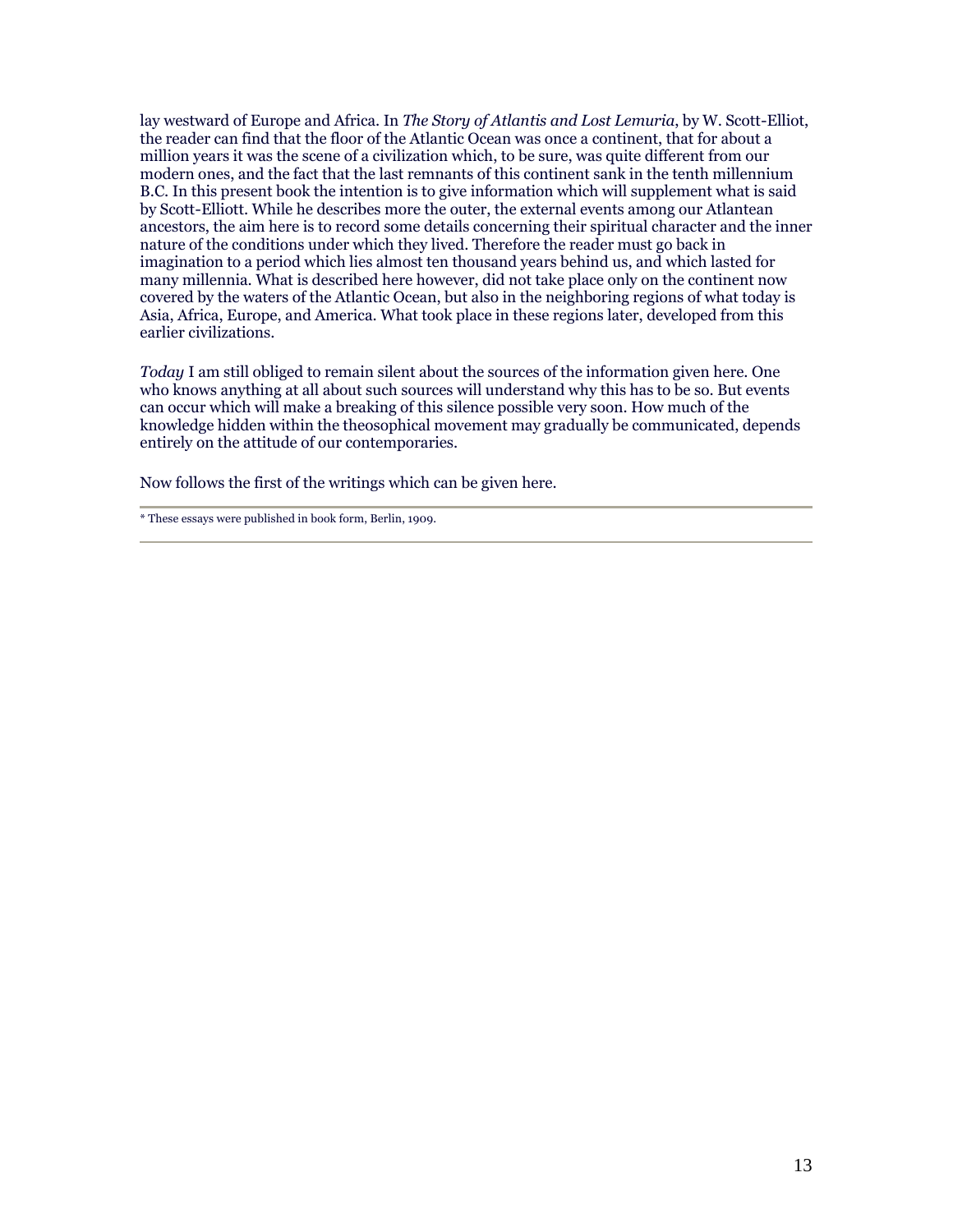#### **Our Atlantean Ancestors**

OUR ATLANTEAN ancestors differed more from present-day man than he would imagine whose knowledge is confined wholly to the world of the senses. This difference extended not only to the external appearance but also to spiritual faculties. Their knowledge, their technical arts, indeed their entire civilization differed from what can be observed today. If we go back to the first periods of Atlantean humanity we find a mental capacity quite different from ours. Logical reason, the power of arithmetical combining, on which everything rests that is produced today, were totally absent among the first Atlanteans. On the other hand, they had a highly developed *memory*. This memory was one of their most prominent mental faculties. For example, the Atlantean did not calculate as we do, by learning certain rules which he then applied. A "multiplication table" was something totally unknown in Atlantean times. Nobody impressed upon his intellect that three times four is twelve. In the event that he had to perform such a calculation he could manage because he *remembered* identical or similar situations. He remembered how it had been on previous occasions. One need only realize that each time a new faculty develops in an organism, an old faculty loses power and acuteness. The man of today is superior to the Atlantean in logical reasoning, in the ability to combine. On the other hand, memory has deteriorated. Nowadays man thinks in concepts; the Atlantean thought in images. When an image appeared in his soul he remembered a great many similar images which he had already experienced. He directed his judgment accordingly. For this reason all teaching at that time was different from what it became later. It was not calculated to furnish the child with rules, to sharpen his reason. Instead, life was presented to him in vivid images, so that later he could remember as much as possible when he had to act under particular conditions. When the child had grown and had gone out into life, for everything he had to do he could remember something similar which had been presented to him in the course of his education. He could manage best when the new situation was similar to one he had already seen. Under totally new conditions the Atlantean had to rely on experiment, while in this respect much has been spared modern man due to the fact that he is equipped with rules. He can easily apply these in those situations which are new to him. The Atlantean system of education gave a uniformity to all of life. For long periods things were done again and again in the same way. The faithful memory did not allow anything to develop which was even remotely similar to the rapidity of our present-day progress. One did what one had always "seen" before. One did not invent; one remembered. He was not an authority who had learned much, but rather he who had experienced much and therefore could remember much. In the Atlantean period it would have been impossible for someone to decide an important matter before reaching a certain age. One had confidence only in a person who could look back upon long experience.

What has been said here was not true of the initiates and their schools. For *they* are in advance of the stage of development of their period. For admission into such schools, the decisive factor is not age, but whether in his previous incarnations the applicant has acquired the faculties for receiving higher wisdom. The confidence placed in the initiates and their representatives during the Atlantean period was not based on the richness of their personal experience, but rather on the *antiquity* of their wisdom. In the case of the initiate, personality ceases to have any importance. He is totally in the service of eternal wisdom. Therefore the characteristic features of a particular period do not apply to him.

While the power to think logically was absent among the Atlanteans (especially the earlier ones), in their highly developed memory they possessed something which gave a special character to everything they did. But with the nature of one human power others are always connected. Memory is closer to the deeper natural basis of man than reason, and in connection with it other powers were developed which were still closer to those of subordinate natural beings than are contemporary human powers. Thus the Atlanteans could control what one calls the *life force*. As today one extracts the energy of heat from coal and transforms it into motive power for our means of locomotion, the Atlanteans knew how to put the germinal energy of organisms into the service of their technology. One can form an idea of this from the following. Think of a kernel of seedgrain. In this an energy lies dormant. This energy causes the stalk to sprout from the kernel. Nature can awaken this energy which reposes in the seed. Modern man cannot do it at will. He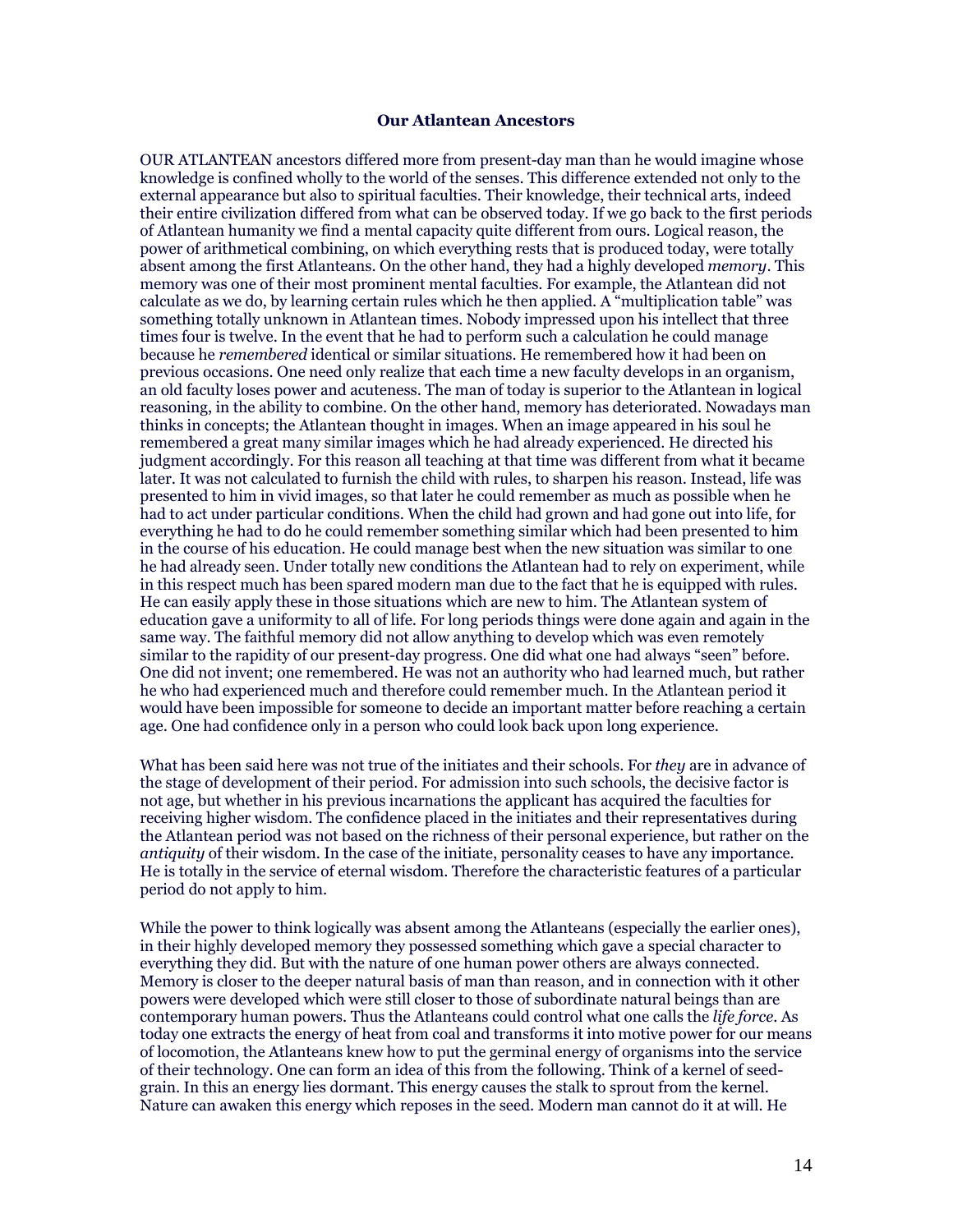must bury the seed in the ground and leave the awakening to the forces of nature. The Atlantean could do something else. He knew how one can change the energy of a pile of grain into technical power, just as modern man can change the heat energy of a pile of coal into such power. Plants were cultivated in the Atlantean period not merely for use as foodstuffs but also in order to make the energies dormant in them available to commerce and industry. Just as we have mechanisms for transforming the energy dormant in coal into energy of motion in our locomotives, so the Atlanteans had mechanisms in which they  $-$  so to speak  $-$  burned plant seeds, and in which the life force was transformed into technically utilizable power. The vehicles of the Atlanteans, which floated a short distance above the ground travelled at a height lower than that of the mountain ranges of the Atlantean period, and they had steering mechanisms by the aid of which they could rise above these mountain ranges.

One must imagine that with the passage of time all conditions on our earth have changed very much. Today, the above-mentioned vehicles of the Atlanteans would be totally useless. Their usefulness depended on the fact that then the cover of air which envelops the earth was *much denser* than at present. Whether in face of current scientific beliefs one can easily imagine such greater density of air, must not occupy us here. Because of their very nature, science and logical thinking can never decide what is possible or impossible. Their only function is to explain what has been ascertained by experience and observation. The above-mentioned density of air is as certain for occult experience as any fact of today given by the senses can be.

Equally certain however is the fact, perhaps even more at that time the *water* on the whole earth was much *thinner* than today. Because of this thinness the water could be directed by the germinal energy used by the Atlanteans into technical services which today are impossible. As a result of the increased density of the water, it has become impossible to move and to direct it in such ingenious ways as once were possible. From this it must be sufficiently clear that the civilization of the Atlantean period was radically different from ours. It will also be understood that the physical nature of an Atlantean was quite different from that of a contemporary man. The Atlantean took into himself water which could be used by the life force inherent in his own body in a manner quite different from that possible in today's physical body. It was due to this that the Atlantean could consciously employ his physical powers in an entirely different way from a man of today. He had, so to speak, the means to increase the physical powers in himself when he needed them for what he was doing. In order to have an accurate conception of the Atlanteans one must know that their ideas of fatigue and the depletion of forces were quite different from those of present-day man.

An Atlantean settlement — as must be evident from everything we have described — had a character which in no way resembled that of a modern city. In such a settlement everything was, on the contrary, still in alliance with nature. Only a vaguely similar *picture* is given if one should say that in the first Atlantean periods — about to the middle of the third subrace — a settlement resembled a garden in which the houses were built of trees with artfully intertwined branches. What the work of human hands created at that time grew out of nature. And man himself felt wholly related to nature. Hence his social sense also was quite different from that of today. After all, nature is common to all men. What the Atlantean built up on the basis of nature he considered to be *common property* just as a man of today thinks it only natural to consider as his private property what his ingenuity, his intelligence have created for him.

One familiar with the idea that the Atlanteans were equipped with such spiritual and physical powers as have been described, will also understand that in still earlier times mankind presented a picture which reminds him in only a few particulars of what he is accustomed to see today. Not only men, but also the surrounding nature has changed enormously in the course of time. Plant and animal forms have become different. All of earthly nature has been subjected to transformations. Once inhabited regions of earth have been destroyed; others have come into existence.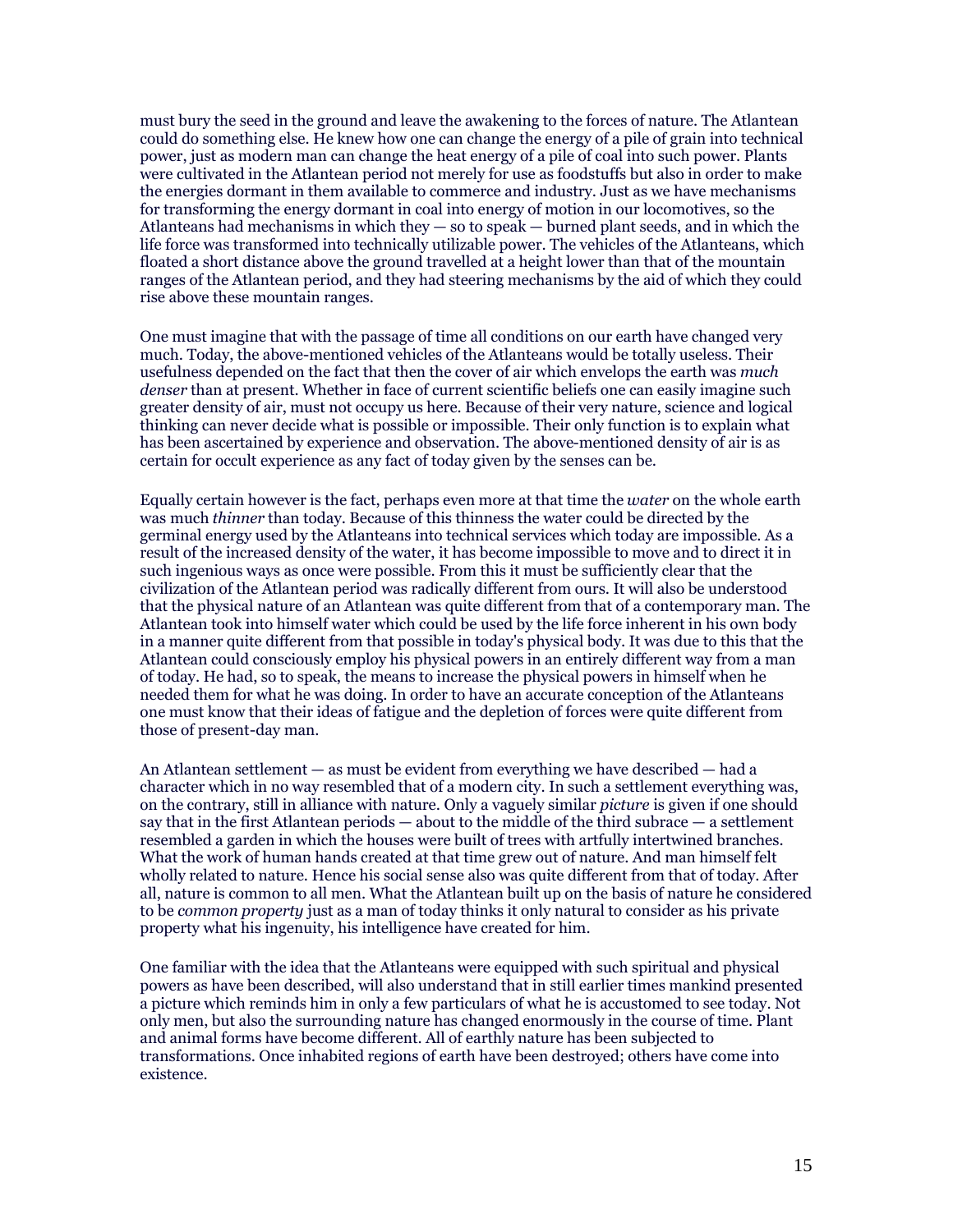The ancestors of the Atlanteans lived in a region which has disappeared, the main part of which lay south of contemporary Asia. In theosophical writings they are called the Lemurians. After they had passed through various stages of development the greatest part of them declined. These became stunted men, whose descendants still inhabit certain parts of the earth today as so-called savage tribes. Only a small part of Lemurian humanity was capable of further development. From this part the Atlanteans were formed.

Later, something similar again took place. The greatest part of the Atlantean population declined, and from a small portion are descended the so-called Aryans who comprise present-day civilized humanity. According to the nomenclature of the science of the spirit, the Lemurians, Atlanteans and Aryans are *root races* of mankind. If one imagines that two such root races preceded the Lemurians and that two will succeed the Aryans in the future, one obtains a total of *seven*. One always arises from another in the manner just indicated with respect to the Lemurians, Atlanteans, and Aryans. Each root race has physical and mental characteristics which are quite different from those of the preceding one. While, for example, the Atlanteans especially developed memory and everything connected with it, at the present time it is the task of the Aryans to develop the faculty of thought and all that belongs to it.

In each root race various stages must also be gone through. There are always seven of these. In the beginning of a period identified with a root race, its principal characteristics are in a youthful condition; slowly they attain maturity and finally enter a decline. The population of a root race is thereby divided into seven sub-races. But one must not imagine that one subrace immediately disappears when a new one develops. Each one may maintain itself for a long time while others are developing beside it. Thus there are always populations which show different stages of development living beside each other on earth.

The first subrace of the Atlanteans developed from a very advanced part of the Lemurians who had a high evolutionary potential. The faculty of memory appeared only in its rudiments among the Lemurians, and then only in the last period of their development. One must imagine that while a Lemurian could form ideas of what he was experiencing, he could not preserve these ideas. He immediately forgot what he had represented to himself. Nevertheless, that he lived in a certain civilization, that, for example, he had tools, erected buildings and so-forth — this he owed not to his *own* powers of conception, but to a mental force in him, which was *instinctive*. However, one must not imagine this to have been the present-day instinct of animals, but one of a different kind.

Theosophical writings call the first subrace of the Atlanteans that of the Rmoahals. The memory of this race was primarily directed toward vivid sense impressions. Colors which the eye had seen, sounds which the ear had heard, had a long after-effect in the soul. This was expressed in the fact that the Rmoahals developed *feelings* which their Lemurian ancestors did not yet know. For example, the attachment to what has been experienced in the past is a part of these feelings.

With the development of memory was connected that of *language*. As long as man did not preserve what was past, a communication of what had been experienced could not take place through the medium of language. Because in the last Lemurian period the first beginnings of memory appeared, at that time it was also possible for the faculty of naming what had been seen and heard to have its inception. Only men who have the faculty of recollection can make use of a name which has been given to something. The Atlantean period, therefore, is the one in which the development of language took place. With language a bond was established between the human soul and the things outside man. He produced a speech-word inside himself, and this speechword belonged to the objects of the external world. A new bond is also formed among men by communications through the medium of language. It is true that all this existed in a still youthful form among the Rmoahals, but nevertheless it distinguished them profoundly from their Lemurian forefathers.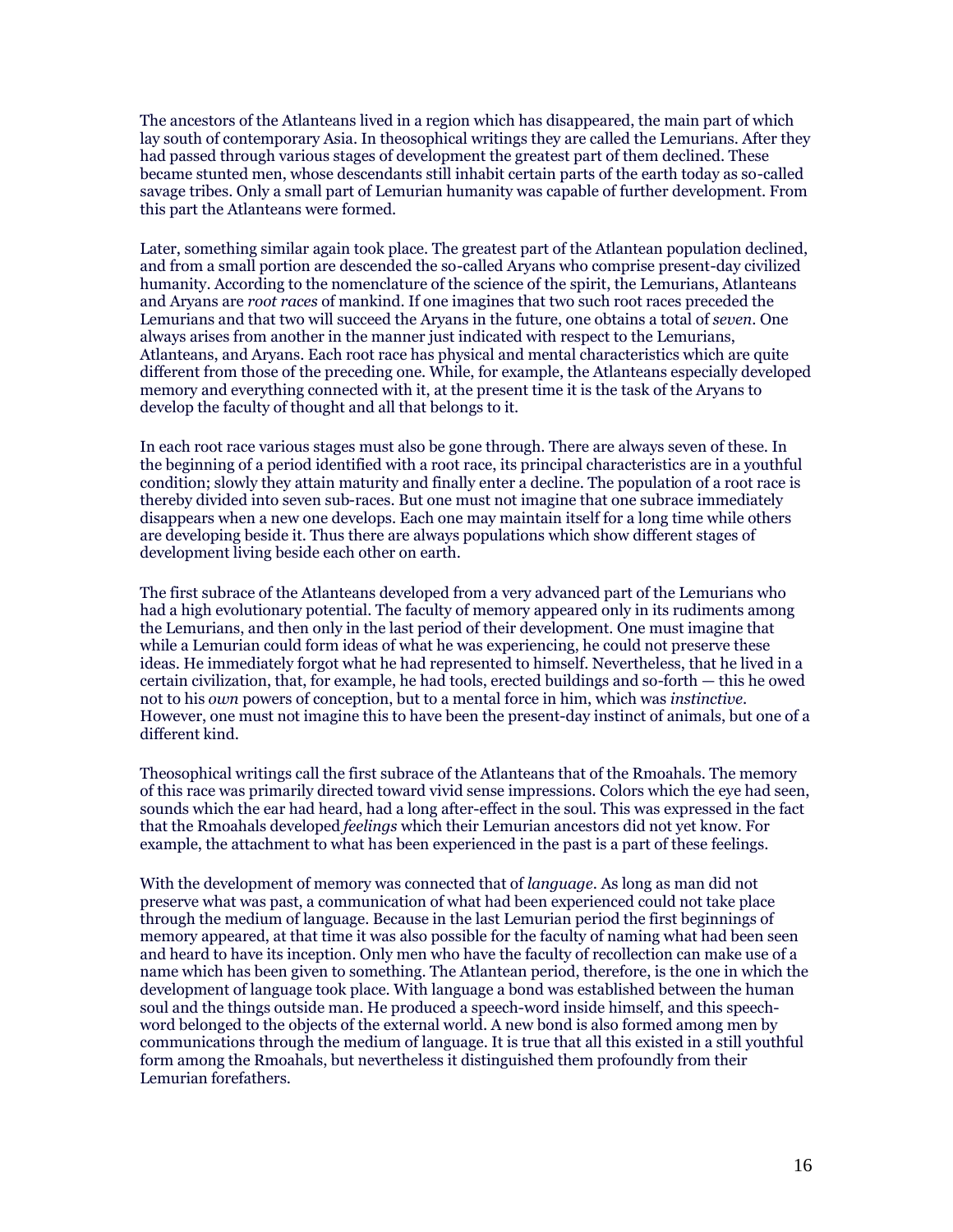The soul powers of these first Atlanteans still possessed something of the forces of nature. These men were more closely related to the beings of nature which surrounded them than were their successors. Their soul powers were more connected with forces of nature than are those of modern man. Thus the speech-word which they produced had something of the power of nature. They not only *named* things, but in their words was a *power* over things and also over their fellow-men. The word of the Rmoahals not only had *meaning*, but also *power*. The magic power of words is something which was far truer for those men than it is for men of today. When a Rmoahals man pronounced a word, this word developed a power similar to that of the object it designated. Because of this, words at that time were curative; they could advance the growth of plants, tame the rage of animals, and perform other similar functions. All this progressively decreased in force among the later sub-races of the Atlanteans. One could say that the original fullness of power was gradually lost. The Rmoahals men felt this plenitude of power to be a gift of mighty nature, and their relationship to the latter had a religious character. For them language was something especially sacred. The misuse of certain sounds, which possessed an important power, was an impossibility. Each man felt that such misuse must cause him enormous harm. The good magic of such words would have changed into its opposite; that which would have brought blessings if used properly would bring ruin to the author if used criminally. In a kind of innocence of feeling the Rmoahals ascribed their power not so much to themselves as to the *divine nature* acting within them.

This changed among the second subrace, the so-called Tlavatli peoples. The men of this race began to feel their own personal value. Ambition, a quality unknown to the Rmoahals, made itself felt among them. *Memory* was in a sense transferred to the conception of communal life. He who could look back upon certain deeds demanded recognition of them from his fellow-men. He demanded that his works be preserved in *memory*. Based upon this memory of deeds, a group of men who belonged together elected one as leader A kind of regal rank developed. This recognition was even preserved beyond death. The *memory*, the *remembrance* of the ancestors or of those who had acquired merit in life, developed. From this there emerged among some tribes a kind of religious veneration of the deceased, an *ancestor cult*. This cult continued into much later times and took the most varied forms. Among the Rmoahals a man was still esteemed only to the degree to which he could command respect at a particular moment through his powers. If someone among them wanted recognition for what he had done in earlier days, he had to demonstrate by new deeds that he still possessed his old power. He had to recall the old works to memory by means of new ones. What had been done was not esteemed for its own sake. Only the second subrace considered the personal character of a man to the point where it took his past life into account in the evaluation of this character.

A further consequence of memory for the communal life of man was the fact that groups of men were formed which were held together by the *remembrance* of common deeds. Previously the formation of groups depended wholly upon natural forces, upon common descent. Man did not add anything through his own mind to what nature had made of him. Now a powerful personality recruited a number of people for a joint undertaking, and the memory of this joint action formed a social group.

This kind of social communal life became fully developed only among the third subrace, the Toltec. It was therefore the men of this race who first founded what is a state. The leadership, the government of these communities, was transmitted from one generation to the next. The father now gave over to the son what previously survived only in the memory of contemporaries. The deeds of the ancestors were *not to be forgotten* by their whole line of descent. What an ancestor had done was esteemed by his descendants. However, one must realize that in those times men actually had the power to transmit their gifts to their descendants. Education, after all, was calculated to mold life through vivid images. The effectiveness of this education had its foundation in the personal power which emanated from the educator — He did not sharpen the power of thought, but in fact, developed those gifts which were of a more instinctive kind. Through such a system of education the capacities of the father were generally transmitted to the son.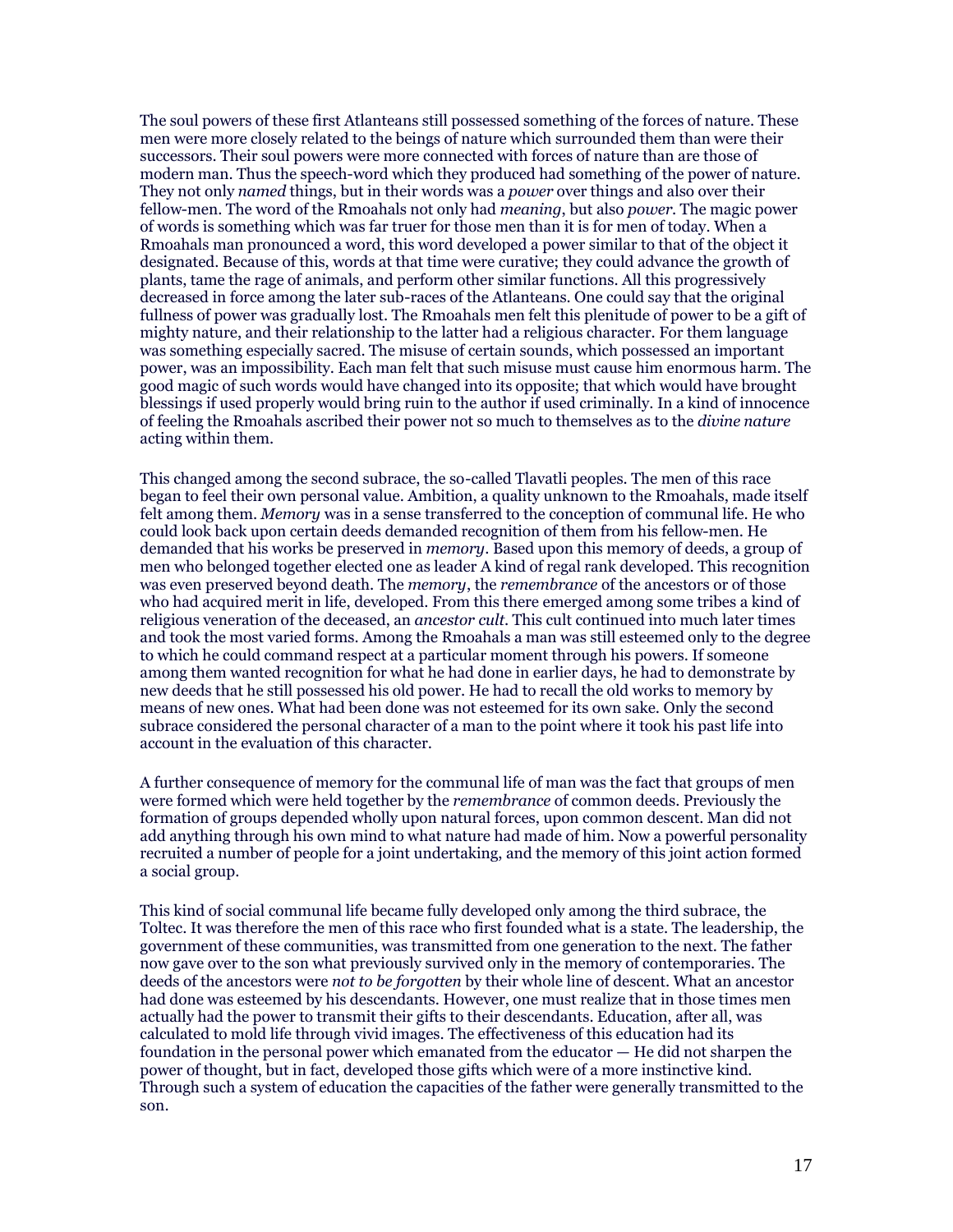Under such conditions *personal experience* acquired more and more importance among the third subrace. When one group of men separated from another for the foundation of a new community, it carried along the remembrance of what it had experienced at the old scene. But at the same time there was something in this remembrance which the group did not find suitable for itself, in which it did not feel at ease. Therefore it then tried something new. Thus conditions improved with every one of these new foundations. It was only natural that what was better was imitated. These are the facts which explain the development of those flourishing communities in the period of the third subrace, described in theosophic literature. The personal experiences which were acquired found support from those who were initiated into the eternal laws of spiritual development. Powerful rulers themselves were initiated, so that personal ability might have full support. Through his personal ability man slowly prepares himself for initiation. He must first develop his powers from below in order that the enlightenment from above can be given to him. In this way the initiated kings and leaders of the Atlanteans came into being. Enormous power was in their hands, and they were greatly venerated.

But in this fact also lay the reason for decline and decay. The development of memory led to the pre-eminent power of a *personality*. Man wanted to *count for something* through his power. The greater the power became, the more he wanted to exploit it for himself. The ambition which had developed turned into marked selfishness. Thus the misuse of these powers arose. When one considers the capabilities of the Atlanteans resulting from their mastery of the life force, one will understand that this misuse inevitably had enormous consequences. A broad power over nature could be put at the service of personal egotism.

This was accomplished in full measure by the fourth subrace, the Primal Turanians. The members of this race, who were instructed in the mastery of the above-mentioned powers, often used them in order to satisfy their selfish wishes and desires. But used in such a manner, these powers destroy each other in their reciprocal effects. It is as if the feet were stubbornly to carry a man forward, while his torso wanted to go backward.

Such a destructive effect could only be halted through the development of a higher faculty in man. This was the faculty of thought. Logical thinking has a restraining effect on selfish personal wishes. The origin of logical thinking must be sought among the fifth subrace, the Primal Semites. Men began to go beyond a mere remembrance of the past and to *compare* different experiences. The faculty of judgment developed. Wishes and appetites were regulated in accordance with this faculty of judgment. One began to *calculate*, to combine. One learned to work with thoughts. If previously one had abandoned oneself to every desire, now one first asked whether thought could approve this desire. While the men of the fourth subrace rushed wildly toward the satisfaction of their appetites, those of the fifth began to listen to an inner voice. This inner voice checks the appetites, although it cannot destroy the claims of the selfish personality.

Thus the fifth subrace transferred the impulses for action to within the human being. Man wishes to come to terms within himself as to what he must or must not do. But what thus was won within, with respect to the faculty of thought, was lost with respect to the control of external natural forces. With this combining thought mentioned above, one can master only the forces of the mineral world, not the life force. The fifth subrace therefore developed thought at the expense of control of the life force. But it was just through this that it produced the germ of the further development of mankind. New personality, self-love, even complete selfishness could grow freely; for thought alone which works wholly within, and can no longer give direct orders to nature, is not capable of producing such devastating effects as the previously misused powers. From this fifth subrace the most gifted part was selected which survived the decline of the fourth root race and formed the germ of the fifth, the Aryan race, whose mission is the complete development of the thinking faculty.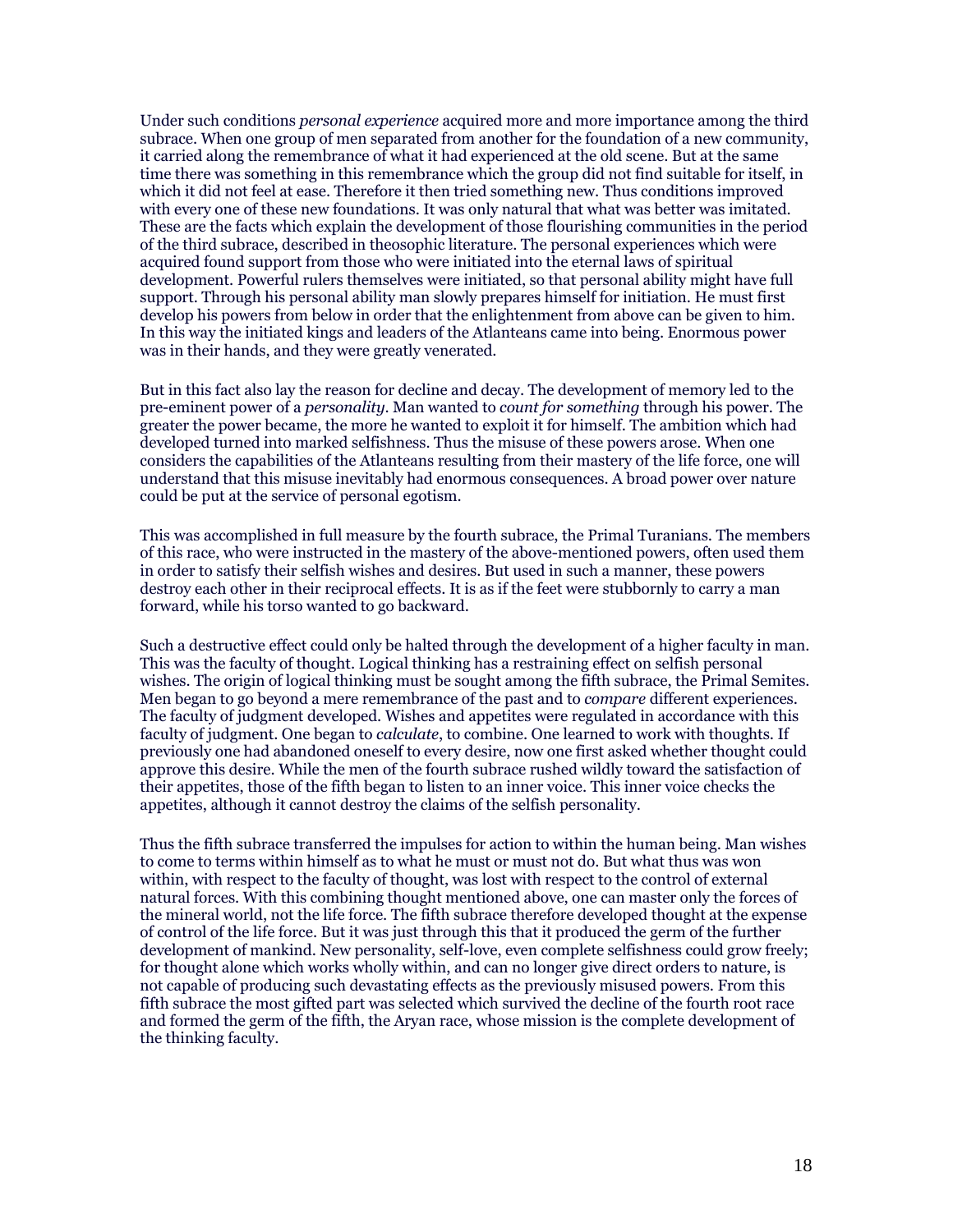The men of the sixth subrace, the Akkadians, developed the faculty of thought even further than the fifth. They differed from the so-called Primal Semites in that they employed this faculty in a more comprehensive sense than the former.

It has been said that while the development of the faculty of thought prevented the claims of the selfish personality from having the same devastating effects as among the earlier races, these claims were not destroyed by it. The Primal Semites at first arranged their personal circumstances as their faculty of thought directed. Intelligence took the place of mere appetites and desires. The conditions of life changed. If preceding races were inclined to acknowledge as leader one whose deeds had impressed themselves deeply upon their memory, or who could look back upon a life of rich memories, this role was now conferred upon the *intelligent*. If previously that which lived in a clear remembrance was decisive, one now regarded as best what was most convincing to thought. Under the influence of memory one formerly held fast to a thing until one found it to be inadequate, and in that case it was quite natural that he who was in a position to remedy a want could introduce an innovation. But as a result of the faculty of thought, a fondness for innovations and changes developed. Each wanted to put into effect what his intelligence suggested to him. Turbulent conditions therefore began to prevail under the fifth subrace, and in the sixth they led to a feeling of the need to bring the obdurate thinking of the individual under general *laws*. The splendor of the communities of the third subrace was based on the fact that common memories brought about order and harmony. In the sixth, this order had to be brought about by thought-out laws. Thus it is in this sixth subrace that one must look for the origin of regulations of justice and law.

During the third subrace, the separation of a group of men took place only when they were *forced out* of their community so to speak, because they no longer felt at ease in the conditions prevailing as a result of memory. In the sixth this was considerably different. The calculating faculty of thought sought the new as such; it spurred men to enterprises and new foundations. The Akkadians were therefore an enterprising people with an inclination to colonization. It was commerce, especially, which nourished the waxing faculty of thought and judgment.

Among the seventh subrace, the Mongols, the faculty of thought was also developed. But characteristics of the earlier sub-races, especially of the fourth, remained present in them to a much higher degree than in the fifth and sixth. They remained faithful to the feeling for memory. And thus they reached the conviction that what is oldest is also what is most sensible and can best defend itself against the faculty of thought. It is true that they also lost the mastery over the life forces, but what developed in them as the thinking faculty also possessed something of the natural might of this life force. Indeed they had lost the power over life, but they never lost their direct, naive *faith* in it. This force had become their *god*, in whose behalf they did everything they considered right. Thus they appeared to the neighboring peoples as if *possessed* by this secret force, and they surrendered themselves to it in blind trust. Their descendants in Asia and in some parts of Europe manifested and still manifest much of this quality.

The faculty of thought planted in men could only attain its full value in relation to human development when it received a new impetus in the fifth root race. The fourth root race, after all, could only put this faculty at the service of that to which it was educated through the gift of memory. The fifth alone reached life conditions for which the proper tool is the ability to think.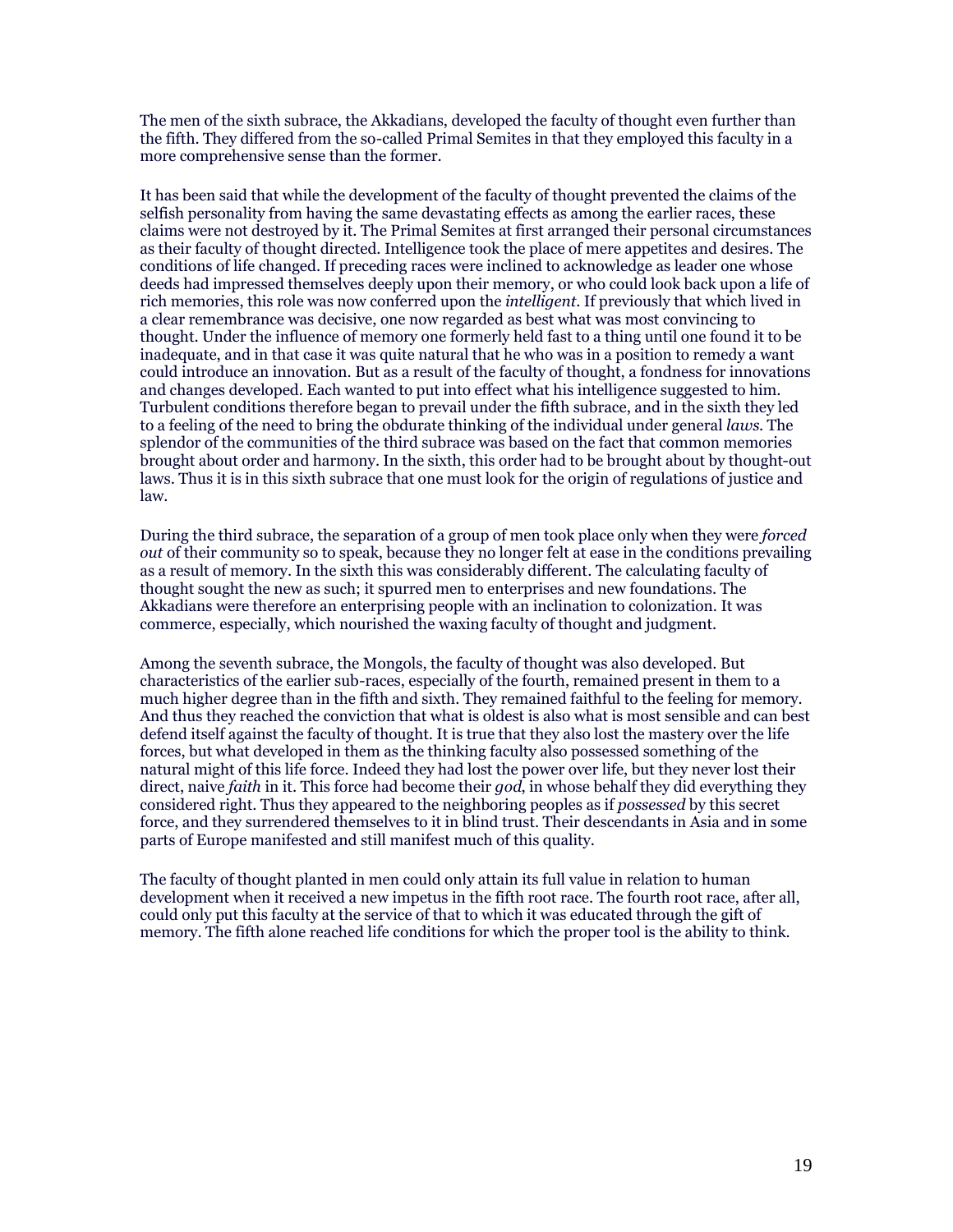#### **Transition of the Fourth into the Fifth Root Race**

IN THIS CHAPTER we shall learn about the transition of the fourth, the Atlantean root race, into the fifth, the Aryan, to which contemporary civilized mankind belongs. Only he will understand it aright who can steep himself in the idea of *development* to its full extent and meaning. Everything which man perceives around him is in process of development. In this sense, the use of *thought*, which is characteristic of the men of our fifth root race, had first to develop. It is this root race in particular which slowly and gradually brings the faculty of thought to maturity. In his thought, man decides upon something, and then executes it as the consequence of his own thought. This ability was only in preparation among the Atlanteans. It was not their own thoughts, but those which flowed into them from entities of a higher kind, that influenced their will. Thus, in a manner of speaking, their will was directed from outside.

The one who familiarizes himself with the thought of this development of the human being and learns to admit that man — as earthly man — was a being of a quite different kind in prehistory, will also be able to rise to a conception of the totally different entities which are spoken of here. The development to be described required enormously long periods of time.

What has previously been said about the fourth root race, the Atlanteans, refers to the great bulk of mankind. But they followed leaders whose abilities towered far above theirs. The wisdom these leaders possessed and the powers at their command were not to be attained by any earthly education. They had been imparted to them by higher beings which did not belong directly to earth. Therefore it was only natural that the great mass of men felt their leaders to be beings of a higher kind, to be "messengers" of the gods. For what these leaders knew and could do would not have been attainable by human sense organs and by human reason. They were *venerated* as "divine messengers," and men received their orders, their commandments, and also their instruction. It was by beings of this kind that mankind was instructed in the sciences, in the arts, and in the making of tools. Such "divine messengers" either directed the communities themselves or instructed men who were sufficiently advanced in the art of government. It was said of these leaders that they "communicate with the gods" and were initiated by the gods themselves into the laws according to which mankind had to develop. This was true. In places about which the average people knew nothing, this initiation, this communication with the gods, actually took place. These places of initiation were called temples of the mysteries. From them the human race was directed.

What took place in the temples of the mysteries was therefore incomprehensible to the people. Equally little did the latter understand the intentions of their great leaders. After all, the people could grasp with their senses only what happened directly upon earth, not what was revealed from higher worlds for the welfare of earth. Therefore the teachings of the leaders had to be expressed in a form unlike communications about earthly events. The language the gods spoke with their messengers in the mysteries was not earthly, and neither were the shapes in which these gods revealed themselves. The higher spirits appeared to their messengers "in fiery clouds" in order to tell them how they were to lead men. Only man can appear in human form; entities whose capacities tower above the human must reveal themselves in shapes which are not to be found on earth.

Because they themselves were the most perfect among their human brothers, the "divine messengers" could receive these revelations. In earlier stages they had already gone through what the majority of men still had to experience. They belonged among their fellow humans only in a certain respect. They could assume human form. But their spiritual-mental qualities were of a superhuman kind. Thus they were divine-human hybrid beings. One can also describe them as higher spirits who assumed human bodies in order to help mankind forward on their earthly path. The real home of these beings was not on earth.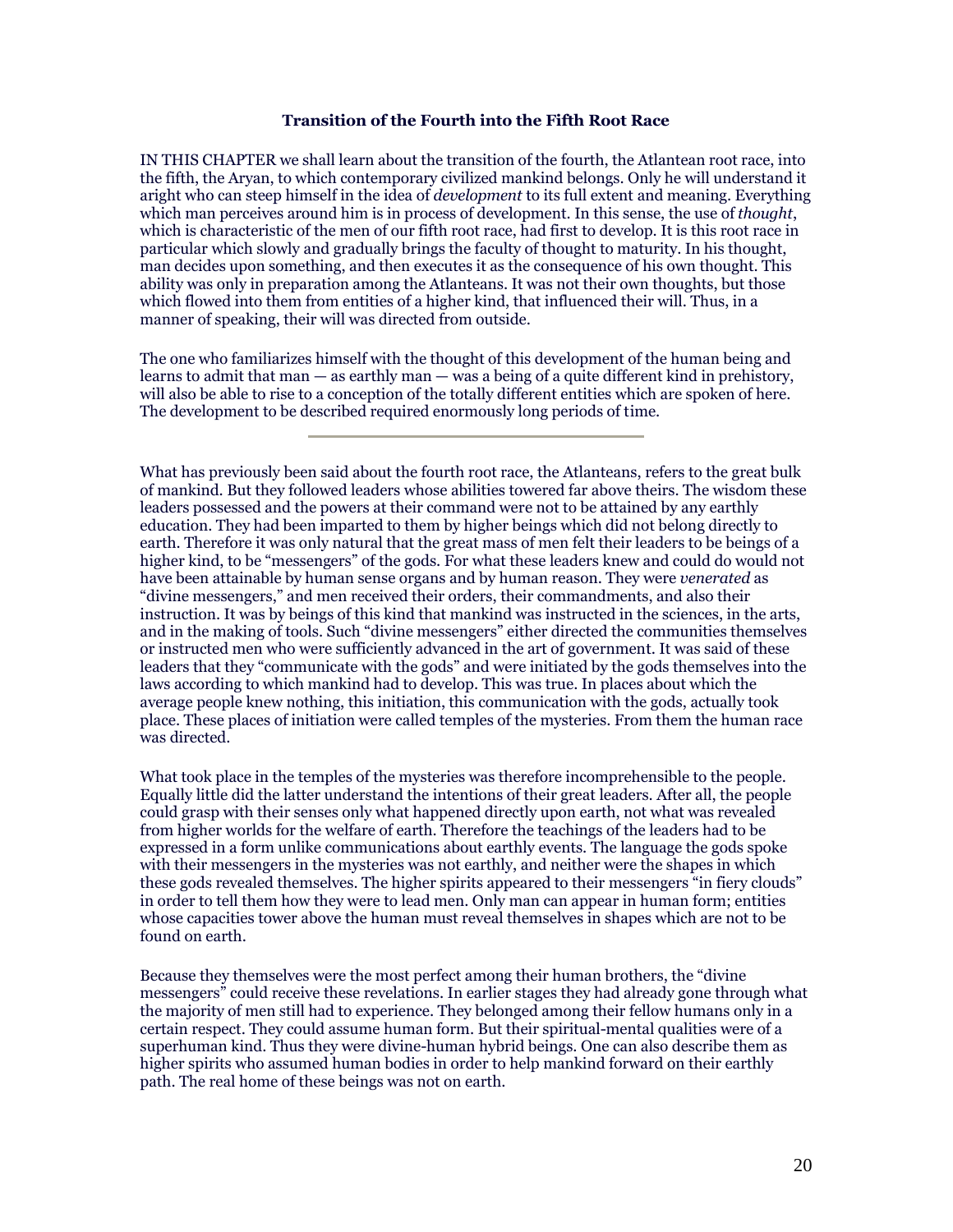These divine-human beings led men, without being able to inform them of the principles by which they directed them. For until the fifth subrace of the Atlanteans, the Primal Semites, men had absolutely no capacities for understanding these principles. The faculty of thought, which developed in this subrace, was such a capacity. But this evolved slowly and gradually. Even the last sub-races of the Atlanteans could understand very little of the principles of their divine leaders. They began, at first quite imperfectly, to have a *presentiment of* such principles. Therefore their thoughts and also the laws which we have mentioned among their governmental institutions, were guessed at rather than clearly thought out.

The principal leader of the fifth Atlantean subrace gradually prepared it so that in later times, after the decline of the Atlantean way of life, it could begin a new one which was to be wholly directed by the faculty of thought.

One must realize that at the end of the Atlantean period there existed three groups of man-like beings: 1. The above-mentioned "divine messengers," who in their development were far ahead of the great mass of the people, and who taught divine wisdom and accomplished divine deeds. 2. The great mass of humanity, among which the faculty of thought was in a dull condition, although they possessed natural abilities which modern men have lost. 3. A small group of those who were developing the faculty of thought. While they gradually lost the natural abilities of the Atlanteans through this process, they were advancing to the stage where they could grasp the principles of the "divine messengers" with their thoughts.

The second group of human beings was doomed to gradual extinction. The third however could be trained by a being of the first kind to take its direction into its own hands.

From this third group the above-mentioned principal leader, whom occult literature designates as *Manu*, selected the ablest in order to cause a new humanity to emerge from them. These most capable ones existed in the fifth subrace. The faculty of the sixth and seventh sub-races had already gone astray in a certain sense and was not fit for further development.

The best qualities of the best had to be developed. This was accomplished by the leader through the isolation of the selected ones in a certain place on earth — in inner Asia — where they were freed from any influence of those who remained behind or of those who had gone astray.

The task which the leader imposed upon himself was to bring his followers to the point where, in their own soul, with their own faculty of thought, they could grasp the principles according to which they had hitherto been directed in a way vaguely sensed, but not clearly recognized by them. Men were to *recognize* the divine forces which they had unconsciously followed. Hitherto the gods had led men through their messengers; now men were to *know* about these divine entities. They were to learn to consider *themselves* as the implementing organs of divine providence.

The isolated group thus faced an important decision. The divine leader was in their midst, in human form. From such divine messengers men had previously received instructions and orders as to what they were or were not to do. Human beings had been instructed in the sciences which dealt with what they could perceive through the senses. Men had vaguely sensed a divine control of the world, had felt it in their own actions, but they had not known anything of it clearly.

Now their leader spoke to them in a completely new way. He taught them that invisible powers directed what confronted them visibly, and that they themselves were servants of these invisible powers, that they had to fulfill the laws of these invisible powers with their thoughts. Men heard of the supernatural-divine. They heard that the invisible spiritual was the creator and preserver of the visible physical. Hitherto they had looked up to their visible divine messengers, to the superhuman initiates, and through the latter was communicated what was and was not to be done. But now they were considered worthy of having the divine messenger speak to them of the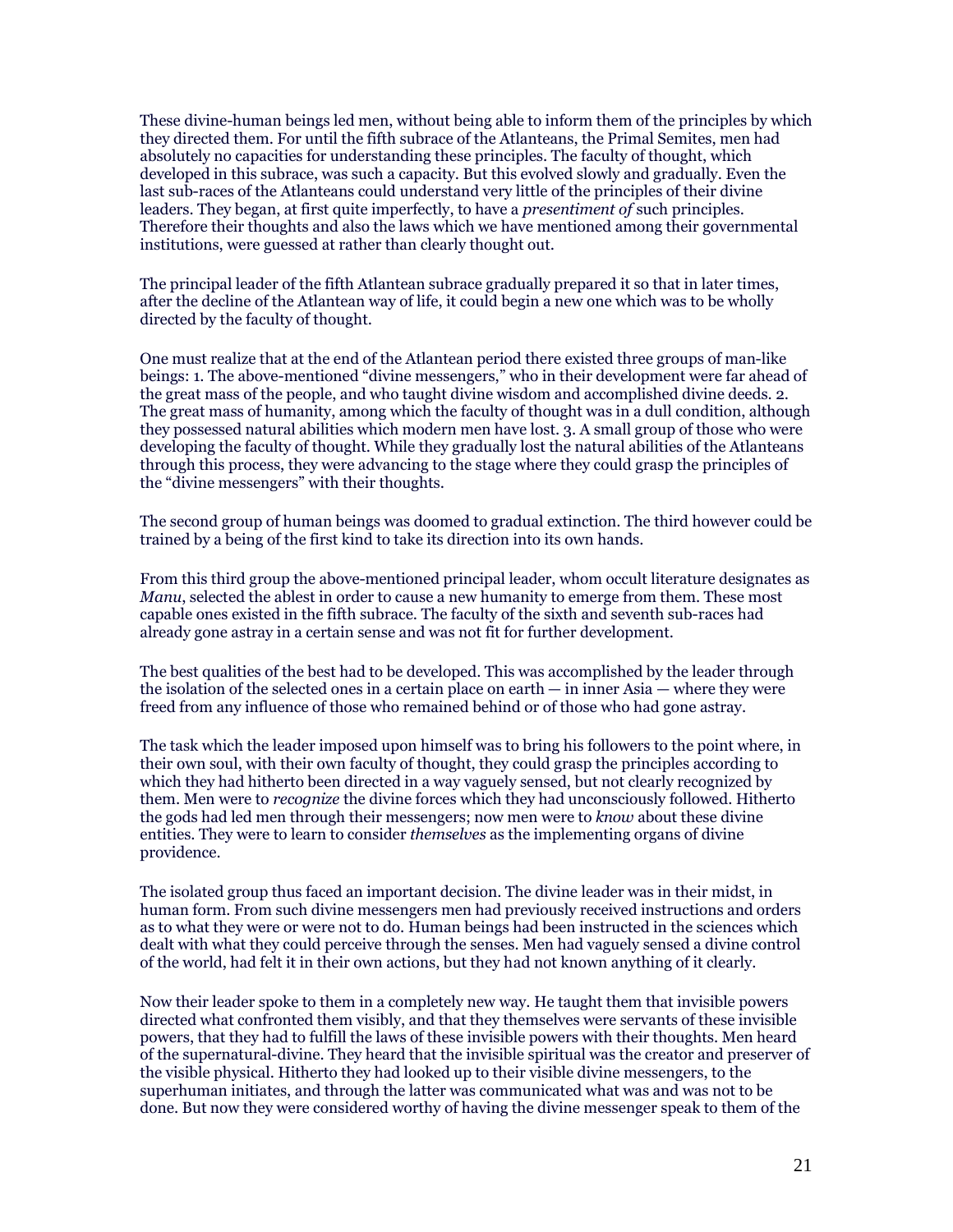gods themselves. Mighty were the words which again and again he impressed upon his followers: "Until now you have seen those who led you: but there are higher leaders whom you do not see. It is *these* leaders to whom you are subject. You shall carry out the orders of the god whom you do not see; and you shall *obey* one of whom you *can make no image to yourselves*." Thus did the new and highest commandment come from the mouth of the great leader, prescribing the veneration of a god whom no sensory-visible image could resemble, and therefore of whom none was to be made. Of this great fundamental commandment of the fifth human root race, the wellknown commandment which follows is an echo: "Thou shalt not make unto thee any *graven image*, or any likeness of any thing that is in heaven above, or that is in the earth beneath, or that is in the water under the earth . . . " (*Exodus* 20:4).

The principal leader, Manu, was assisted by other divine messengers who executed his intentions for particular branches of life and worked on the development of the new race. For it was a matter of arranging all of life according to the new conception of a divine administration of the world. Everywhere the thoughts of men were to be directed from the visible to the invisible. Life is determined by the forces of nature. The course of human life depends on day and night, on winter and summer, on sunshine and rain. How these influential visible events are connected with the invisible, divine powers and how man was to behave in order to arrange his life in accordance with these invisible powers, was shown to him. All knowledge and all labor was to be pursued in this sense. In the course of the stars and of the weather, man was to see divine decrees, the emanation of divine wisdom. Astronomy and meteorology were taught with this idea. Man was to arrange his labor, his moral life in such a way that they would correspond to the wise laws of the divine. Life was ordered according to *divine commandments*, just as the *divine thoughts* were explored in the course of the stars and in the changes of the weather. Man was to bring his works into harmony with the dispensations of the gods through *sacrificial acts*.

It was the intention of Manu to direct *everything* in human life toward the higher worlds. *All* human activities, all institutions were to bear a religious character. Through this, Manu wanted to initiate the real task imposed upon the fifth root race. This race was to learn to direct itself by its own thoughts. But such a self-determination can only lead to good if man also places himself at the service of the higher powers. Man should use his faculty of thought, but this faculty of thought should be sanctified by being devoted to the divine.

One can only understand completely what happened at that time if one knows that the development of the faculty of thought, beginning with the fifth subrace of the Atlanteans, also entailed something else. From a certain quarter men had come into possession of knowledge and of arts, which were not *immediately* connected with what the above-mentioned Manu had to consider as his true task. *This* knowledge and these arts were at first devoid of religious character. They came to man in such a way that he could think of nothing other than to place them at the service of self-interest, of his **personal needs\*** . . . To such knowledge belongs for example that of the use of *fire* in human activities. In the first Atlantean time man did not use fire since the life force was available for his service. But with the passage of time he was less and less in a position to make use of this force, hence he had to learn to make tools, utensils from so-called lifeless objects. He employed fire for this purpose. Similar conditions prevailed with respect to other natural forces. Thus man learned to make use of such natural forces without being conscious of their divine origin. So it was meant to be. Man was not to be *forced* by anything to relate these things which served his faculty of thought to the divine order of the world. Rather was he to do this voluntarily in his thoughts. It was the intention of Manu to bring men to the point where, independently, out of an inner need, they brought such things into a relation with the higher order of the world. Men could *choose* whether they wanted to use the insight they had attained purely in a spirit of personal self-interest or in the religious service of a higher world.

If man was previously forced to consider himself as a link in the divine government of the world, by which for example, the domination over the life force was given to him without his having to use the faculty of thought, he could now employ the natural forces without directing his thoughts to the divine.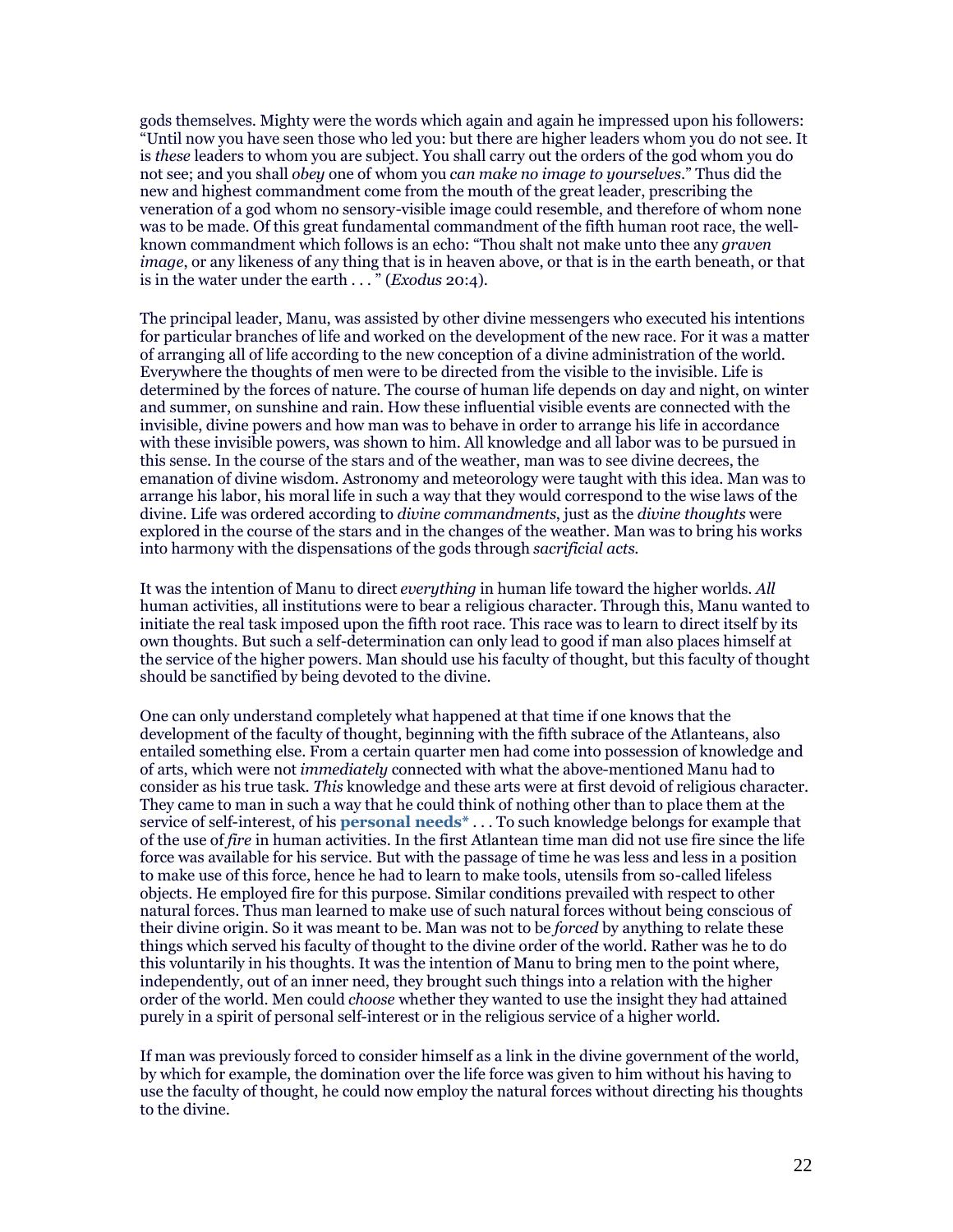Not all men whom Manu had gathered around him were equal to this decision, but only a few of them. It was from this few that Manu could really form the germ of the new race. He retired with them in order to develop them further, while the others mingled with the rest of mankind. From this small number of men who finally gathered around Manu, everything is descended which up to the present, forms the true germs of progress of the fifth root race. For this reason also, two characteristics run through the entire development of this fifth root race. One of these characteristics is peculiar to those men who are animated by higher ideas, who regard themselves as children of a divine universal power; the other belongs to those who put everything at the service of personal interests, of egotism.

The small following remained gathered around Manu until it was sufficiently fortified to act in the new spirit, and until its members could go out to bring this new spirit to the rest of mankind, which remained from the earlier races. It is natural that this new spirit assumed a different character among the various peoples, according to how they themselves had developed in different fields. The old remaining characteristics blended with what the messengers of Manu carried to the various parts of the world. Thus a variety of new cultures and civilizations came into being.

The ablest personalities from the circle around Manu were selected for a gradual direct initiation into his divine wisdom, so that they could become the teachers of the others. A new kind of initiate thus was added to the old divine messengers. It consisted of those who had developed their faculty of thought in an earthly manner just as their fellow-men had done. The earlier divine messengers — and also Manu — had not done this. Their development belonged to higher worlds. They introduced their higher wisdom into earthly conditions. What they gave to mankind was a "gift from above." Before the middle of the Atlantean period men had not reached the point where by their own powers they could *grasp* what the divine decrees were. Now — at the time indicated — they were to attain this point. Earthly thinking was to elevate itself to the concept of the divine. The human initiates united themselves with the divine. This represents an important revolution in the development of the human race. The first Atlanteans did not as yet have a choice as to whether or not they would consider their leaders to be divine messengers. For what the latter accomplished imposed itself as the deed of higher worlds. It bore the stamp of a divine origin. Thus the messengers of the Atlantean period were entities sanctified by their power, surrounded by the splendor which this power conferred upon them. From an external point of view, the human initiates of later times are men among men. But they remain in relation with the higher worlds, and the revelations and manifestations of the divine messengers come to them. Only exceptionally, when a higher necessity arises, do they make use of certain powers which are conferred upon them from above. Then they accomplish deeds which men cannot explain by the laws they know and which therefore they rightly regard as miracles.

But in all this the higher intention is to put mankind on its own feet, fully to develop its faculty of thought. Today the human initiates are the mediators between the people and the higher powers, and only initiation can make one capable of communication with the divine messengers.

The human initiates, the sacred teachers, became leaders of the rest of mankind in the beginning of the fifth root race. The great priest kings of prehistory, who are not spoken of in history, but rather in the world of legend, belong among these initiates. The higher divine messenger's retired from the earth more and more, and left the leadership to these human initiates, whom however they assisted in word and deed. Were this not so, man would never attain free use of his faculty of thought. The world is under divine direction, but man is not to be forced to admit this; he is to realize and to understand it by free reflection. When he reaches this point, the initiates will gradually divulge their secrets to him. But this cannot happen all at once. The whole development of the fifth root race is a slow road to this goal. At first Manu himself led his following like children. Then the leadership was gradually transferred to the human initiates. Today progress still consists in a mixture of the conscious and unconscious acting and thinking of men. Only at the end of the fifth root race, when throughout the sixth and seventh sub-races a sufficiently great number of men are capable of knowledge, will the greatest among the initiates be able to reveal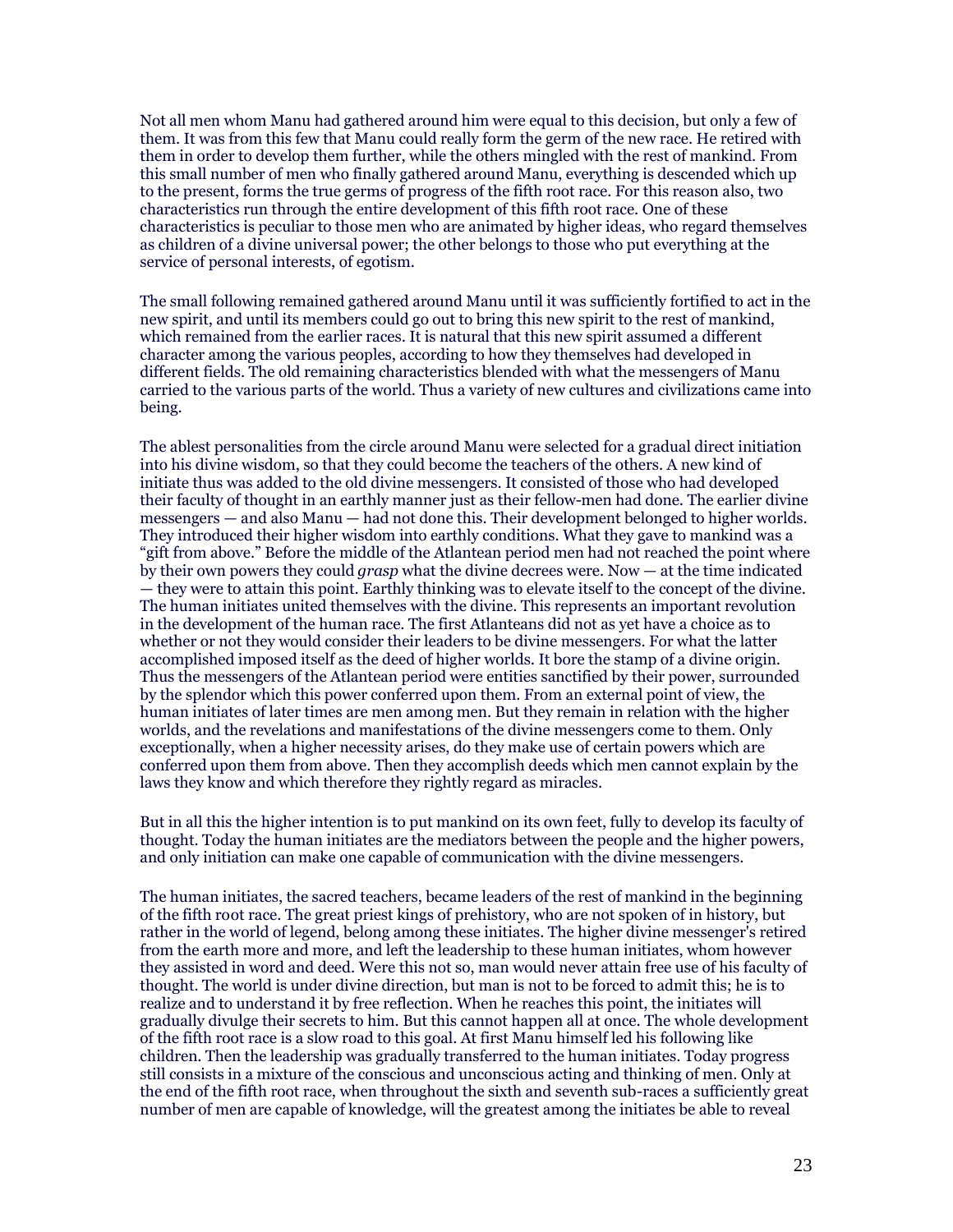himself to *them* openly. Then *this* human initiate will be able to assume the principal leadership just as Manu did at the end of the fourth root race. Thus the education of the fifth root race consists in this, that a greater part of humanity will become able freely to follow a human Manu as the germinal race of this fifth root race followed the divine one.

\**For the present* it is not permitted to make public communications about the origin of *this* knowledge and *these* arts. A passage from the Akasha Chronicle must therefore be omitted here.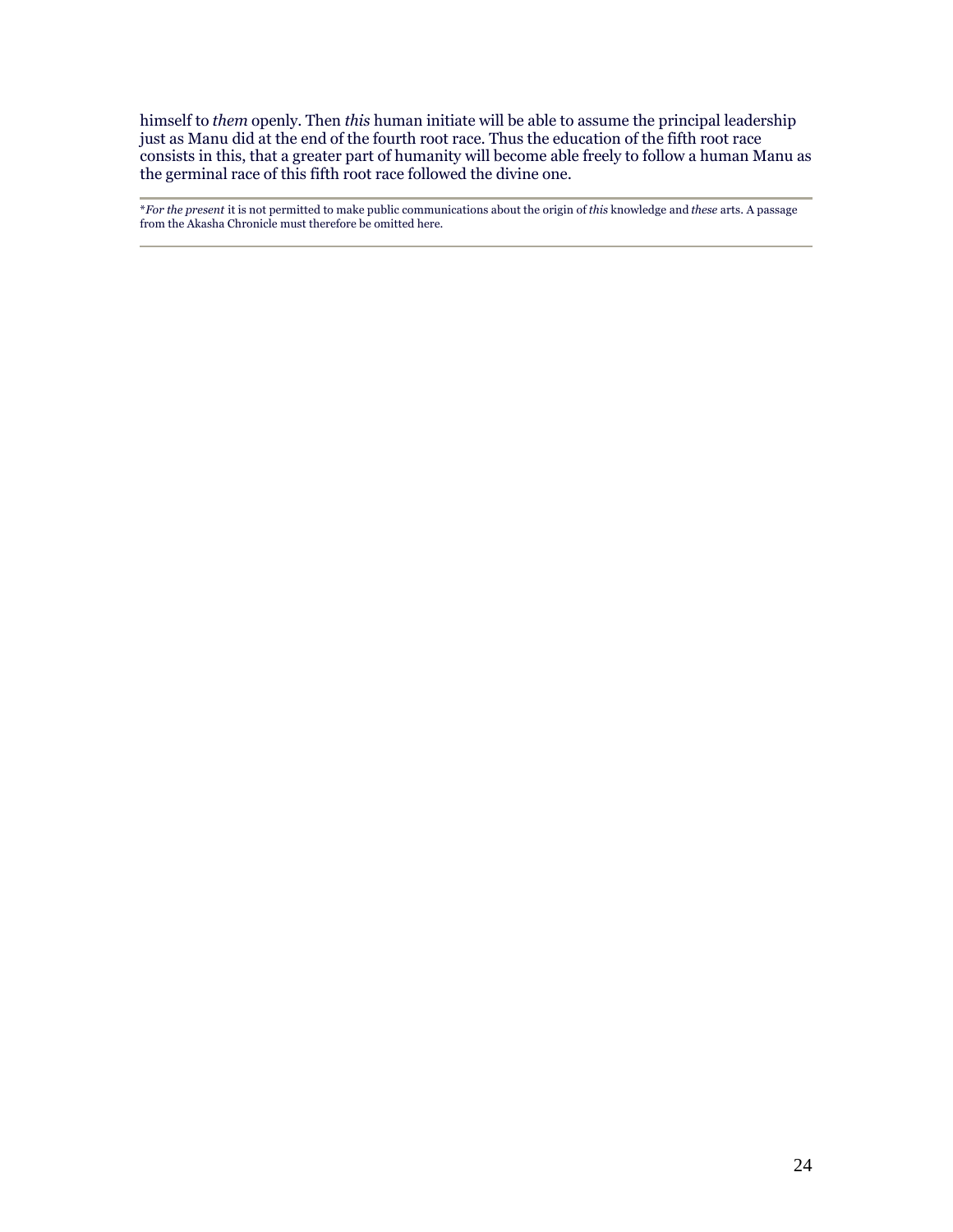#### **The Lemurian Race**

A PASSAGE from the Akasha Chronicle referring to a very distant prehistoric period in the development of mankind, will be set forth in this chapter. This period precedes the one depicted in the descriptions given above. We are here concerned with the *third human root race*, of which it is said in theosophical books that it inhabited the Lemurian Continent. According to these books this continent was situated south of Asia, and extended approximately from Ceylon to Madagascar. What is today southern Asia and parts of Africa also belonged to it.

While all possible care has been taken in the deciphering of the Akasha Chronicle it must be emphasized that nowhere is a dogmatic character to be claimed for these communications. If, to begin with, the reading of things and events so remote from the present is not easy, the translation of what has been seen and deciphered into the language of today presents almost insuperable obstacles.

Dates will be given *later*. They will be better understood when the whole Lemurian period and also the period of our fifth root race up to the present, have been discussed.

The things which are communicated here are surprising even for the occultist who reads them for the first time — although the word "surprising" is not quite exact. Therefore he should only communicate them after the most careful examination.

The fourth, the Atlantean root race, was preceded by the so-called *Lemurian*. During its development, events of the very greatest importance occurred with respect to the earth and to men. Here, however, something will first be said of the character of this root race *after* these events, and only then will the latter be discussed. By and large, *memory* was not yet developed among this race. While men could have *ideas* of things and events, these ideas did not remain in the memory. Therefore they did not yet have a language in the true sense. Rather what they could utter were natural sounds which expressed their sensations, pleasure, joy, pain and so forth, but which did not designate external objects.

But their ideas had a quite different strength from those of later men. Through this strength they acted upon their environment. Other men, animals, plants, and even lifeless objects could feel this action and could be influenced purely by ideas. Thus the Lemurian could communicate with his fellow-men without needing a language. This communication consisted in a kind of "thought reading." The Lemurian derived the strength of his ideas directly from the objects which surrounded him. It flowed to him from the energy of growth of plants, from the life force of animals. In this manner he *understood* plants and animals in their inner action and life. He even understood the physical and chemical forces of lifeless objects in the same way. When he built something he did not first have to calculate the load-limit of a tree trunk, the weight of a stone; he could see how much the tree trunk could bear, where the stone in view of its weight and height would fit, where it would not. Thus the Lemurian built without engineering knowledge on the basis of his faculty of imagination which acted with the sureness of a kind of instinct. Moreover, to a great extent, he had power over his own body. When it was necessary, he could increase the strength of his arm by a simple effort of the will. For example, he could lift enormous loads merely by using his will. If later the Atlantean was helped by his control of the life force, the Lemurian was helped by his mastery of the will. He was  $-$  the expression should not be misinterpreted  $-$  a born magician in all fields of lower human activities.

The goal of the Lemurians was the development of the will, of the faculty of imagination. The education of children was wholly directed toward this. The boys were hardened in the strongest manner. They had to learn to undergo dangers, to overcome pain, to accomplish daring deeds. Those who could not bear tortures, who could not undergo dangers, were not regarded as useful members of mankind. They were left to perish under these exertions. What the Akasha Chronicle shows with respect to this raising of children surpasses everything contemporary man can picture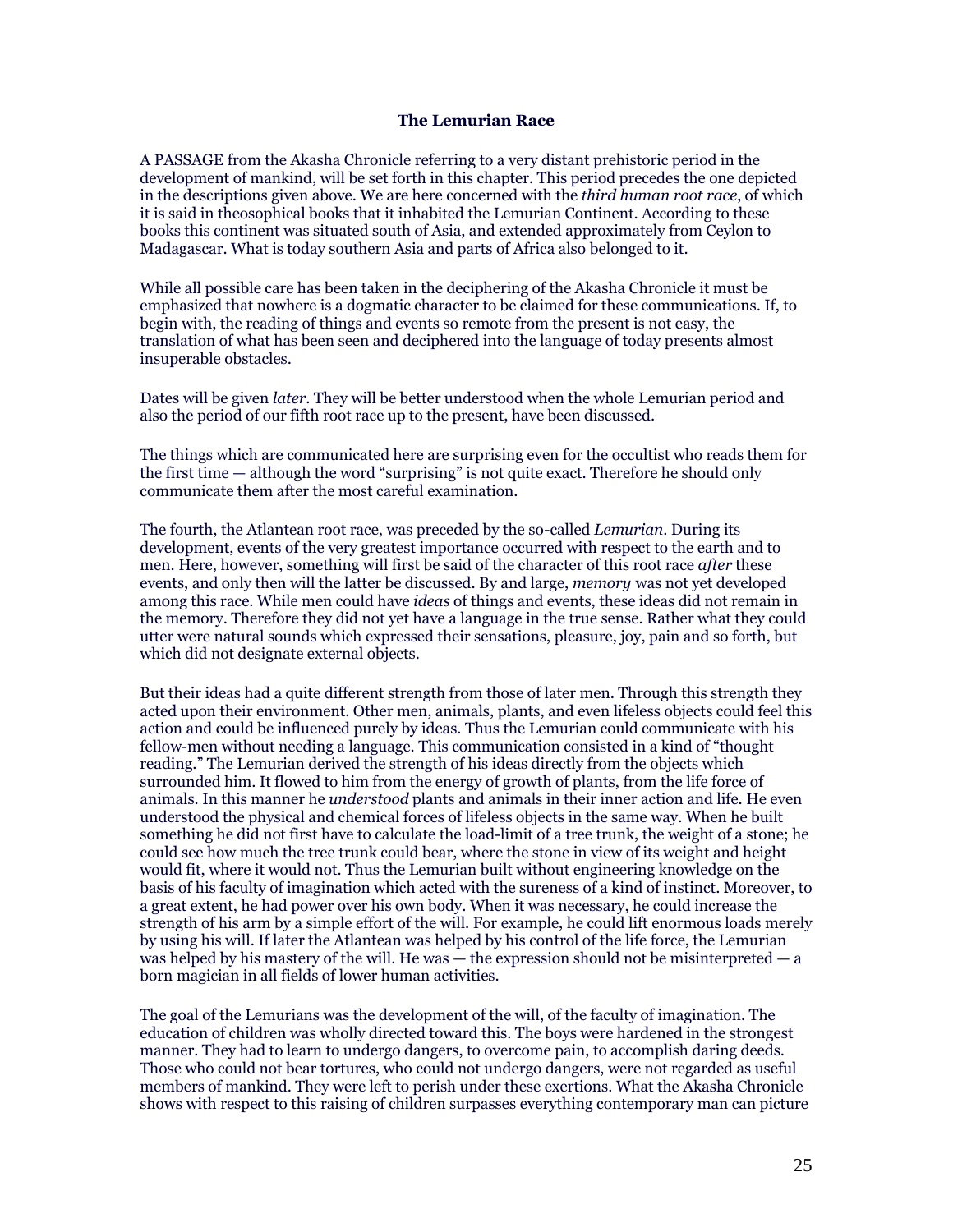to himself in his boldest imaginings — The bearing of heat, even of a searing fire, the piercing of the body with pointed objects, were quite common procedures.

The raising of girls was different. While the female child was also hardened, everything else was directed toward her developing a strong *imagination*. For example, she was exposed to the storm in order calmly to feel its dreadful beauty; she had to witness the combats of the men fearlessly, filled only with a feeling of appreciation of the strength and power she saw before her. Thereby propensities for dreaming and for fantasy developed in the girl, and these were highly valued. Because no memory existed, these propensities could not degenerate. The dream or fantasy conceptions in question lasted only as long as there was a corresponding external cause. Thus they had a real basis in external things. They did not lose themselves in bottomless depths. It was, so to speak, nature's own fantasy and dreaming which were put into the female soul.

The Lemurians did not have dwellings in our sense, except in their latest times. They lived where nature gave them the opportunity to do so. The caves which they used were only altered and extended insofar as necessary. Later they built such caves themselves and at that time they developed great skill for such constructions. One must not imagine, however, that they did not also execute more artful constructions. But these did not serve as dwellings. In the earliest times they originated in the desire to give to the things of nature a man-made form. Hills were remodeled in such a way that the form afforded man joy and pleasure. Stones were put together for the same purpose, or in order to be used for certain activities. The places where the children were hardened were surrounded with walls of this kind.

Toward the end of this period, the buildings which served for the cultivation of "divine wisdom and divine art" became more and more imposing and ornate. These institutions differed in every respect from what temples were later, for they were educational and scientific institutions at the same time. He who was found fit was here initiated into the science of the universal laws and into the handling of them. If the Lemurian was a born magician, this talent was here developed into art and insight. Only those could be admitted who, through all kinds of discipline, had acquired the ability to overcome themselves to the greatest extent. For all others what went on in these institutions was the deepest secret. Here one learned to know and to control the forces of nature through direct contemplation of them. But the learning was such that in man the forces of nature changed into forces of the will. He himself could thereby execute what nature accomplishes. What later mankind accomplished by reflection, by calculation, at that time had the character of an instinctive activity. But here one must not use the word "instinct" in the same sense in which one is accustomed to apply it to the animal world. For the activities of Lemurian humanity towered high above everything the animal world can produce through instinct. They even stood far above what mankind has since acquired in the way of arts and sciences through memory, reason and imagination. If one were to use an expression for these institutions which would facilitate an understanding of them, one could call them "colleges of will power and of the clairvoyant power of the imagination."

From them emerged the men who, in every respect, became rulers of the others. Today it is difficult to give in words a true conception of all these conditions. For everything on earth has changed since that time. Nature itself and all human life were different, therefore human labor and the relationship of man to man differed greatly from what is customary today.

The air was much thicker even than in later Atlantean times, the water much thinner. And what forms the firm crust of our earth today was not yet as hard as it later became. The world of plants and animals had developed only as far as the amphibians, the birds, and the lower mammals, and as far as vegetable growths which resemble our palms and similar trees. However, all forms were different from what they are today. What now exists only all in forms was then developed to gigantic sizes. At that time our small ferns were trees and formed mighty forests. The modern higher mammals did not exist. On the other hand a great part of humanity was on such a low stage of development that one cannot but designate it as animal. What has been described here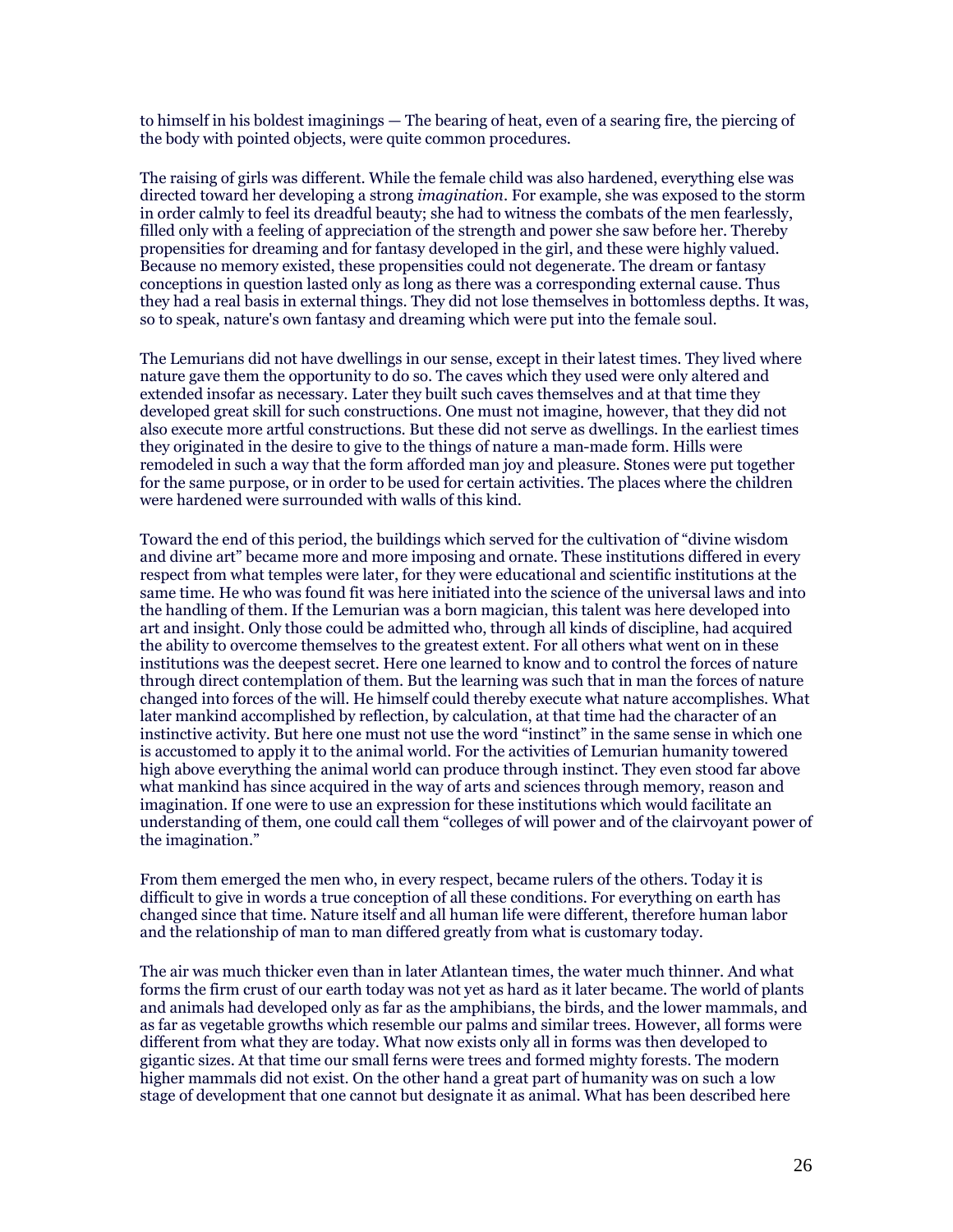was true only of a small part of mankind, The rest lived their life in animalism. In their external appearance and in their way of life these animal men were quite different from the small group. They were not especially different from the lower mammals, which resembled them in form in certain respects.

A few more words must be said about the significance of the above-mentioned temple localities. What was cultivated there was not really religion. It was "divine wisdom and art." Man felt that what was given to him there was a direct gift from the spiritual universal forces. When he received this gift he considered himself a "servant" of these universal forces. He felt himself "sanctified" from everything unspiritual. If one wishes to speak of religion at this stage of the development of mankind, one could call it "religion of the will." The religious temper and dedication lay in the fact that man guarded the powers granted to him as a strict, divine "secret," and that he led a life through which he sanctified his power. Persons who had such powers were regarded by others with great awe and veneration. And this awe and veneration were not called forth by laws or something similar, but by the immediate power which these persons exercised. The uninitiated of course stood under the magical influence of the initiated. It was also natural that the latter considered themselves to be sanctified personages. For in their temples they participated in direct contemplation of the active forces of nature. They looked into the creative workshop of nature. They experienced a communion with the beings which build the world itself. One can call this communication an association with the gods. What later developed as "initiation," as "mystery," emerged from this original manner of communication of men with the gods. In subsequent times this communication had to become different, since the human imagination, the human spirit, took other forms.

Of special importance is something which occurred in the course of Lemurian development by virtue of the fact that the women lived in the manner described above. They thereby developed special human powers. Their faculty of imagination which was in alliance with nature, became the basis for a higher development of the life of ideas. They took the forces of nature into themselves, where they had an after-effect in the soul. Thus the germs of memory were formed. With memory was also born the capacity to form the first and simplest moral concepts.

The development of the will among the male element at first knew nothing of this. The man followed instinctively either the impulses of nature or the influences emanating from the initiated.

It was from the manner of life of the women that the first ideas of "good and evil" arose. There one began to love some of the things which had made a special impression on the imagination, and to abhor others. While the control which the male element exercised was directed more toward the external action of the powers of the will, toward the manipulation of the forces of nature, beside it in the female element there developed an action through the soul, through the inner, personal forces of man. The development of mankind can only be correctly understood by the one who takes into consideration that the first progress in the life of the imagination was made by women. The development connected with the life of the imagination, with the formation of memory, of customs which formed the seeds for a life of law, for a kind of morals, came from this side. If man had seen and exercised the forces of nature, woman became the first *interpreter* of them. It was a special new manner of living through reflection which developed here. This manner had something much more personal than that of the men. One must imagine this manner of the women to have been also a kind of clairvoyance, although it differed from the magic of the will of the men. In her soul woman was accessible to another kind of spiritual powers. The latter spoke more to the feeling element of the soul, less to the spiritual, to which man was subject. Thus there emanated from men an effect which was more natural-divine, from women one which was more soul-divine.

The development which woman went through during the Lemurian period had the result that at the appearance of the next — the Atlantean — root race on earth, an important role devolved upon her. This appearance took place under the influence of highly developed entities, who were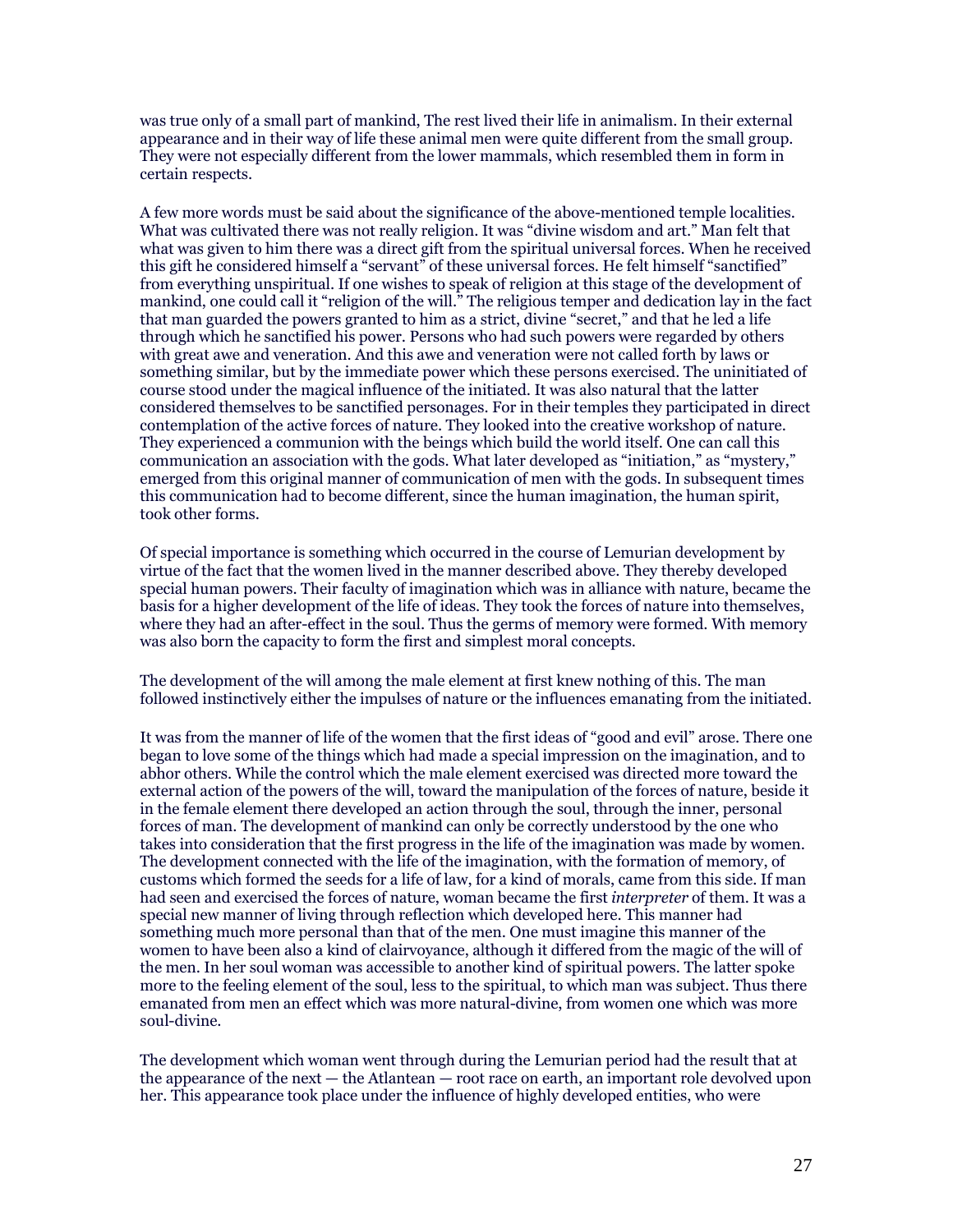familiar with the laws of the formation of races and capable of guiding the existing forces of human nature into such paths that a new race could come into being. These beings will be specially mentioned further on. May it suffice for the moment to say that they possessed superhuman wisdom and power. They now isolated a small group out of Lemurian mankind and designated these to be the ancestors of the coming Atlantean race. The place where they did this was situated in the tropical zone. Under their direction the men of this group had been trained in the control of the natural forces. They were very strong, and knew how to win the most diverse treasures from the earth. They could cultivate the fields and use their fruits for their subsistence. They had become characters of strong will through the discipline to which they had been subjected. Their souls and hearts were developed only in small measure. On the other hand these had been developed among the women. Memory and fantasy and everything connected with them were to be found among the latter.

The above-mentioned leaders caused the group to divide itself into smaller groups. They put the women in charge of ordering and establishing these groups. Through her memory, woman had acquired the capacity to make the experiences and adventures of the past useful for the future. What had proved helpful yesterday she used today and realized that it would also be useful tomorrow. The institutions for communal life therefore emanated from her. Under her influence the concepts of "good and evil" developed. Through her thoughtful life she had acquired an understanding for nature. Out of the observation of nature, those ideas developed in her according to which she directed the actions of men. The leaders had arranged things in such a way that through the *soul* of woman, the willful nature, the vigorous strength of man were ennobled and refined. Of course one must represent all this to oneself as childish beginnings. The words of our language all too easily call up ideas which are taken from the life of the present.

By way of the awakened soul life of the women the leaders first developed the soul life of the men. In the colony we have described, the influence of the women was therefore very great. One had to go to them for advice when one wanted to interpret the signs of nature. The whole manner of their soul life however was still dominated by the "hidden" human soul forces. One does not describe the matter quite exactly, but fairly closely, if one speaks of a somnambulistic contemplating among these women. In certain higher dreams the secrets of nature were divulged to them and they received the impulses for their actions. Everything was animated for them and showed itself to them in soul powers and apparitions. They abandoned themselves to the mysterious weaving of their soul forces. That which impelled them to their actions were "inner voices," or what plants, animals, stones, wind and clouds, the whispering of the trees, and so on, told them.

From this state of soul originated that which one can call human religion. The spiritual in nature and in human life gradually came to be venerated and worshiped. Some women attained a special preeminence because out of special mysterious depths they could interpret what the world contained.

Thus it could come to pass among such women that that which lived within them could transpose itself into a kind of natural language. For the beginning of language lies in something which is similar to song. The energy of thought was transformed into audible sound. The inner rhythm of nature sounded from the lips of "wise" women. One gathered around such women and in their songlike sentences felt the utterances of higher powers. Human worship of the gods began with such things.

For that period there can be no question of "sense" in that which was spoken. Sound, tone, and rhythm were perceived. One did not imagine anything along with these, but absorbed in the soul the power of what was heard. The whole process was under the direction of the higher leaders. They had inspired the "wise" priestesses with tones and rhythms in a manner which cannot now be further discussed. Thus they could have an ennobling effect on the souls of men. One can say that in this way the true life of the soul first awakened.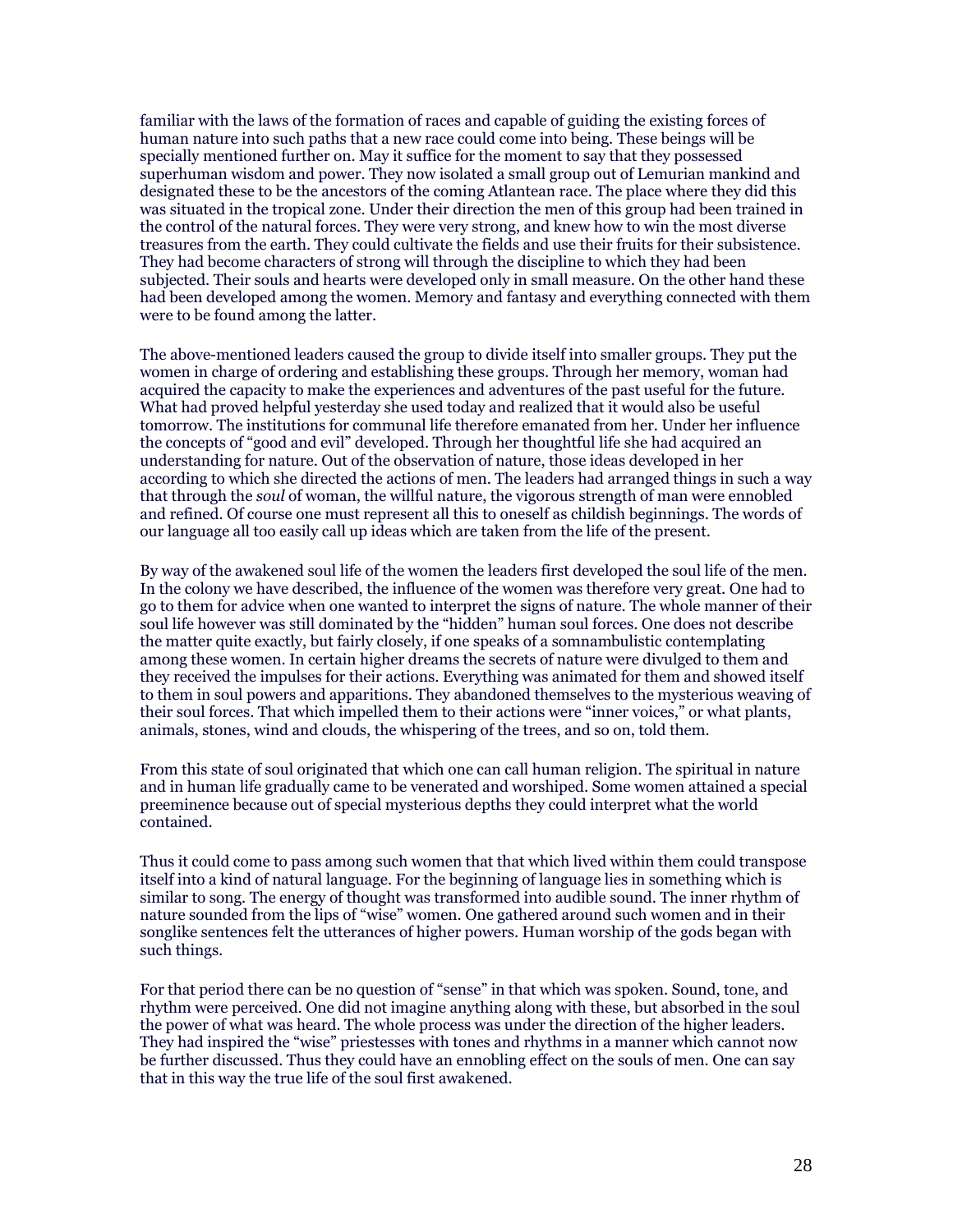In this realm, beautiful scenes are shown by the Akasha Chronicle. One of these will be described. We are in a forest, near a mighty tree. The sun has just risen in the east. The palmlike tree, from around which the other trees have been removed, casts mighty shadows. The priestess, her face turned to the east, ecstatic, sits on a seat made of rare natural objects and plants. Slowly in rhythmical sequence, a few strange, constantly repeated sounds stream from her lips. A number of men and women are sitting in circles around her, their faces lost in dreams, absorbing inner life from what they hear.

Other scenes too can be seen. At a similarly arranged place a priestess "sings" in a similar manner, but her tones have in them something mightier, more powerful. Those around her move in rhythmic dances. For this was the other way in which "soul" entered into mankind. The mysterious rhythms which one had heard from Nature were imitated by the movements of the limbs. One thereby felt *at one* with nature and with the powers acting in her.

The place on earth in which this stock of a coming race of men was developed was especially suited for this purpose. It was one where the then still turbulent earth had become fairly calm. For Lemuria was turbulent. After all, the earth at that time did not yet have its later density. The thin ground was everywhere undermined by volcanic forces which broke forth in smaller or larger streams. Mighty volcanos existed almost everywhere and developed a continuous destructive activity. Men were accustomed to reckoning with this fiery activity in everything they did. They also used this fire in their labors and contrivances. Their occupations were often such that the fire of nature served as a basis for them in the same way as artificial fire does in human labor today.

It was through the activity of this volcanic fire that the destruction of the Lemurian land came about. While the part of Lemuria from which the parent race of the Atlanteans was to develop had a hot climate, it was by and large free of volcanic activity.

Human nature could unfold more calmly and peacefully here than in the other regions of the earth. The more nomadic life of former times was abandoned, and fixed settlements became more and more numerous.

One must represent to oneself that at that time the human body still had very malleable and pliant qualities. This body still changed form whenever the inner life changed. Not long before, men had still been quite diverse as regards their external form. At that time the external influence of region and climate were still decisive in respect to their form. Only in the colony described did the body of man increasingly become an expression of his inner soul life. Moreover, this colony had an advanced externally more nobly formed race of men. One must say that through the things which they had done, the leaders had really first created what is the true human form. This occurred quite slowly and gradually. It happened in such a way that the soul life of man was first developed and that the still soft and malleable body adapted itself to this. It is a law in the development of mankind that, as progress continues, man has less and less of a molding influence on his physical body. This physical human body in fact received a fairly unchanging form only with the development of the faculty of reason and with the hardening of the rock, mineral, and metal formations of earth connected with this development. For in the Lemurian and even in the Atlantean period, stones and metals were much softer than later.

This is not contradicted by the fact that there exist descendants of the last Lemurians and Atlanteans who today exhibit forms as fixed as the human races which were formed later. These remnants had to adapt themselves to the changed environmental conditions of earth and thus became more rigid. Just this is the reason for their decline. They did not transform themselves from within; instead, their less developed interior was forced into rigidity from the outside and thus compelled to stagnation. This stagnation is really a regression, for the inner life, too, has degenerated because it could not fulfill itself within the rigid external bodily structure.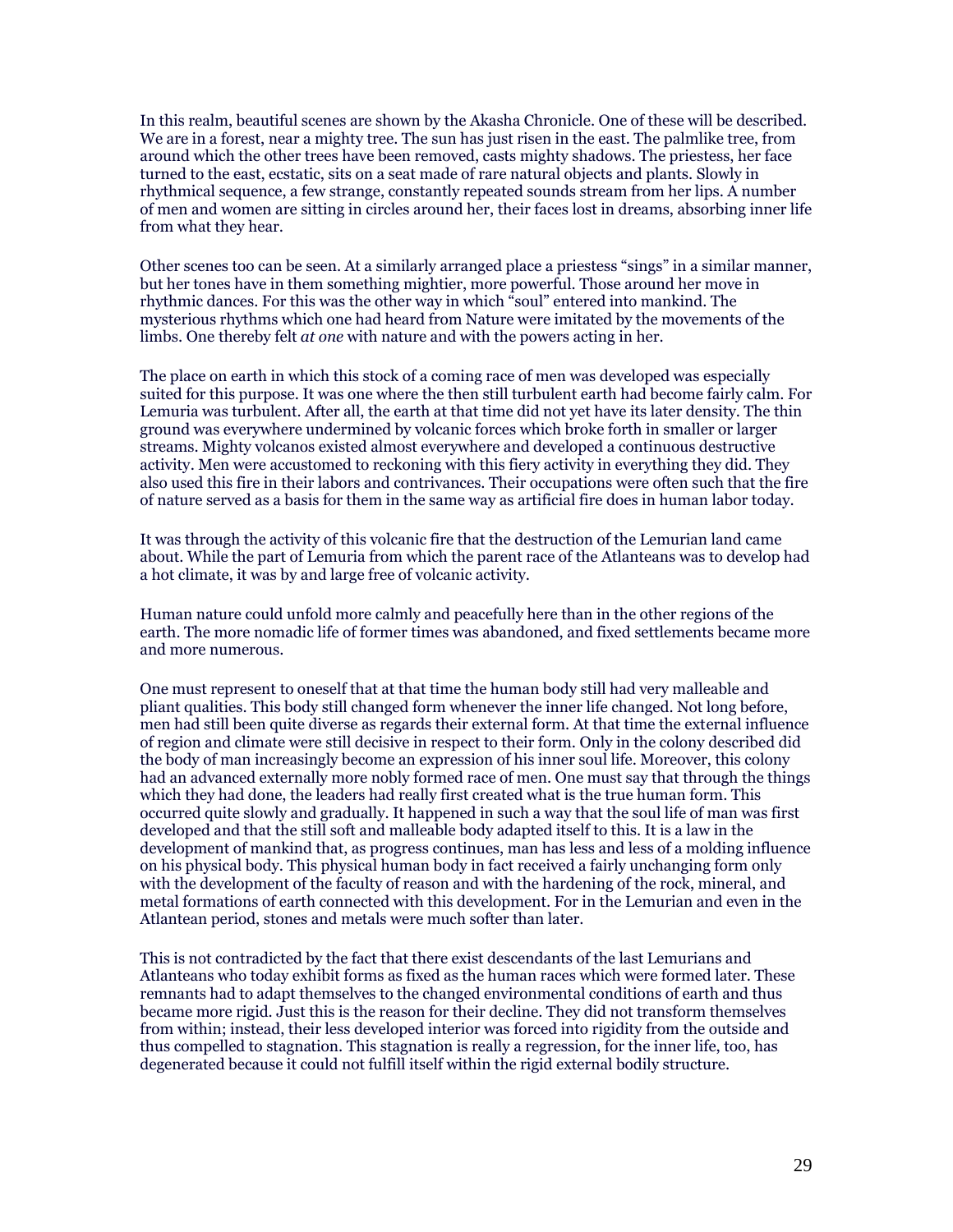Animal life was subject to even greater changeability. We shall speak further about the animal species existing at the time of the development of man and about their origin, as well as about the development of new animal forms after man already existed. Here we shall say only that the existing animal species continually transformed themselves and that new ones were developing. This transformation was of course a gradual one. The reasons for the transformation lay in part in a change of habitat and of the manner of life. The animals had a capacity of extraordinarily rapid adaptation to new conditions. The malleable body changed its organs comparatively rapidly, so that after a more or less brief period the descendants of a particular animal species resembled their ancestors only slightly. The same was the case in even greater measure for the plants. The greatest influence on the transformation of men and animals was exercised by man himself. This was true whether he instinctively brought organisms into such an environment that they assumed certain forms, or whether he achieved this by experiments in breeding. The transforming influence of man on nature was immeasurably great at that time, compared with the conditions of today. This was especially the case in the colony we have described. For there the leaders directed this transformation in a way of which men were not conscious. This was the case to such a degree that when men left the colony in order to found the different Atlantean races, they could take with them a highly developed knowledge of the breeding of animals and plants. The labor of cultivation in Atlantis was then essentially a consequence of the knowledge thus brought along. But here again it must be emphasized that this knowledge had an instinctive character. In this state essentially it remained among the first Atlantean races.

The preeminence of the feminine soul, which has been described, was especially strong in the last Lemurian period and continued into the Atlantean times, during which the fourth subrace was preparing itself. But one must not imagine that this was the case among all of mankind. It was true, however, for that part of the population of earth from which the truly advanced races later emerged. This influence exercised the strongest effect upon all that which in man is "unconscious." The development of certain constant gestures, the refinements of sensory perception, the feeling for beauty, a good part of the general life of sensations and feelings which is common to all men — all this originally emanated from the spiritual influence of woman. It is not an over-statement if one interprets the reports in such a way as to affirm, "The civilized nations have a bodily form and expression, as well as certain bases of physical-soul life, which were imprinted upon them by woman."

In the next chapter we shall go back to earlier periods of the development of mankind, during which the population of earth still belonged to only one sex. The development of the two sexes will then be described.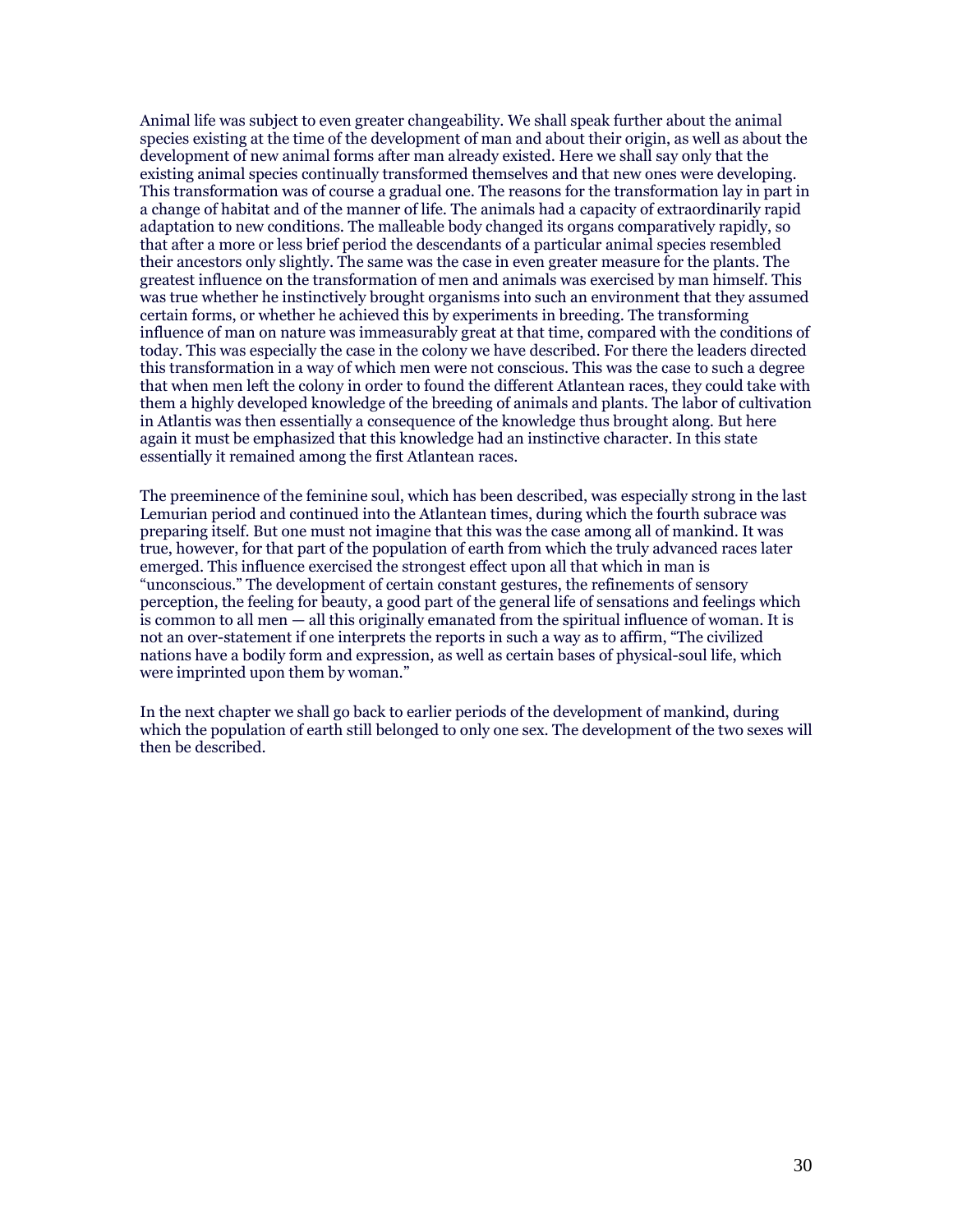#### **The Division into Sexes**

MUCH AS THE HUMAN FORM in those ancient times described in the preceding chapters differed from the form of present-day man, one comes to conditions still more dissimilar if one goes even further back in the history of mankind. For only in the course of time did the forms of man and woman develop from an older, basic form in which human beings were neither the one nor the other, but rather were both at once. He who wants to form an idea of these enormously distant periods of the past must however liberate himself completely from the habitual conceptions taken from what man sees around him.

The times into which we now look back lie somewhat before the middle of the epoch which in the preceding passages was designated as the Lemurian. At that time the human body still consisted of soft and malleable materials. The other forms of earth also were still soft and malleable. As opposed to its later hardened condition, earth was still in a welling, more fluid one. As the human soul at that time embodied itself in matter, it could adapt this matter to itself in a much greater degree than later. That the soul takes on a male or a female body is due to the fact that the development of external terrestrial nature forces the one or the other upon it. While the material substances had not yet become rigid, the soul could force these substances to obey its own laws. It made of the body an impression of its own nature. But when [it] became denser the soul had to submit to the laws impressed upon this matter by external terrestrial nature. As long as the soul could still control matter, it formed its body as neither male nor female, but, instead gave it qualities which embraced both at the same time. For the soul is simultaneously male and female. It carries these two natures in itself. Its male element is related to what is called *will*, its female element to what is called *imagination*.

The external formation of earth resulted in that the body assumed a one-sided form. The male body has taken a form which is conditioned by the element of will; the female body on the other hand, bears the stamp of imagination. Thus it comes about that the two-sexed, male-female soul inhabits a single-sexed, male or female body. In the course of development the body had taken a form determined by the external terrestrial forces, so that it was no longer possible for the soul to pour its whole inner energy into this body. The soul had to retain something of this energy within itself and could let only a part of it flow into the body.

If one continues with the Akasha Chronicle, the following becomes apparent. In an ancient period, human forms appear before us which are soft, malleable and quite different from later ones. They still carry the nature of man and woman within themselves to an equal degree. In the course of time, the material substances become denser; the human body appears in two forms, one of which begins to resemble the subsequent shape of man, the other that of woman. When this difference had not yet appeared, every human being could produce another human being out of himself. Impregnation was not an external process, but was something which took, place inside the human body itself. By becoming male or female, the body lost this possibility of selfimpregnation. It had to act together with another body in order to produce a new human being.

The division into sexes takes place when the earth enters a certain stage of its densification. The density of matter inhibits a portion of the force of reproduction. That portion of this force which is still active needs an external complementation through the opposite force of another human being. The soul however must retain a portion of its earlier energy within itself, in man as well as in woman. It cannot use this portion in the physical external world.

This portion of energy is now directed toward the interior of man. It cannot emerge toward the exterior; therefore it is freed for inner organs.

Here an important point in the development of mankind appears. Previously that which is called spirit, the faculty of thought, could not find a place in man. For this faculty would have found no organs for exercising its functions. The soul had employed all its energy toward the exterior, in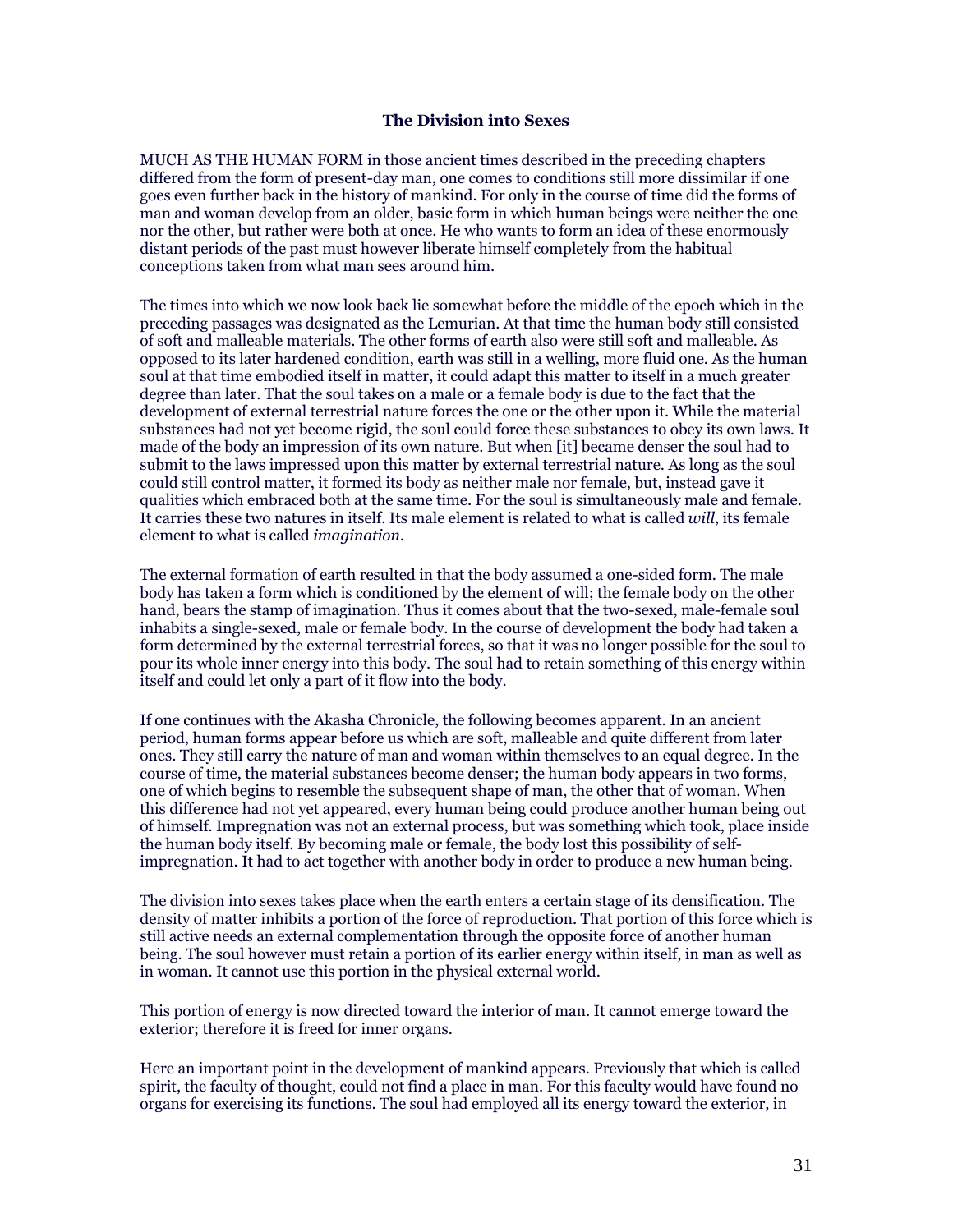order to build up the body. But now the energy of the soul, which finds no external employment, can become associated with the spiritual energy, and through this association those organs are developed in the body which later make of man a thinking being. Thus man could use a portion of the energy which previously he employed for the production of beings like himself, in order to perfect his own nature. The force by which mankind forms a thinking brain for itself is the same by which man impregnated himself in ancient times. The price of thought is single-sexedness. By no longer impregnating themselves, but rather by impregnating each other, human beings can turn a part of their productive energy within, and so become thinking creatures. Thus the male and the female body each represent an imperfect external embodiment of the soul, but thereby they become more perfect inwardly.

This transformation of man takes place very slowly and gradually. Little by little, the younger, single-sexed male or female forms appear beside the old double-sexed ones.

It is again a kind of fertilization which takes place in man when he becomes a creature endowed with spirit. The inner organs which can be built up by the surplus soul energy are fructified by the spirit. In itself the soul is two-sided: male-female. In ancient times it also formed its body on this basis. Later it can form its body only in such a way that for the external it acts together with another body; thereby the soul itself receives the capacity to act together with the spirit. For the external, man is henceforward fertilized from the outside, for the internal, from the inside, through the spirit. One can say that the male body now has a female soul, the female body a male soul. This inner one-sidedness of man is compensated by fertilization through the spirit. The onesidedness is abolished. Both the male soul in the female body and the female soul in the male body again become double-sexed through fructification by the spirit. Thus man and woman are different in their external form; internally their spiritual one-sidedness is rounded out to a harmonious whole. Internally, spirit and soul are fused into one unit. Upon the male soul in woman the action of the spirit is female, and thus renders it male-female; upon the female soul in man the action of the spirit is male, and thus renders it male-female also. The double-sexedness of man has retired from the external world where it existed in the pre-Lemurian period, into his interior.

One can see that the higher inner essence of a human being has nothing to do with man or woman. The inner equality, however, does result from a male soul in woman, and correspondingly from a female soul in man. The union with the spirit finally brings about the equality; but the fact that before the establishment of this equality there exists a difference involves a *secret* of human nature. The understanding of this secret is of great significance for all mystery science. It is the key to important enigmas of life. *For the present we are not permitted to lift the veil which is spread over this secret* . . .

Thus physical man has developed from double-sexedness to single-sexedness, to the separation into male and female. In this way man has become a spiritual being of the kind which he is now. But one must not suppose that no beings which possessed cognition had been in contact with the earth before then. When one follows the Akasha Chronicle it does indeed appear that in the first Lemurian period, later physical man, because of his double sex, was a totally different being from that which one today designates as man. He could not connect any sensory perceptions with thoughts; he did not think. His life was one of impulses. His soul expressed itself only in instincts, in appetites, in animal desires and so on. His consciousness was *dreamlike*; he lived in *dullness*.

But there were other beings among these men. These of course were also double-sexed. For at the stage of terrestrial development of that time no male or female human body could be produced. The external conditions did not yet exist for this. But there were other beings which could acquire knowledge and wisdom in spite of their double-sexedness. This was possible because they had gone through a quite different development in a still more remote past. It was possible for their soul to be fructified by the spirit without first awaiting the development of the inner organs of the physical body of man. By means of the physical brain, the soul of contemporary man can think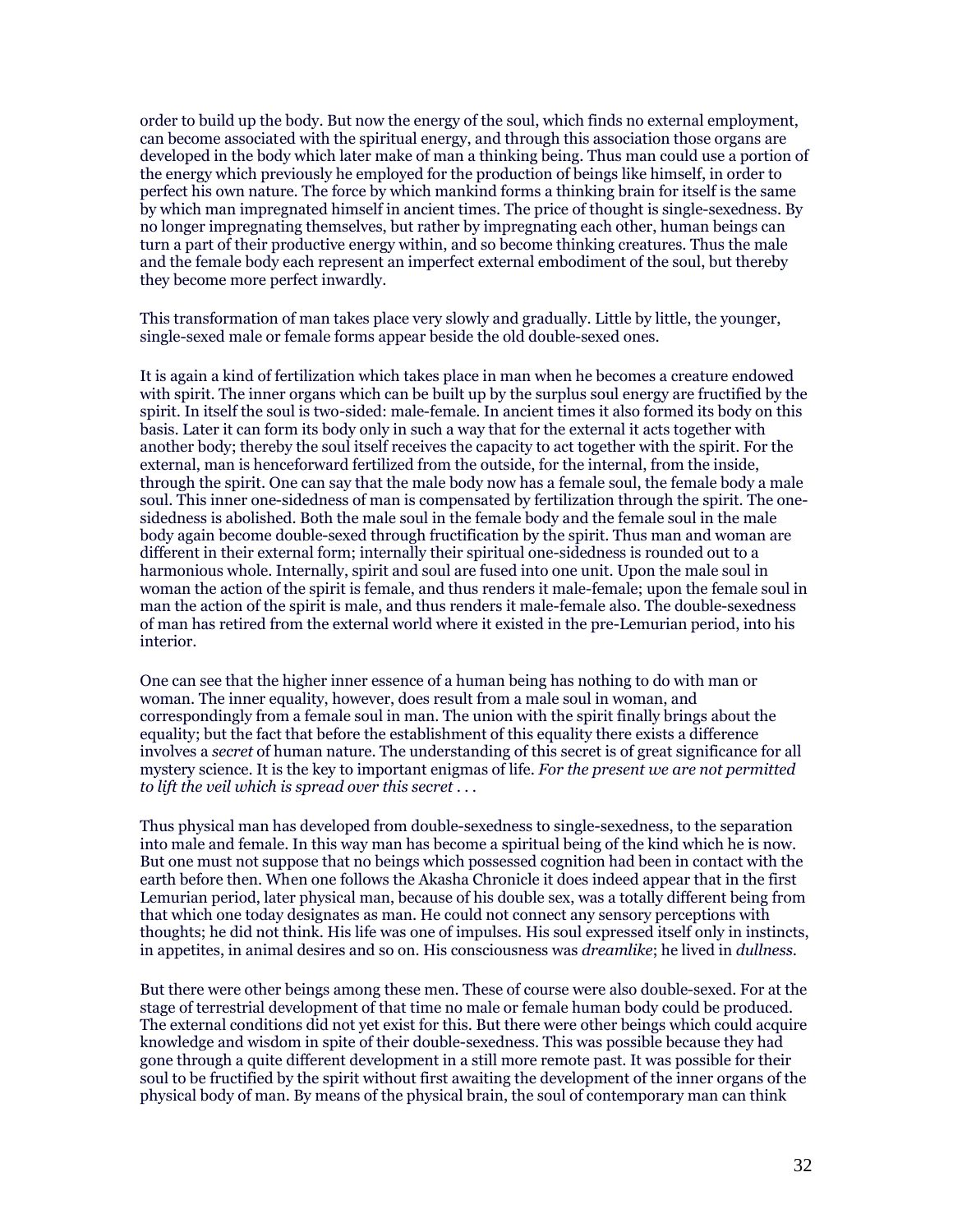only that which it receives from the outside through the physical senses. This is the condition to which the development of man's soul has led. The human soul had to wait until a brain existed which became the mediator with the spirit. Without this detour, *this* soul would have remained spiritless. It would have remained arrested at the stage of dreamlike consciousness. This was different among the superhuman beings mentioned above. In previous stages their soul had developed organs which needed nothing physical in order to enter into contact with the spirit. Their knowledge and wisdom were *supersensibly* acquired. Such knowledge is called intuitive. Contemporary man attains such intuition only at a later stage of his development; this intuition makes it possible for him to enter into contact with the spirit without sensory mediation. He must make a detour through the world of sensory substance. This detour is called the descent of the human soul into matter, or popularly, "the fall of man."

Because of a different earlier development, the superhuman beings did not have to take part in this descent. Since their soul had already attained a higher stage, their consciousness was not dreamlike, but inwardly clear. Their acquisition of knowledge and wisdom was a *clairvoyance* which had no need of senses or of an organ of thought. The wisdom according to which the world is built shone into their soul directly. Therefore they could become the leaders of youthful humanity which was still sunk in dullness. They were the bearers of a "primeval wisdom," toward the understanding of which mankind is only now struggling along the detour mentioned above. They differed from what one calls "man" through the fact that wisdom shone upon them as the sunlight does upon us, as a free gift "from above." "Man" was in a different position. He had to acquire wisdom by the work of the senses and of the organ of thought. Originally it did not come to him as a free gift. He had to *desire* it. Only when the *desire* for wisdom lived in man, did he acquire it through his senses and his organ of thought. Thus a new impulse had to awaken in the soul: the desire, the *longing for knowledge*. In its earlier stages the human soul could not have had this longing. The impulses of the soul were directed only toward materialization in that which assumed form externally — in what took place in it as a dreamlike life — but not toward cognition of the external world, nor toward knowledge. It is with the division into sexes that the impulse toward knowledge first appears.

The superhuman beings received wisdom by way of clairvoyance just because they did not have this desire for it. They waited until wisdom shone into them, as we wait for the sunlight, which we cannot produce at night, but which must come to us by itself in the morning.

The longing for knowledge is produced by the fact that the soul develops inner organs, the brain and so forth, by means of which it gains possession of knowledge. This is a consequence of the circumstance that a part of the energy of the soul is no longer directed toward the outside, but toward the inside. The superhuman beings however, which have not carried out this separation of their spiritual forces, direct all the energy of their soul toward the outside. Therefore that force is also available to them externally for fructification by the spirit, which "man" turns inward for the development of the organs of cognition.

Now that force by means of which one human being turns toward the outside in order to act together with *another* is *love*. The superhuman beings directed all their love outward in order to let universal wisdom flow into their soul. "Man" however can only direct a part of it outward. "Man" became sensual, and thereby his love became sensual. He draws away from the outside world that part of his nature which he directs toward his inner development. And thus that arises which one calls *selfishness*. When he became man or woman in the physical body, "man" could surrender himself with only a part of his being; with the other part he separated himself from the world around him. He became selfish. And his action toward the outside became selfish; his striving after inner development also became selfish. He loved because he *desired*, and likewise he thought because he *desired* wisdom.

The selfless, all-loving natures, the leaders, the superhuman beings, confronted man, who was still childishly selfish.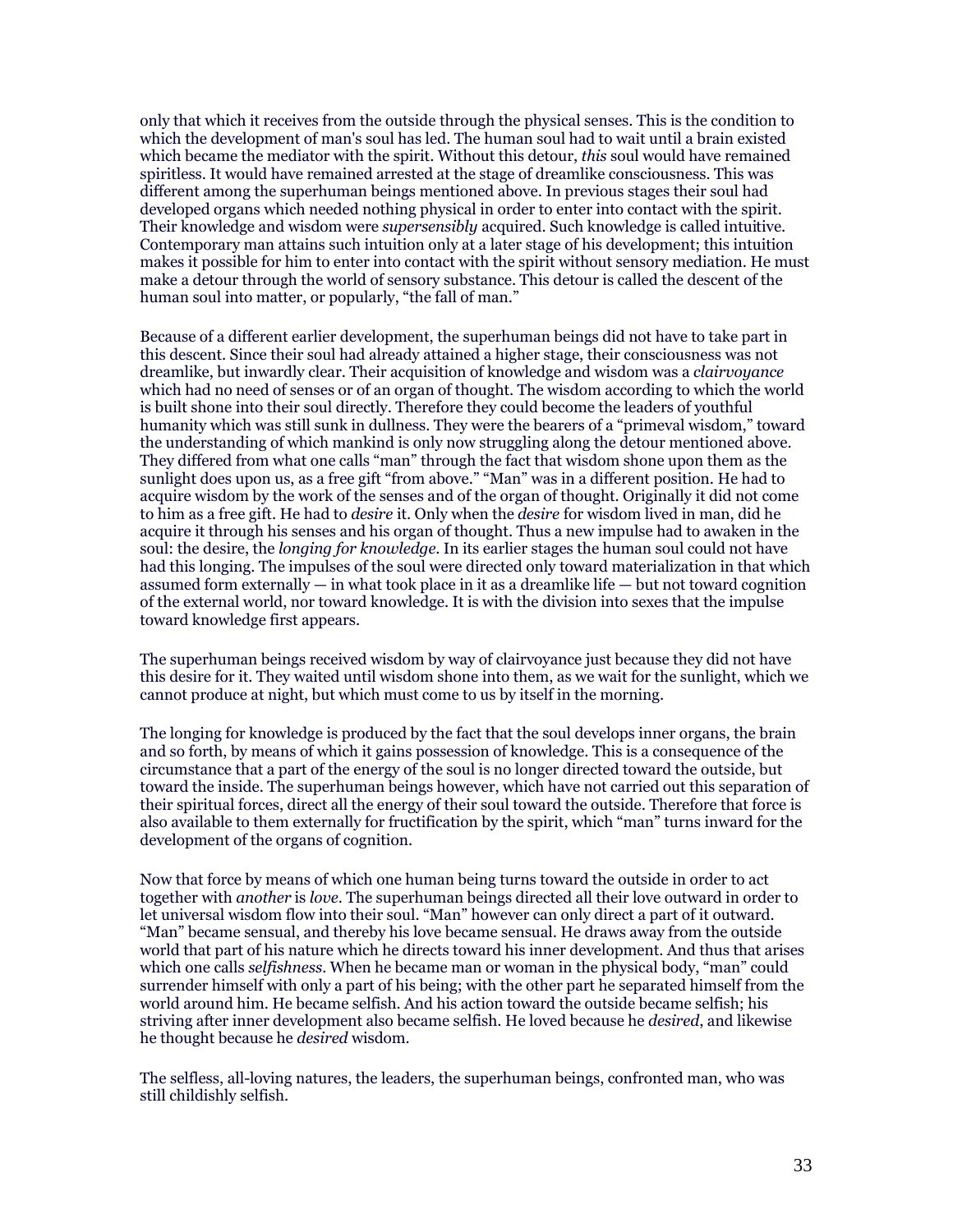The soul, which among these beings does not reside in a male or female body, is itself malefemale. It loves without *desire*. Thus the innocent soul of man loved before the division into sexes, but at that time it could not *understand*, because it was still at an inferior stage, that of dream consciousness. The soul of the superhuman beings also loves in this manner, however, with *understanding* because of its advanced development. "Man" must pass through selfishness in order to attain selflessness again at a higher stage, where, however, it will be combined with completely clear consciousness.

The task of the superhuman natures, of the great leaders, was that they impressed upon youthful man their own character, that of *love*. They could do this only for that part of the spiritual energy which was directed outward. Thus *sensual love* was produced. It is therefore a consequence of the activity of the soul in a male or female body. Sensual love became the force of physical human development. This love brings man and woman together insofar as they are physical beings. Upon this love rests the progress of physical humanity.

It was only over this love that the superhuman natures had power. That part of human soul energy which is directed inward and is to bring about cognition by the detour through the senses — that part is withdrawn from the power of *those* superhuman beings. However, they themselves had never descended to the development of corresponding inner organs. They could clothe the impulse toward the external in love, because love acting toward the external was part of their own nature. Because of this, a gulf opened between them and youthful mankind. Love, at first in sensual form, they could plant in man; knowledge they could not give, for their own knowledge had never made the detour through the inner organs which man was now developing. They could speak no language which a creature with a brain could have understood.

The inner organs of man mentioned above first became ripe for a contact with the spirit only at that stage of terrestrial existence which lies in the middle of the Lemurian period; but they had already been formed incompletely, at a much earlier stage of development. For the soul had already gone through physical embodiments in preceding times. It had lived in dense substance, not on earth but on other celestial bodies. Details about this must be given later. At present we shall say only that the terrestrial beings previously lived on another planet, where, in accordance with the prevailing conditions, they developed up to the point at which they were when they arrived on earth. They put off the substances of this preceding planet like clothing and, at the level of development which they thus attained, became pure soul germs with the capacity to perceive, to feel and so forth — in short, to lead that dreamlike life which remained peculiar to them in the first stages of their terrestrial existence.

The superhuman entities previously mentioned, the leaders in the field of love, had already been so perfect on the preceding planet that they did not have to descend to develop the rudiments of those inner organs.

But there were other beings, not as far advanced as these leaders of love, who on the preceding planet were still numbered among "men," but at that period were hurrying ahead of men. Thus, at the beginning of the formation of the earth, they were further advanced than men, but still were at the stage where knowledge must be acquired through inner organs. These beings were in a special position. They were too far advanced to pass through the physical human body, male or female, but on the other hand, were not so far advanced that they could act through full clairvoyance like the leaders of love. They could not yet be *beings of love*; they could no longer be "men." Thus they could only continue their own development as half superhuman beings, in which they were aided by men. They could speak to creatures with a brain in a language which the latter could understand. Thereby the human soul energy which was turned inward was stimulated, and could connect itself with knowledge and wisdom. It was thus that wisdom of a human kind first appeared on earth. The "half superhuman beings" mentioned above could use this human wisdom in order to achieve for themselves that of perfection which they still lacked. In this manner they became the stimulators of human wisdom. One therefore calls them *bringers of light* (Lucifer).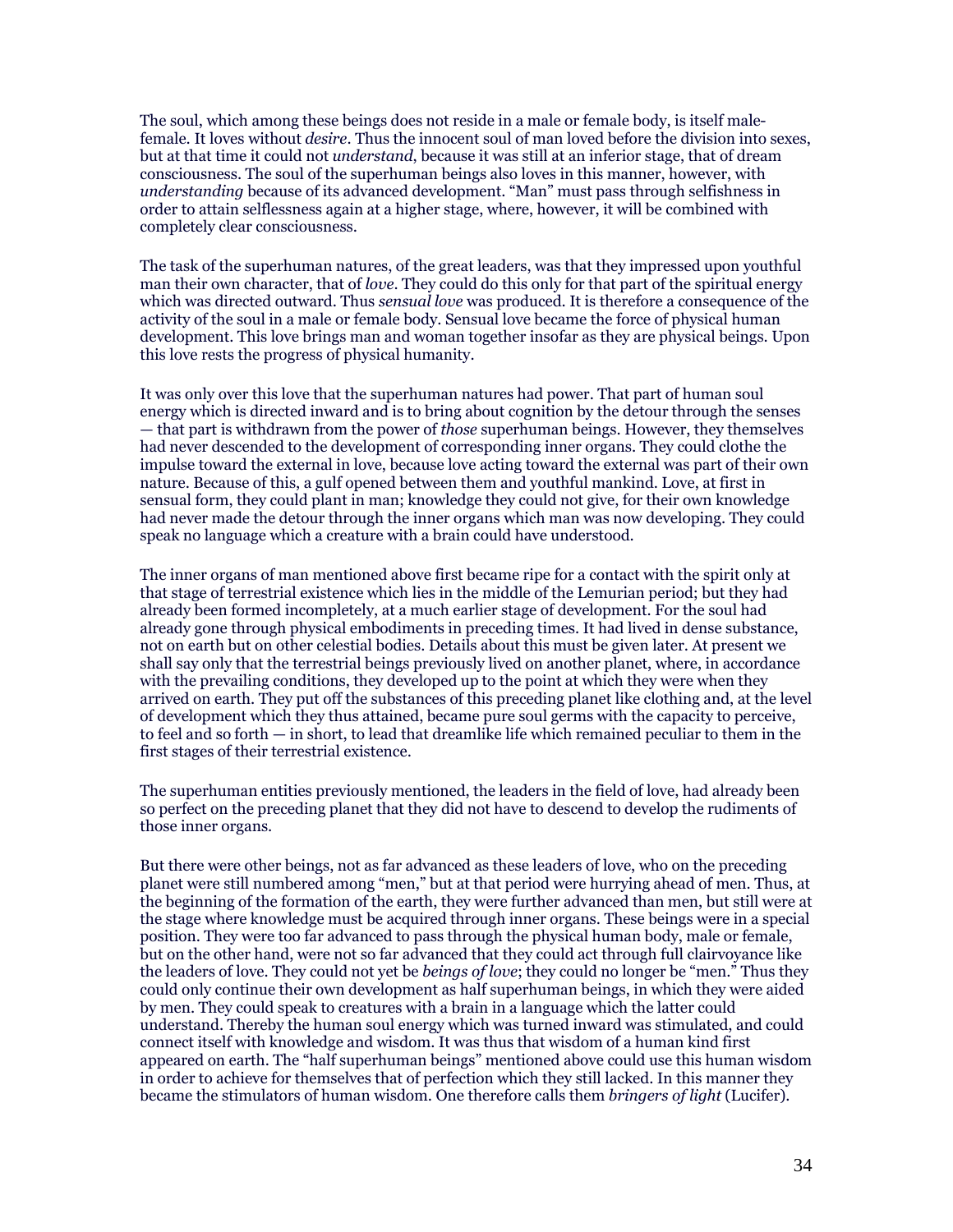Youthful mankind thus had two kinds of leaders: beings of love and beings of wisdom. Human nature was balanced between love and wisdom when it assumed its present form on this earth. By the beings of love it was stimulated to physical development, by the beings of wisdom to the perfection of the inner nature. As a consequence of physical development, humanity advances from generation to generation, forms new tribes and races; through inner development individuals grow toward inner perfection, become knowing and wise men, artists, technicians etc. Physical mankind strides from race to race; each race hands down its sensorily perceptible qualities to the following one through physical development. Here the law of heredity holds sway. The children carry within themselves the physical characteristics of the fathers. Beyond this lies a process of spiritual-soul perfection which can only take place through the development of the soul itself.

With this we stand before the law of the development of the soul within terrestrial existence. This development is connected with the law and mystery of *birth* and *death*.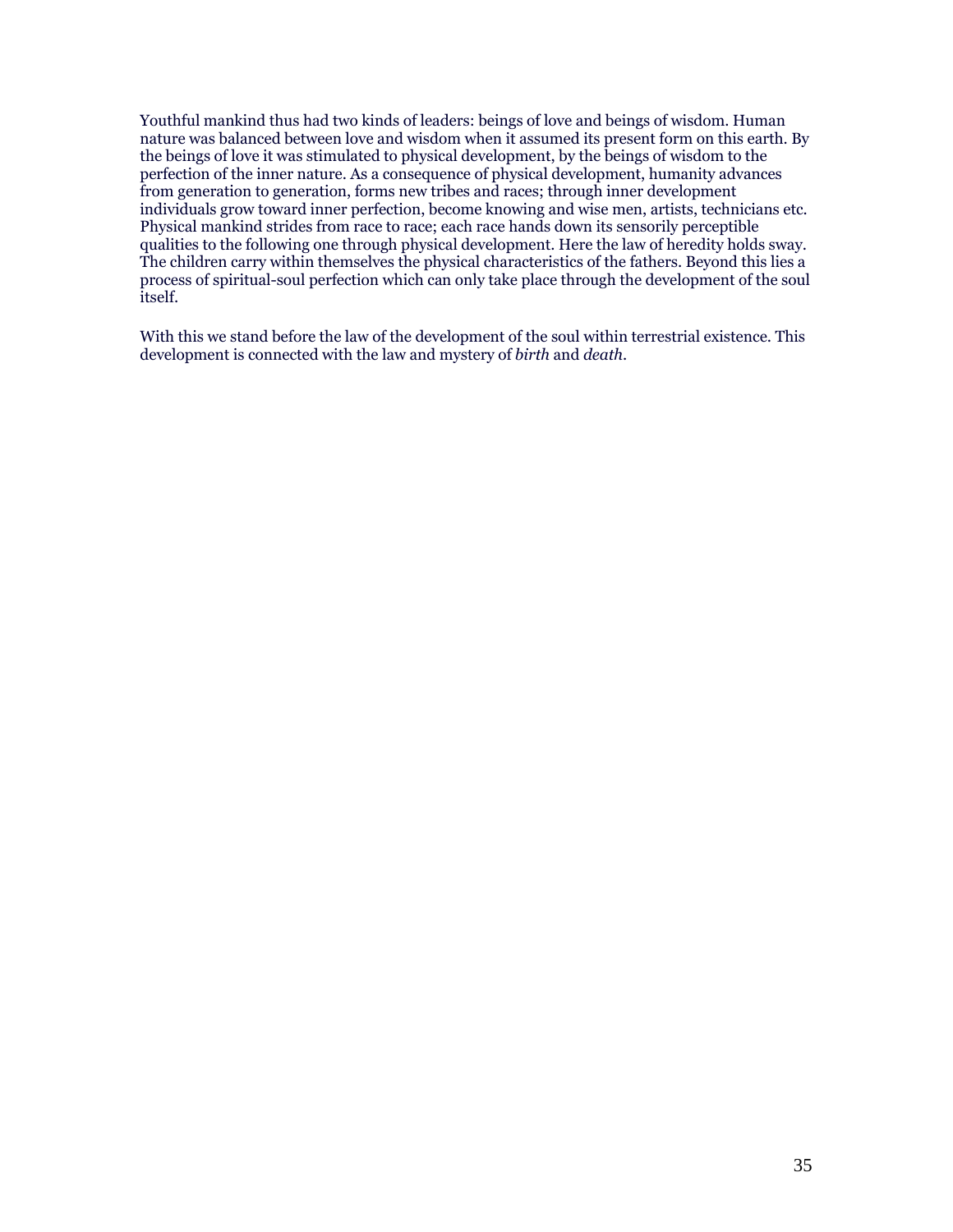# **The Last Periods before the Division into Sexes**

WE SHALL NOW DESCRIBE the state of man before his division into male and female. At that time the body consisted of a soft malleable mass. The will had a much greater power over this mass than later. When man separated from his parent entity he appeared as a truly articulated organism, but as an incomplete one. The further development of the organs took place outside the parent entity. Much of what later matured inside the mother organism was at that time brought to completion outside of it by a force which was akin to our will power. In order to bring about such an external maturation the care of the parent being was necessary. Man brought certain organs into the world which he later cast off. Others, which were quite incomplete at his first appearance, developed more fully. The whole process had something which can be compared with the emergence from an egg-form and the casting off of an eggshell, but here one must not think of a firm eggshell.

The body of man was warm-blooded. This must be stated explicitly, for in even earlier times it was different, as will be shown later. The maturation which took place outside the mother organism occurred under the influence of an increased warmth which also was supplied from the outside. But one must by no means think that the egg-man  $-$  as he will be called for the sake of brevity  $$ was *brooded*. The conditions of heat and fire on the earth of that time were different from those of later times. By means of his powers man could confine fire, or respectively, heat, to a certain space. He could, so to speak, contract, (concentrate) heat. He was thus in a position to supply the young organism with the warmth which it needed for its maturation.

The most highly developed organs of man at that time were the organs of motion. The sense organs of today were as yet quite undeveloped. The most advanced among them were the organs of hearing and of perception of cold and hot, the sense of touch; the perception of light lagged far behind. Man came into the world with the senses of hearing and touch; the perception of light developed somewhat later.

Everything which is said here applies to the last periods before the division into sexes. This division took place slowly and gradually. Long before its actual occurrence, human beings were already developing in such a way that one individual would be born with more male, another with more female characteristics. Each human being however also possessed the opposite sexual characteristics, so that self-impregnation was possible. But the latter could not always take place, because it depended on the influences of external conditions in certain seasons. With respect to many things and to a great extent, man was generally dependent on such outer conditions. Therefore he had to regulate all his institutions in accordance with such external conditions, for example, in accordance with the course of the sun and the moon. But his regulation did not take place consciously in the modern sense, but was accomplished in a manner which one must call instinctive. With this we already indicate the soul life of man of that time.

This soul life cannot be described as a true inner life. Physical and soul activities and qualities were not yet strictly separated. The outer life of nature was still experienced by the soul. Each single disturbance in the environment acted powerfully on the sense of hearing especially. Every disturbance of the air, every movement was "heard." In their movements wind and water spoke an "eloquent language" to man. In this manner a perception of the mysterious activity of nature penetrated into him. This activity reverberated in his soul. His own activity was an echo of these impressions. He transformed the perceptions of sound into his own activity. He lived among such tonal movements and expressed them by his will. In this way he was impelled to all his daily labors.

He was influenced in a somewhat lesser degree by the influences which act upon the touch. But they also played an important role. He "felt" the environment in his body and acted accordingly. From such influences upon the touch he could tell when and how he had to work. He knew from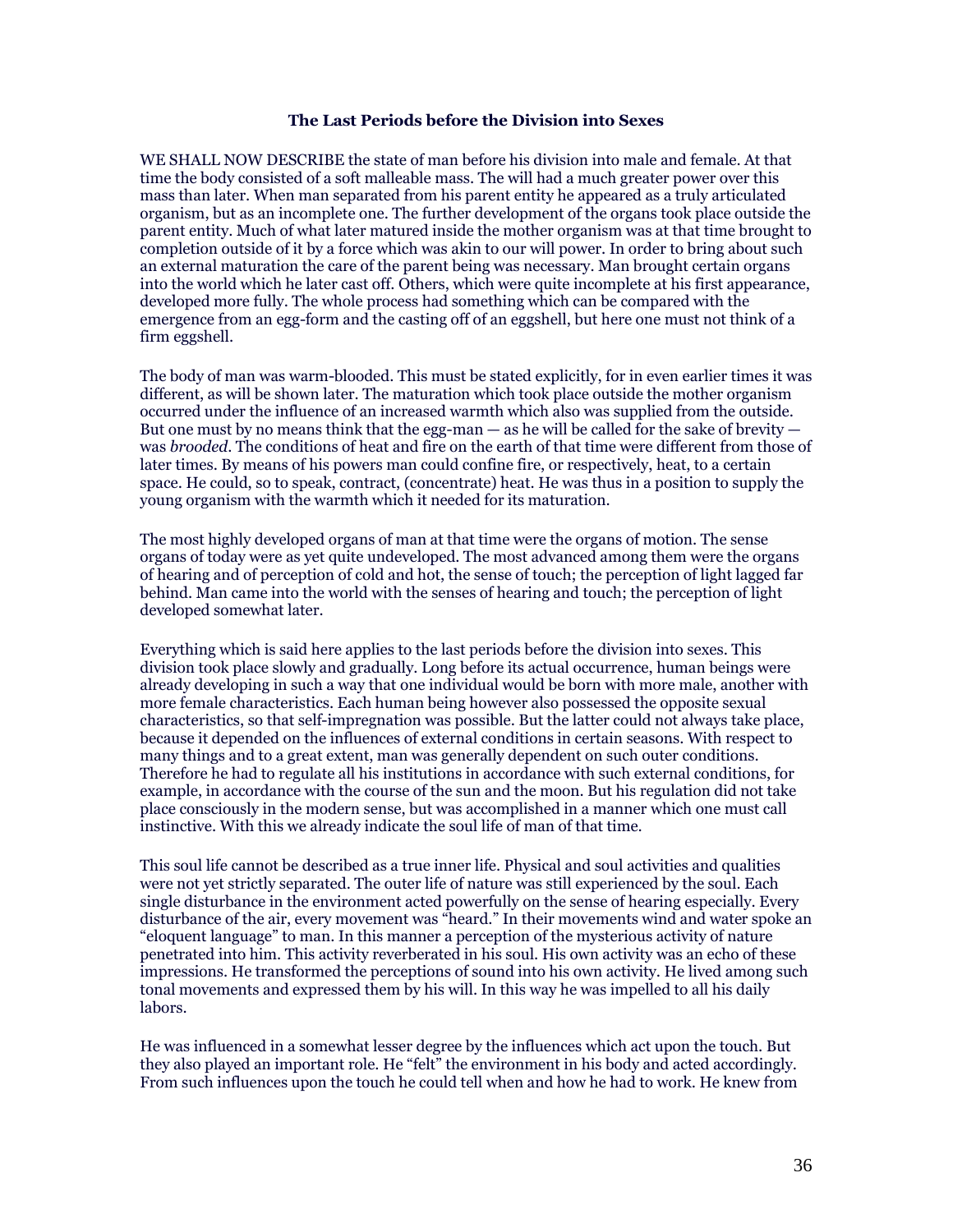them where he should rest. In them he recognized and avoided dangers which threatened his life. In accordance with these influences he regulated his food intake.

The remainder of the soul life took its course in a manner quite different from that of later periods. In the soul lived *images* of external objects, not conceptions of them. For instance, when man entered a warmer space from a colder one, a certain colored image arose in his soul. But this colored image had nothing to do with any external object. It originated in an inner force which was akin to the will. Such images continuously filled the soul. One can compare this only with the flowing dream impressions of man. At that time the images were not completely irregular, but proceeded according to law. Therefore, in relation to this stage of mankind, one should speak of an image consciousness rather than of a dream consciousness. For the most part, colored images filled this consciousness. But these were not the only kind. Thus man wandered through the world, and through his hearing and touch participated in the events of this world: but in his soul life this world was mirrored in images which were very unlike what existed in the external world. Joy and sorrow were associated with the images of the soul to a much lesser degree than is the case today with the ideas of men which reflect their perceptions of the external world. It is true that one image awakened happiness, another displeasure, one hate, another love; but these feelings had a much paler character.

On the other hand, strong feelings were aroused by something else. At that time man was much more active than later. Everything in his environment as well as the images in his soul, stimulated him to activity, to movement. When his activity could proceed without hindrance, he experienced pleasure, but when this activity was hindered in any way, he felt displeasure and discomfort. It was the absence or presence of hindrances to his will which determined the content of his sensations, his joy and his pain. This joy, or this pain were again released in his soul in a world of living images. Light, clear, beautiful images lived in him when he could be completely free in his actions; dark, misshapen images arose in his soul when his movements were hindered.

Until now the average man has been described. Among those who had developed into a kind of superhuman beings, (cf. page 96) soul life was different. Their soul life did not have this instinctive character. Through their senses of hearing and touch they perceived deeper mysteries of nature, which they could interpret consciously. In the rushing of the wind, in the rustling of the trees, the laws, the *wisdom* of nature were unveiled to them. The images in their souls did not merely represent reflections of the external world, but were likenesses of the spiritual powers of the world. They did not perceive sensory objects, but spiritual entities. For example, the average man experienced fear, and an ugly, dark image arose in his soul. By means of such images the superhuman being received information and revelation about the spiritual entities of the world. The processes of nature did not appear to him as dependent on lifeless natural laws, as they do to the scientist of today, but rather as the actions of spiritual beings. External reality did not yet exist, for there were no external senses. But spiritual reality was accessible to the higher beings. The spirit shone into them as the sun shines into the physical eye of man today. In these beings, cognition was what one may call intuitive knowledge in the fullest sense of the word. For them there was no combining and speculating, but an immediate perception of the activity of spiritual beings. Therefore, these superhuman individuals could receive communications from the spiritual world directly into their will. They consciously directed the other men. They received their mission from the world of spirits and acted accordingly.

When the time came in which the sexes separated, these beings considered it their task to act upon the new life in accordance with their mission. The regulation of sexual life emanated from them. Everything which relates to the reproduction of mankind originated with them. In this they acted quite consciously, but the other men could only feel this influence as an instinct implanted in them. Sexual love was implanted in man by immediate transference of thought. At first all its manifestations were of the noblest character. Everything in this area which has taken on an ugly character comes from later times, when men became more independent and when they corrupted an originally pure impulse. In these older times there was no satisfaction of the sexual impulse for its own sake. Then, everything was a sacrificial service for the continuation of human existence.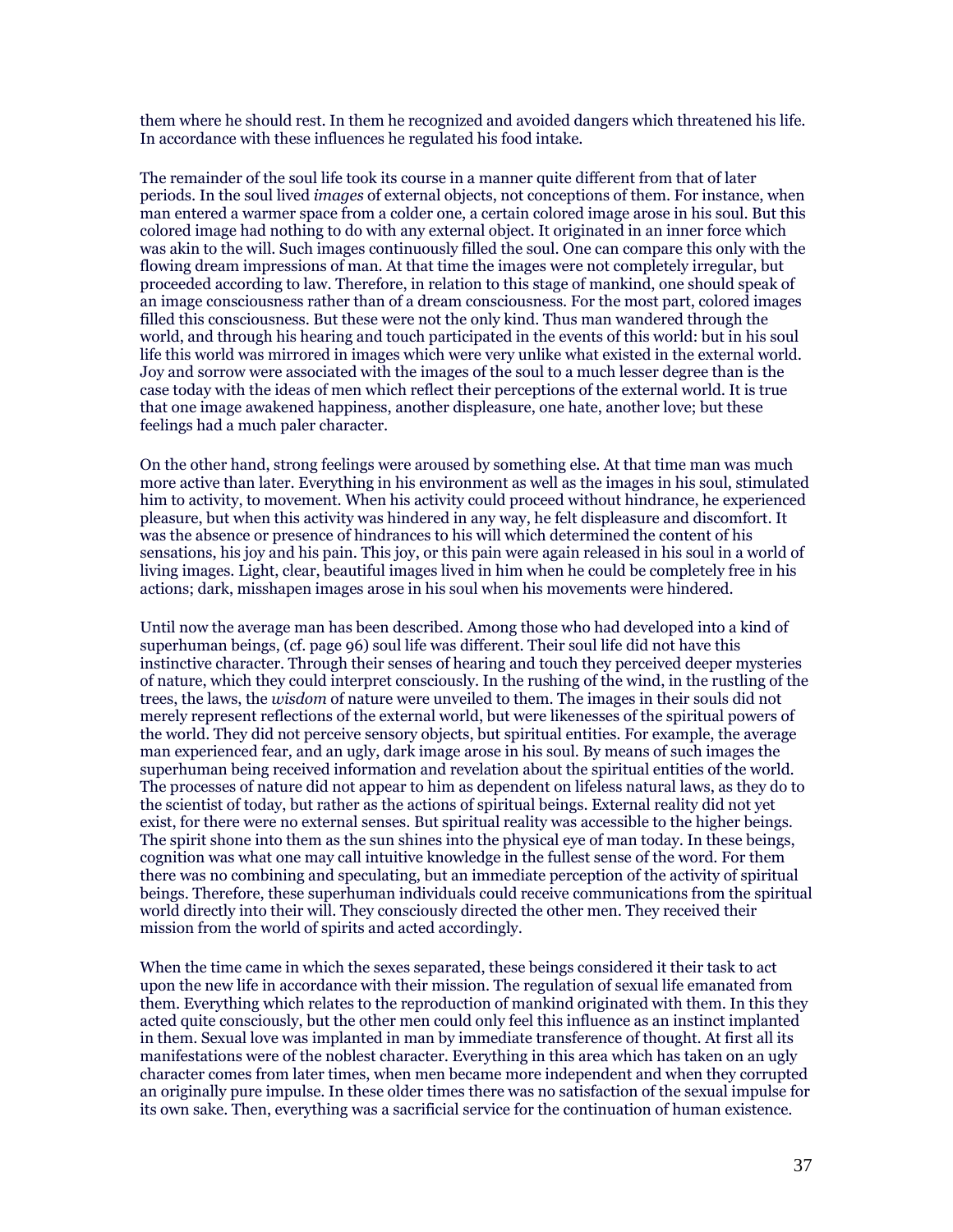Reproduction was regarded as a sacred matter, as a service which man owes to the world. Sacrificial priests were the directors and regulators in this field.

Of a different kind were the influences of the half superhuman beings (cf. page 96/97). The latter were not developed to the point of being able to receive the revelations of the spiritual world in an entirely pure form. Along with these impressions of the spiritual world, the effects of the sensible earth also arose among the images of their souls. The truly superhuman beings received no impressions of joy and pain through the external world. They were wholly given over to the revelations of the spiritual powers. Wisdom flowed to them as light does to sensory beings; their will was directed toward nothing but acting in accordance with this wisdom. In this acting lay their highest joy. Wisdom, will, and activity constituted their nature. This was different among the half superhuman entities. They felt the impulse to receive impressions from the outside, and with the satisfaction of this impulse they connected joy, with its frustration, displeasure. Through this they differed from the superhuman entities. To these entities, external impressions were nothing but confirmations of spiritual revelations They could look out into the world without receiving anything more than a reflection of what they had already received from the spirit. The halfsuperhuman beings learned something new, and therefore *they* could become leaders of men when in human souls mere images changed into likenesses and conceptions of external objects. This happened when a portion of the previous reproductive energy of man turned inward, at the time when entities with brains were developed. With the brain man also received the capacity to transform external sensory impressions into conceptions.

It must therefore be said that by half-superhuman beings man was brought to the point of directing his inner nature toward the sensuous external world. He was not permitted to open the images of his soul directly to pure spiritual influences. The capacity of perpetuating the existence of his kind was implanted in him as an instinctive impulse by superhuman beings. Spiritually, he would at first have had to continue a sort of dream existence if the half-superhuman beings had not intervened. Through their influence the images of his soul were directed toward the sensuous, external world. He became a being which was conscious of itself in the world of the senses. Thereby it came about that man could consciously direct his actions in accordance with his perceptions of the world of the senses. Before this he had acted from a kind of instinct. He had been under the spell of his external environment and of the powers of higher individualities, which acted on him. Now he began to follow the impulses and enticements of his conceptions. Therewith free choice became possible for man. This was the beginning of "good and evil."

Before we continue in this direction, something will be said concerning the environment of man on earth. In addition to man there existed animals, which, for *their* kind, were at the same stage of development as he. According to current ideas one would include them among the reptiles. Apart from them, lower forms of animal life existed. Between man and the animals there was an essential difference. Because of his still malleable body, man could live only in those regions of the earth which had not yet passed over into the most solid material form. And in these regions animal organisms which had a similarly plastic body lived with him. But in other regions lived animals which already had dense bodies and also had developed separate sexedness and the senses. Where they had come from, will be explained later. These animals could not develop further because their bodies had taken on this denser materiality too soon. Some species of these became extinct, others have perpetuated their kind to the point of contemporary forms. Man could attain higher forms because he remained in the regions which corresponded to his state at that time. Thereby his body remained so pliant and soft that he could develop the organs which were to be fructified by the spirit. With this development his external body had reached the point where it could pass over into denser materiality and become a protective envelope for the more delicate spiritual organs.

Not all human bodies, however, had reached this point. There were few advanced ones. These were first animated by spirit. Others were not animated. If the spirit had penetrated into them it could have developed only in a defective manner because of the as yet incomplete inner organs. Therefore, at first these human beings were compelled to develop further without spirit. A third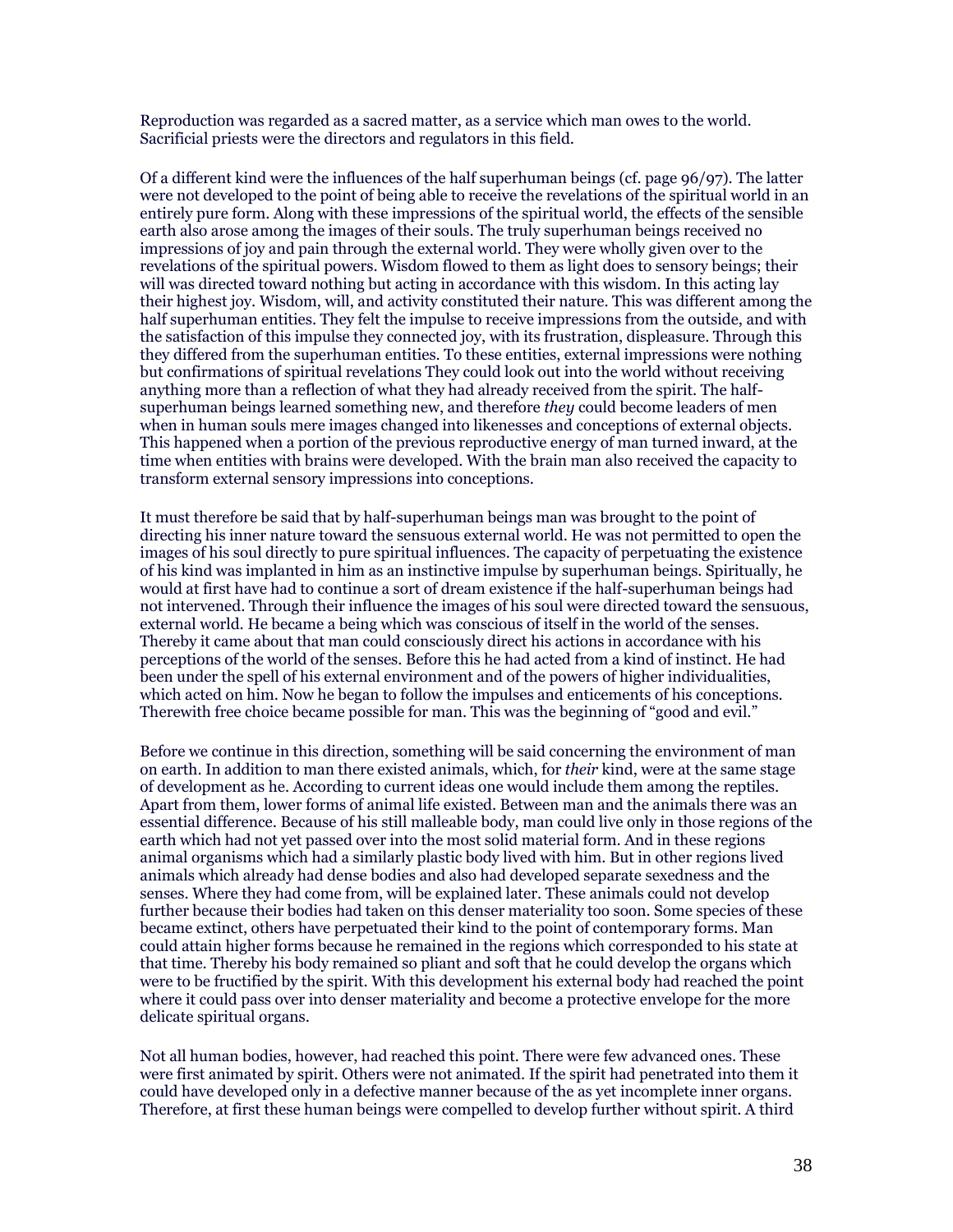kind had reached the point where weak spiritual impulses could act in them. They stood between the two other kinds. Their mental activity remained dull. They had to be led by higher spiritual powers. All possible transitions existed between these three kinds. Further development was now possible only in that a portion of the human beings attained higher forms at the expense of the others. First, the completely mindless ones had to be abandoned. A mingling with them for the purpose of reproduction would have pulled the more highly developed down to their level. Everything which had been given a mind was therefore separated from them. Thereby the latter descended more and more to the level of animalism. Thus, alongside man there developed manlike animals. Man left a portion of his brothers behind on his road in order that he himself might ascend higher. This process had by no means come to an end. Among the men with a dull mental life those who stood somewhat higher could advance only if they were raised to an association with higher ones, and separated themselves from those less endowed with spirit. Only thus could they develop bodies which would be fit to receive the full human spirit. After a certain time the physical development had come to a kind of stopping-point, in that everything which lay above a certain boundary remained human. Meanwhile, the conditions of life on earth had changed in such a way that a further thrusting down would no longer produce animal-like creatures, but such as were no longer capable of living. That which had been thrust down into the animal world has either become extinct or survives in the different higher animals. Therefore, one must consider these animals as beings which had to stop at an earlier stage of human development. They have not retained the form which they had at the time of their separation, however, but have gone from a higher to a lower level. Thus the apes are men of a past epoch who have regressed. As man was once less perfect than he is at present, they were once more perfect than they are now.

That which has remained in the field of the human, has gone through a similar process, but within these human limits. Many savage tribes must be considered to be the degenerated descendants of human forms which were once more highly developed. They did not sink to the level of animalism, but only to that of savagery.

The immortal part of man is the spirit. It has been shown when the spirit entered the body. Before this, the spirit belonged to other regions. It could only associate itself with the body when the latter had attained a certain level of development. Only when one understands completely how this association came about, can one recognize the significance of birth and death, and can understand the nature of the eternal spirit.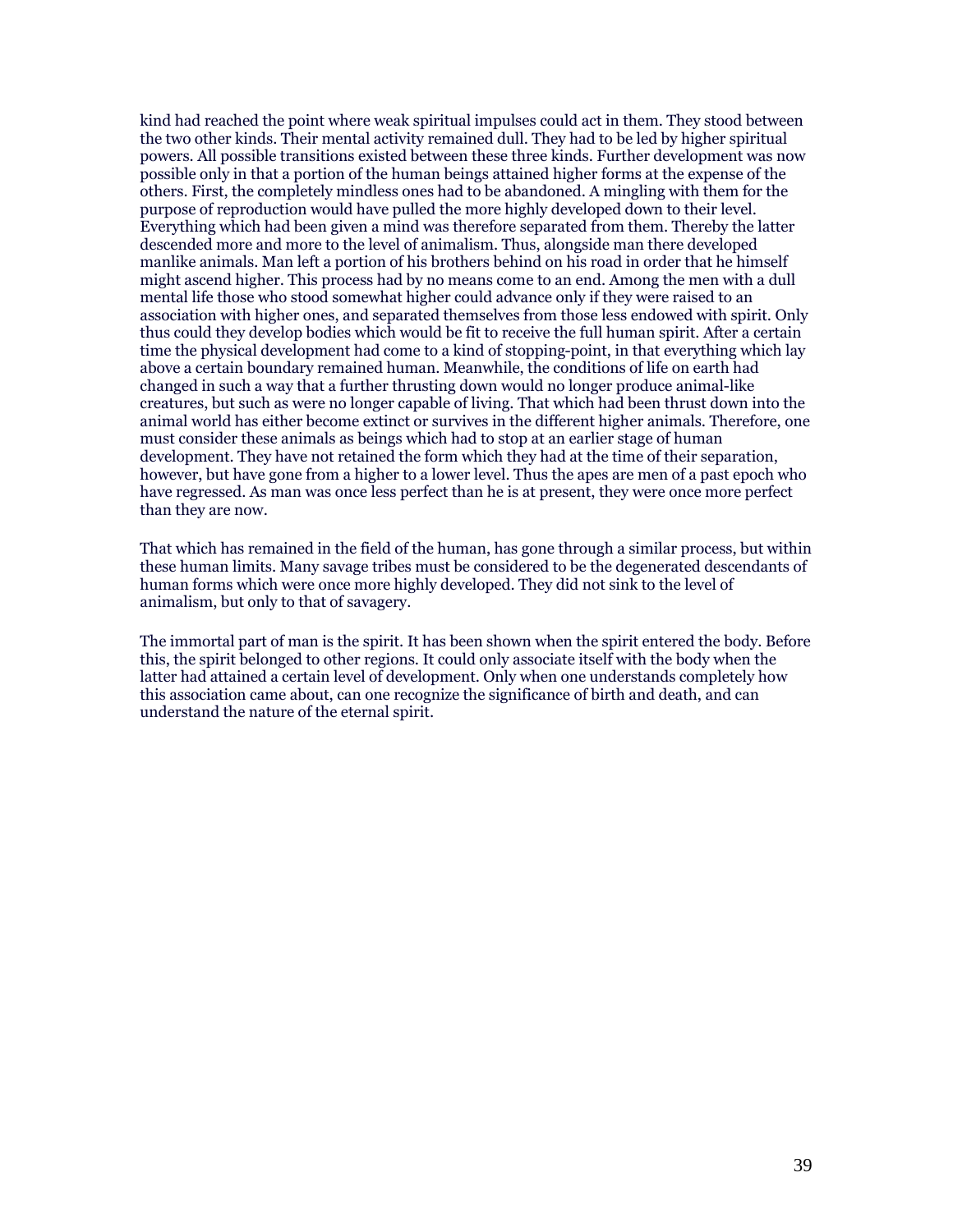## **The Hyperborean and the Polarean Epoch**

THE FOLLOWING passages from the Akasha Chronicle go back to the periods which precede what was described in the last chapters. In view of the materialistic ideas of our time, the risk we undertake with *these* communications is perhaps even greater than that connected with what has been described in the preceding passages. Today such things are readily met with the accusation of fantasy and baseless speculation. When one knows how far from even taking these things seriously someone can be who has been trained scientifically in the contemporary sense, then only the consciousness that one is reporting faithfully in accordance with spiritual experience can lead one to write about them. Nothing is said here which has not been carefully examined with the means provided by the science of the spirit. The scientist need only be as tolerant toward the science of the spirit as the latter is toward the scientific way of thinking. [Compare my *Welt-und Lebensanschauungen im neunzehnten Jahrhundert* (Conception's of the World and of Life in the Nineteenth Century), where I think I have shown that I am able to appreciate the **materialisticscientific view.\***] For those however who incline toward these matters of the science of the spirit, I would like to make a special remark concerning the passages reproduced here. Especially important matters will be discussed in what follows. And all this belongs to periods which are long past. The deciphering of the Akasha Chronicle is not exactly easy in this area. The author of this present book in no way claims that he should be believed blindly. He merely wishes to report what his best efforts have enabled him to discover. He will welcome any correction based on competent knowledge. He feels obliged to communicate these events concerning the development of mankind because the signs of the times urge it. Moreover, a long period of time had to be described in outline here in order to afford a general view. Further details on much that is only indicated now will follow later.

Only with difficulty can the writings in the Akasha Chronicle be translated into our colloquial language. They are more easily communicated in the symbolical sign language used in mystery schools, but as yet the communication of this language is not permitted. Therefore the reader is requested to bear with much that is dark and difficult to comprehend, and to struggle toward an understanding, just as the writer has struggled toward a generally understandable manner of presentation. Many a difficulty in reading will be rewarded when one looks upon the deep mysteries, the important human enigmas which are indicated. A true self-knowledge of man is, after all, the result of these "Akasha Records," which for the scientist of the spirit are realities as certain as are mountain ranges and rivers for the eye of sense. An error of perception is of course possible, here and there.

It should be noted that in the present section only the development of man is discussed. Parallel to it, of course, runs that of the other natural realms, of the mineral, the botanical, the animal. The next sections will deal with these. Then much will be spoken of which will make the discussion concerning man appear in a clearer light. On the other hand, one cannot speak of the development of the terrestrial realms in the sense of the science of the spirit, until the gradual progress of man has been described.

If one traces the development of the earth even further back than was done in the preceding essays, one comes upon increasingly refined material conditions of our planet. The substances which later became solid were previously in a fluid, still earlier, in a vaporous and steam-like, and in an even more remote past, in the most refined (etheric) condition. The decreasing temperature caused the hardening of substances. Here we shall go back to the most refined etheric condition of the substances of our earthly dwelling place. Man first entered upon the earth in this epoch of its development. Before that, he belonged to other worlds, which will be discussed later. Only the one immediately preceding will be indicated here. This was a so-called astral or soul world. The beings of this world did not lead an external, (physical) bodily existence. Neither did man. He had already developed the image consciousness mentioned in the previous essay. He had feelings and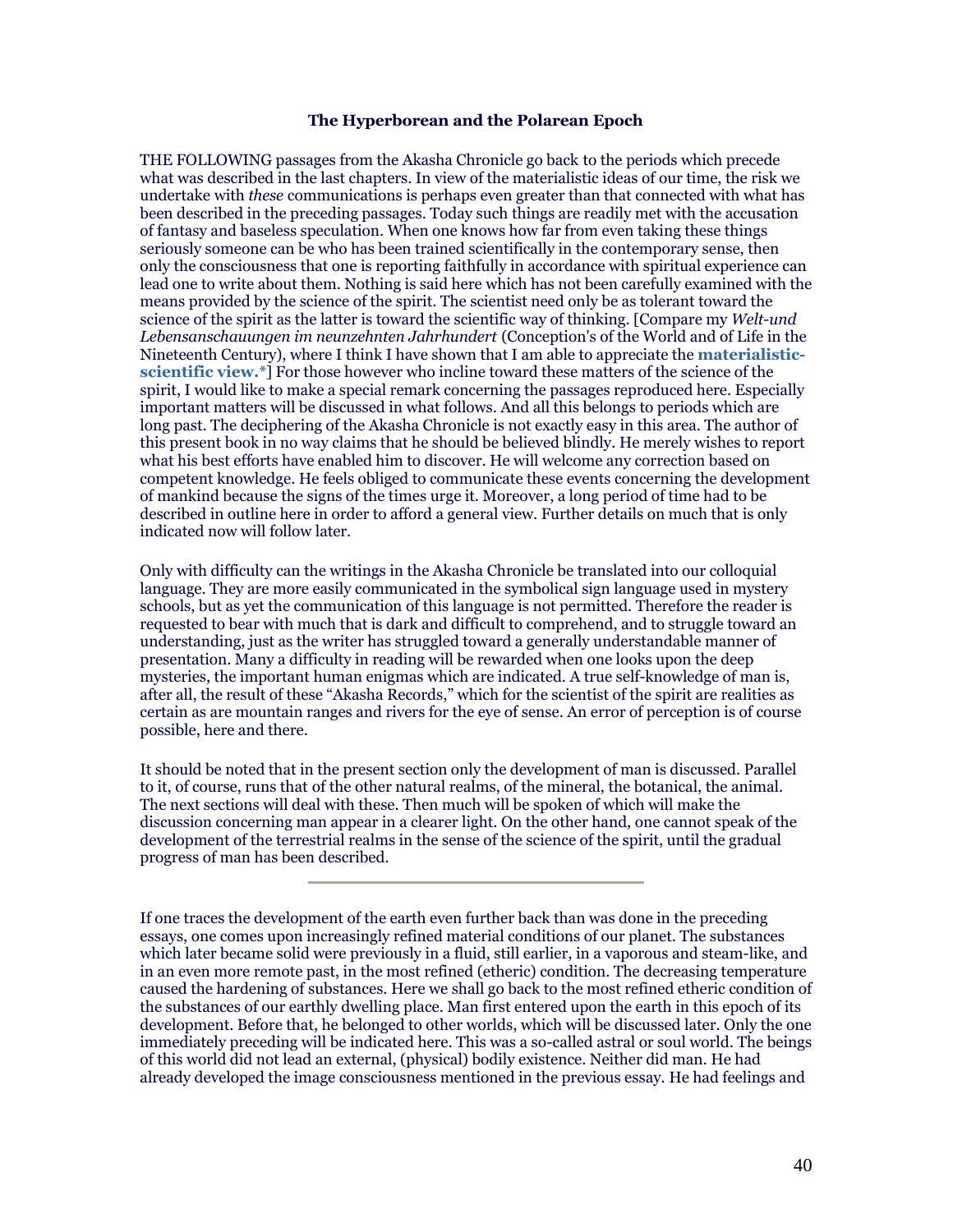desires. But all this was enclosed in a soul body. Only to the clairvoyant eye would such a man have been perceptible.

As a matter of fact, all the more highly developed human beings of that time possessed clairvoyance, although it was quite dull and dreamlike. It was not a self-conscious clairvoyance.

These astral beings are in a certain sense the ancestors of man. What is today called "man" carries the self-conscious *spirit* within him. This spirit united with the being which had developed from the astral ancestor in about the middle of the Lemurian period. This union has already been indicated in the previous essays. In the description of the course of development of the ancestors of man up to that period which is to follow here, the matter will be discussed again in greater detail.

The soul or astral ancestors of man were transported to the refined or etheric earth. So to speak, they sucked the refined substance into themselves like a sponge, to speak coarsely. By thus becoming penetrated with substance, they developed etheric bodies. These had an elongated elliptical form, in which the limbs and other organs which were to be formed later were already indicated by delicate shadings of the substance. All processes in this mass were purely physicalchemical, but they were regulated and dominated by the soul.

When such a mass of substance had attained a certain size it split into two masses, each of which was similar to the form from which it had sprung, and in it the same processes took place as in the original mass of substance.

Each new form was as much endowed with soul as the mother being. This was due to the fact that it was not a certain number of human souls which entered upon the earthly scene, but rather a kind of soul tree which could produce innumerable single souls from its common root. As a plant sprouts ever anew from innumerable seeds, so the soul life appeared in the countless shoots produced by the continual divisions. It is true that from the beginning there was a narrowly circumscribed number of *kinds* of souls, of which fact we shall speak later. But within these kinds the development proceeded in the manner which we have described. Each kind of soul put forth innumerable off-shoots.

With their entry into terrestrial materiality, an important change had taken place within the souls themselves. As long as the souls were not connected with anything material, no external material process could act on them. Any action upon them was purely of the nature of soul, was a clairvoyant one. They thus shared in the life of everything pertaining to soul in their environment — All that existed at that time was experienced in this way. The actions of stones, plants, and animals, which then existed only as astral (soul-like) forms, were felt as inner soul experiences.

With the entering upon the earth, something totally new was added to this. External material processes exercised an effect on the soul, which now appeared in material garb. At first it was only the processes of motion in this material outside world which produced movements within the etheric body. As today we perceive the vibration of the air as sound, these etheric beings perceived the vibrations of the etheric matter which surrounded them. Such a being was basically a single organ of hearing. This sense developed first. But one can see from this that separate organs of hearing developed only later.

With the increasing densification of terrestrial matter, the spiritual being gradually lost the ability to mold this matter. Only the bodies which had already been formed could produce their like out of themselves. A new manner of reproduction arose. The daughter being appeared as a considerably smaller form than the mother being and only gradually grew to the size of the latter. While before there had been no organs of reproduction, these now made their appearance.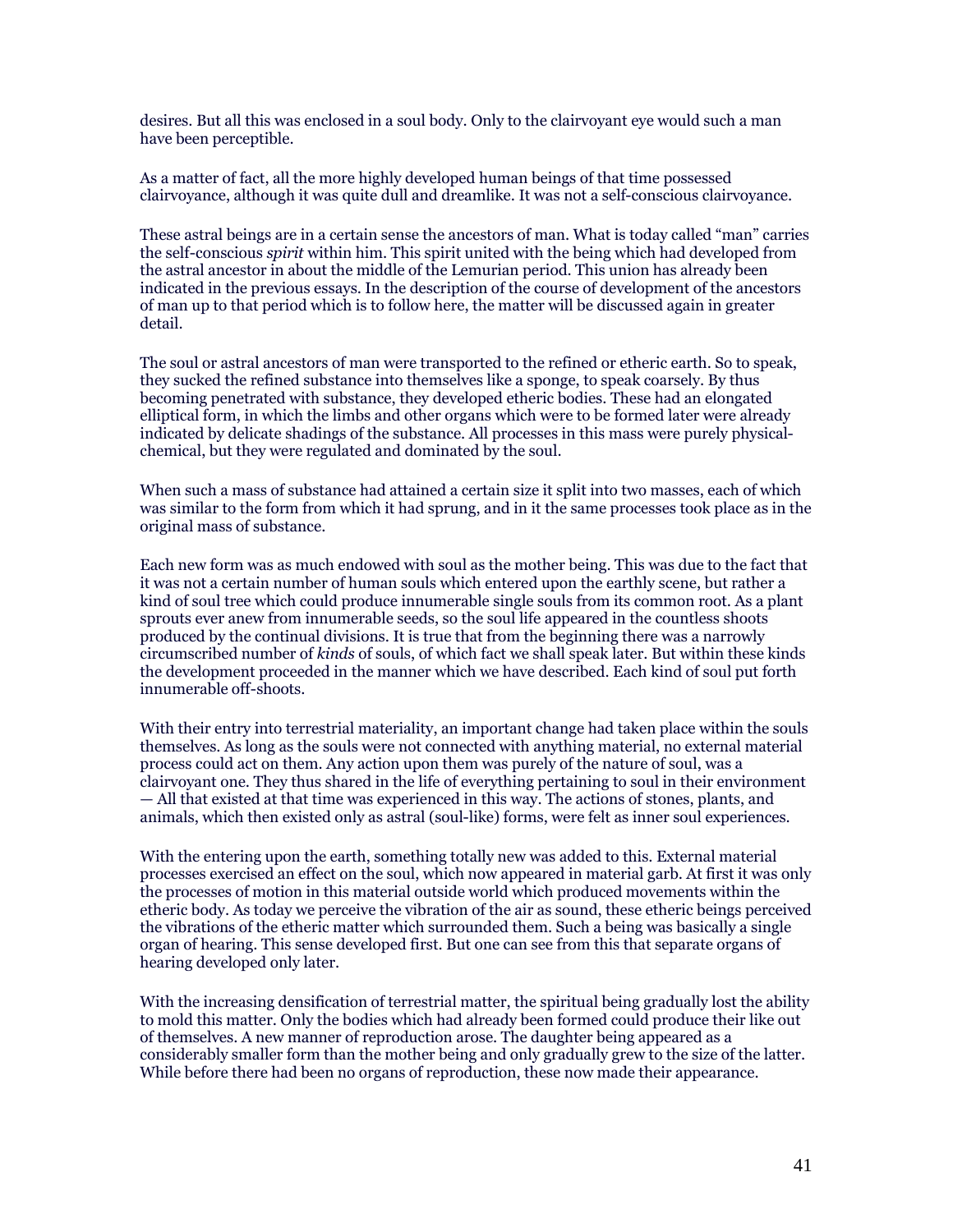At this time, however, it is no longer merely a physical-chemical process which takes place in these forms. Such a chemical-physical process could not effect reproduction now. Because of its densification, external matter is no longer such that the soul can give life to it without mediation. Therefore, a certain portion within the form is isolated. This portion is withdrawn from the immediate influences of external matter. Only the body outside of this isolated portion remains exposed to these influences. It is in the same condition in which the whole body was before. In the separated portion, the soul element continues to act. Here the soul becomes the carrier of the life principle, called *Prana* in theosophical literature. Thus the bodily ancestor of man now appears endowed with two organs. One is the physical body, the physical envelope. It is subject to the chemical and physical laws of the surrounding world. The other is the sum of the organs which are subject to the special life principle.

A portion of soul activity is freed in this manner. This activity no longer has any power over the physical part of the body. This part of the soul activity now turns inward and forms a portion of the body into special organs. With this an inner life of the body begins. The body no longer merely participates in the vibrations of the outside world, but begins to *perceive* them within itself as special experiences. Here is the starting point of perception. This perception at first appears as a kind of sense of touch. The organism *feels* the movements of the outside world; the pressure which substances exercise, and so forth. The beginnings of a perception of heat and cold also appear.

With this an important stage in the development of mankind is reached. The immediate influence of the soul has been withdrawn from the physical body. The latter is totally given over to the physical and chemical world of matter. It disintegrates at the moment the soul can no longer dominate it with its activity. Thereupon occurs that which one calls "death." In connection with the preceding conditions, there could be no question of death. When a division took place, the mother form survived wholly in the daughter forms. For in these the entire transformed soul energy acted as it did before in the mother form. In the division there was nothing left which did not contain soul. Now this becomes different. As soon as the soul no longer has any power over the physical body, the latter becomes subject to the chemical and physical laws of the outside world, that is, it dies away. As activity of the soul there remains only that which acts in reproduction and in the developed inner life. This means that descendants are produced by the force of reproduction, and at the same time these descendants are endowed with a surplus of organ-forming energy. In this surplus the soul being is constantly reviving. As previously at the time of division, the whole body was filled with soul activity, so the organs of reproduction and perception are now filled with it. We are thus dealing with a *reincarnation* of the soul life in the newly-developing daughter organism.

In theosophical literature these two stages of the development of man are described as the first two root races of our earth. The first is called the Polarean, the second, the Hyperborean race.

One must imagine the perceptual world of these ancestors of man to have been a quite general and indefinite one. Only two of the types of perception of today had already become separated: the sense of hearing and the sense of touch. Because of the changes that had taken place in the body as well as in the physical environment, the entire human form was no longer capable of being, in a manner of speaking, an "ear." A special part of the body remained capable of reverberating to delicate vibrations. It furnished the material from which *our* organ of hearing gradually developed. However, approximately the whole remainder of the body continued to be the organ of touch.

It can be seen that up to this point the entire process of the development of man is connected with a change in the temperature conditions of earth. It was the heat in man's environment which had brought him to the level we have described. But now the external temperature had reached a point where further progress of the human form would no longer have been possible. Within the organism a counter-action against the further cooling of the earth now begins. Man starts to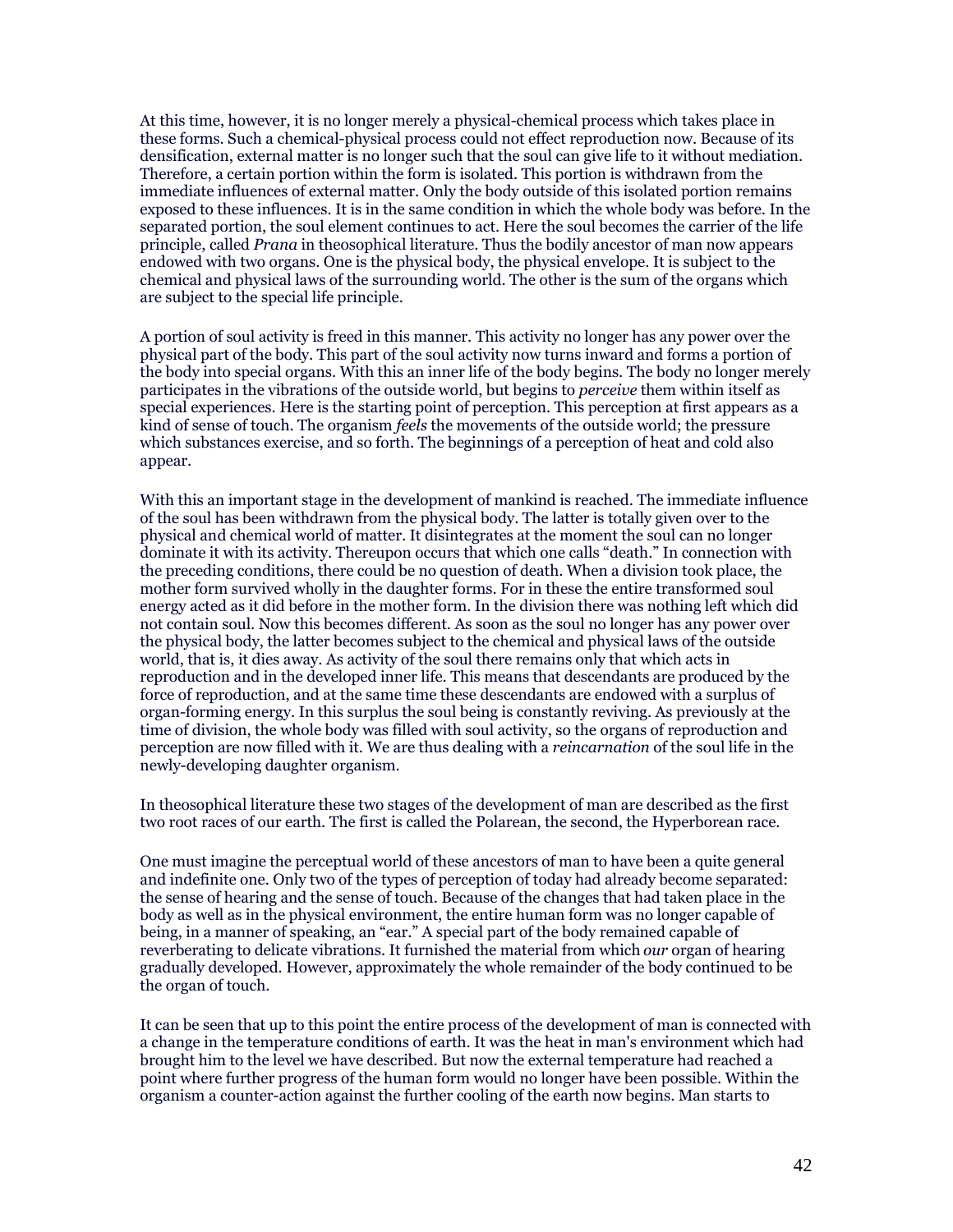produce his own source of heat. Up to this point he had shared the temperature of his environment. Now organs develop in him which make him able to create the degree of heat necessary for his life. Previously, the circulating substances which passed through him had been dependent on the environment in this respect. Now he himself could develop heat for these substances. The bodily fluids now became warm blood. With this he attained a much higher degree of independence as a physical being than he had possessed before. The whole inner life became more active. Perception still depended entirely on the influences of the outside world. Filled with its own heat, the body acquired an independent *physical* inner life. Now the soul had a basis inside the body upon which it could develop a life which was no longer merely a participation in the life of the outside world.

Through this process, the life of the soul was drawn into the realm of the earthly-material. Previously, desires, wishes, passions, joy and grief of the soul could only be produced by something that was itself soul-like. That which proceeded from another soul-being awakened sympathy or aversion in the soul, excited the passions, and so forth. No external physical object could have had such an effect. Now only did it become possible for such external objects to have a significance for the soul. For the latter experienced the enhancement of the inner life, which had awakened when the body produced its own heat, as something pleasant, the disturbance of this inner life as something disagreeable. An external object suitable for contributing to physical wellbeing could be *desired*, could be *wished* for. What in theosophical literature is called *Kama* — the body of wishes — became connected with earthly man. The objects of the senses could now become objects of desire. Through his body of wishes man became tied to earthly existence.

This fact coincides with a great event in the universe, with which it is causally connected. Up to this point there had been no material separation between sun, earth, and moon. In their effect on man these three were one body. Now the separation took place; the more delicate substantiality, which includes everything which had previously made it possible for the soul to act in an immediately vitalizing manner, separated itself as the sun; the coarsest part was extruded as the moon; and the earth, with respect to its substantiality, stood in the middle between the two others. This separation was of course not a sudden one; rather the whole process proceeded gradually while man was advancing from the stage of reproduction by division to the one described last. It was indeed by the universal processes just mentioned that this development of man was brought about. The sun first withdrew its substance from the common heavenly body. Thereby it became impossible for the soul element to vitalize the remaining earthly matter without mediation. Then the moon began to form itself. Thus the earth entered the condition which made possible the capacity for perception characterized above.

In association with this process, a new sense developed. The temperature conditions of earth became such that bodies gradually took on the fixed limits which separated the transparent from the opaque. The sun, which had been extruded from the terrestrial mass, received its task as light giver. In the human body the sense of seeing developed. At first this seeing was not as we know it today. Light and darkness acted upon man as vague sensations. For instance, under certain conditions he experienced light as pleasant, as promoting his physical life, and sought it, strove toward it. At the same time his soul life proper still continued in dreamlike pictures. In this life, colored images which had no immediate relation to external objects arose and vanished. Man still related these colored images to spiritual influences. Light images appeared to him when he was affected by pleasant soul influences, dark images when he was touched by unpleasant soul influences.

Up to now, what was caused by the development of bodily heat has been described as "inner life." But it can be seen that it was not an inner life in the sense of the later development of mankind. Everything proceeds by stages, including the development of the inner life. As it was meant in the preceding essay, this true inner life begins only with the fertilization by the spirit, when man begins to think about that which acts upon him from the outside.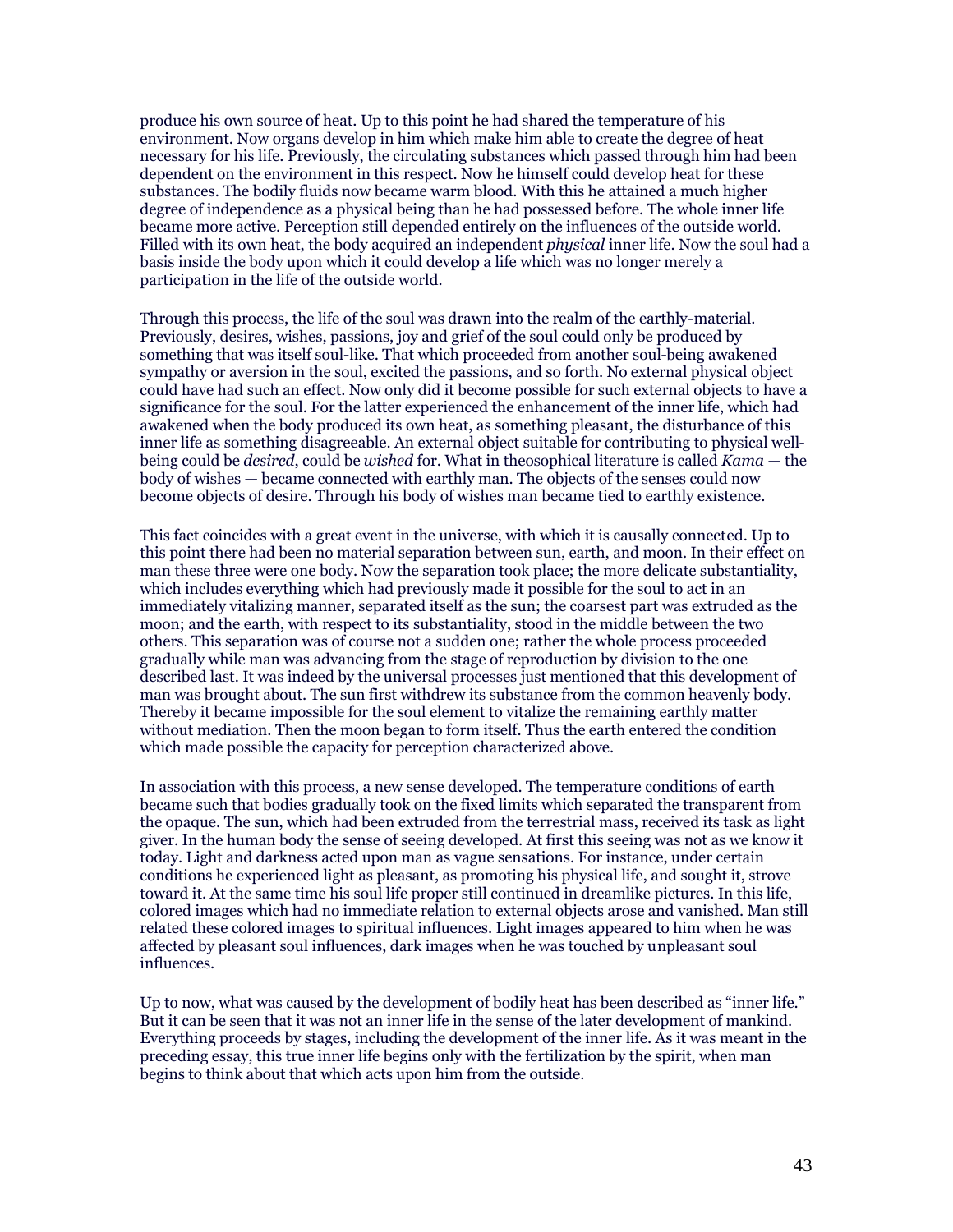Everything which has been described here shows how man grew into the condition pictured in the preceding chapter. Essentially one is already moving in the period which was characterized there when one describes the following: The soul learns more and more to apply to external bodily existence that which it had previously experienced within itself and related only to the soul-like. This now happens with the colored images. As before, a pleasing impression of something soullike had been connected with a luminous image in the soul, now a bright impression of light from the outside became connected with such an image. The soul began to see the objects around it in colors. This was connected with the development of new instruments of sight. At previous stages, for the perception of light and darkness, the body had had an eye which no longer exists today. (The legend of the Cyclops with one eye is a recollection of these conditions-) The two eyes developed when the soul began to connect the light impressions from the outside more intimately with its own life. With this, the capacity for the perception of the soul-like in the environment disappeared. More and more the soul became the mirror of the external world. The outside world is repeated within the soul as image.

Hand in hand with this went the division into sexes. On one side, the human body became receptive only to fertilization by another human being; on the other side there developed the physical "soul organs" (the nervous system) through which the sense impressions of the outside world were mirrored in the soul.

With this, the entry of the thinking spirit into the human body had been prepared.

\* In 1914 a new edition of this work appeared, which was completed by a *Vorgeschichte über abendländische Philosophie und bis zur Gegenwart fortgesetst* (Previous History of Occidental Philosophy and its Continuation to the Present), the work appearing under the title, *Die Rätsel der Philosophie inihrer Geschichte als Umriss dargestellt* (The Riddles of Philosophy, etc.), two volumes, Stuttgart, 1955.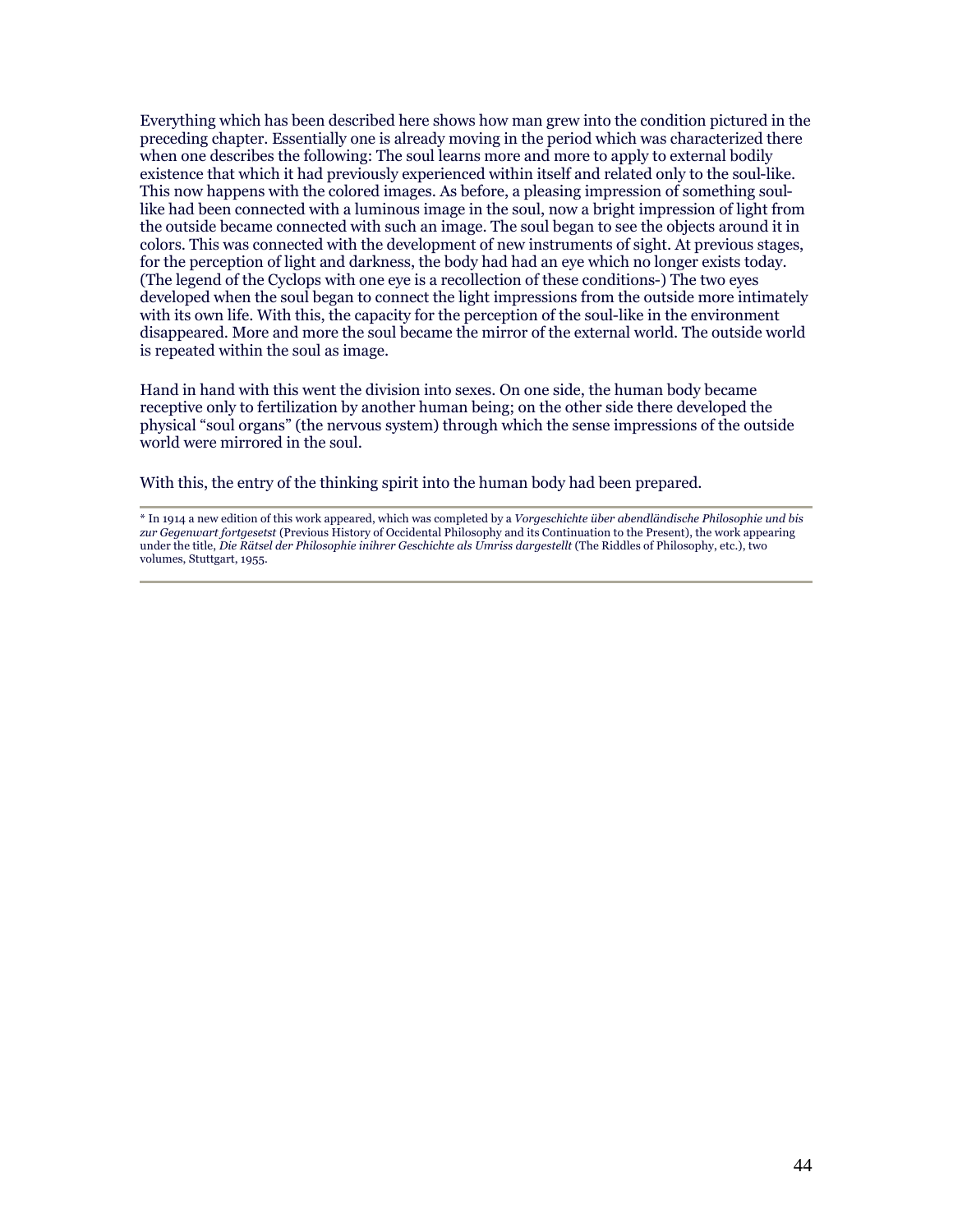# **Beginning of the Present Earth — Extrusion of the Sun**

WE SHALL now follow the Akasha Chronicle back into that remote past in which our present earth had its beginning. By "earth" is to be understood that condition of our planet by virtue of which it can support minerals, plants, animals, and men in their form of today. For this condition was preceded by others in which the natural realms just mentioned existed in considerably different forms. That which one now calls earth went through many changes before it could become the carrier of our present mineral, plant, animal, and human worlds. Minerals for instance also existed under the preceding conditions, but they looked quite different from those of today. These past conditions will be discussed further below. Now we shall only call attention to the manner in which the immediately preceding condition changed into the present one.

One can conceive of such a transformation to some extent by comparing it to the passage of a plant through the seed stage. Imagine a plant with root, stalk, leaves, blossom, and fruit. It takes in substances from its environment and secretes others. But everything in it which is substance, form, and process disappears, except for the small seed. Life develops by passing through it, and in the new year it rises again in the same form. Thus everything which existed on our earth in its preceding condition has disappeared, only to arise again in its present condition. What for the preceding condition one might call mineral, plant, animal has passed away, as in the plant, root, stalk, and so forth, pass away. There as well as here, a germinal stage has remained, from which the old form develops anew. The forces which will cause the new form to emerge lie hidden in the seed.

At the period discussed here we are dealing with a kind of earth germ. This contained within itself the forces which led to the earth of today. These forces were acquired through earlier conditions. This earth germ however must *not* be imagined as a densely material one, like that of a plant. It was rather of a soul character. It consisted of that delicate, malleable, mobile substance which is called "astral" in occult literature.

In this astral germ of earth there are *only* human rudiments at first. These are the rudiments of the later human souls. Everything in preceding conditions which was already present as a mineral; plant, or animal nature has been drawn into these human rudiments and become fused with them. Before man enters upon the earth he is a soul, an astral entity. As such he appears on earth. The latter exists in a state of the most highly-refined substantiality, which in occult literature is called the *most refined ether*. Whence this etheric earth originated will be described in the next essays.

The astral human beings combine with this ether. They impress their nature upon this ether, in order that it can become a likeness of the astral human entity. In this initial condition we are dealing with an ether earth which really consists only of these ether men, which is only a conglomerate of them. Actually the astral body or the soul of man is for the most part still *outside* the ether body and organizes it from without. To the scientist of the spirit, the earth appears approximately as follows. It is a sphere which in turn is composed of innumerable small ether spheres — the ether men — and is surrounded by an astral envelope just as the present earth is surrounded by an envelope of air. It is in this astral envelope (atmosphere) that the astral men live and whence they act upon their ether likenesses. The astral human souls create organs in their ether likenesses and produce a human ether life in them. Within the whole earth there exists only one condition of matter, the refined living ether. In theosophical books this first humanity is called the first (the Polarean) root race.

The further development of earth takes place in such that from the *one* condition of matter there develop *two*. A denser substantiality is secreted, so to speak, and leaves a thinner one behind. The denser substantiality resembles our present air; the thinner one is that which causes chemical elements to develop from previously undifferentiated substance. Along with these, a remainder of the previous substantiality, the living ether, continues to exist. Only a part of it is transformed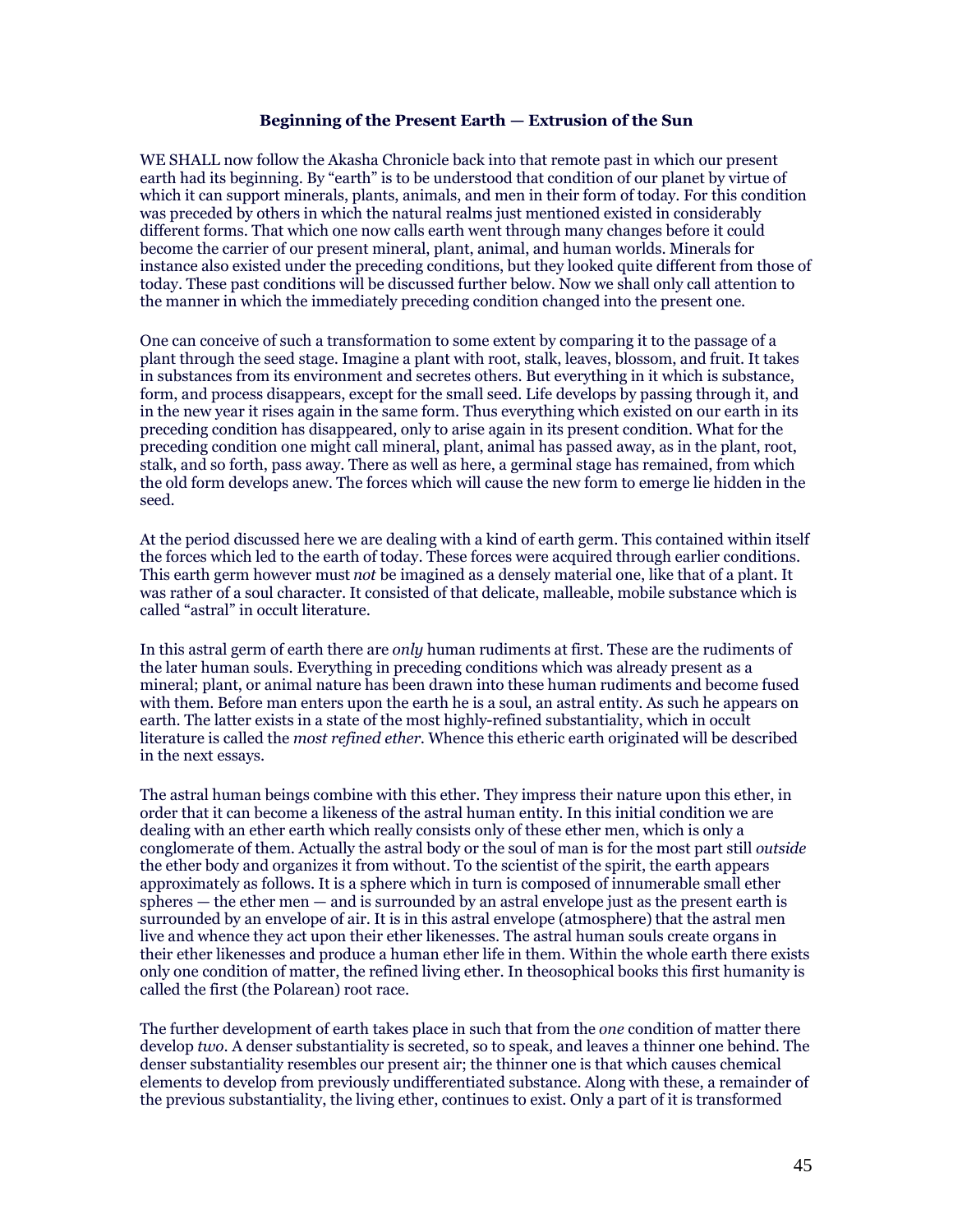into the so-called material conditions. We now are dealing with three substances within the physical earth. While the astral human beings in the envelope of earth previously acted only upon one kind of substantiality, they must now act upon three. They act upon them in the following way: That which has become airlike at first resists their activity. It does not accept everything which is rudimentarily present in the complete astral men. As a consequence, astral humanity must divide itself into two groups. One group works on the air-like substantiality and creates in it a likeness of itself. The other group can do more. It can work on the two other substantialities; it can create a likeness of itself which consists of the living ether *and* of the other kind of ether which brings the elementary chemical substances into being. This ether will here be called the chemical ether. This second group of astral men has acquired its higher capacity, however, only by separating from itself a part of the astral nature — the first group — and condemning it to a lower kind of labor. Had it retained within itself the forces which accomplish this lower labor, it could not have risen higher itself. here we are dealing with a process which consists in the development of the higher at the expense of something else, which is separated from it.

Within the physical earth the following picture now presents itself. Two kinds of entities have come into being First, entities which have an airlike body on which the astral being belonging to it is working from the outside. These beings are animal-like. They form a first animal realm on earth. These animals have shapes which, were they to be described here, would strike mankind of today as very peculiar. Their shape — one must keep in mind that this shape is based only on an airlike substance — does not resemble any of the animal forms existing now. At most they have a remote similarity to the shells of certain snails and mussels which exist today. Beside these animal forms the development of physical man progresses. The astral man, who has now ascended higher, produces a physical likeness of himself which consists of the two kinds of matter, of the life ether and of the chemical ether. One thus deals with a man who consists of the astral body and is working himself into an ether body which in turn consists of two kinds of ether: life ether and chemical ether. Through the life ether this physical likeness of man is endowed with the capacity to reproduce itself, to cause beings of its own kind to emerge from it. Through the chemical ether it develops certain forces which are similar to the present forces of chemical attraction and repulsion. Thereby this likeness of man is in a position to attract certain substances from the environment and to combine them with itself, secreting them again later by means of the repelling forces. These substances, of course, can only be taken from the animal realm described above, and from the realm of man. This constitutes a beginning of nutrition. Thus these first likenesses of man were eaters of animals and of men.

Besides these beings, the descendants of the earlier beings, composed merely of life ether, continue to exist, but they become atrophied, since they have to adapt to the new terrestrial conditions. After they have undergone many transformations, the unicellular animal beings develop from them, and also the cells which later make up the more complicated living organisms.

The following process then takes place. The airlike substantiality divides itself into two, of which one becomes denser, watery, while the other one remains airlike. The chemical ether also divides itself into two conditions of matter; one of them becomes denser and forms that which we shall here call the light ether. It endows the entities which possess it with the gilt of luminosity. On the other hand, a portion of the chemical ether continues to exist as such.

We are now dealing with a physical earth which is composed of the following kinds of matter: water, air, light ether, chemical ether. and life ether. In order that the astral entities can act on these kinds of matter, another process takes place by which the higher develops at the expense of the lower, which becomes separated from it. Thereby physical entities of the following kind are produced. First, those whose physical body consists of water and air. Now coarse astral entities which have been split off, act on these. Thus a new group of animals of coarser materiality than the earlier ones is produced.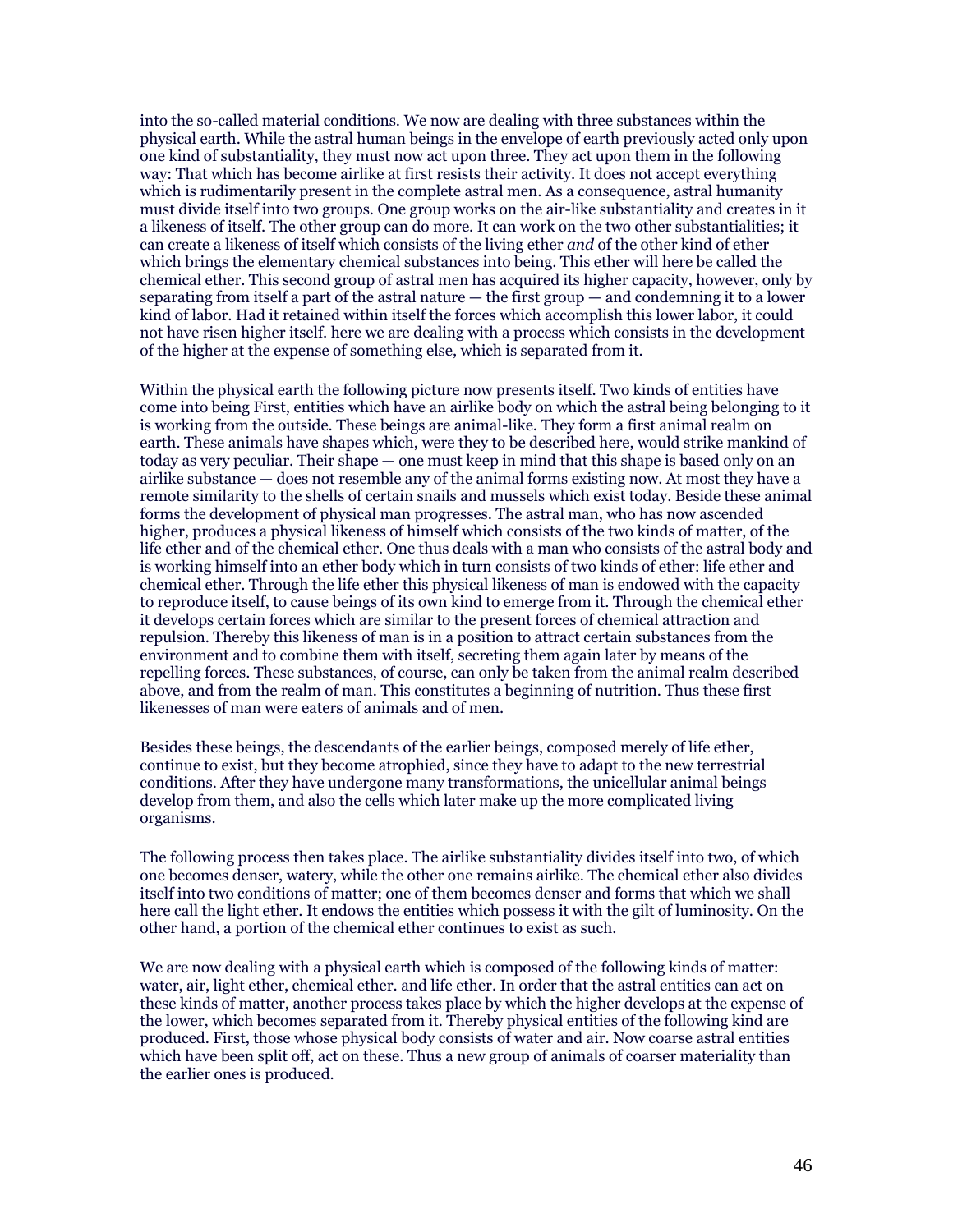Another new group of physical entities has a body which consists of air and light ether mixed with water. These are plantlike entities, which however are very different in form from the plants of today. Finally, the third new group represents man of that period. His physical body consists of three kinds of ether: the light ether, the chemical ether, and the life ether. If one considers that descendants of the old groups also continue to exist, one can judge what a variety of living beings there already were at that stage of terrestrial existence.

There now follows an important cosmic event. The sun is extruded. Thereby certain forces simply leave the earth. These forces are composed of a part of what hitherto had existed on earth in the life ether and in the chemical and light ether. These forces, so to speak, were withdrawn from the earth. A radical change thereby took place among groups of terrestrial beings which previously had contained these forces within themselves. They all suffered a transformation. Those which have been called plant beings above, first suffered such a transformation. A part of their light ether forces was taken from them. They could then develop as organisms only when the force of light, which had been withdrawn from them, acted upon them from the outside. Thus the plants came under the influence of the sunlight.

Something similar happened with human bodies. From then onward, their light ether also had to act together with the light ether of the sun in order to be capable of life. But not only those beings themselves which lost the light ether were affected; the others were affected too. For in the world everything interacts. Those animal forms, too, which did not contain light ether themselves had previously been irradiated by their fellow beings on earth and had developed under this irradiation. Now they also came under the immediate influence of the external sun.

The human body in particular developed organs receptive to the sunlight, that is, the first rudiments of human eyes.

The consequence of the extrusion of the sun was a further material densification of the earth. Solid matter developed from fluid; likewise the light ether separated into another kind of light ether, and into an ether which gives bodies the capacity to increase temperature. With this, the earth became an entity which developed heat within itself. All its beings came under the influence of heat. In the astral element a process similar to the previous ones again had to take place; some beings developed to a higher level at the expense of others. A group of beings split off which were well suited to work on coarse solid substantiality. With this there had developed the firm skeleton of the *mineral realm* of earth. At first the higher natural realms did not act upon this rigid mineral skeleton. Thus, on the earth there exist a mineral realm which is solid, and a plant realm which has water and air as its densest substantiality. In the latter realm, through the events we have described, the air body had become condensed to a water body. There also existed animals of the most varied forms, some with water and some with air bodies. The human body itself had become subject to a process of densification. It had condensed its most compact corporeality to the point of wateriness. The newly-developed heat ether coursed through this water body. This gave to his body a substantiality which could perhaps be called gas-like. This material condition of the human body is described in works on mystery science as that of the *fire mist*. Man was embodied in this body of fire mist.

With this, the examination of the Akasha Chronicle has reached a point shortly before the cosmic catastrophe caused by the extrusion of the moon from the earth.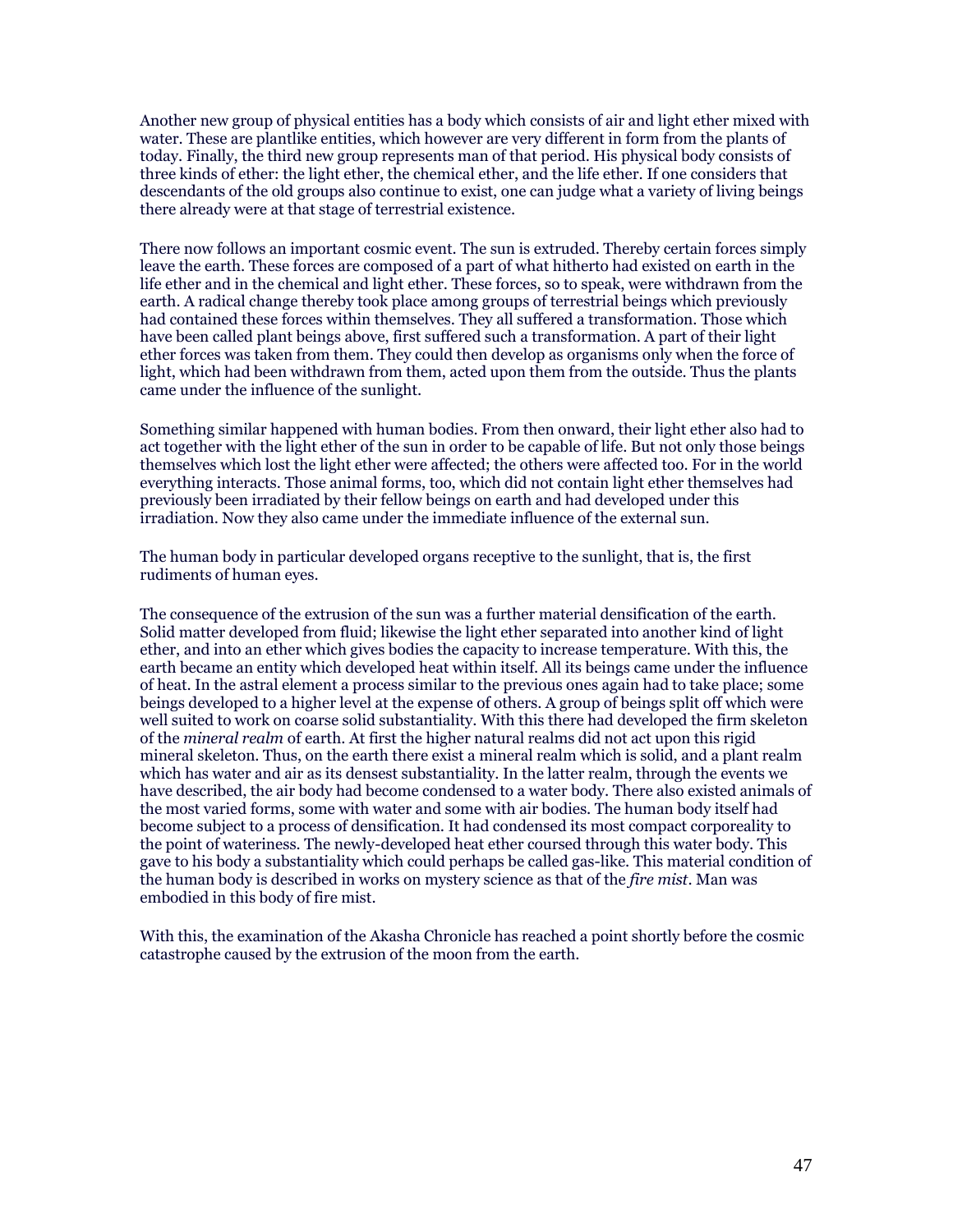## **Extrusion of the Moon**

ONE MUST be quite clear about the fact that only later did man assume the dense substantiality which he has today, and that he did this very gradually. If one wants to form an idea of his corporeality on the level of development which is being discussed, one can best do this by imagining it as similar to water vapor or to a cloud suspended in the air. But of course this idea approaches reality in a completely *external* way. For the fire cloud "man" is internally alive and organized. In comparison to what man became later, however, one must imagine him at this stage as in a state of soul slumber, and as only very dimly conscious. Everything which can be called intelligence, understanding, reason is lacking in this being. Floating rather than striding, it moves forward, aside, backward, to all sides, by means of four limb-like organs. For the rest, something has already been said about the soul of this being.

One must not think however that the movements or vital activities of these beings occurred in an irrational or irregular fashion. On the contrary, they were completely regular. Everything which happened had sense and significance. But the directing force of understanding was not in the beings themselves. They were directed by an understanding which was outside of them. Higher, more mature beings than they, surrounded and directed them. For the important, basic quality of the fire mist was that on the level of their existence which we have characterized, human beings could embody themselves in it, but that at the same time higher beings also could take on a body in it and could enter into a fully reciprocal relationship with men. Man had brought his impulses, instincts, and passions to the point where they could be formed in the fire mist. The other beings mentioned, however, could create within this fire mist by means of their reason and their intelligent activity. These beings had higher capacities by which they reached into the upper regions. Their decisions and impulses emanated from these regions, but the actual effects of these decisions appeared in the fire mist. Everything men did on earth resulted from the regular association of the fire mist body with that of these higher beings.

One can say that man was striving to ascend. He was to develop qualities in the fire mist which in a human sense were higher than those he had previously possessed. The other beings, however, were striving downward toward the material They were on the way to bringing their creative powers to bear on increasingly dense material forms. This does not represent a degradation for them in the broader sense of the term. One must be quite clear on this point. It requires a higher power and capacity to direct denser forms of substantiality than to control those less dense. In earlier periods of their development, these higher beings too had had a limited power like that of man today. Like present-day man, they once had power only over what took place "within them." At that time, coarse, external matter did not obey them. Now they were striving toward a condition in which they were to direct outer events magically. Thus they were ahead of man in the period described. Man strove upward in order that he might first embody the understanding in more refined matter, so that later it could act toward the external; they had already incorporated the understanding into themselves at an earlier period, and now received magic power in order to articulate the understanding into the world around them. Man was moving *upward* through the stage of the fire mist; they were penetrating *downward* through the same stage, toward an extension of their power.

Those forces especially, which man knows as the forces of his lower passions or impulses, can be active in the fire mist. Man, as well as the higher beings, makes use of these forces at the stage of the fire mist. These forces act in such a way within the human form described above that man can develop the organs which enable him to think, and thus to develop a personality. On the other hand, these forces work in the higher beings at this stage in such a manner that they can employ them impersonally to create the arrangements of the earth. In this way, forms which are images of the rules of the understanding, come into existence on earth through these beings. Through the action of the forces of passion, organs of personal understanding develop in man; through the same forces, organizations filled with wisdom develop around him.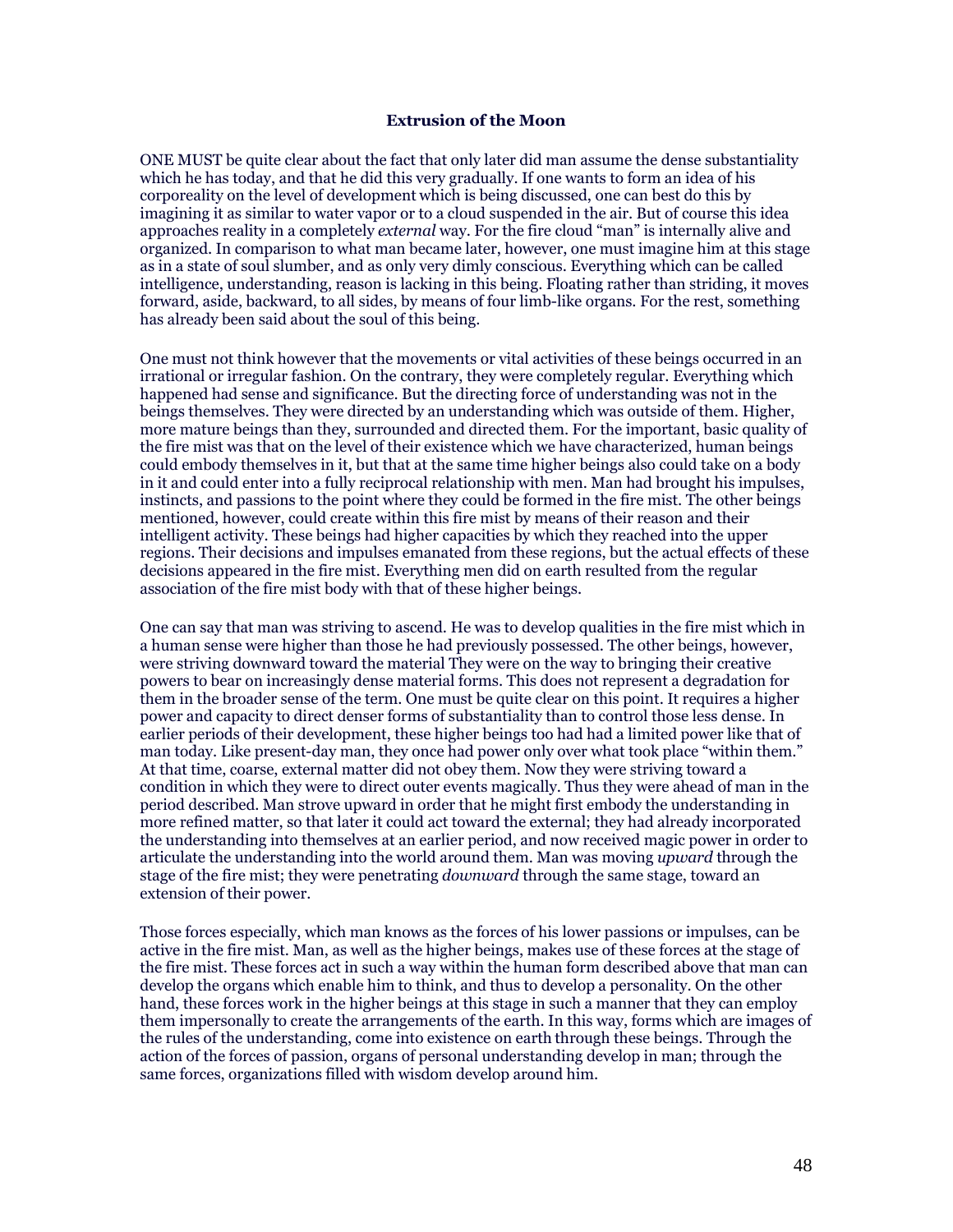One should now imagine this process to be somewhat further advanced; or rather, one should represent to oneself what is written in the Akasha Chronicle concerning a somewhat later point in time. At that moment the moon split off from the earth. This event caused a great revolution. The objects which surround man lost a great part of their heat. These objects thereby entered into a coarser and denser substantiality. Man must live in this cooler environment. He can do this only if he changes his own substantiality. With this densification of substance is connected a change in form. For the condition of fire mist on earth has been replaced by a completely different state. As a consequence, the higher beings which we have described no longer have the fire mist available to them as a medium for their activity. Now they can no longer exercise their influence on those soul activities of man which had previously constituted their main field of action. They have received power over the forms of man which they themselves had previously created from the fire mist.

This change in influence goes hand in hand with a transformation of the human form. One half of this form, together with two organs of movement, now becomes the lower half of the body, which functions mainly as the carrier of nutrition and reproduction. The other half of this form is turned upward, so to speak. The remaining two organs of movement become the rudiments of hands. Those organs which previously had served for nutrition and reproduction are transformed into organs of speech and thought. Man has become upright. This is the immediate consequence of the extrusion of the moon. With the moon all those forces disappeared from the earth through which, during his fire mist period, man could still impregnate himself and produce beings like himself without external influence. His whole lower half — that which one often calls the lower nature now came under the rationally formative influence of the higher entities. What these entities previously could regulate within man, since the mass of forces now split off with the moon was then still combined with the earth, they now have to organize through the interaction of the two sexes. It is therefore understandable that the moon is regarded by the initiates as the symbol of the force of reproduction. After all, these forces do inhere in it, so to speak. The higher beings we have described have an affinity with the moon, are in a sense, moon gods. Before the separation of the moon and, through its power, they acted within man; afterwards, their forces acted from outside on the reproduction of man. One could also say that those noble spiritual forces which previously had acted on the still higher impulses of man through the medium of the fire mist, had now descended in order to exercise their power in the area of reproduction. Indeed, noble and divine forces exercise a regulating and organizing action in this area. With this an important proposition of the secret doctrine has been expressed, namely, the higher, more noble divine forces have an affinity with the — *apparently* — lower forces of human nature. The word "apparently" must here be understood in its full significance. For it would be a complete misconception of occult truths if one were to see something base in the forces of reproduction as such. Only when man misuses these forces, when he compels them to serve his passions and instincts, is there something pernicious in them, but not when he *ennobles* them through the insight that a divine spiritual power lies in them. Then he will place these forces at the service of the development of the earth, and through his forces of reproduction he will carry out the intentions of the higher entities we have characterized. Mystery science teaches that this whole subject is to be ennobled, is to be placed under divine laws, but is not to be mortified. The latter can only be the consequence of occult principles which have been understood in a purely external fashion and distorted into a misconceived asceticism.

It will be seen that in his second, his upper half, man has developed something upon which the higher beings we have described have no influence. Other beings now acquire power over this upper half. In earlier stages of their development, these beings advanced further than men, but not as far as the moon gods. They could not exercise their power in the fire mist. But now that something they themselves had lacked previously has been formed in the human organs of understanding through the fire mist, their time has come. At an earlier time, the moon gods had attained an understanding capable of acting externally. This understanding already existed in them when the period of the fire mist began. They could act externally on the things of earth. In earlier times, the lower beings we have just mentioned had not attained such an understanding which acts outwardly. Therefore, the time of the fire mist found them unprepared. Now, however,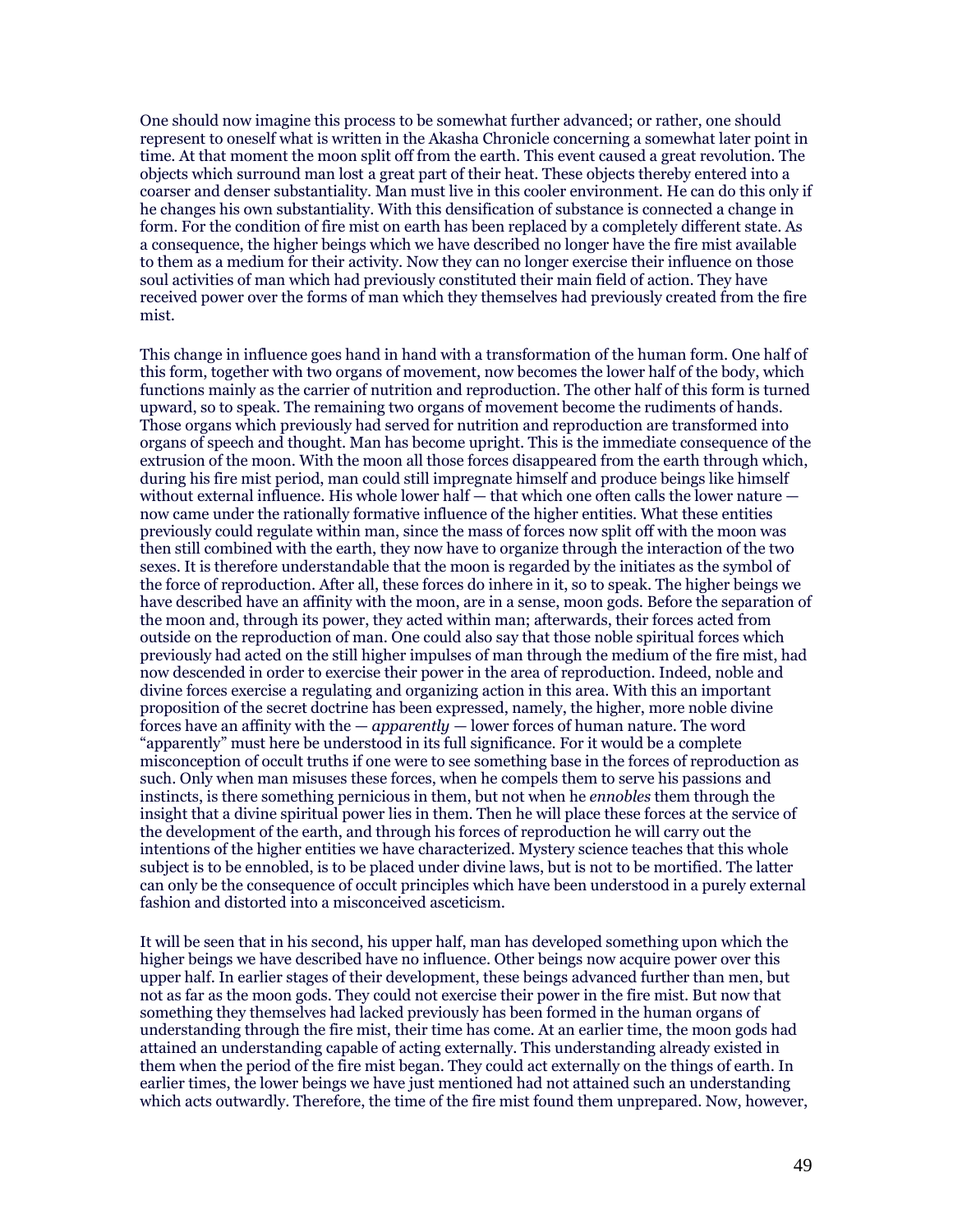an understanding is present. It exists in men. These beings seize upon this human understanding in order to act on the things of earth by means of it. As the moon gods previously had acted on the *whole* man, they now act only on his lower half, while the influence of the lower entities just mentioned acts on his upper half. Thus man comes under a double leadership. In his lower part he is under the power of the moon gods; in his developed personality, however, he comes under the leadership of those entities which are summed up under the name "Lucifer," the name of their regent. The Luciferic gods thus complete their own development by making use of the awakened human powers of understanding. Previously they had not been able to attain this level. At the same time they give man the predisposition to freedom, to the discrimination between "good" and "evil." While it is true that the human organ of understanding has been formed entirely under the leadership of the moon gods, these gods would have left it to slumber; they were not interested in making use of it. They possessed their own powers of understanding. In their own interest, the Luciferic beings were concerned with developing the human understanding and directing it toward the things of earth. Thereby for men they became the teachers of all that can be accomplished by the human understanding. But they could not be anything more than *stimulators*. They could not develop an understanding *within themselves*, but only *in man*. Thus there developed two directions of activity on earth. One proceeded directly from the moon divinities and was lawfully regulated and rational from the very beginning. The moon gods had already served their apprenticeship and were now beyond the possibility of error. The Luciferic gods which acted on men had yet to win their way to such illumination. With their guidance man had to learn to find the laws of his being. Under Lucifer's leadership he himself had to become as "one of the gods."

Here the question arises: If in their development the Luciferic entities had not reached the stage of intelligent creation in the fire mist, at what stage had they stopped? To what point in earth development were they able to work together with the moon gods? The Akasha Chronicle gives information on this. They could participate in earthly creation up to the point at which the sun split off from the earth. It appears that while they performed somewhat lesser work than the moon gods up to this time, nevertheless they belonged to the host of divine creators. After the separation of earth and sun, an activity began on the earth — the work in the fire mist — for which only the moon gods, but not the Luciferic spirits, were prepared. Therefore, a period of pause and of waiting began for these spirits. The Luciferic spirits could emerge once more from their state of rest when the human beings began to work at the development of their organs of understanding, after the ebbing of the general fire mist. For the creation of the understanding is related to the activity of the sun. The dawn of the understanding in human nature is the lighting up of an inner sun. This is said not only in a metaphorical, but also in a quite real sense. When the epoch of the fire mist had ebbed from the earth, these spirits found within man an opportunity to resume their activity connected with the *sun*.

It now becomes clear whence the name Lucifer, that is, "the bearer of light," originates, and why these beings are designated as "sun gods" in mystery science.

All that follows can only be understood if one looks back to periods preceding the development of the earth. This will be done in the next chapters of the "Akasha Chronicle." The development through which the beings connected with earth passed on other planets before appearing on the earth, will be shown there. In addition, one will become more fully acquainted with the nature of the "moon gods" and of the "sun gods." Simultaneously, the development of the animal, plant and mineral realms will become entirely clear.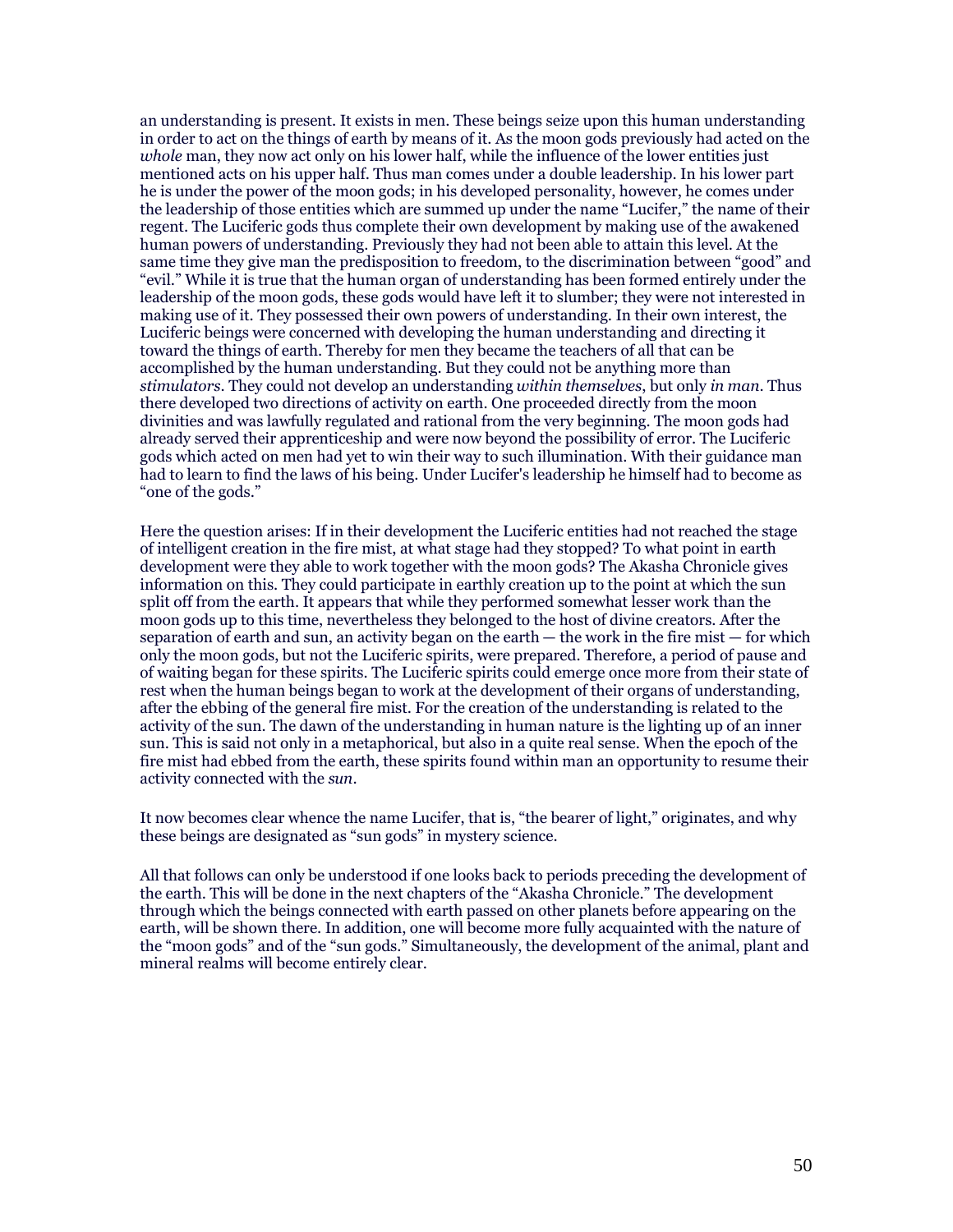### **Some Necessary Points of View**

WE SHALL NEXT consider the development of man and of the entities connected with him in the time which preceded the "earthly period." For when man began to unite his destiny with the planet one calls "earth," he had already passed through a series of developmental steps in the course of which he had prepared himself for earthly existence, as it were. One must distinguish three such steps, which are designated as *three planetary developmental stages*. The names used in mystery science for these stages are the Saturn, Sun and Moon periods. It will become apparent that these designations *at first* have nothing to do with the heavenly bodies of today which bear these names in physical astronomy, although in a *broader* sense a relationship to them exists, which is known to the advanced mystic.

One will sometimes say that man inhabited other planets before he appeared upon earth. But under these "other planets" one must only understand earlier developmental conditions of the earth itself and of its inhabitants. Before it became "earth," the earth with all the beings which belong to it passed through the three conditions of the Saturn, Sun, and Moon existence. Saturn Sun, and Moon are, as it were, the three incarnations of the earth in primeval times. What in this connection is called Saturn, Sun, and Moon no more exists today as a physical planet than the previous physical incarnations of a human being continue to exist alongside his present one.

This "planetary development" of man and of the other beings belonging to earth will form the subject of the following discussions "From the Akasha Chronicle." By this we do not wish to say that the three conditions were not preceded by others. But everything which precedes these three is lost in a darkness which for the present the research of mystery science cannot illuminate. For this research is not based on speculation, on a day dreaming in terms of mere concepts, but on actual *spiritual experience*. As our physical eye can see outdoors only as far as a certain boundary line and cannot look beyond the horizon, so the "spiritual eye" can look only as far as a certain point in time. *Mystery science is based on experience and is content to remain within this experience*. Only in a conceptual splitting of hairs will one want to find out what was "at the very beginning" of the world, or "why God really created the world." For the scientist of the spirit it is rather a matter of realizing that at a certain stage of cognition one no longer poses such questions. Everything man needs for the fulfillment of his destiny on our planet is revealed to him within spiritual *experience*. The one who patiently works his way into the experiences of scientists of the spirit will see that *within* spiritual experience man can obtain full satisfaction concerning all those questions which are vital to him. In the following essays for example, one will see how completely the question concerning the "origin of evil" is resolved, as well as much else which man must desire to know.

We by no means intend to imply that man can *never* receive enlightenment concerning questions about the "origin of the world" and similar matters. *He can*. But in order to be able to be enlightened, he must first absorb the knowledge revealed *within* more proximate spiritual experience. He then comes to realize that he must ask these questions in a different manner than heretofore.

The more deeply one works his way into true mystery science, the more *modest* he becomes. Only then does he realize how one must very gradually make oneself ready and worthy for certain insight. Pride and arrogance finally become names for human qualities which no longer make sense at a certain level of cognition. When one has understood a little, he sees how immeasurably long is the road which lies ahead of him. Through knowledge one gains insight into "how little one knows." He also acquires a feeling for the immense responsibility he assumes when he speaks of supersensible cognition. But mankind cannot live without the latter. However, he who promulgates such knowledge needs modesty and true self-criticism, an unshakable striving for self-knowledge and the utmost caution.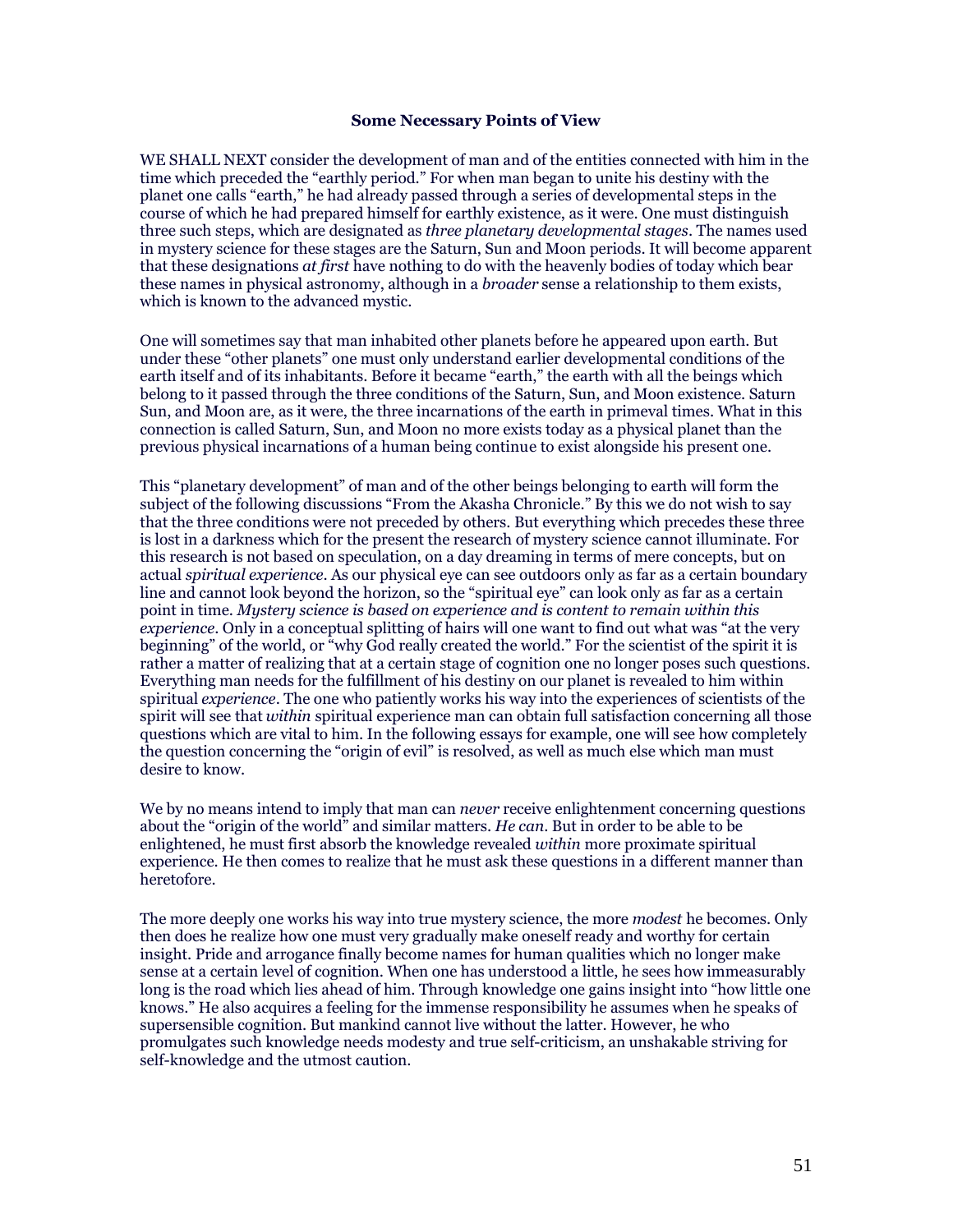Such remarks are necessary here, since now the ascent toward even higher knowledge than is to be found in the preceding sections of the "Akasha Chronicle," is to be undertaken.

To the vistas which in the following essays will be opened toward the past of man, others will be added *upon the future*. For the future can be revealed to true spiritual cognition, if only to the extent to which this is necessary for man in order that he can fulfill his destiny. The one who will have nothing to do with mystery science and from the judgment-seat of his prejudices, simply consigns everything coming from that quarter to the realm of fantasy and dreams — he will understand this relationship to the future least of all. Yet a simple logical consideration could make clear what is in question here. But such logical considerations are accepted only when they coincide with the preconceptions of men. Prejudices are mighty enemies of logic.

If sulphur, oxygen, and hydrogen are brought together under certain definite conditions, sulphuric acid must be produced, according to an inevitable law. The student of chemistry can *predict* what must happen when these three elements come into contact with one another under given conditions. Thus, such a student of chemistry is a prophet in the limited field of the material world. His prophecy could only prove false if the laws of nature were suddenly to change. Now the scientist of the spirit investigates spiritual laws in which the physicist or the chemist investigates material laws. He does this in the manner and with the exactness which are requisite in the spiritual field. However, the development of mankind depends on these great spiritual laws. Just as little as oxygen, hydrogen, and sulphur will combine at some future time in a manner contrary to laws of nature, so little will anything occur in the spiritual life which is contrary to spiritual laws. The one who knows these spiritual laws can look into the *orderliness of the future*.

The use of precisely this comparison for the prophetic prediction of the coming destinies of mankind is intentional here, because true mystery science really understands this prediction in just this sense. For the one who forms a clear idea of this conviction of occultism, the objection that any human freedom is made impossible because events can be predicted in a certain sense, becomes void. That can be predicted which is in accordance with a law. But the will is *not* determined by a law. Just as it is certain that in *each* case oxygen, hydrogen, and sulphur are combined into sulphuric acid only according to a definite law, just so is it equally certain that the establishing of the conditions under which the law will act, can depend on the human will. Thus it will be with the great world events and human destinies of the future. As a scientist of the spirit, one foresees them, although they are to be brought about only by human choice. He foresees what is accomplished by the freedom of man. The following essays will show that this is possible.

However, one must be clear about *one* essential difference between the prediction of events through physical science and that through spiritual cognition. Physical science is based on the insights of the understanding, and therefore its prophecy is only based on the intellect, which has to rely on judgments, deductions, combinations, and so forth. *Prophecy through spiritual cognition*, on the contrary, proceeds from an actual *higher seeing* or *perceiving*. The scientist of the spirit must strictly avoid even representing anything to himself which is based on mere reflecting, combining, speculating, and so forth. Here he must practice the most far-reaching renunciation and be quite clear that all speculating, intellectual philosophizing, and so forth is a hindrance to true seeing. These activities still belong entirely to the lower nature of man, and truly higher cognition begins only when this nature raises itself to the higher nature in man. Here nothing is really said against these activities which are not only wholly justified in their field, but are there the *only* justified ones. In itself, a thing is neither higher nor lower; it is higher or lower only in relation to something else. What is high in one respect can be very low in another.

However, what must be understood through *seeing*, *cannot* be understood through mere reflection or through even the most magnificent combinations of the intellect. A person may be ever so "ingenious" in the usual sense of the word, but this "ingenuity" will avail him absolutely nothing with respect to the cognition of supersensible truths. He must even renounce it, and abandon himself solely to the higher seeing. Then he will perceive things without his "ingenious"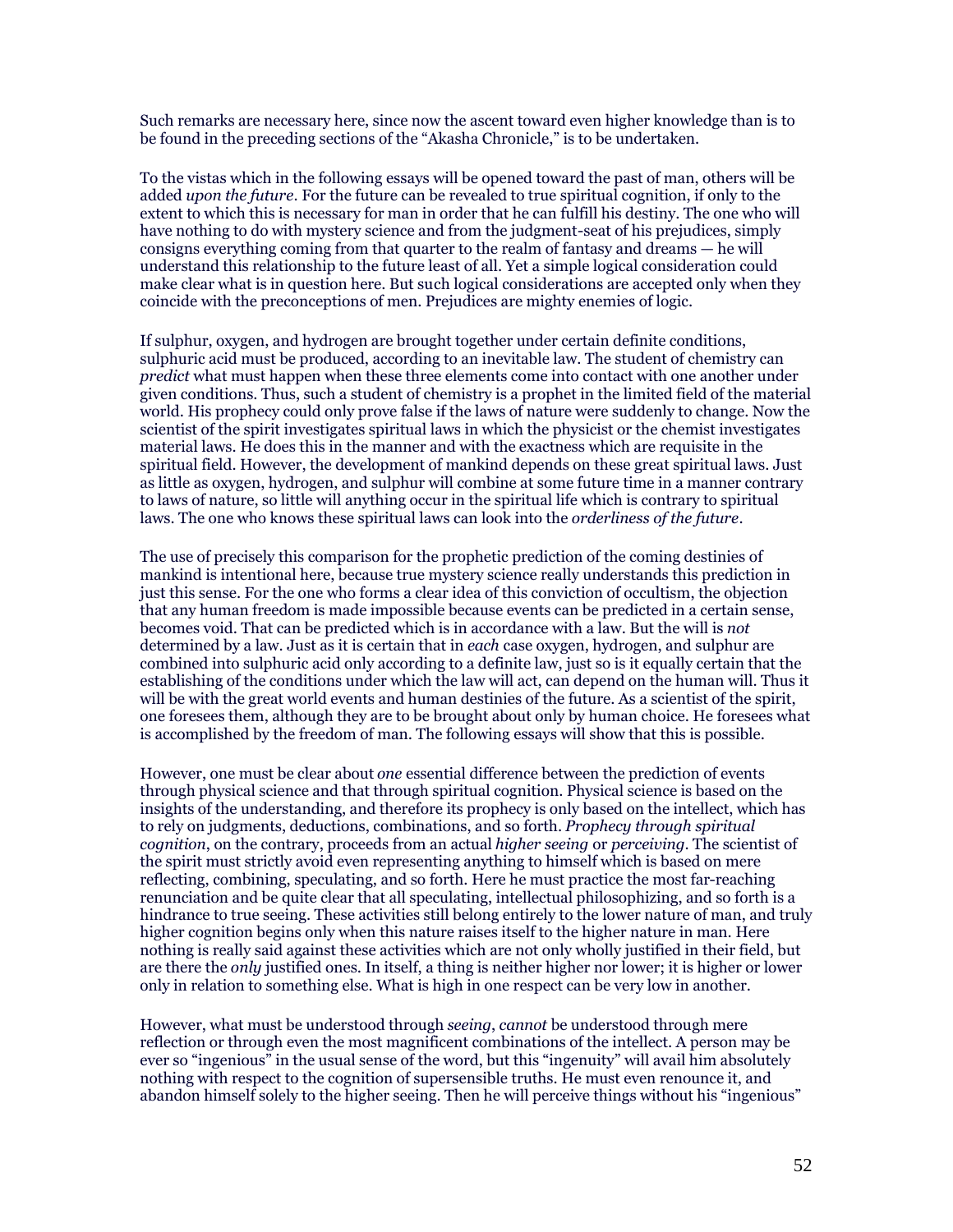reflecting, just as he perceives the flowers in the fields without further reflection. It does not help one to reflect about the appearance of a meadow; all intellect is powerless there. The same is true of the seeing into higher worlds.

What can be said prophetically in this way about the future of man is the basis for all *ideals* which have a real, *practical* significance. If they are to have value, ideals must be rooted as deeply in the spiritual world as are natural laws in the natural world. Laws of development must be such true ideals. Otherwise they spring from a gushing enthusiasm and a fantasy which are valueless, and can never be fulfilled. In the broadest sense, all great ideals of world history have proceeded from clear cognition. For, in the final analysis, all these great ideals originate with the great scientists of the spirit or initiates, and those lesser ones who collaborate in the development of humanity direct themselves either consciously or — most often — *unconsciously* in accordance with the instructions of the spiritual scientists. Everything unconscious must finally have its origin in something conscious. The bricklayer who works on a house "unconsciously," directs himself according to matters of which others are conscious who have determined the place where the house is to be built, the style in which it is to be erected, and so forth. But this determining of place and style is based on something of which the determiners remain unconscious, but of which others are or were *conscious*. An artist, for example, knows why a particular style requires a straight line here, a curved line there, and so forth. The one who uses this style for his house perhaps does not become conscious of this "why."

This is also the case with the great events in the development of the world and of mankind. Behind those who work in a certain field stand higher, more conscious workers, and thus the scale of consciousness goes up and down.

Behind the general mass of men stand the inventors, artists, scientists, and so forth. Behind them stand the initiates of mystery science, and behind them stand superhuman beings. The development of the world and of mankind becomes comprehensible only if one realizes that ordinary human consciousness is but *one* form of consciousness, and that there are *higher* and *lower* forms. But here too one must not misapply the expressions "higher" and "lower." They have a significance only in relation to the point where one happens to be standing. It is no different with this than with "right and left." When one stands at a certain place, some objects are "right" or "left" of him. If one moves a little to the "right," objects which before were on the right, are now on the left. The same is true of the levels of consciousness which lie "higher" or "lower" than ordinary human consciousness. When man himself develops more highly, his relations to the other levels of consciousness change. But these changes are connected with his development. It is therefore important to indicate such other levels of consciousness here by means of examples.

The beehive or that magnificent commonwealth embodied in an ant hill provide bases of such an indication. The collaboration of the various kinds of insects (females, males, workers) proceeds in a completely systematic fashion. The distribution of tasks among the several categories can only be described as an expression of true wisdom. What happens here is just as much the result of a consciousness as the institutions of man in the physical world (technology, art, state, and so forth) are an effect of his consciousness. However, the consciousness at the base of the beehive or the ant society is not to be found in the same physical world in which the ordinary human consciousness exists. In order to describe the situation, one can express oneself somewhat as follows. One finds man in the physical world. His physical organs, his whole structure are such that at first one looks for his consciousness also in this physical world. It is otherwise with the beehive or the ant hill. Here it would be quite wrong to confine oneself to the physical world with respect to the consciousness in question, as was done in the case of man. No, here one must say that to find the ordering principle of the beehive or the ant hill, one cannot confine oneself to the world where the bees or ants live in their physical bodies. In this case, the "conscious mind" must be sought directly in another world. The same conscious mind which in man lives in the physical world, in the case of these animal colonies must be sought in a *supersensible* world. If with his consciousness man could raise himself into this supersensible world, he would be able to greet the "ant or bee spirit" there in full consciousness as his sister being. *The seer can actually do this*.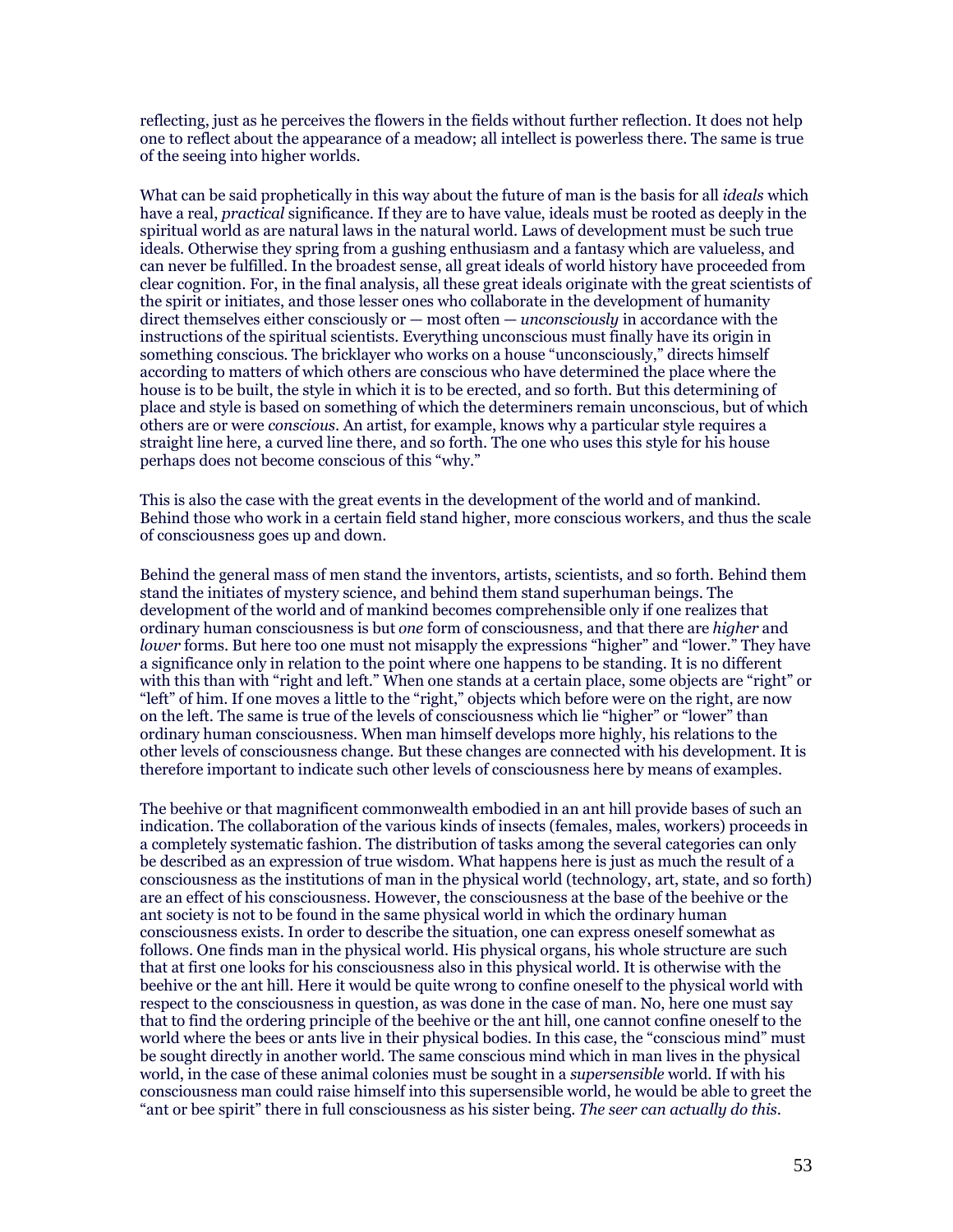Thus, in the examples given above, we are confronted by beings which are conscious in other worlds and which reach into the physical world only through their physical organs — the individual bees and ants. It is quite possible that a consciousness like that of the beehive or of the ant hill existed in the physical world in earlier periods of its development, as that of man does now, but then raised itself and left behind in the physical world only its acting organs, that is, the individual ants and bees. Such a course of development will actually take place in the future with respect to man. In a certain manner it has already taken place among the seers in the present. That the consciousness of contemporary man functions in the physical world is due to the fact that its physical particles — the molecules of brain and nerves — exist in a quite definite relation with one another. What has been discussed in greater detail in another connection in my book. *Wie erlangt man Erkentnisse der hoheren Welten?* (How Does One Attain Knowledge of Higher Worlds?) will also be indicated briefly here. In the course of the higher development of man the ordinary connection of the brain molecules is dissolved. They are then connected more "loosely," so that the brain of a seer can really be compared with an ant hill in a certain respect, although the segmentation is not demonstrable *anatomically*. In different activities of the world these processes occur in quite different ways. At a time long past, the individual molecules of the ant hill — that is, the ants themselves — were firmly connected, just as are the molecules of the human brain today. At that time, the consciousness corresponding to them was in the physical world, as that of man is today. When human consciousness will travel into "higher" worlds in the future, the connection between the material parts in the physical world will be as loose as is that between the individual ants today. What in time will occur physically in all men, already takes place today in the brain of the clairvoyant, but no instrument of the world of the senses is sufficiently delicate to show the loosening which comes about through this anticipatory development. Just as among the bees three categories, queens, drones, workers, are formed, so three categories of molecules are formed in the "seer brain," molecules which are actually individual, living beings, brought into conscious collaboration by the consciousness of the seer, which is in a higher world.

Another level of consciousness is represented by what one usually calls the *folk- or racial spirit*, without representing anything very definite to oneself by this. For the scientist of the spirit, a consciousness also exists at the base of the common and wise influences which appear in the communal life of the members of a people or of a race. Through occult research, one finds this consciousness to be in another world, just as was the case with the consciousness of a beehive or of an ant hill. However, there are no organs for this "folk" or "racial consciousness" in the physical world; rather these organs are to be found only in the so-called astral world. As the consciousness of the beehive works through the physical bees, so the folk-consciousness works by means of the astral bodies of the human beings belonging to a people. In these "folk and racial spirits" one is therefore confronted with kinds of entities quite different from those in man or in the beehive. Many more examples would have to be given in order to show clearly how subordinate and superior entities exist in relation to man. But it is hoped that what has been given will be sufficient to introduce the avenues of human development described in the following chapters. For the development of man himself can only be understood when one considers that he develops together with beings whose consciousness exists in other worlds than his own. What happens in his world is also dependent on these beings who are connected with other levels of consciousness, and therefore can be understood only in relation to this fact.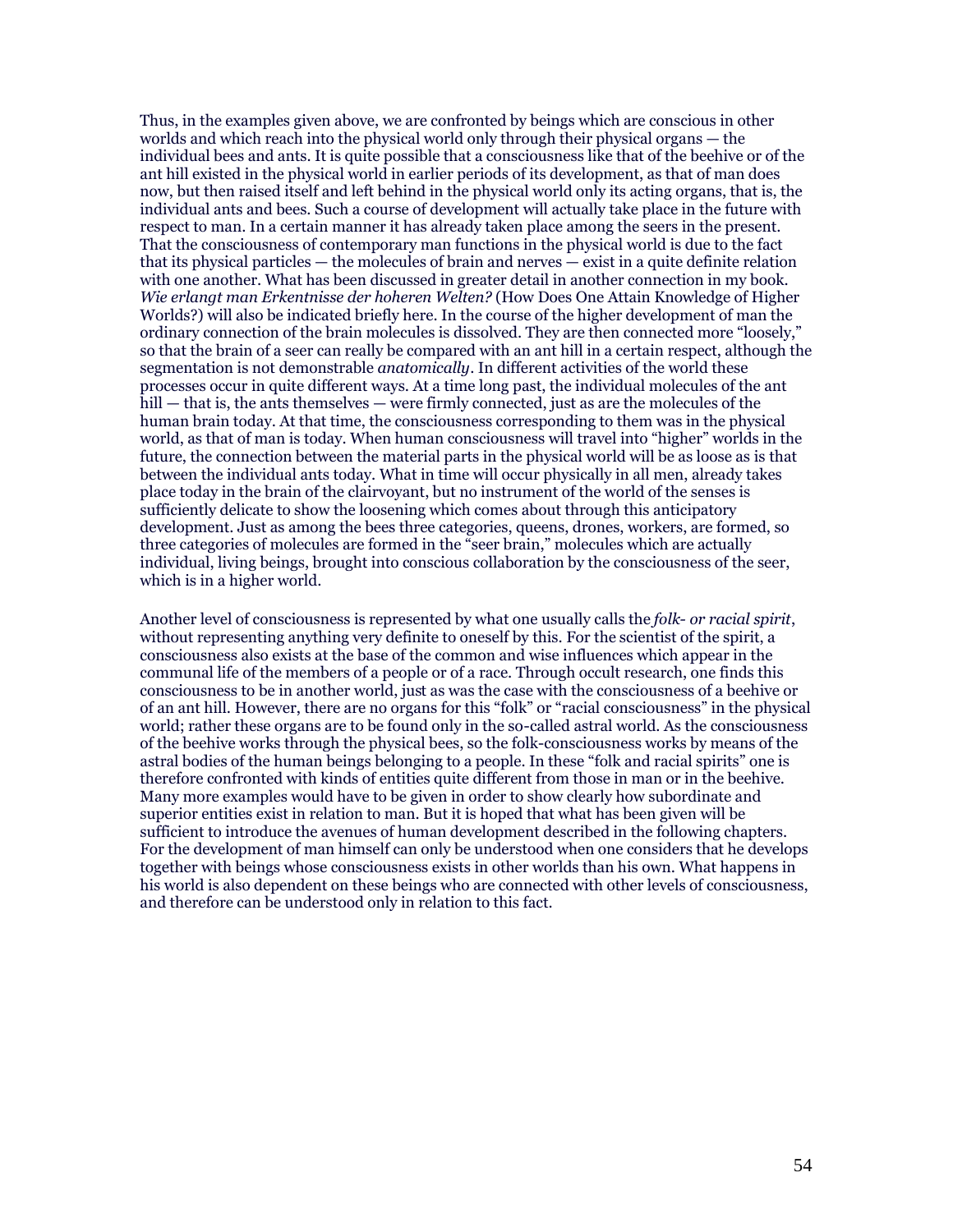# **On the Origin of the Earth**

As INDIVIDUAL man has to pass through different stages after his birth, as he must ascend from infancy through childhood and so on to the age of the mature adult, so too must mankind as a whole go through a similar process. Humanity has developed to its present condition by passing through other stages. With the methods of the clairvoyant one can discern three principal stags of this development of mankind which were passed through before the formation of the earth took place and before this sphere became the scene of that development. Therefore at present we are concerned with the fourth stage in the great universal life of man. For now we shall relate the relevant facts here. The deeper explanation will appear in the course of the description, insofar as is possible in the words of ordinary language, that is, without having recourse to the form of expression of mystery science.

Man existed before there was an earth. But one must not imagine — as has already been suggested — that perhaps he had previously lived on other planets and then at a certain time migrated to earth. Rather, the earth has developed together with man. Just as man has passed through three main stages of development, so has the earth, before becoming that which one now calls "earth." For the time being, as has been indicated above, one must completely liberate oneself from the significance which contemporary science connects with the names "Saturn," "Sun," and "Moon," if one wants to see the explanations of the scientist of the spirit in this area in their proper light. For the present one should connect with these names no other significance than that directly given to them in the following communications.

Before the heavenly body on which the life of man takes place became "earth," it had had three other forms which one designates as Saturn, Sun, and Moon. On can thus speak of four planets on which the four principal stages of the development of mankind take place Moon, before that Sun, and yet earlier, Saturn. One is justified, as will appear from the following communications, to assume three further principal stages which the earth, or better the heavenly body which developed into the present earth, still has to pass through. In mystery science these have been named Jupiter, Venus, and Vulcan. Thus the heavenly body with which human destiny is connected has passed through three stages in the past is now in its fourth, and will in the future have to pass through three more until all the talents which man has within himself are developed, until he arrives at the peak of his perfection.

One must realize that the development of man and of his heavenly body does not proceed as gradually as for instance the passage of an individual human being through infancy, adolescence and so forth, where one condition goes over into another more or less imperceptibly. Rather there are certain interruptions. The Saturn condition does not go over immediately into the Sun stage. Between Saturn development and Sun development, and similarly between the subsequent forms of the heavenly body inhabited by man, there are intermediate conditions which can be compared with the night between two days or with the sleeplike condition of a plant seed before it again develops into a full plant.

In imitation of oriental descriptions of this state of affairs, contemporary theosophy calls a stage of development in which life is externally furthered, *Manvantara*, the intermediate condition of rest, *Pralaya*. In accordance with the usage of European mystery science, one can use the word "open cycle" for the former condition, and on the other hand, "hidden or closed cycle" for the latter. But other designations are also in common use. Saturn, Sun, Moon, earth, and so forth, are "open cycles," and the periods of rest between them are "closed" ones.

It would be quite erroneous to think that in the periods of rest all life is extinct, although today this idea can be encountered in many theosophical circles. Just as little as man ceases to live during his sleep, so little does his life and that of his heavenly body become extinct during a "closed cycle" (*Pralaya*). It is only that the conditions of life in the periods of rest cannot be perceived with the senses which have been developed during the "open cycles," just as during his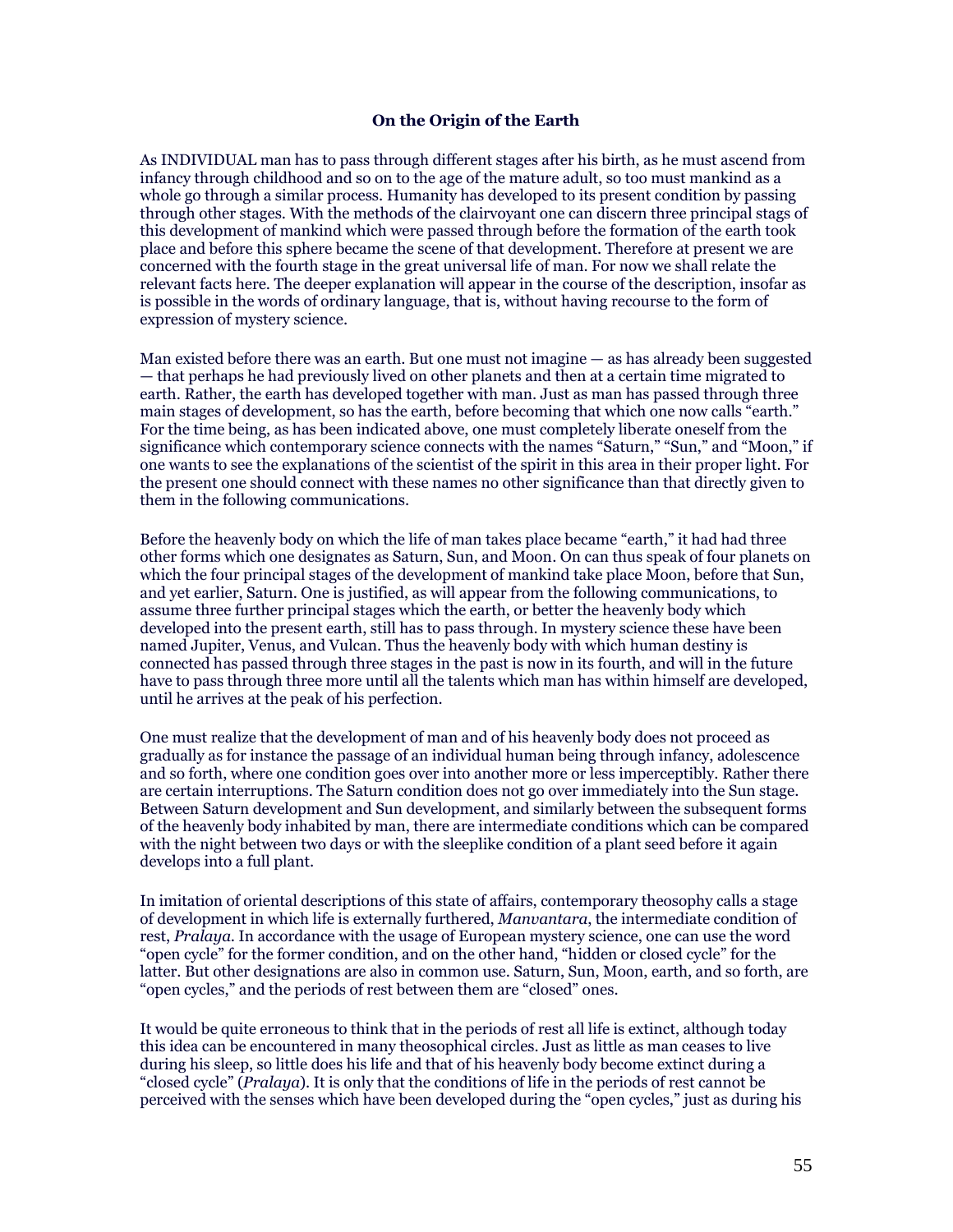sleep man does not perceive what is taking place around him. Why one uses the expression "cycle" for the stages of development will become sufficiently clear in the course of the following discussion. Only later can we speak about the enormous periods of time which are required for these "cycles."

One can find a thread through the course of the cycles by following for a moment the development of human *consciousness* through them. Everything else can suitably arise out of this consideration of consciousness.

The consciousness which man develops during his life-course on earth will be called — in accordance with European mystery science — the "clear consciousness of day." The latter consists in the fact that through his present senses, man perceives the things and beings of the world and that he forms conceptions and ideas concerning these things and beings with the help of his understanding and of his reason. He then acts in the world of the senses according to these perceptions, conceptions, and ideas. Man formed this consciousness only in the fourth principal stage of his cosmic development; on Saturn, Sun, and Moon it did not yet exist. There he lived in other conditions of consciousness. As a result, one can describe the three previous stages of development as the unfolding of lower conditions of consciousness.

The lowest condition of consciousness was passed through during the Saturn development; the Sun condition is higher, then follows the Moon consciousness and finally that of earth.

These former consciousnesses are primarily distinguished from the earthly one by two characteristics: by the degree of clarity, and by the area over which the perception of man extends.

The Saturn consciousness has the lowest degree of clarity. It is entirely dull. It is difficult to give an exact idea of this dullness, since even the dullness of sleep is somewhat clearer than this consciousness. In abnormal, so-called deep states of trance, modern man can still fall back into this state of consciousness. The clairvoyant in the sense of mystery science can also form a correct conception of it. But by no means does he himself live in this state of consciousness. On the contrary, he ascends to a much higher one, which however in certain respects is similar to the original one. In the ordinary man at the contemporary terrestrial stage, this condition, through which he once passed, has been effaced by the "clear consciousness of day." The "medium" who falls into a deep trance, however, is transported back into it, so that he perceives in the same way in which all men perceived during the "Saturn period." Either during the trance or after awaking, such a medium can then tell of experiences which are similar to those of the Saturn stage. One must be careful to say that they are "similar," not "identical," for the events which took place on Saturn are once and for all past; only events which have a certain affinity with them still take place in the environment of man. These can only be perceived by a "Saturn consciousness."

Like the medium, the clairvoyant in the above sense acquires such a Saturn consciousness, but in addition to it he keeps his "clear consciousness of day," which man did not yet have on Saturn, and which the medium loses in the state of trance. Such a clairvoyant is not in the Saturn consciousness itself, but he can form a conception of it.

While this Saturn consciousness is by some degrees inferior to the one of today with respect to clarity, it is superior to the latter with respect to the extent of what it can perceive. In its dullness it can not only perceive everything which takes place on its own heavenly body down to the last detail, but it can also observe the objects and beings on other heavenly bodies which are connected with Saturn. It can also exercise a certain influence on these objects and beings. (It hardly need be said that this observation of other heavenly bodies is quite different from that which contemporary man can undertake by means of his scientific astronomy. This astronomical observation is based on the "clear consciousness of day" and therefore perceives other heavenly bodies from the outside. The Saturn consciousness, on the other hand, is immediate sensation, an experiencing of what takes place on other heavenly bodies. One does not speak altogether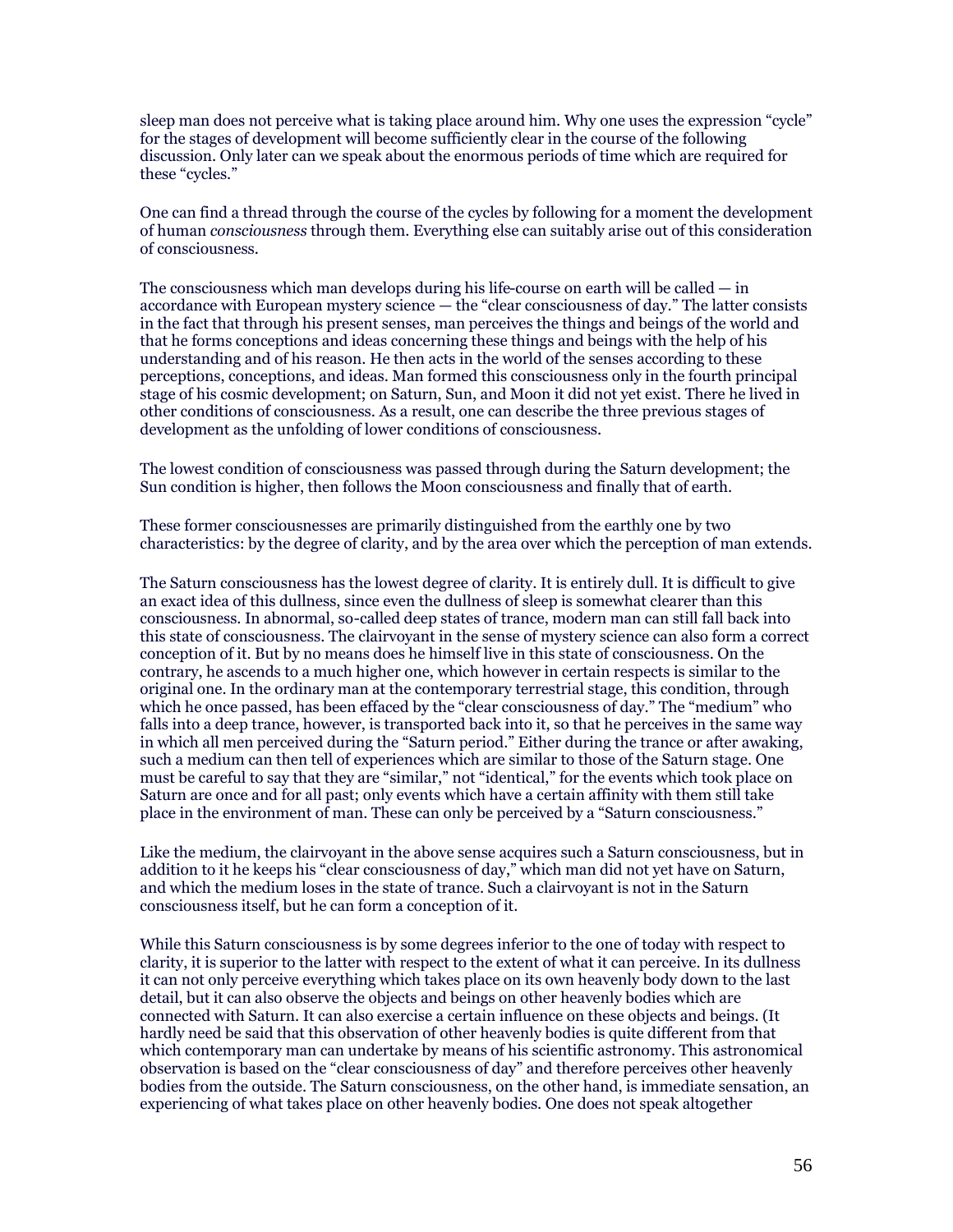accurately, but still fairly so, if one says that an inhabitant of Saturn experienced objects and events of other heavenly bodies — and of his own — as a man of today experiences his heart and his heartbeat or something similar in his own body.)

This Saturn consciousness developed slowly. As the first principal stage in the development of mankind it passed through a series of subordinate stages, which in European mystery science are called "small cycles." In theosophical literature it has become customary to call these "small cycles," "rounds," and their further sub-divisions — still smaller cycles — "globes." These subordinate cycles will be dealt with in subsequent discussions. For the sake of greater clarity, we shall first follow here the principal stages of development. For the moment we shall speak only of man, although the development of subordinate and superior entities and objects proceeds concurrently with his own. That which concerns the development of other entities will then follow the discussion of man's progress.

When the development of the Saturn consciousness was completed, there occurred one of the long rest periods (a *Pralaya*) mentioned above. After this there developed out of the heavenly body of man what in mystery science is called the "Sun." On the Sun, the human beings again emerged from their sleep. The previously developed Saturn consciousness was present in them as a predisposition. First they again developed it from this germ. One can say that on the Sun man repeated the condition of Saturn before ascending to a higher one. However, it is not a simple repetition which is meant here, but one in another form. These transformations of forms will be discussed later when we deal with the smaller cycles. At that time the differences between the individual "repetitions" will also become apparent. Now we shall describe only the development of consciousness.

After the repetition of the Saturn condition, the "Sun consciousness" of man appears. This is somewhat clearer than the preceding consciousness, but on the other hand it has lost something with respect to broadness of vision. In the deep, dreamless sleep of his present life, man has a condition of consciousness similar to that which he once had on the Sun. However, he who is not a clairvoyant or a medium cannot perceive the objects and beings corresponding to the Sun consciousness. With the trance of a medium reduced to this condition, and with the higher consciousness of the true clairvoyant, the case here is similar to what has been said with respect to the Saturn consciousness.

The extent of the Sun consciousness is limited to the Sun and the heavenly bodies most closely connected with it. It is only these and their events which the inhabitant of the Sun can experience as — to use once again the simile employed above — man of today experiences his heartbeat. In this way the inhabitant of Saturn could also participate in the life of those heavenly bodies which did not belong to the immediate sphere of Saturn.

When the Sun stage has passed through the appropriate subordinate cycles, it also enters a period of rest. From this the heavenly body of man awakes to its "Moon existence." Before ascending higher, again man passes through the Saturn and Sun stage in two smaller cycles. Then he enters his Moon consciousness. One can more easily form an idea of the latter, for there is a certain similarity between this stage of consciousness and a sleep filled with dreams. It must be explicitly stated that here again one can only speak of a *similarity*, not of an identity. It is true that the Moon consciousness is composed of images such as appear in dreams, but these images correspond to the objects and events around man in a way similar to the ideas of the present "clear consciousness of day." But everything in this correspondence is still dull, in fact, image-like. One can represent this state of affairs to oneself in approximately the following way. Assume that a Moon-being comes near an object, let us say near salt. (Of course, at that time there was no "salt" in its present form, but after all, in order to be understood, one must remain in the area of images and similes.) This Moon-being — the precursor of present-day man — does not perceive an object with spatial extension and a definite coloring and form outside itself; instead, the approach to this object causes a certain image  $-$  similar to a dream image  $-$  to arise as it were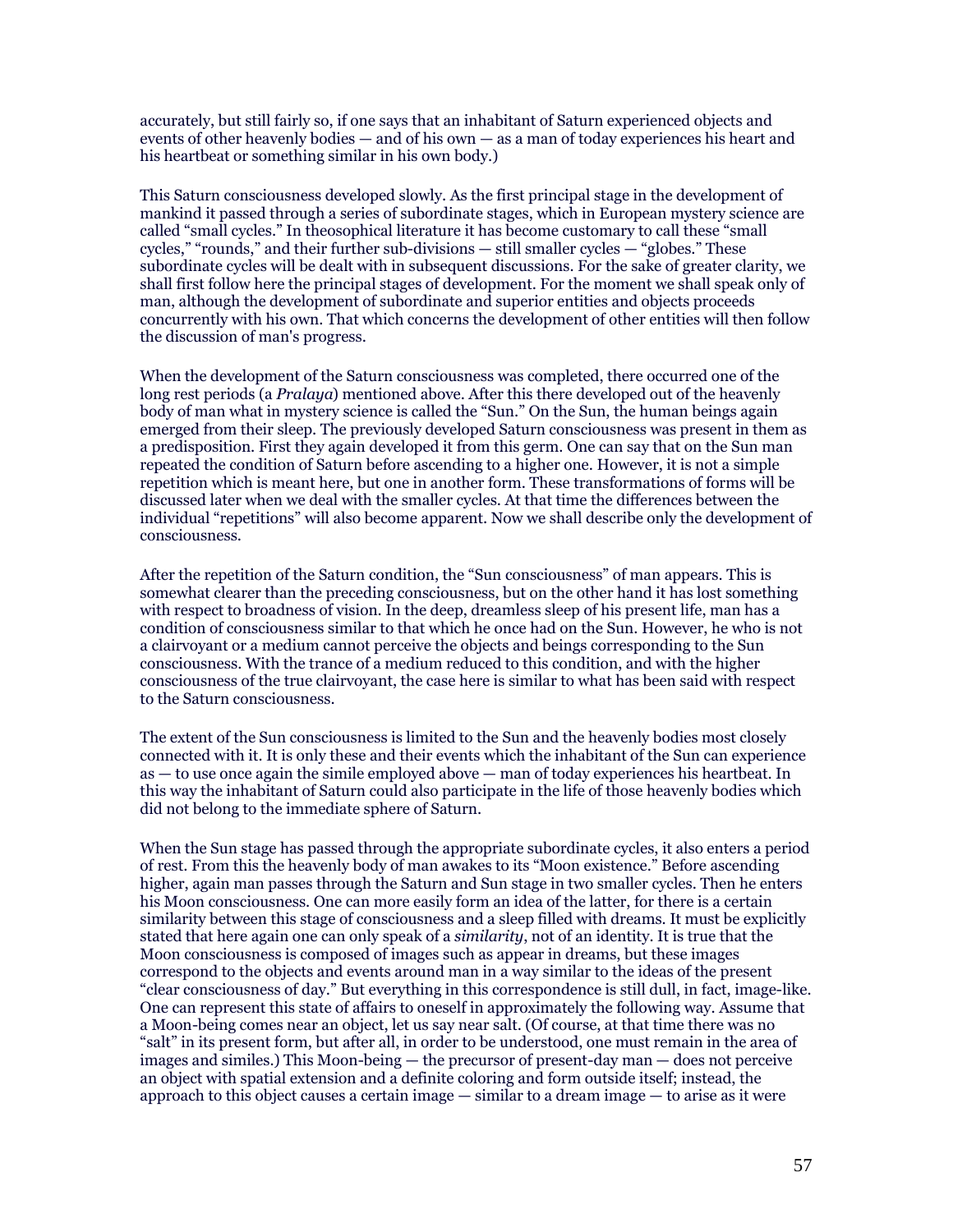within this being. This image has a certain coloring which depends on the characteristics of the object. If the object is agreeable to the being and useful for its existence, the coloring is light in yellow nuances, or in green; if the object is disagreeable or is one which is harmful to the being, a blood-like, reddish color nuance appears. The clairvoyant also sees in this way today, only he is fully conscious during this seeing, while the Moon inhabitant had only a dreamlike, dim consciousness. The images appearing "within" these inhabitants had an exactly defined relationship to the environment. There was nothing arbitrary in them. It was possible to direct oneself by them; one acted under the impression of these images as today one acts under the impression of sensory perceptions.

The development of this dreamlike consciousness — the third principal stage — was the task of the "Moon cycle." When the "Moon" had passed through the appropriate "small cycles," a period of rest (*Pralaya*) again occurred. After this, the "Earth" emerged from the darkness.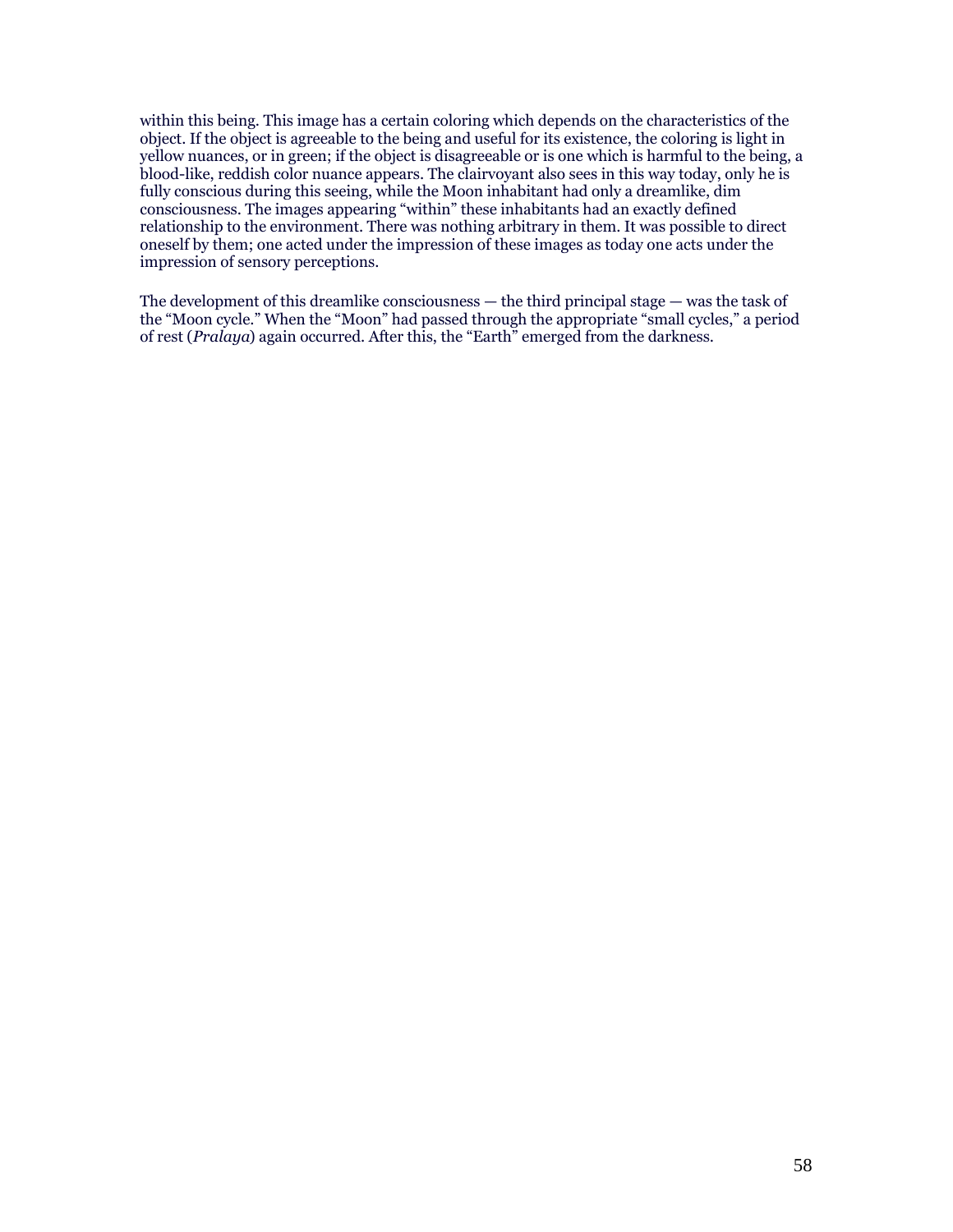## **The Earth and Its Future**

THE FOURTH principal stage of human development is lived on earth. This is that condition of consciousness in which man finds himself at present. But before he attained it, he, and with him the whole earth, first had to repeat successively the Saturn, Sun, and Moon stages in three smaller cycles (the so-called "rounds" of theosophical literature). Man now lives in the fourth earth cycle. He has already advanced a little past the middle of this cycle. At this stage of consciousness man no longer perceives in a dreamlike manner the images which arise in his soul through the influence of his environment only, but objects appear to him "outside in space." On the Moon and also during the stages of repetition on earth, there arose for example, a colored image in his soul when a particular object came near him. All of consciousness consisted of such images, tones, and so forth, which flowed and ebbed in the soul. Only with the appearance of the fourth condition of consciousness does color no longer appear merely in the soul, but on an external, spatially circumscribed object; sound is no longer merely an inner reverberating of the soul, but the resounding of an object in space. In mystery science therefore, one also calls this fourth, the earthly condition of consciousness, the "objective consciousness." It has been formed slowly gradually in the course of development in the way that the physical organs of sense slowly arose and thus made perceptible the most diverse sensory qualities in external objects. Apart from the senses which are already developed, others exist in an as yet germinal state which will become fully developed in the subsequent earth period, and which will show the world of the senses in a diversity still greater than is the case today. The gradual growth of this earth consciousness has been described in the preceding pages, and in the discussions which are to follow this description will be amplified and supplemented in essential points.

The colored world, the sounding world, and so forth, which earlier man had perceived within himself, confronts him outside in space during his life on earth. But on the other hand, a new world appears within him: the world of ideas or thoughts. One cannot speak of ideas and thoughts in relation to the Moon consciousness. The latter consists solely of the images we have described. Around the middle of the development of earth — although this state of affairs was already preparing itself at a somewhat earlier time — there developed in man the capacity to form ideas and thoughts about objects. This capacity constitutes the basis for memory and for selfconsciousness. Only conceptualizing man can develop a memory of that which he has perceived; and only thinking man reaches the point where he differentiates himself from his environment as an independent, self-conscious being, where he recognizes himself as an "I." The first three stages we have described were stages of consciousness; the fourth is not only consciousness, but *selfconsciousness*.

But within the self-consciousness, the present-day life of thoughts, there is already developing a disposition toward still higher states of consciousness. Man will live through these states of consciousness on the next planets into which the earth will change after its present form. It is not absurd to say something about these future conditions of consciousness, and therewith about life on the following planets. For in the first place, the clairvoyant — for certain reasons which are to be given elsewhere — strides ahead of his fellows in his development. Thus those states of consciousness which all of mankind must attain with the advance of planetary development are already developing in him at this time. In the consciousness of the clairvoyant one finds an image of the future stages of mankind. Moreover, the three subsequent conditions of consciousness are now already present in all men in germinal states; and clairvoyant research has means for indicating what will emerge from these germinal states.

When it is said that the clairvoyant is already developing in himself the states of consciousness to which in future all of mankind will advance, this must be understood with one restriction. The clairvoyant, for example, is developing a seeing in the spiritual world today which in future will appear in man in a physical way. But this future physical condition of man will be a faithful likeness of the corresponding contemporary spiritual one in the clairvoyant. The earth itself is going to develop, and therefore quite different forms from those which exist today will appear in its future physical inhabitants; but these physical forms are being prepared in the spiritual and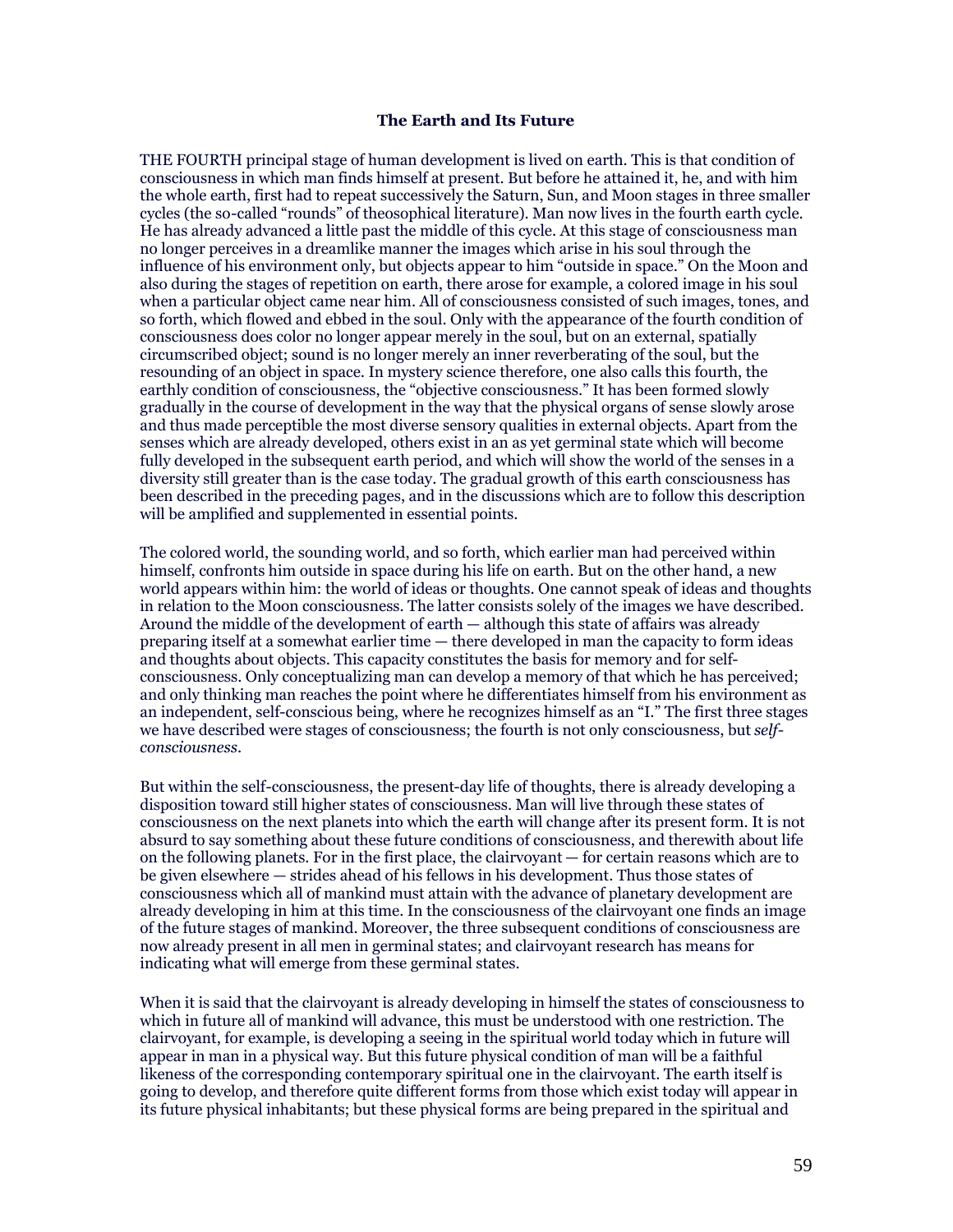mental ones of today. For example, what the clairvoyant today sees in the form of a cloud of light and color around the human physical body as a so-called "aura," will later change into a physical form; and other organs of sense than those of today will give the man of the future the capacity to perceive other forms. However, already today the clairvoyant sees the spiritual models of the later material entities with his spiritual senses (thus for example, the aura). *A view into the future* is possible for him, although it is very difficult to give an idea of the character of this view through the language of today and for present-day human conceptions.

The conceptions of the present state of consciousness are shadowy and pale in comparison with the colorful and sounding objects of the external world. Man therefore speaks of conceptions as of something which is "not real." A "mere thought"  $-$  is contrasted with an object or a being which is "real" because it can be perceived through the senses. But conceptions and thoughts bear within themselves the potentiality of again becoming real and image-like. If man speaks of the conception "red" today without having a red object before him, then this conception is, as it were, only a shadow image of real "redness." Later, man will reach the point where he can not only let the shadowy conception of the "red" arise in his soul, but where, when he thinks "red," "red" will actually be before him. He will be able to *create* images, not merely conceptions. Thereby something will be achieved by him similar to that which already existed for the Moon consciousness. But the images will not ebb and flow in him like dreams; instead he will evoke them in full *self-consciousness*, as he does today's conceptions. The thought of a color will be the color itself; the conception of a sound will be the sound itself, and so forth. In the future, a world of images will flow and ebb in the soul of man through his own power, whereas during the Moon existence such a world of images filled him without his acting. In the meantime the spatial character of the objective external world will not disappear. The color which arises together with the conception of color will not be merely an image in the soul but will appear in outside space. The consequence of this will be that man will be able to perceive beings and objects of a higher kind than those of his present environment. These are objects and beings which are of a more delicate spiritual and soul nature, hence they do not clothe themselves in the objective colors which are perceptible to the present physical sense organs; however, these are objects and beings which will reveal themselves through the more delicate spiritual and mental colors and sounds which the man of the future will be able to create from his soul.

#### Man is approaching a condition in which he will have a *self-conscious image*

*consciousness***\*** appropriate for such perceptions. On the one hand, the coming development of earth will raise the present life of conceptions and thoughts to an ever higher, more delicate, and more perfect condition; on the other hand, the self-conscious image consciousness will gradually develop itself during this time. The latter, however, will attain full life in man only on the next planet into which the earth will transform itself, and which is called "Jupiter" in mystery science. Then man will be able to enter into intercourse with beings which are completely hidden from his present sensory perception. It will be understood that not only does the life of perception thereby become totally different, but that actions, feelings, and all relations to the environment, are completely transformed. While today man can consciously influence only sensory beings, he will then be able to act consciously on very different forces and powers; he himself will receive what to him will be fully recognizable influences from very different realms than at present. At that stage there can no longer be any question of birth and death in the present sense. For "death" occurs only because the consciousness has to depend on an external world with which it enters into communication through the physical sense organs. When these physical sense organs fail, every relation to the environment ceases. That is to say, the man "has died." However, when his soul is so far advanced that it does not receive the influences of the outside world through physical instruments, but receives them through the images which the soul creates out of itself, then it will have reached the point where it can regulate its intercourse with the environment independently, that is, its life will not be interrupted against its will. It has become lord over birth and death. All this will come to be with the developed self-conscious image consciousness on "Jupiter." This state of the soul is also called the "psychic consciousness."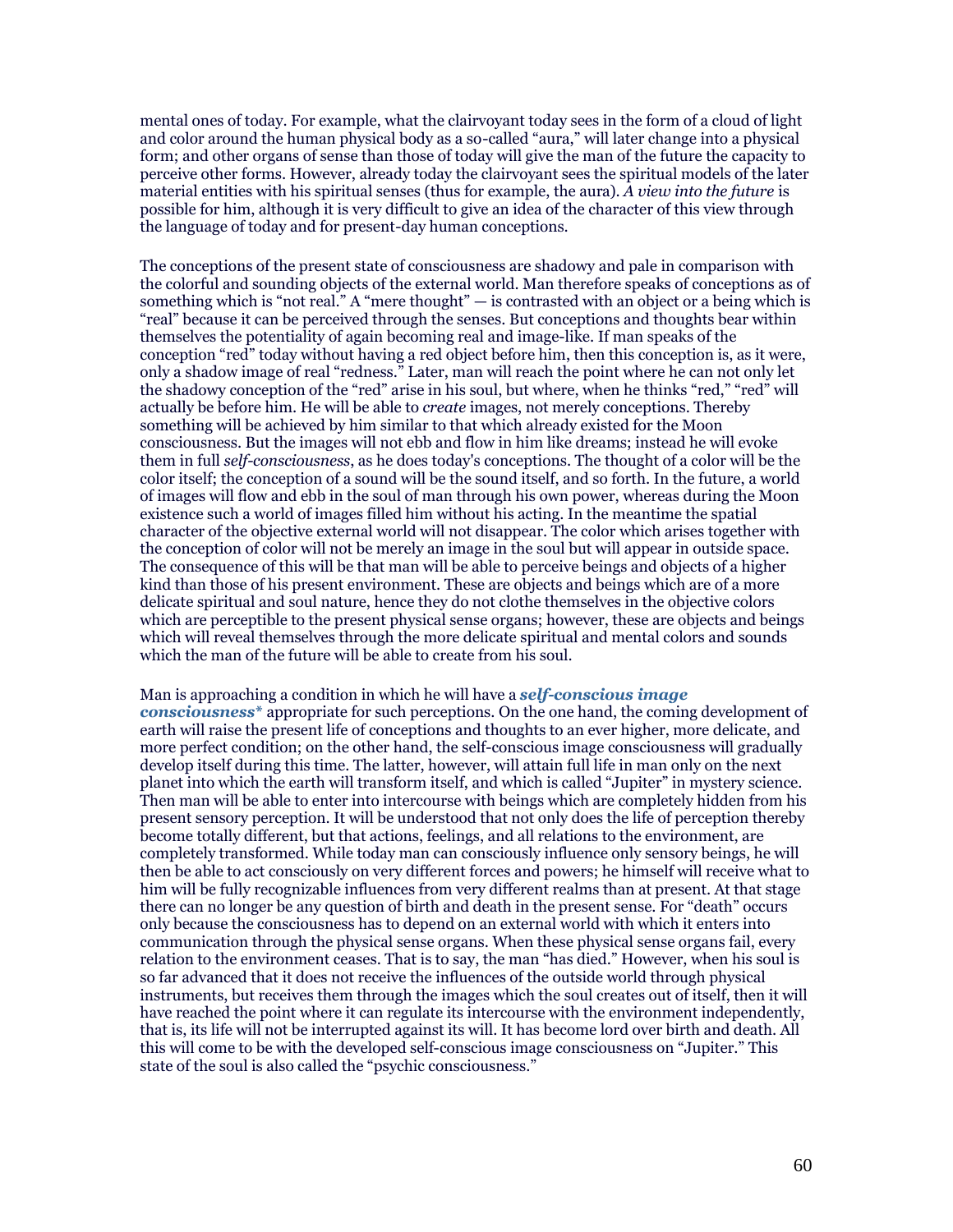The next condition of consciousness to which man develops on a further planet, "Venus," is distinguished from the previous one by the fact that the soul can now create not only images, but also objects and beings. This occurs in the *self-conscious object consciousness* or supra-psychic consciousness. Through the image consciousness man can perceive something of supersensible beings and objects, and he can influence them through the awakening of his image conceptions. But in order for that to take place which he desires of such a supersensible being, at his instigation, this being must use its own forces. Thus man is the ruler over images, and he can produce effects through these images. But he is not yet lord over the forces themselves. When his self-conscious object consciousness is developed, he will also be ruler over the creative forces of other worlds. He will not only perceive and influence beings, but he himself will create.

This is the course of the development of consciousness: at first it begins dimly; one perceives nothing of other objects and beings, but only the inner experiences (images) of one's own soul; then perception is developed. At last the perceptive consciousness is transformed into a creative one. Before the condition of earth goes over into the life of Jupiter — after the fourth earthly cycle — there are three more smaller cycles to be passed through. These serve for the further perfection of the consciousness of earth in a manner to be described in the following essays, when the development of the smaller cycles and of their subdivisions will be described for all seven planets. When, after a period of rest (*Pralaya*), earth has changed into Jupiter, and when man has arrived on the latter planet, then the four preceding conditions — Saturn, Sun, Moon, and earth condition — must again be repeated during four smaller cycles; and only during the fifth cycle of Jupiter does man attain the stage which has been described above as the real Jupiter consciousness. In a corresponding manner does the "Venus consciousness" appear during the sixth cycle of Venus.

A fact which will play a certain role in the following essays will be briefly indicated here. This concerns the speed with which the development on the different planets takes place. For this is not the same on all the planets. Life proceeds with the greatest speed on Saturn, the rapidity then decreases on the Sun, becomes still less on the Moon and reaches its slowest phase on the earth. On the latter it becomes slower and slower, to the point at which self-consciousness develops. Then the speed increases again. Therefore, today man has already passed the time of the greatest slowness of his development. Life has begun to accelerate again. On Jupiter the speed of the Moon, on Venus that of the Sun will again be attained. The last planet which can still be counted among the series of earthly transformations, and hence follows Venus, is called "Vulcan" by mystery science. On this planet the provisional goal of the development of mankind is attained. The condition of consciousness into which man enters there is called "piety" or spiritual consciousness. Man will attain it in the seventh cycle of Vulcan after a repetition of the six preceding stages. Not much can be publicly communicated about the life on this planet. In mystery science one speaks of it in such a way that it is said, "No soul which, with its thinking is still tied to a physical body, should reflect about Vulcan and its life." That is, only the mystery students of the higher order, who may leave their physical body and can acquire supersensible knowledge outside of it, can learn something about Vulcan.

The seven stages of consciousness are thus expressed in the course of the development of mankind in seven planetary developments. At each stage, the consciousness must now pass through seven subordinate conditions. These are realized in the smaller cycles already mentioned. (In theosophical writings these seven cycles are called "rounds.") These subordinate states are called "conditions of life" by the mystery science of the Occident, in contrast with the superordinated "conditions of consciousness." Or, one says that each condition of consciousness moves through seven "realms." According to this calculation, one must distinguish seven times seven in the whole development of mankind, that is, forty-nine small cycles or "realms" (according to common theosophical usage, "rounds"). And again, each small cycle has to pass through seven yet smaller ones, which are called "conditions of form" (in theosophical language, "globes"). For the full cycle of humanity this amounts to seven times forty-nine or three hundred and forty-three different "conditions of form."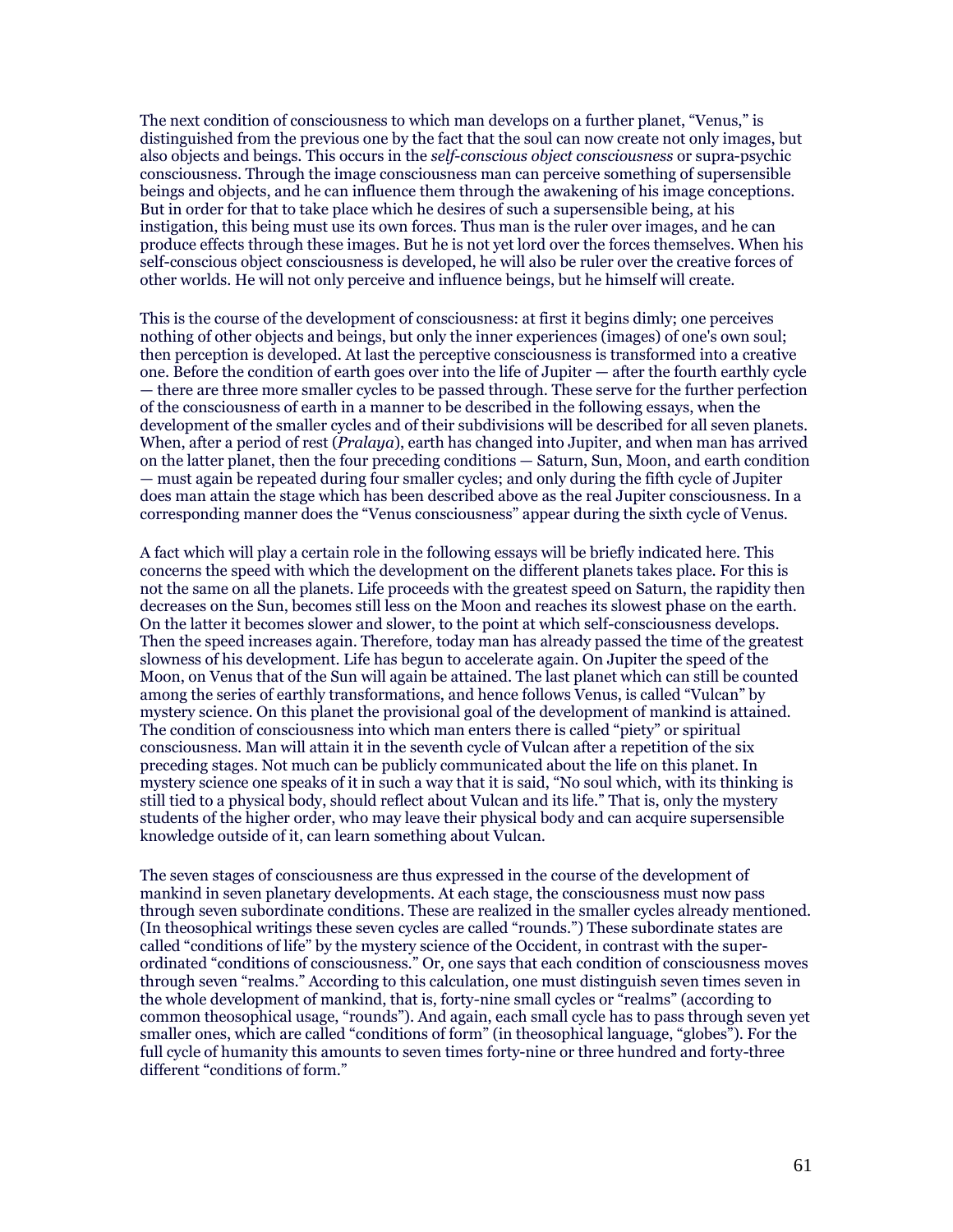The following discussions which deal with this development, will show that a survey of the whole is not as complicated as might at first appear at the mention of the number three hundred and forty-three. It will become apparent how man can only truly understand himself when he knows his own development.

\* The combination, "self-conscious image consciousness," may appear odd, but it probably best expresses the state of affairs. If one wished, one could also say, "image self-consciousness."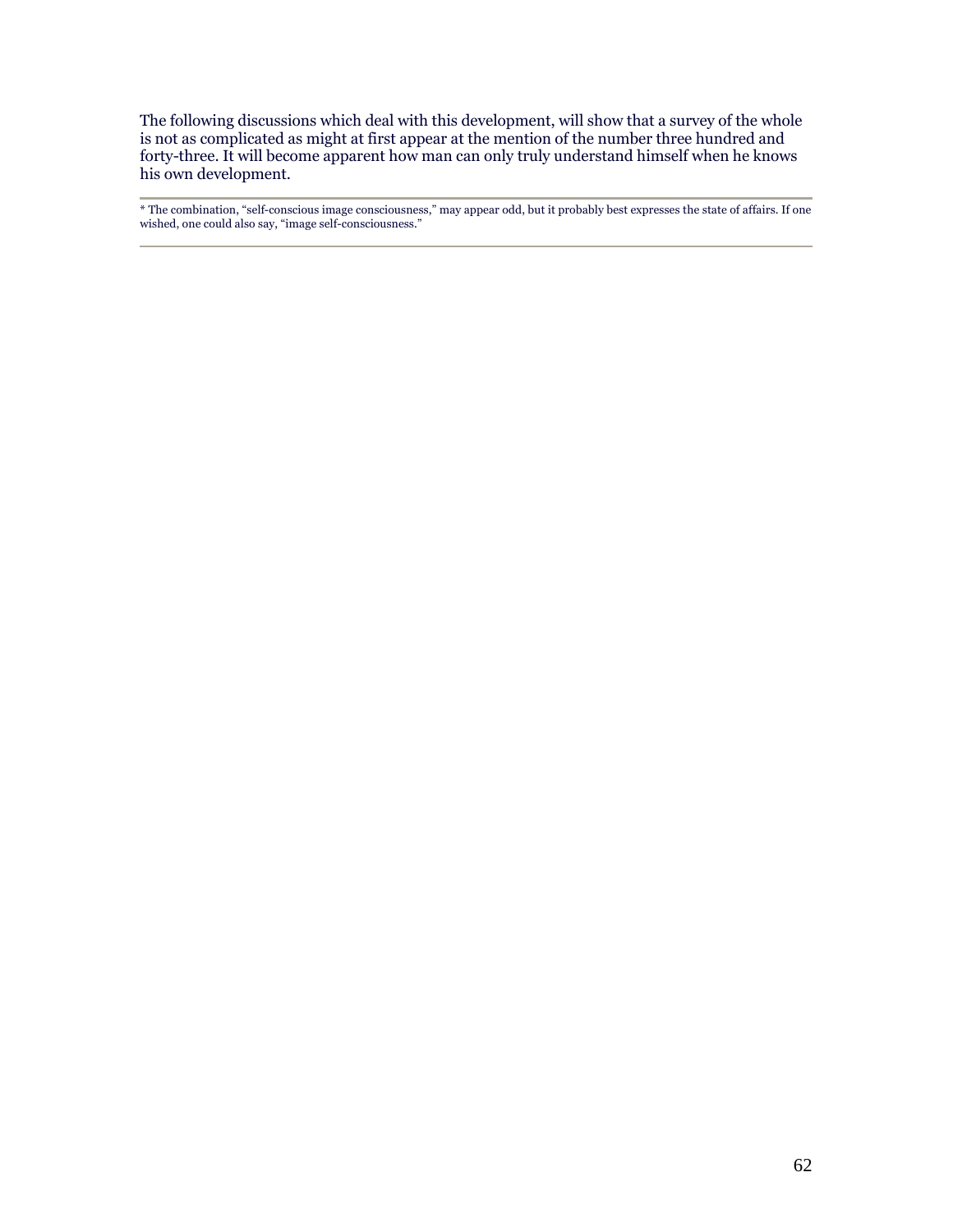## **The Life of Saturn**

IN ONE of the preceding descriptions, the great development of humanity through the seven stages of consciousness from Saturn to Vulcan has been compared with the progress through life between birth and death, through infancy, childhood, and so on, to old age. One can extend this comparison further. As among contemporary humanity, men of different ages do not only follow upon one another, but also exist side by side, so it is with the development of the stages of consciousness, The aged man, the mature man or the mature woman, the youth, travel through life *side by side*. Thus the ancestors of man existed on Saturn not only as beings with the dull Saturn consciousness, but also along with these as beings which had already developed the higher stages of consciousness. When the Saturn development began, there already existed natures with Sun consciousness, others with image consciousness (Moon consciousness) those with a consciousness similar to the present consciousness of man, then a fourth kind with self-conscious (psychic) image consciousness, a fifth with self-conscious (supra-psychic) object consciousness, and a sixth with creative (spiritual) consciousness. This does not exhaust the series of beings. After the Vulcan stage, man will develop yet further, and will ascend to still higher levels of consciousness. As the external eye looks into misty gray distances, so the inner eye of the seer looks upon five more forms of consciousness, as far off as distant spirits, of which a description, however, is quite impossible. In all, one can speak of *twelve* stages of consciousness.

The Saturn man was surrounded by eleven other kinds of beings. The four highest had had their tasks on levels of development which preceded the life of Saturn. When this life began they had already arrived at such a high stage of development that their further existence took place in worlds which lie beyond the realms of man. Therefore, we cannot and need not speak of them here.

The other kinds of beings, however — seven of them in addition to the Saturn man — are all concerned in the human development. In this they act as creative powers, performing their services in a way which will be described in the following pages.

When the Saturn development began, the most sublime of these beings already had attained a level of consciousness which man will reach only after his Vulcan life, that is, a high creative (supra-spiritual) consciousness. These "creators," too, once had to pass through the stages of man. This took place on heavenly bodies which preceded Saturn. However, the connection of these beings with the development of mankind lasted until the middle of the life of Saturn. Because of their sublime, delicate body of rays, in mystery science they are called "Radiating Lives" or "Radiating Flames." Because the substance of which this body consisted had a remote resemblance to the will of man, they are also called "Spirits of Will."

These spirits are the creators of the man of Saturn. From their bodies they pour the substance which becomes the carrier of the human Saturn consciousness. The period of development during which this takes place is called the first small Saturn cycle. (In the language of theosophy, this is the "first round.") The material body which man receives in this way is the first rudiment of his later physical body. One can say that the germ of the physical human body is planted during the first Saturn cycle by the Spirits of Will, and that at that time this germ has the dull Saturn consciousness.

This first smaller Saturn cycle is followed by six others. In the course of these cycles man does not attain a higher degree of consciousness. But the material body which he has received is further elaborated. The other kinds of beings indicated above participate in this elaboration in the most diverse ways.

After the "Spirits of Will" there follow beings with a creative (spiritual) consciousness, similar to that which man will attain on Vulcan. They are called "Spirits of Wisdom." Christian mystery science calls them "Dominions" (*Kyriotetes*), while it calls the ",Spirits of Will." **"Thrones."\***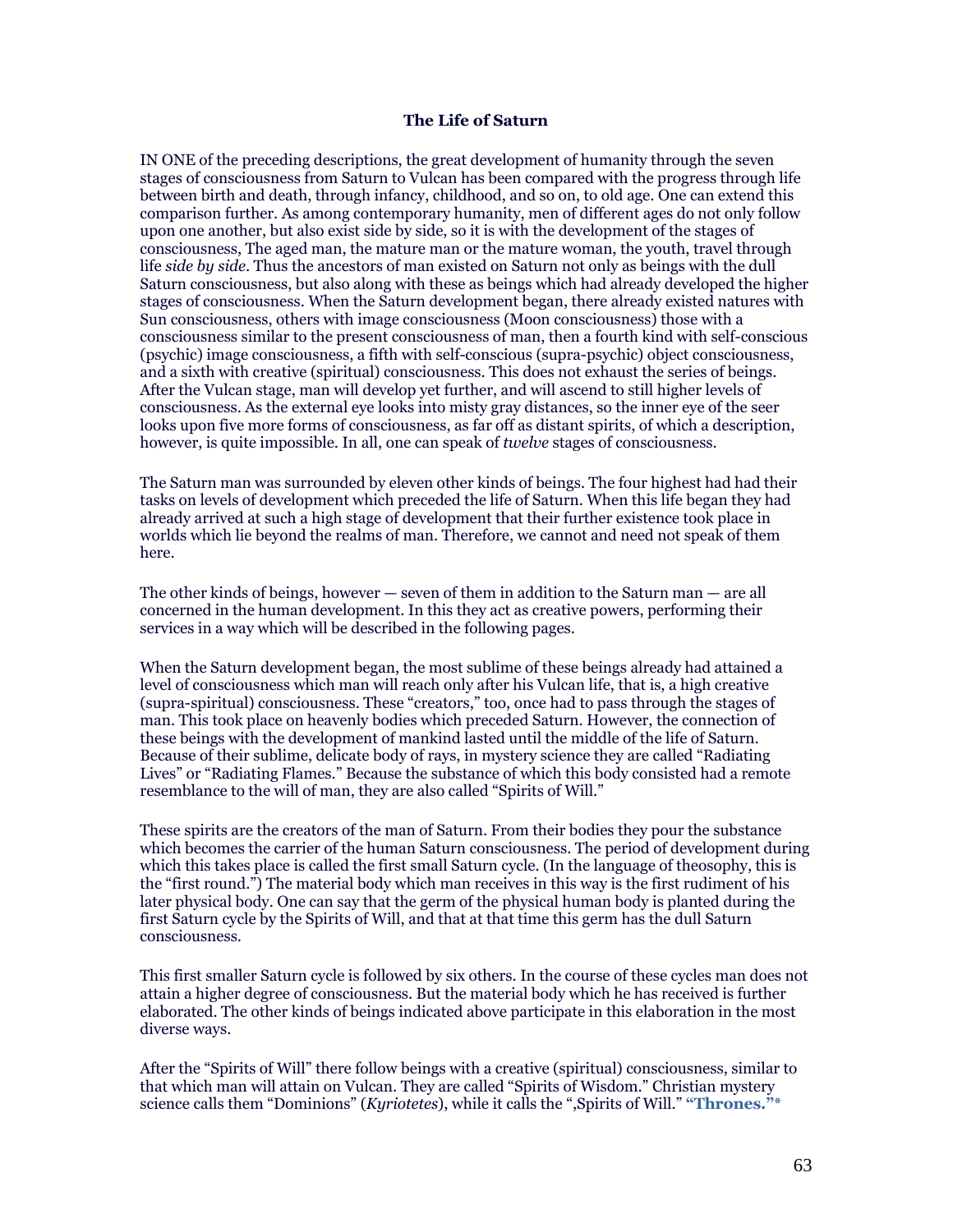During the second cycle of Saturn they advance their own development to some extent, and at the same time work on the human body in such a way that a "wise arrangement," a rational structure is implanted in it. To be more exact, their work on man already begins shortly after the middle of the first cycle and is completed in about the middle of the second.

The third kind of spirits with the self-conscious (supra-psychic) object consciousness is called "Spirits of Motion" or of "Activity." In Christian mystery science they are called "Principalities" (*Dynamis*). (In theosophical literature, the expression *Mahat* is to be found for them.) From the middle of the second Saturn cycle onward they combine with the progress of their own development, the further elaboration of the human material body, in which they implant the capacity of movement and of forceful activity. This task comes to a conclusion around the middle of the third Saturn cycle.

After this point, the work of the fourth kind of beings, the so-called "Spirits of Form," begins. They have a self-conscious image consciousness (psychic consciousness). Christian esoteric teaching names them "Powers" (*Exusiai*). Through their work, the human material body, which previously was a kind of mobile cloud, receives a bounded, plastic form. This activity of the "Spirits of Form" is completed around the middle of the fourth Saturn cycle.

Then follows the activity of the "Spirits of Darkness." which are also called "Spirits of Personality" or of "Self-hood" (Egoism). At this stage they have a consciousness similar to the present human earthly consciousness. They inhabit the formed human material body as "souls" in a way similar to that in which the human soul inhabits its body today. They implant a kind of sensory organs in the body, which are the germs of the sensory organs which later develop in the human body in the course of the development of earth.

One must realize, however, that these "sensory germs" are still substantially different from the present sensory instruments of man. Earth man could not perceive through such "sensory germs." For him, the images of the sensory instruments must first pass through a more refined ether body, which forms on the Sun, and through an astral body, which owes its existence to the Moon development (All this will become clear in the following chapters) But the "Spirits of Personality" can treat the images of the "sensory germs" through their own soul in such a way that, with their aid, they can perceive external objects, as does man during his earthly development. In their work on the human body, the "Spirits of Personality" pass through their own "stage of humanity." Thus they are men from the middle of the fourth to the middle of the fifth Saturn cycle.

These spirits implant selfhood, egoism in the body of man. Since they only attain their stage of humanity on Saturn, they remain connected with the development of mankind for a long time. Thus they have important work to perform on man in subsequent cycles as well. This work always acts as an inoculation with selfhood. The degenerations of selfhood into selfishness must be ascribed to their activity, while on the other hand they are the originators of all of man's independence. Without them man would never have become a self-enclosed entity, a "personality." Christian esoteric teaching uses the expression "Primal Beginnings" (*Archai*) for them, and in theosophical literature they are designated as *Asuras*.

The work of these spirits is succeeded around the middle of the fifth Saturn cycle by that of the "Sons of Fire," who, at this stage, still have a dull image consciousness, similar to the Moon consciousness of man. They attain the stage of humanity only on the next planet, the Sun. Their work here is therefore to a certain degree still unconscious and dreamlike. But it is through them that the activity of the "sensory germs" from the previous cycle is enlivened. The light images produced by the "fire spirits" shine outward through these sensory germs. The ancestor of man is thereby elevated to a kind of shining entity. While the life of Saturn is otherwise dark, man now shines in the general darkness.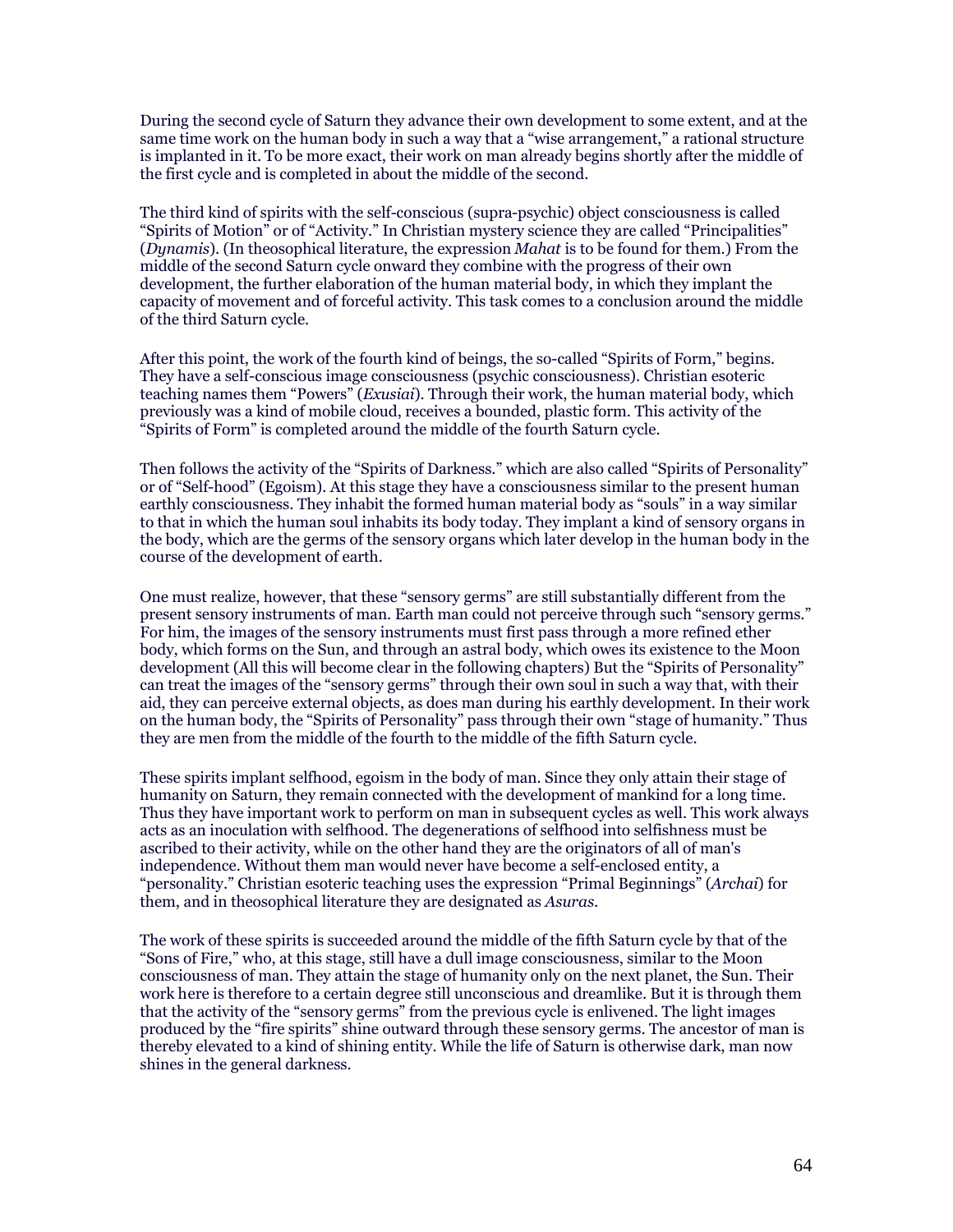The "Spirits of Personality" on the other hand, were still awakened to their human existence in this general darkness.

The human being himself can make no use of his luminosity on Saturn. The luminosity of his sensory germs could not express anything in itself, but through it other more exalted beings are given the possibility to reveal themselves to the life of Saturn. Through the sources of light of the ancestors of man, these beings radiate something of their nature down to the planet. These are exalted beings from among those four ranks of which it has been said above that they have grown beyond all connection with human existence in their development. Without any necessity for them to do it, they now radiate something of their nature out of "free will." Christian esoteric teaching here speaks of the revelation of the *Seraphime* (Seraphim), the "Spirits of Love." This condition lasts until the middle of the sixth Saturn cycle.

After this begins the work of those beings which at this stage have a dull consciousness such as is found in man today when he is in a deep, dreamless sleep. These beings are the "Sons of Twilight," the "Spirits of Dusk." (In theosophical writings they are called *Lunar Pitris* or *Barhishad-Pitris*.) They attain the stage of humanity only on the Moon. On earth they, as well as their predecessors, the Sons of Fire, have already grown beyond the stage of humanity. On earth they are higher beings which Christian esoteric teaching calls "Angels" (*Angeloi*), while for the Sons of Fire it uses the expression "Archangels" (*Archangeloi*). These Sons of Twilight develop in the ancestor of man a kind of understanding, of which however, in his dull consciousness, he himself cannot yet make use. Through this understanding, exalted entities now again reveal themselves, as previously the Seraphim did through the sensory germs. Through the human bodies, understanding is now poured out over the planet by those spirits whom Christian esoteric teaching calls *Cherubime* (Cherubim).

Around the middle of the seventh Saturn cycle a new activity begins. Man has now reached the point where he can work unconsciously on his own material body. Through his activity in the utter dullness of Saturn existence, man produces the first germinal predisposition to the true "spirit man," who reaches his full development only at the end of the development of mankind. In theosophical literature this is called *Atma*. It is the highest member of the so-called monad of man. In itself it would be quite dull and unconscious at this stage. But as the Seraphim and the Cherubim reveal themselves out of their free will in the two preceding human stages, so the Thrones now reveal themselves, those beings who, at the very beginning of Saturn existence, radiated the human body out of their own nature. The germinal predisposition of "spirit man" (*Atma*) is completely penetrated by the power of these Spirits of Will and retains this power through all subsequent stages of development. In his dull consciousness at this stage man as yet cannot realize anything of this germinal predisposition; but he develops further, and later this germinal predisposition becomes clear to his own consciousness. This work is not yet completed at the end of the life of Saturn; it continues into the first Sun cycle. One should consider that the labor of the higher spirits which has been described here does not coincide with the beginning and end of a smaller cycle (of a round), but that it continues from the middle of one to the middle of the next. Its greatest activity is developed *in the periods of rest between the cycles*. It increases from the middle of a cycle (*Manvantara*) onward, becomes strongest in the middle of a period of rest (*Pralaya*), and then ebbs in the next. (It has already been mentioned in the preceding chapters that life by no means ceases during the periods of rest.)

From the above it also becomes apparent in what sense Christian esoteric science says that in the "beginning of time" the Seraphim, Cherubim, and Thrones first revealed themselves.

With this, the course of Saturn has been followed to the time where its life develops through a period of rest into that of the Sun. Of this we shall speak in the following discussions.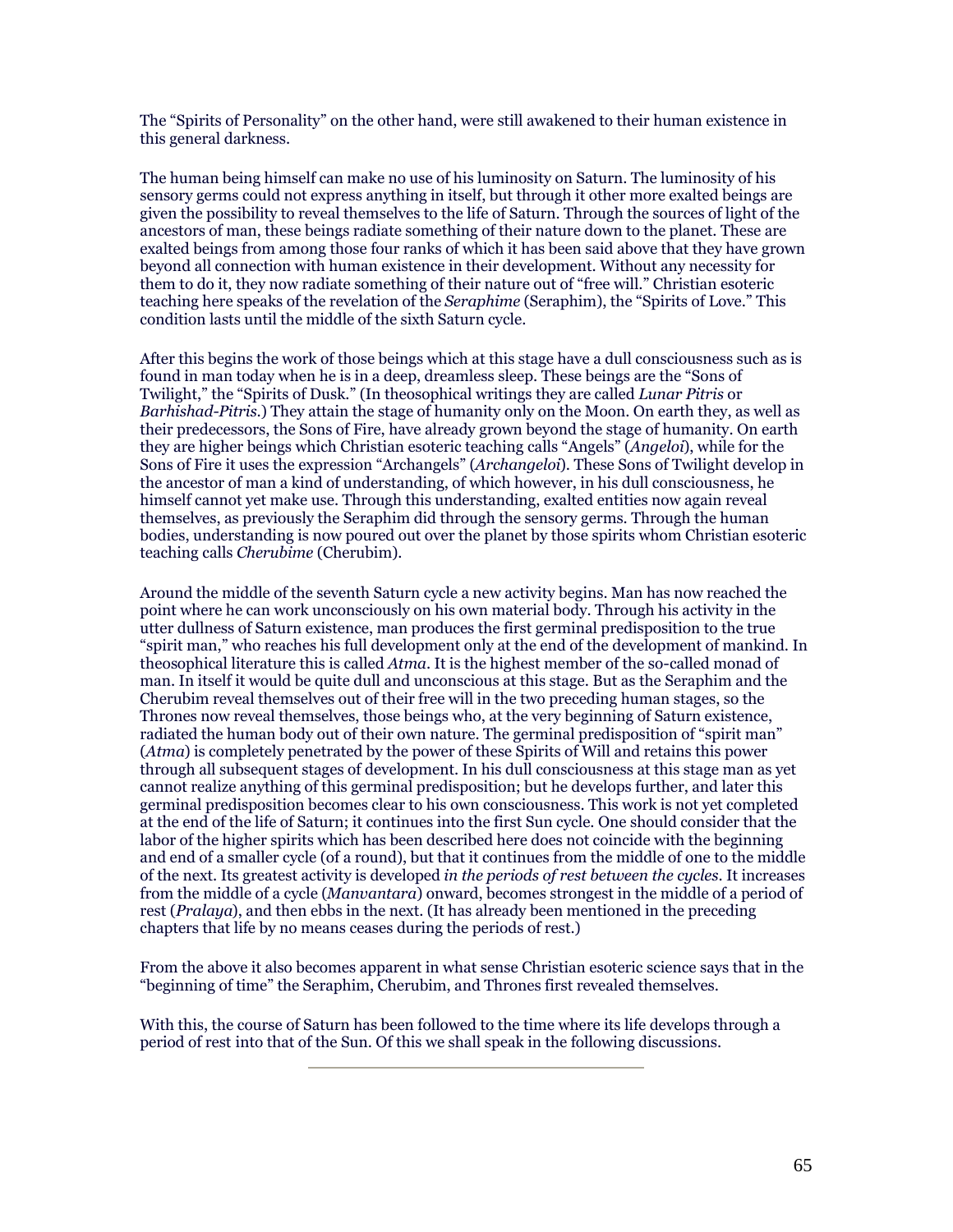For the sake of greater clarity, here we shall give a summary of the facts of development of the first planet.

- i.
- ii. This planet is the one on which the dullest human consciousness develops (a deep trance consciousness). Together with this, the first rudiment of the physical human body develops.
- iii. This development passes through seven subsidiary stages (smaller cycles or "rounds"). At each of these stages higher spirits begin their work on the development of the human body, namely in the

1st cycle, the Spirits of Will (Thrones), 2nd cycle, the Spirits of Wisdom (Dominions), 3rd cycle, the Spirits of Motion (Principalities), 4th cycle, the Spirits of Form (Powers), 5th cycle, the Spirits of Personality (Primal Beginnings), 6th cycle, the Spirits of the Sons of Fire (Archangels), 7th cycle, the Spirits of the Sons of Twilight (Angels).

- iv. In the fourth cycle, the Spirits of Personality raise themselves to the stage of humanity.
- v. From the fifth cycle onward, the Seraphim reveal themselves.
- vi. From the sixth cycle onward, the Cherubim reveal themselves.
- vii. From the seventh cycle onward, the Thrones, the true "creators of man," reveal themselves.
- viii. Through the latter revelation, there develops in the seventh cycle of the first planet, the predisposition to the "spiritual man," to *Atma*.

<sup>\*</sup> He who really knows Christian doctrine is aware that the conceptions of these spiritual beings superordinated to man form an integral part of it. Only for some time they have been lost by an externalized religious teaching. The one who really enters into these matters and looks deeper will realize that there is not the slightest reason for Christianity to combat mystery science, but that on the contrary the latter is in complete harmony with true Christianity. If, for the sake of their Christianity, the theologians and teachers of religion were to agree to study mystery science, they would have to recognize in it their best helper and means of advancement today. But many theologians think in a completely materialistic manner, and it is characteristic that in a popular publication intended for the furthering of a knowledge of Christianity, today one can even read that "Angels" are for "children and nurses." Such a statement springs form a complete misunderstanding of the true Christian spirit. Only the man who sacrifices true Christianity to a supposedly advanced "science" can make such a statement. But the time will come when a higher science will go beyond the childishness of such utterances to matters of real importance.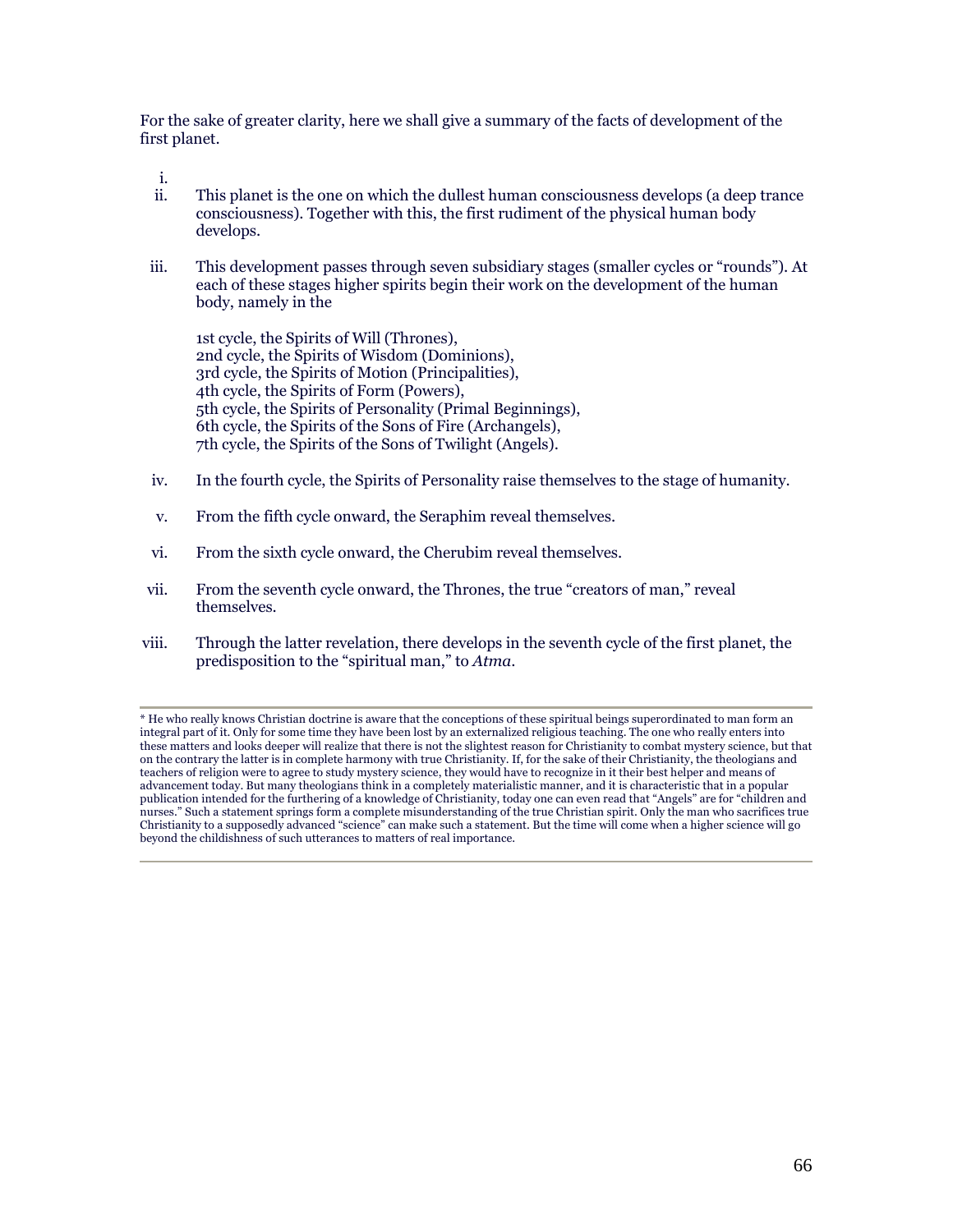## **The Life of the Sun**

AFTER THE GREAT cosmic era of Saturn, which has been described in the preceding pages, there follows that of the Sun. Between them lies a period of rest (*Pralaya*). During this period, everything human which has developed on Saturn takes on a character which stands in the same relation to the subsequently to be developed Sun man as the seed to the plant which emerges from it. Saturn man, as it were, has left behind his seed, which is sunk in a kind of sleep, after which it will develop into Sun man.

Man now passes through his second stage of consciousness on the Sun. It resembles that into which today man sinks during a calm and dreamless sleep. This condition, which interrupts man's state of wakefulness today, is a remainder, as it were, a memory of the time of the Sun development. One can also compare it with that dull state of consciousness in which the world of plants exists today. As a matter of fact, in the plant one must see a sleeping being.

In order to understand the development of mankind, one must realize that in this second great cycle the Sun was still a planet, and that only later did it advance to the existence of a fixed star. In the sense of mystery science, a fixed star is one which sends life forces to one or several planets situated at a distance from it. During the second cycle this was not yet the case with the Sun. At that time it was still united with the beings to which it gave force. These beings — and also man at his level of development of that time — still lived on it. A planetary earth, separated from Sun and Moon, did not exist. Everything in the way of substances, forces, and beings which exists on and in the earth today, and everything which now belongs to the Moon, was still within the Sun. It formed a part of *its* substances, forces, and beings. Only during the next (third) great cycle did that detach itself from the Sun which in mystery science is called the *Moon*. This is not the present moon, but the predecessor of our earth, its previous embodiment (reincarnation), as it were. This Moon became the earth, after it in turn had detached from its substance and cast off what one today designates as moon. In the third cycle two bodies thus existed in place of the former planetary Sun, namely, the fixed star Sun and the split-off planetary Moon. Man and the other beings which had developed as man's companions during the course of the Sun, had been taken out of the Sun along with the Moon. The Sun now provided the Moon beings *from the outside* with those forces which they had previously obtained directly from it as their dwellingplace.

After the third (Moon) cycle there occurred another period of rest (*Pralaya*). During this period the two separate bodies (Sun and Moon) became united and together passed through the condition of the sleeping seed. In the fourth cyclic period, Sun and planetary Moon at first emerged from the obscurity of sleep as *one* body. During the first half of this cycle our earth, along with man and his companions, split off from the Sun. A little later it cast off the present moon, so there now exist three members as descendants of the former Sun planet.

On the Sun planet, man and the other beings mentioned in the course of the discussion of Saturn passed through another stage of their development in the second great cosmic era. The rudiment of the later physical body of man, which had gradually developed on Saturn, emerges like a plant from the seed at the beginning of the Sun cycle. But here it does not remain in the same state in which it was previously. It is permeated by a second, more delicate, but in itself more powerful body, the ether body. While the Saturn body of man was a kind of automaton (quite lifeless), now, through the ether body which gradually permeates it completely, it becomes an animated being. Man thereby becomes a kind of plant. His appearance, however, is not that of the plants of today. Rather in his forms he already somewhat resembles present-day man. But, the rudiment of the head like the plant root of today, is turned downward, toward the center of the Sun, and the rudiments of the feet turned upward like the blossom of the plant. This plant-man organism has as yet no capacity of **voluntary movement.\***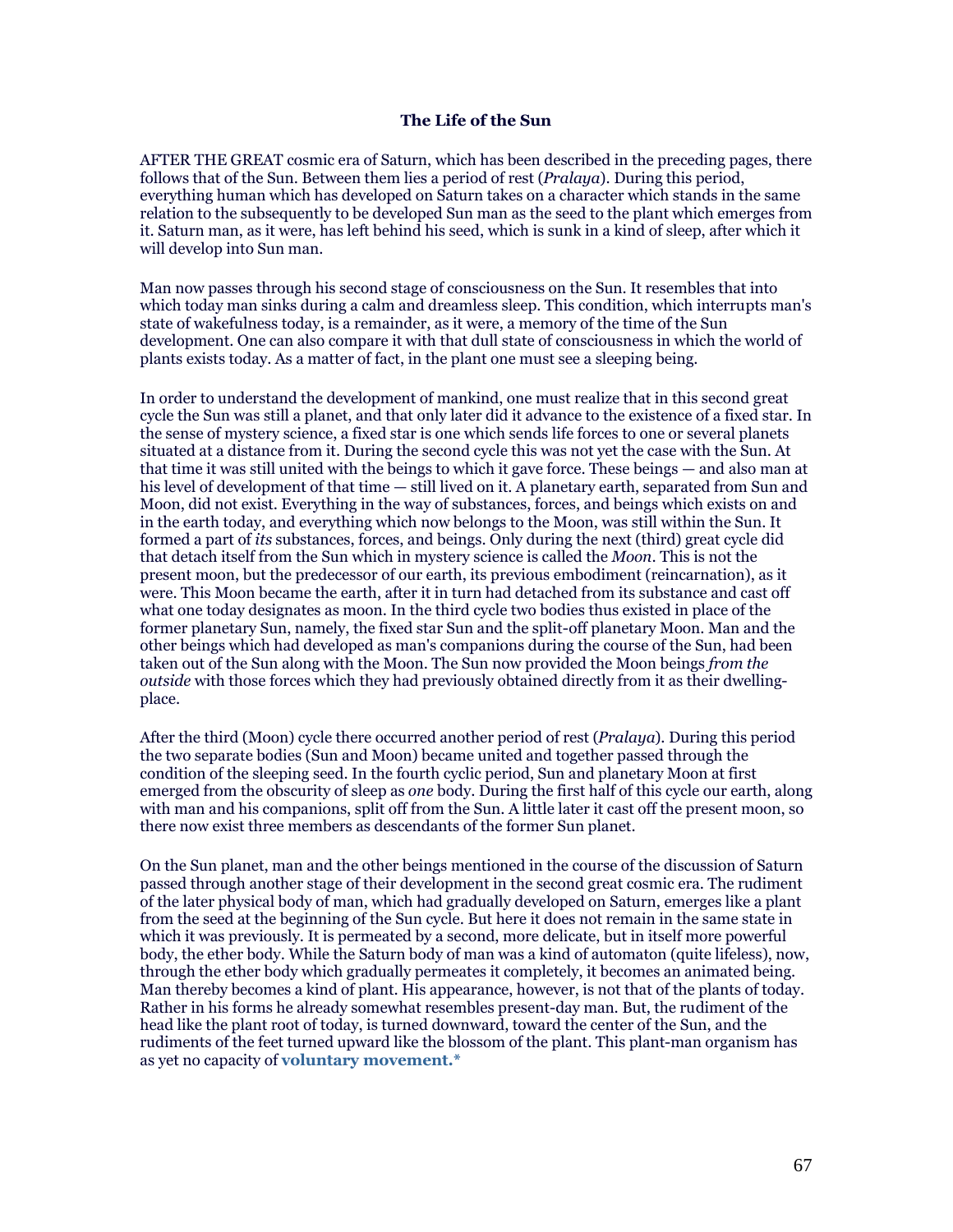But man only develops into this form during the second of the seven smaller cycles (rounds) through which the Sun passes. For the duration of the first of these small cycles there is as yet no ether body in the human organism. Everything which occurred during the Saturn era is then repeated in brief. The physical body of man still retains its automatic character, but it changes its previous form somewhat. If it were to remain as it was on Saturn, it would not be capable of harboring an ether body. It is changed in such a way that it can become a carrier of this body. During the following six cycles the ether body is developed further and further, and through its forces, which act on the physical body, the latter also gradually receives a more and more perfect form.

The work of transformation which is performed on man here is carried out by the spirits which have already been mentioned in connection with man in our discussion of the Saturn development.

Those spirits which are called "Radiating Lives" or "Flames" (in Christian esoteric science, "Thrones"), are now no longer in question. They have performed their labor in this respect during the first half of the first Saturn cycle. What can be observed during the first Sun cycle (round) is the labor of the "Spirits of Wisdom" (Dominions or *Kyriotetes* in Christian esoteric doctrine). They have intervened in the development of man around the middle of the first Saturn cycle (see the previous chapter). They now continue their labor during the first half of the first Sun cycle by repeating in successive stages the wise arrangement of the physical body. A little later this labor is joined by that of the "Spirits of Motion" (*Dynamis* in Christianity. *Mahat* in theosophical literature). Thereby that period of the Saturn cycle is repeated during which the human body received the capacity of motion. It thus again becomes mobile. In the same way the "Spirits of Form" (*Exusiai*), those of "Darkness" (in Christianity, *Archai*, in theosophy, *Asuras*), then the "Sons of Fire" (Archangels), and finally the "Spirits of Twilight" (Angels, *Lunar Pitris*) successively repeat their labors. Therewith we have characterized six smaller periods of the first course of the Sun (of the first solstice).

In a seventh of these smaller periods the "Spirits of Wisdom" again intervene. While in their preceding period of labor they had given a wise structure to the human body, they now bestow on the limbs, which have become mobile, the capacity to render their motion a wisdom directed one. Previously it was only the structure which was an expression of inner wisdom; now the motion too becomes such an expression. With this, the first Sun cycle attains its end. It consists of seven successive smaller cycles, of which each one is a short repetition of a Saturn cycle (a Saturn round). In theosophical literature one has become accustomed to calling these seven smaller cycles, which make up a so-called "round," "globes." (A round thus takes place in seven "globes.")

Now, after a period of rest (*Pralaya*), the first Sun cycle is succeeded by the second. The individual "smallest cycles" or "globes" will be discussed in detail later; at present we shall proceed to the subsequent course of the Sun cycle.

At the end of the first, the human body is already prepared for the reception of the ether body, because the "Spirits of Wisdom" have given him the possibility of wisdom-filled motion.

In the meantime however, these "Spirits of Wisdom" themselves have developed further. Through the labor which they have performed, they have become capable of pouring their substance out of themselves just as the "Flames" poured theirs out in the beginning of the Saturn cycle, thereby giving the physical body its material basis. The substance of the "Spirits of Wisdom" is the "ether," that is, mobile and power-filled wisdom, in other words, "life." The ether or life body of man is thus an emanation of the "Wisdom Spirits."

This emanation continues until around the middle of the second Sun cycle, when the "Spirits of Motion" can again begin with a new activity. Their labor previously could only extend to the physical body of man; now it is transferred to the ether body and implants a powerful activity in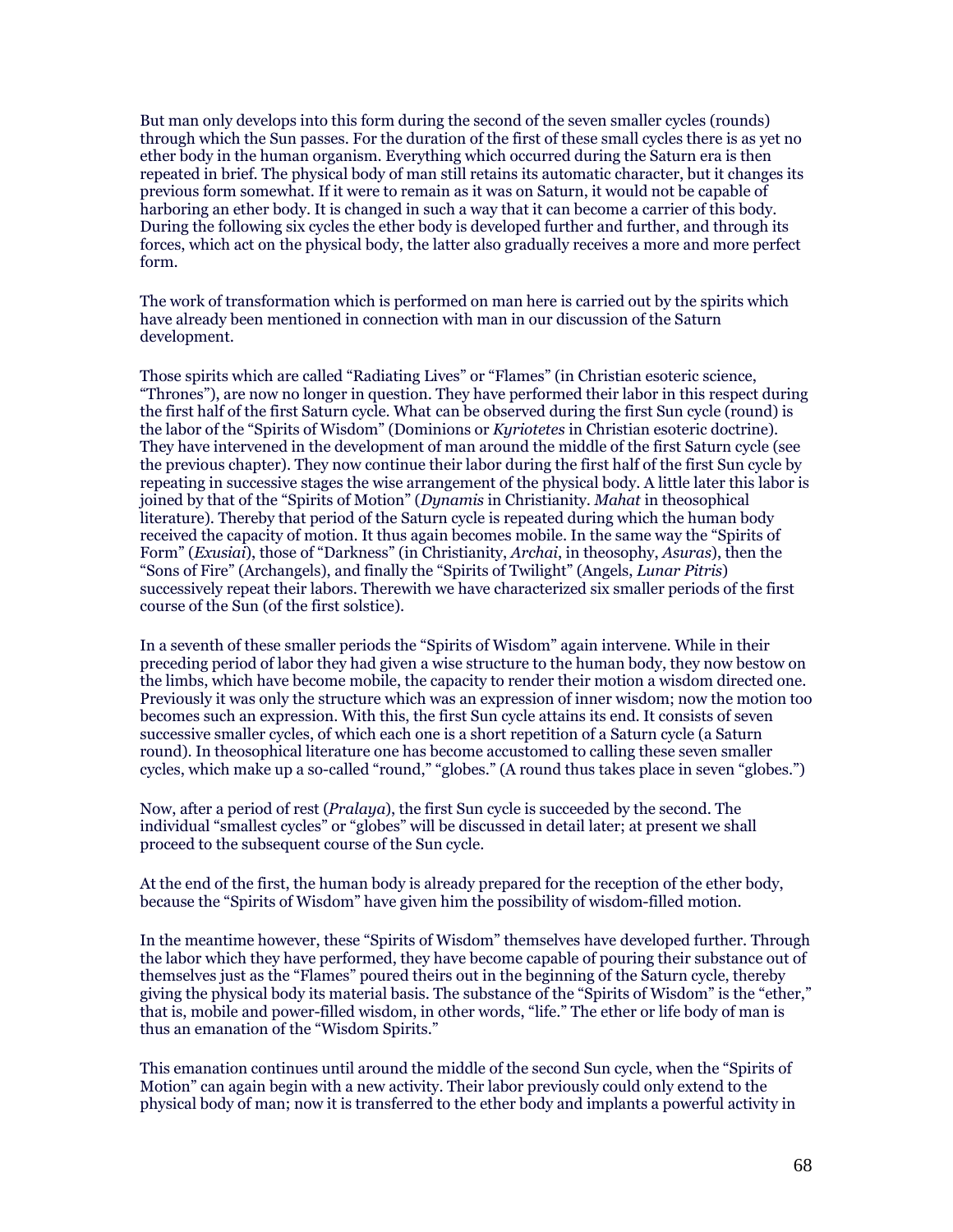it. This continues until the middle of the third Sun cycle. Then the action of the "Spirits of Form" begins. Through them the ether body, which before had had only a cloudlike mobility, receives a definite shape (form).

In the middle of the fourth course of the Sun, these "Spirits of Form" receive a consciousness like that which man will have on "Venus." the second planet on which he will appear after his earthly existence. This is a supra-psychic consciousness. These spirits attain this as a fruit of their activity during the third and fourth course of the Sun. Thereby they acquire the capacity to transform the sensory germs developed during and after the Saturn period, and which until this time were only physical instruments, into *animated senses* by means of the ether.

Through a similar process the "Spirits of Darkness" (in Christianity, *Archai*, in theosophy, *Asuras*) have at this time attained the level of psychic consciousness, which man will develop only on Jupiter as conscious image consciousness. Thereby they become capable of acting consciously from the astral world. Now the ether body of a being can be influenced from the astral world. The "Spirits of Darkness" did this with respect to the ether body of man. They now implanted in it the Spirit of selfhood (independence and selfishness), as they had previously done in the physical body. One can see how these spirits imparted egoism in all the members of the human entity in turn.

At the same time the "Sons of Fire" attained the stage of consciousness which man today possesses as his waking consciousness. One can say of them that they now become men. Now they can make use of the physical human body for a kind of intercourse with the outside world. In similar fashion the "Spirits of Personality" made use of the physical body from the middle of the fourth Saturn cycle on. But they had used the sensory germs for a kind of perception. The nature of the "Sons of Fire," however, is such that they pour the warmth of their soul out into their environment. The physical human body is now so far advanced that they can do this through it. Their warmth acts approximately like the warmth of the hen on the egg which she is hatching, that is, it has a life-awakening power. Everything of such a life-awakening power that lies in man and in his companions was implanted into the ether body at that time by the Sons of Fire. We are dealing here with the origin of that warmth which is a condition for the reproduction of all living beings. Later it will become apparent what kind of a transformation this power of warmth went through when the Moon split off from the Sun.

Around the middle of the fifth cycle the "Sons of Fire" have developed so far that they can inoculate the ether body with the capacity which they previously exercised through the physical human body. They now relieve the "Spirits of Personality" in the work on this ether body, which thereby becomes the initiator of a reproductive activity.

In this period they abandon the physical body to the Sons of Twilight (in Christianity, Angels, in theosophy, *Lunar Pitris*). In the meantime, the latter have acquired a dull image consciousness such as man will have on the Moon. On Saturn they had given the ancestor of man a kind of organ of understanding. Now they further develop the physical instruments of the human spirit, which he will consciously use at later stages of his development. Thereby, through the human body the Seraphim can already reveal themselves on the Sun before the middle of the fifth cycle in a more complete manner than was possible on Saturn.

From the middle of the sixth course of the Sun onward, man himself is so far advanced that he can unconsciously work on his physical body. In this respect he now relieves the "Sons of Twilight." Through this activity in dullness, he creates the first germinal predisposition to the living spiritual being, which one calls life-spirit (*Buddhi*). Only at later stages of his development will he become conscious of this spirit of life. As from the seventh Saturn cycle onward, the Thrones voluntarily poured their power into the predisposition to spirit-man which was formed at that time, so the Cherubim now pour out their wisdom, which thenceforward is preserved for the life-spirit of man through all subsequent stages of development. From the middle of the seventh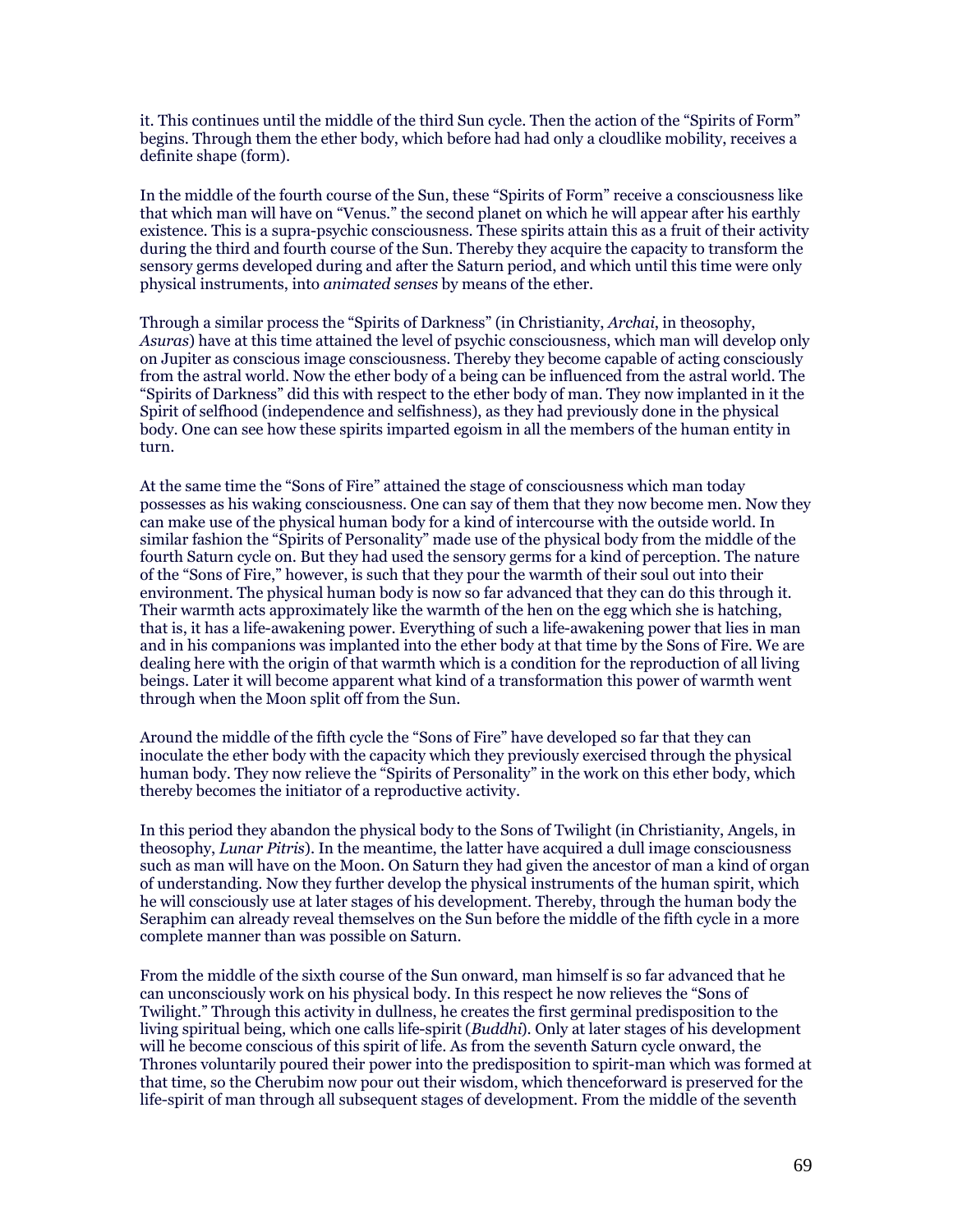course of the Sun onward, the germ of spirit-man (*Atma*), already formed on Saturn, appears again. It combines with the life-spirit (*Buddhi*), and the animated monad (*Atma-Buddhi*) thus comes into being.

While man works unconsciously on his physical body in this time, the Sons of Twilight take over what must now be done on the ether body in order to develop it further. In this respect they are the successors of the Sons of Fire. They radiate the images of their consciousness into this ether body and thereby, in a kind of dreamlike condition, enjoy the power of reproduction of this body, which has been stimulated by the Sons of Fire. By this, they prepare the development of the pleasure in this power, which later (on the Moon) appears in man and in his fellow-beings.

On Saturn, man's physical body had been formed. The latter was completely lifeless at that time. Such a lifeless body is called mineral by mystery science. One can therefore also say that on Saturn man was mineral, or he passed through the mineral realm. This human mineral did not have the form of a present-day mineral. Minerals as they are at present, did not yet exist at that time.

As has been shown, this human mineral which reemerged from the obscurity of sleep as from a germ, was animated on the Sun. It became a human plant; man passed through the realm of plants.

But not all human minerals are animated in this manner This could not have happened, for the plant man needed the mineral basis for his life. As today there can be no plants without a mineral realm from which they take in their substances, so was it on the Sun with respect to the plant man. For the sake of his further development, the latter had to leave a portion of the human rudiments behind at the level of the minerals. Since on the Sun conditions were quite different from those of Saturn, these minerals which had been thrust back assumed forms quite different from those they had had on Saturn Thus, alongside the human plant realm, a second province, a special mineral realm came into being. It can be seen that man ascends into a higher realm by thrusting a part of his companions down into a lower. We shall see this process repeating itself many times in the subsequent stages of development. It corresponds to a fundamental law of development.

Here again, for the sake of greater clarity, we shall give a summary of the facts of development on the Sun.

- i. ii. The Sun is the planet on which develops the second human condition of consciousness, that of dreamless sleep. The physical human body rises to a kind of plant existence through the incorporation of an ether body into it.
- iii. This development passes through seven subsidiary stages (smaller cycles or "rounds").
	- 1.
	- 2. In the first of these cycles the stages of development of Saturn are repeated, with respect to the physical body, in a somewhat altered form.
	- 3. At the end of the *first cycle* begins the pouring out of the ether body by the "Spirits of Wisdom."
	- 4. In the middle of the *second cycle*, the work of the "Spirits of Motion" on this body begins.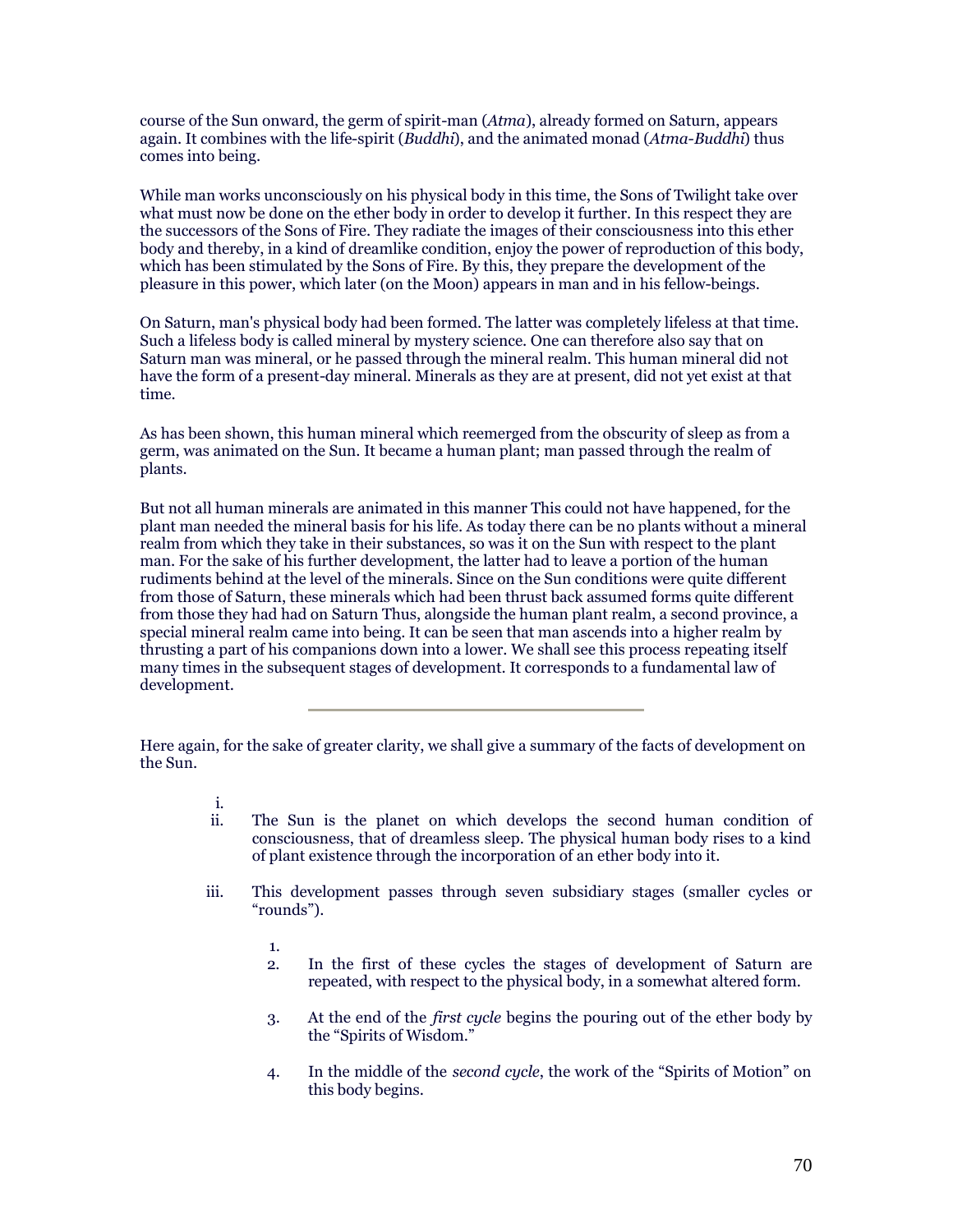- 5. In the middle of the *third cycle* the action of the "Spirits of Form" on the ether body has its beginning.
- 6. From the middle of the *fourth cycle* onward, this body receives selfhood through the "Spirits of Personality."
- 7. In the meantime, the physical body has advanced so far through the action of the forces which have been working on it since earlier periods that from the *fourth cycle* onward the "Spirits of Fire" can elevate themselves to humanity through it.
- 8. In the middle of the *fifth cycle* the "Spirits of Fire," which have previously passed through the stage of humanity, take over the work on the ether body. The "Sons of Twilight" are active in the physical body at this time.
- 9. Around the middle of the *sixth cycle* the work on the ether body is transferred to the "Sons of Twilight." Man himself now works on the physical body.
- 10. In the course of the *seventh cycle* the animated monad has come into existence.

\* For someone who clings to the sensory perceptions of today, it will of course be difficult to imagine that man lived as a plant being in the Sun itself. It seems inconcervable that a living being could exist in the physical conditions which must be assumed for this state. But it is only a plant of *today* which is adapted to the present physical earth. It has only developed in this way because its environment is a corresponding one. The Sun plant-being existed under other conditions of life, which correspond to the physical solar conditions of that time.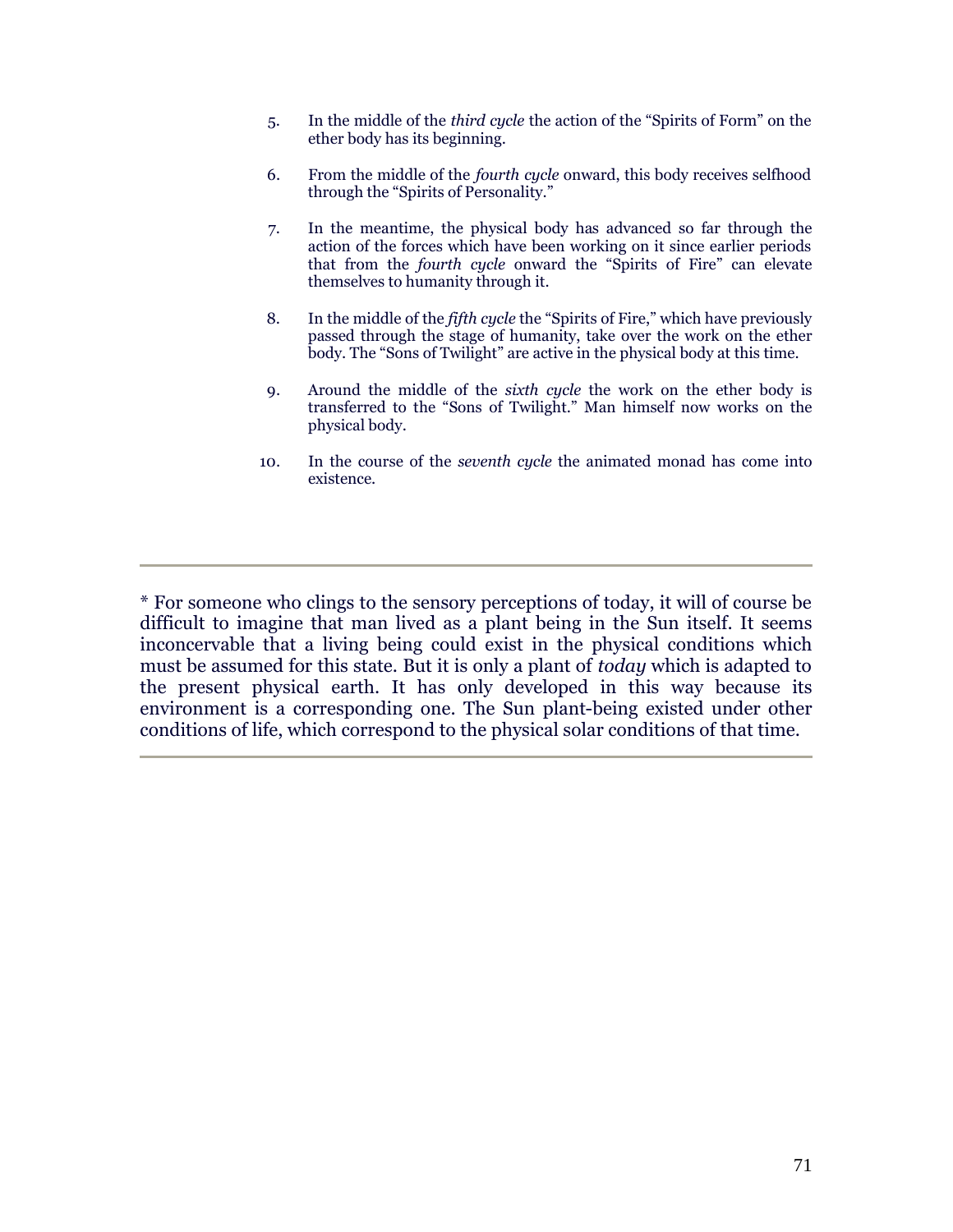#### **Life on the Moon**

IN THE UNIVERSAL ERA of the *Moon*, which follows that of the Sun, man develops the third of his seven states of consciousness. The first had developed during the seven Saturn cycles, the second during the Sun development; the fourth is that which man is at present developing during the course of the earth; three others will come into being on subsequent planets. The condition of consciousness of Saturn man cannot be compared with any state of consciousness of present-day man, for it was duller than that of dreamless sleep. The Sun consciousness, however, can be compared to this condition of dreamless sleep, or to the present consciousness of the sleeping plant world. But in all these instances one is dealing only with similarities. It would be quite erroneous to think that in the great universal eras anything repeats itself in a completely identical manner.

It is to be understood in this way if the Moon consciousness is now compared with one with which it has some similarity, namely with that of dream-filled sleep. Man attains the so-called image consciousness on the Moon. The similarity consists in that in the Moon consciousness as well as in dream consciousness, images arise within a being which have a certain relation to objects and beings of the outside world. But these images are not likenesses of these objects and beings as in present-day man when he is awake. The dream images are echoes of the experiences of the day, or symbolical expressions for events in the dreamer's environment, or for what is taking place in the interior of the dreaming person. Examples of these three types of dream experiences are easy to give. First, everyone knows those dreams which are nothing but confused images of more or less remote daily experiences. An example of the second type would be if the dreamer thinks he perceives a passing train and then, upon awakening, realizes that it was the ticking of the watch lying beside him which was perceptible in this dream image. An example of the third kind is that it seems to someone that he is in a room where ugly animals are sitting on the ceiling, and upon awaking from this dream he realizes that it was his own headache which expressed itself in this way.

If one now wants to attain a conception of the Moon consciousness on the basis of such confused dream images, one must realize that while the image-like character is also present there, complete regularity instead of confusion and arbitrariness prevails. It is true that the images of the Moon consciousness have even less similarity than the dream images to the objects to which they are related, but on the other hand there is a complete *correspondence* of image and object. At present in the earth development, the conception is a likeness of its object; thus for instance the conception "table" is a likeness of the table itself. This is not the case with the Moon consciousness. Assume, for instance, that the Moon man approaches an object which to him is pleasing or advantageous. Then a colored image of a light tone arises in his soul; when something harmful or displeasing comes near him, he beholds an ugly, dark image. The conception is not a likeness. but a *symbol* of the object which corresponds to it in a quite definite and regular way. Hence the being which has such symbolical conceptions can direct its life in accordance with them.

The inner life of man's ancestor on the Moon thus took its course in images which have the character of the volatile, the floating and the symbolical in common with dreams of today, but are distinguished from these dreams by their completely regular character.

The basis for the development of this image consciousness in man's ancestors on the Moon was the formation of a third member in addition to the physical body and the ether body. This third member is called the astral body.

This formation, however, only occurred in the third smaller Moon cycle — the so-called third Moon round. The first two revolutions of the Moon must be seen merely as a repetition of what took place on Saturn and on the Sun. But this repetition must not be imagined as a re-enactment of all the events which took place on Saturn and on the Sun. That which repeats itself, namely the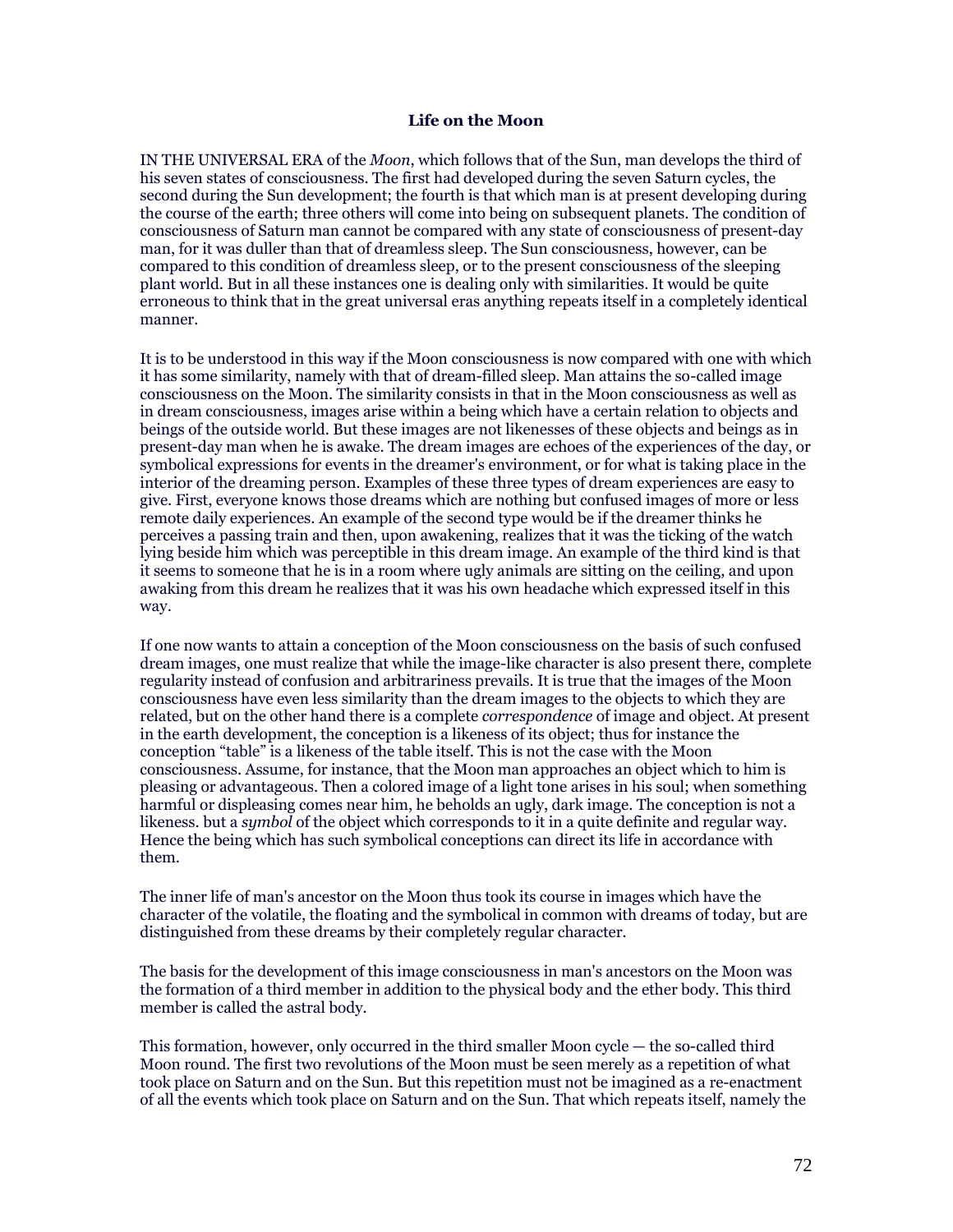development of a physical body and of an ether body, at the same time is subject to such a transformation that in the third Moon cycle these two members of the nature of man can be united with the astral body, a union which could not have taken place on the Sun.

In the third Moon period-actually the process already starts around the middle of the second-the Spirits of Motion pour the astral element out of their own nature into the human body. During the fourth cycle — from the middle of the third onward — the Spirits of Form shape this astral body in such a way that its form, its whole organization can develop inner processes. These processes have the character of what at present in animals and man is called instinct, desire — or the appetitive nature. From the middle of the fourth Moon cycle onward, the Spirits of Personality begin with their principal task in the fifth Moon era: they inoculate the astral body with selfhood, as they have done in the preceding cosmic eras with respect to the physical and the ether body. But in order for the physical and the ether body to be so far advanced that they can harbor an independent astral body, at the time indicated, that is, in the middle of the fourth Moon cycle, they must first be brought to this point by the shaping spirits in the successive stages of development. This takes place in the following manner. The physical body is brought to the necessary maturity in the first course of the Moon (round) by the Spirits of Motion, in the second by those of Form, in the third by those of Personality, in the fourth by the Spirits of Fire, and in the fifth by those of Twilight. To be exact, *this* labor of the Spirits of Twilight takes place from the middle of the fourth Moon cycle onward, so that at the same time that the Spirits of Personality are engaged on the astral body the same is the case with the Spirits of Twilight with respect to the physical body.

In regard to the ether body the following is the case. Its necessary qualities are implanted in it in the first course of the Moon by the Spirits of Wisdom, in the second by those of Motion, in the third by those of Form, in the fourth by those of Personality, and in the fifth by those of Fire. To be exact, this activity of the Fire Spirits takes place concurrently with the labor of the Spirits of Personality on the astral body, that is, from the middle of the fourth course of the Moon, onward into the fifth.

If one considers the entire ancestor of man as he developed on the Moon at that time, there is this to be said: Starting from the middle of the fourth Moon cycle, man consists of a physical body in which the Sons of Twilight perform their labor, of an ether body in which the Spirits of Fire perform theirs, and finally of an astral body in which the Spirits of Personality perform theirs.

That the Spirits of Twilight work on the physical body of man in this period of development, means that they now rise to the level of *humanity*, as did the Spirits of Personality in the same cycle on Saturn and the Fire Spirits on the Sun. One must imagine that the "sensory germs" of the physical body, which by that time have become further developed, can be used by the Spirits of Twilight from the middle of the fourth course of the Moon onward in order to perceive external objects and events on the Moon. Only on the earth will man be so far advanced that, from the middle of the fourth cycle onward, he can make use of these senses. On the other hand, around the middle of the fifth course of the Moon, he reaches the point where he can be engaged *unconsciously* on the physical body. Through this activity in the dullness of his consciousness he creates for himself the first germinal predisposition to what is called "spirit self" (*Manas*). This "spirit self" attains its full unfolding in the course of the subsequent development of mankind. In its union with *Atma*, the "spirit-man," and with *Buddhi*, the "life-spirit," it is what later forms the higher, spiritual part of man. As on Saturn the *Thrones* or Spirits of Will permeated the "spiritman" (*Atma*), and as on the Sun the *Cherubim* permeated the life-spirit (*Buddhi*) with wisdom, so now the *Seraphim* accomplish this for the "spirit-self" (*Manas*). They permeate it, and thereby implant in it a capacity which at later stages of development — on the earth — becomes that conceptualizing faculty of man by means of which, as a thinking being, he can enter into a relation with the world which surrounds him.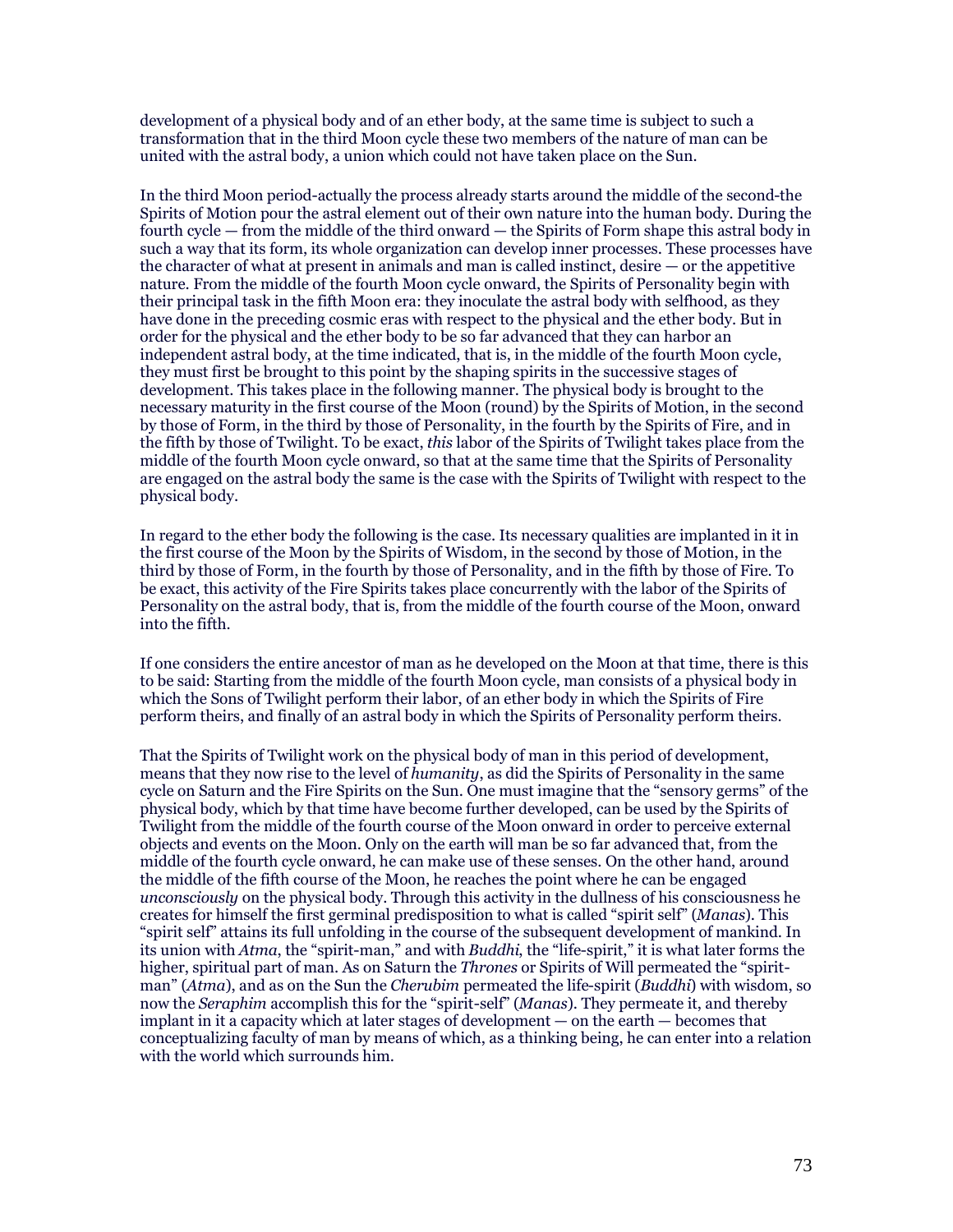From the middle of the sixth course of the Moon onward, the "life-spirit" (*Buddhi*), from the middle of the seventh onward, the "spirit-man" (*Atma*) appear again, and these unite with the "spirit-self," so that at the end of the whole Moon era the "higher man" has been prepared. Then, together with all else that has developed on the Moon, the latter sleeps through a period of rest (*Pralaya*), in order to continue the course of his development on the earth planet.

While from the middle of the fifth Moon cycle onward into the sixth, man is working on his physical body in dullness, the Spirits of Twilight are engaged on his ether body. As has been shown, through their work on the physical body in the preceding epoch (round), they have now prepared themselves for relieving the Fire Spirits in the ether body, who in turn take over from the Spirits of Personality the work on the astral body. At this time, these Spirits of Personality have ascended to higher spheres.

The work of the Spirits of Twilight on the ether body means that they connect their own states of consciousness with the images of the consciousness of the ether body. They thereby implant in these images the *joy* and the *pain* which are caused by things. On the Sun the scene of their corresponding activity had still been the merely physical body. Hence joy and pain were there connected only with the functions of this body and with *its* conditions. Now this becomes different. Joy and pain now become attached to the symbols which arise in the ether body. In the dim human consciousness the Spirits of Twilight thus experience a world of emotions. This is the same world of emotions which man will experience for himself in his earth consciousness.

At the same time, the Fire Spirits are active in the astral body. They enable it to carry on an active perception and feeling of the environment. Joy and pain, such as have been produced in the ether body by the Spirits of Twilight in the manner just described, have an inactive (passive) character; they present themselves as inactive mirrorings of the outside world. But what the Fire Spirits produce in the astral body are vivid *emotions*, love and hate, rage, fear, horror, stormy passions, instincts, impulses and so forth. Because the Spirits of Personality (the *Asuras*) have previously inoculated this astral body with their nature, these emotions now appear with the character of selfhood, of separateness. One must now represent to oneself how at that time the ancestor of man is constituted on the Moon. He has a physical body through which in dullness he develops a "spirit self" (*Manas*). He has an ether body, through which the Twilight Spirits feel joy and pain; and finally he possesses an astral body which, through the Fire Spirits, is moved by impulses, emotions, and passions. But these three members of the Moon man still completely lack the object consciousness. In the astral body images flow and ebb, and in these there glow the emotions named above. When the thinking object consciousness will make its appearance on the earth, this astral body will be the subordinate carrier or the instrument of conceptual thinking. Now however, it unfolds in its own entire independence on the Moon. In itself it is more active here, more agitated than later on the earth. If one wishes to characterize it, one can say that it is an animal man. As such, it is on a higher level than the present-day animals of earth. It possesses the qualities of animality in a more complete way. In a certain respect these are more savage and unbridled than present-day animal qualities. Therefore, at this stage of his existence, one can call man a being which in its development stands midway between present-day animals and man. If man had continued to advance in a straight line along this path of development, he would have become a wild, unrestrained being. The development of earth represents a toning down, a taming of the animal character in man. This is caused by the thinking consciousness.

If, as he had developed on the Sun, man was called plant man, the man of the Moon can be called animal man. That the latter can develop presupposes that the environment also changes. It has been shown that the plant-man of the Sun could only develop because an independent mineral realm was established alongside the realm of this plant man. During the first two Moon eras (rounds) these two earlier realms, plant realm and mineral realm, again emerge from the darkness. They are changed only in that they both have become somewhat coarser and denser. During the third Moon era a part of the plant realm splits off. It does not take part in the transition to coarseness. It thereby provides the substance out of which the animal nature of man can be formed. It is this animal nature which, in its union with the more highly formed ether body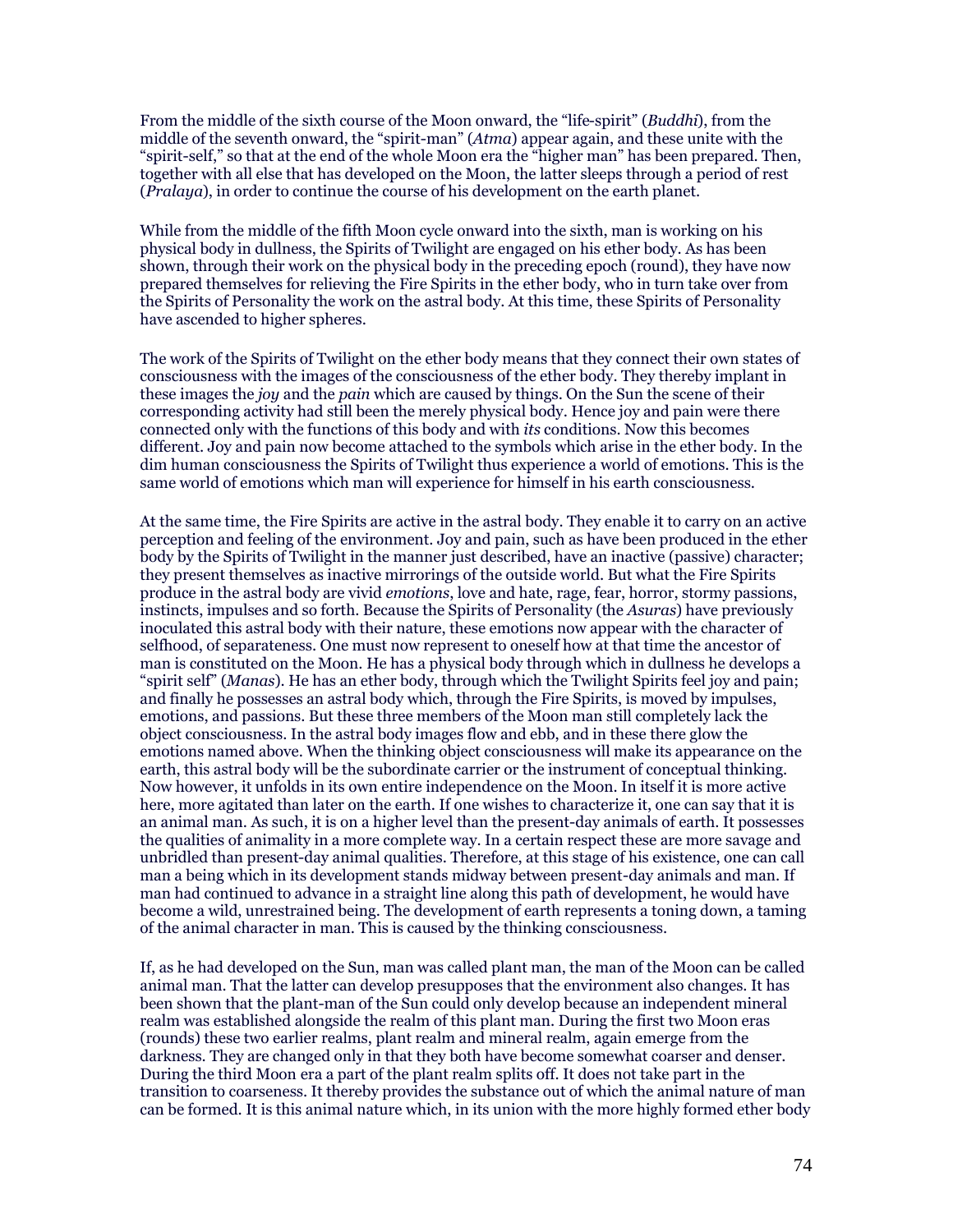and with the newly developed astral body, produces the threefold nature of man which we have described above. The entire plant world which had been formed on the Sun could not develop into animality. For animals require the plant for their existence. A plant world is the basis of an animal world. As the Sun man could only elevate himself into a plant by thrusting a portion of his companions down into a coarser mineral realm, so this is now the case with the animal man of the Moon. A portion of the beings which on the Sun still had the same plant nature as himself, he leaves behind him on the level of coarser plantlike-ness. As the animal man of the Moon is not like the animals of today, but rather stands midway between present animal and present man, so too the mineral of the Moon lies between the mineral of today and the plant of today. The mineral of the Moon is something plantlike. The Moon rocks are not stones in the sense of today; they have an animated, sprouting, growing character. Similarly, the Moon plant has a certain character of animality.

The animal man of the Moon does not yet have firm bones. His skeleton is still cartilaginous. His whole nature is soft, compared to that of today. Hence his mobility too is different. His locomotion is not a walking, but rather a leaping, even a floating. This could be the case because the Moon of that time did not have a thin, airy atmosphere like that of present-day earth, but its envelope was considerably thicker, even denser than the water of today. He moved forward and backward, up and down in this viscous element. In this element also lived the minerals and animals from which he absorbed his nourishment. In this element was even contained the power which later on the earth was wholly transferred to the beings themselves — the power of fertilization. At that time man was not yet developed in the form of two sexes, but only in one. He was made out of his water air. But as everything in the world exists in transitional stages, in the last Moon periods, two-sexedness was already developing in a few animal man beings as a preparation for the later condition of the earth.

The sixth and seventh Moon cycles represent a kind of ebbing of all the processes we have described, but also the development of a kind of over-ripe condition, until the whole enters the period of rest (*Pralaya*) in order to pass in sleep into the existence of earth.

The development of the human astral body is connected with a certain cosmic process which must also be described here. When, after the period of rest which succeeds the cosmic era of the Sun, the latter again awakes and emerges from the darkness, then everything which lives on the thus developing planet still inhabits it as a whole. But this re-awakening Sun is nevertheless different from what it was before. Its substance is no longer luminous through and through, as it was previously; rather it now has darker portions. These separate out of the homogeneous mass, as it were. From the second cycle (round) onward, these portions appear more and more as an independent member; the Sun body thereby becomes biscuit-like. It consists of two parts, a considerably larger and a smaller one, which however are still attached to one another by a connecting link. In the third cycle these two bodies become completely separated. Sun and Moon are now two bodies, and the latter moves around the former in a circular orbit. Together with the Moon, all of the beings whose development has been described here, leave the Sun. The development of the astral body alone takes place on the split-off Moon. The cosmic process which we have characterized is the precondition of the further development described above. As long as the beings belonging to man absorbed their forces from their own solar habitat, their development could not attain the stage we have described. In the fourth cycle (round) the Moon is an independent planet, and what has been described concerning that period takes place on this Moon planet.

Here again, we shall present the development of the Moon planet and of its beings in a clearly summarized form.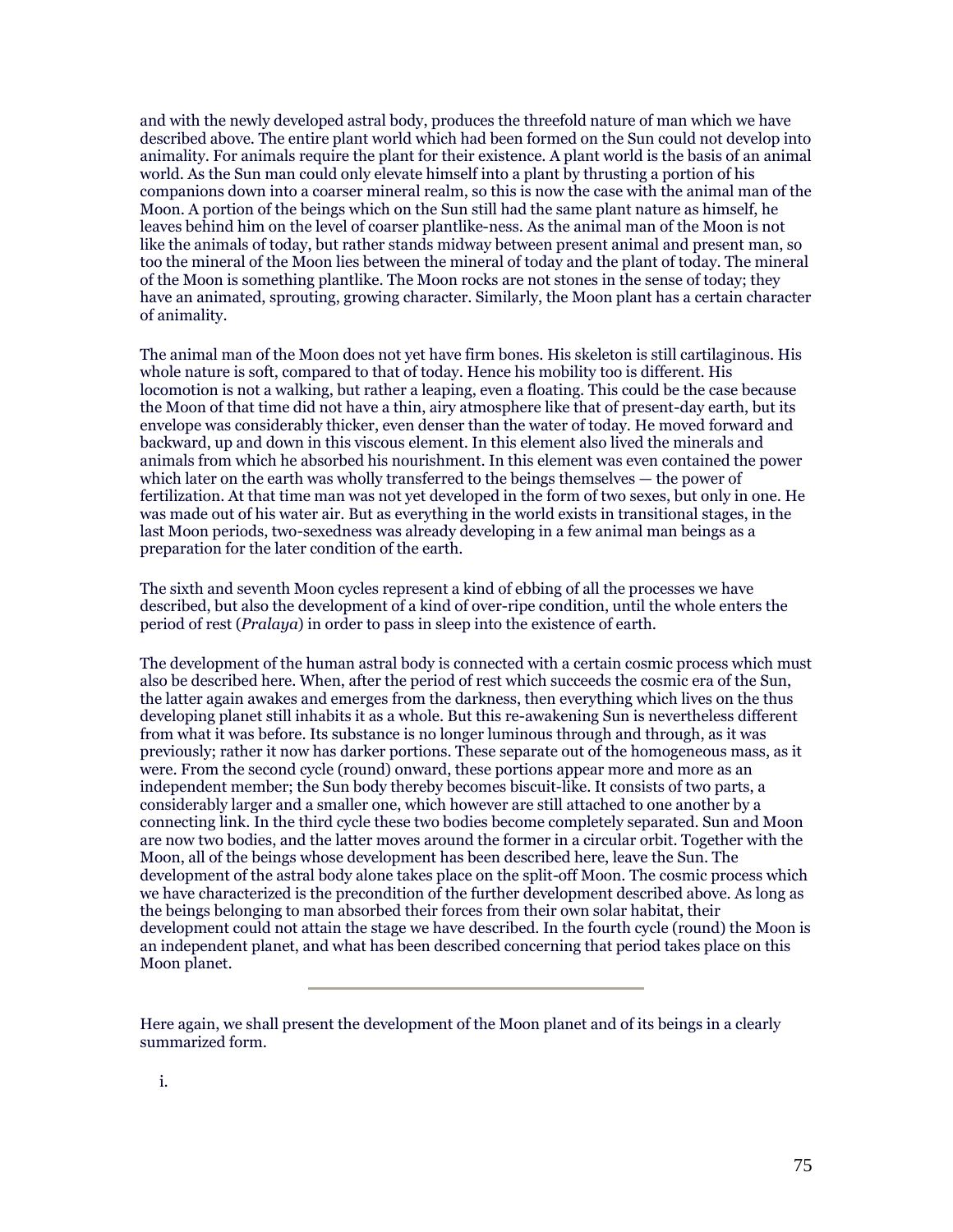- ii. The Moon is that planet on which man develops the image consciousness with its symbolical character.
- iii. During the first two cycles (rounds) the Moon development of man is prepared through a kind of repetition of the Saturn and Sun processes.
- iv. In the third cycle the human astral body comes into being through an outpouring of the Spirits of Motion.
- v. Concurrently with this process the Moon splits off from the re-awakened unified Sun body and revolves around the rest of the Sun. The development of the beings connected with man now takes place on the Moon.
- vi. In the fourth cycle the Spirits of Twilight inhabit the human physical body and thereby elevate themselves to the level of humanity.
- vii. The developing astral body is inoculated with independence by the Spirits of Personality (*Asuras*).
- viii. In the fifth cycle man begins to work in dullness on his physical body. Thereby the "spirit self" (*Manas*) joins the already existing monad.
- ix. In the ether body of man a kind of joy and pain develop during the Moon existence, which have a passive character. In the astral body on the other hand develop the emotions of rage, hate, the instincts, passions, and so forth.
- x. The two former realms, the plant and the mineral realm, which are thrust down to a lower level, are now joined by the animal realm, in which man himself exists at this time.

Toward the end of the whole universal era the Moon approaches more and more closely to the Sun, and when the time of rest (*Pralaya*) begins, again the two have become united in a whole, which then passes through the stage of sleep in order to awaken in a new universal era, that of the earth.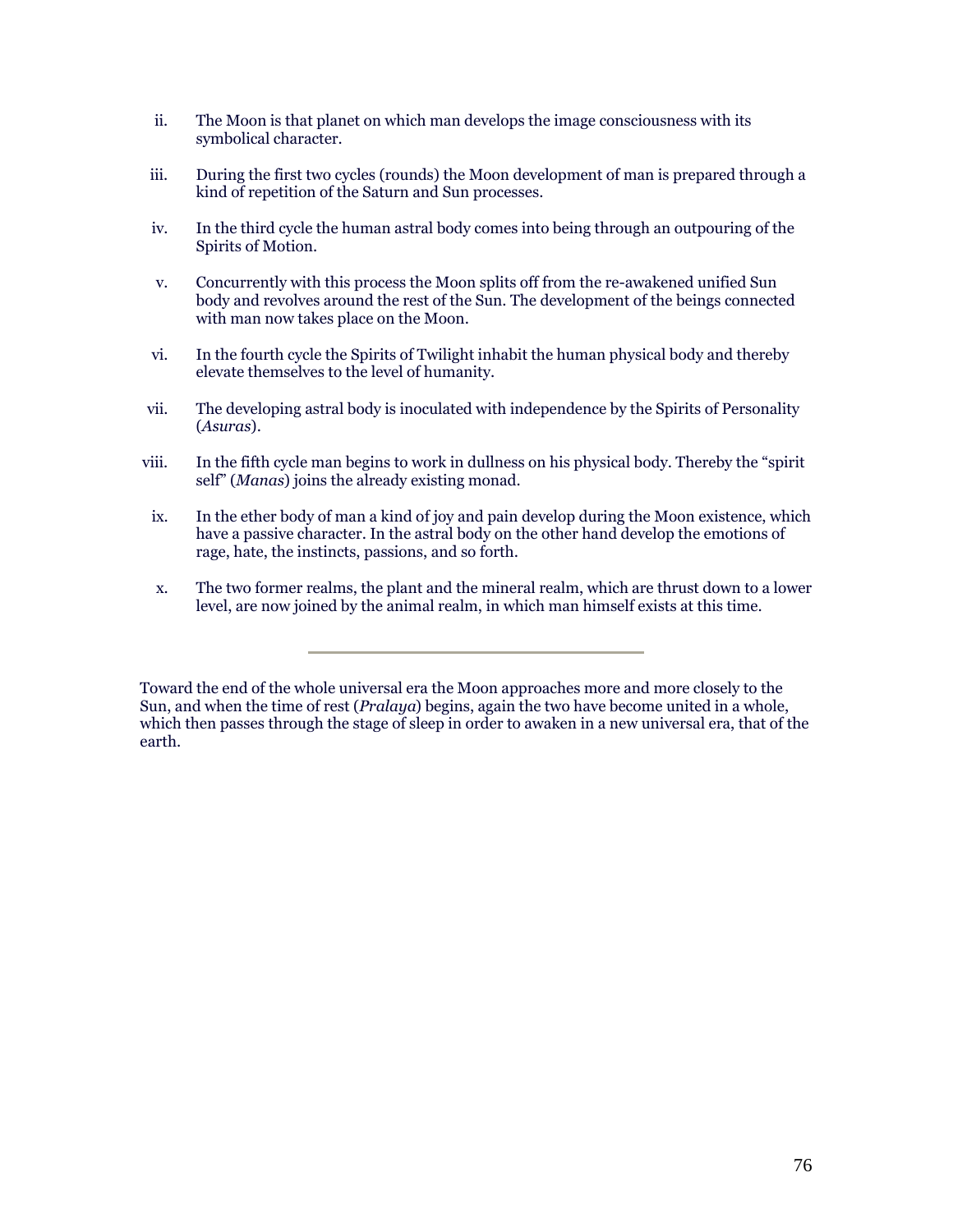## **The Life of Earth**

IN IN THE PRECEDING CHAPTERS has been shown how the components were successively formed which make up the so-called "lower nature of man" — the physical body, the ether body and the astral body. It has also been described how, with the appearance of a new body, the old ones must always be transformed so that they can become carriers and instruments of the one formed later. An advance of human consciousness is also associated with this progress. As long as the lower man has only a physical body, he possess merely an utterly dull consciousness, which is not equivalent even to that of dreamless sleep of the present, although for man of today this latter state of consciousness is in fact an "unconscious" one. In the time when the ether body appears, man reaches the consciousness which is his today in dreamless sleep. With the formation of the astral body a dim image consciousness makes its appearance, similar to, but not identical with the one man at present ascribes to himself while he is dreaming. The fourth, the current condition of consciousness of earth man, will now be described.

This present condition of consciousness develops in the fourth great universal era, that of earth which follows the preceding Saturn, Sun, and Moon eras.

On Saturn the physical body of man was developed in several stages. At that time it could not have been the carrier of an ether body. And the latter was added only during the course of the Sun. Simultaneously, the physical body was so transformed in the successive Sun cycles that it could become the carrier of this ether body, or in other words, that the ether body could work in the physical body. During the Moon development the astral body was added, and again the physical body and the ether body were transformed in such a way that they could provide suitable carriers and instruments for the then appearing astral body. Thus, on the Moon, man is a being composed of physical body, ether body, and astral body. Through the ether body he is enabled to feel joy and pain; through the astral body he is a being with emotions, rage, hate, love and so forth.

As has been shown, higher spirits actively work on the different members of his being. On the Moon the ether body received the capacity for joy and pain through the Spirits of Twilight; the emotions were implanted in the astral body by the Fire Spirits.

At the same time, something else was taking place during the three great cycles on Saturn, Sun, and Moon. During the last Saturn cycle the spirit man (*Atma*) was formed with the help of the Spirits of Will (*Thrones*). During the penultimate Sun cycle, the life-spirit (*Buddhi*) was joined to it with the assistance of the Cherubim. During the third from the last Moon cycle, the spirit-self (*Manas*) united with the two others through the help of the Seraphim. Thus actually two origins of man were formed during these three great cycles: a lower man, consisting of physical body, ether body, and astral body, and a higher man, consisting of spirit man (*Atma*), life-spirit (*Buddhi*), and spirit-self (*Manas*). The lower and the higher nature of man followed separate paths at first.

The earth development serves to bring the two separate origins of man together.

But first, after the seventh small cycle, all of Moon existence enters a kind of sleeping state (*Pralaya*). Thereby everything becomes mixed together, so to speak, in a homogeneous mass. The Sun and the Moon too, which were separate in the last great cycle, again become fused during the last Moon cycles.

When everything again emerges from the sleeping state there must first be repeated in their essentials the Saturn condition during a first small cycle, the Sun condition during a second, and the Moon cycle during a third. During this third cycle the beings on the Moon, which has again been split off from the Sun, resume approximately the same forms of existence which they already had on the Moon. There the lower man is a being intermediate between man of today and an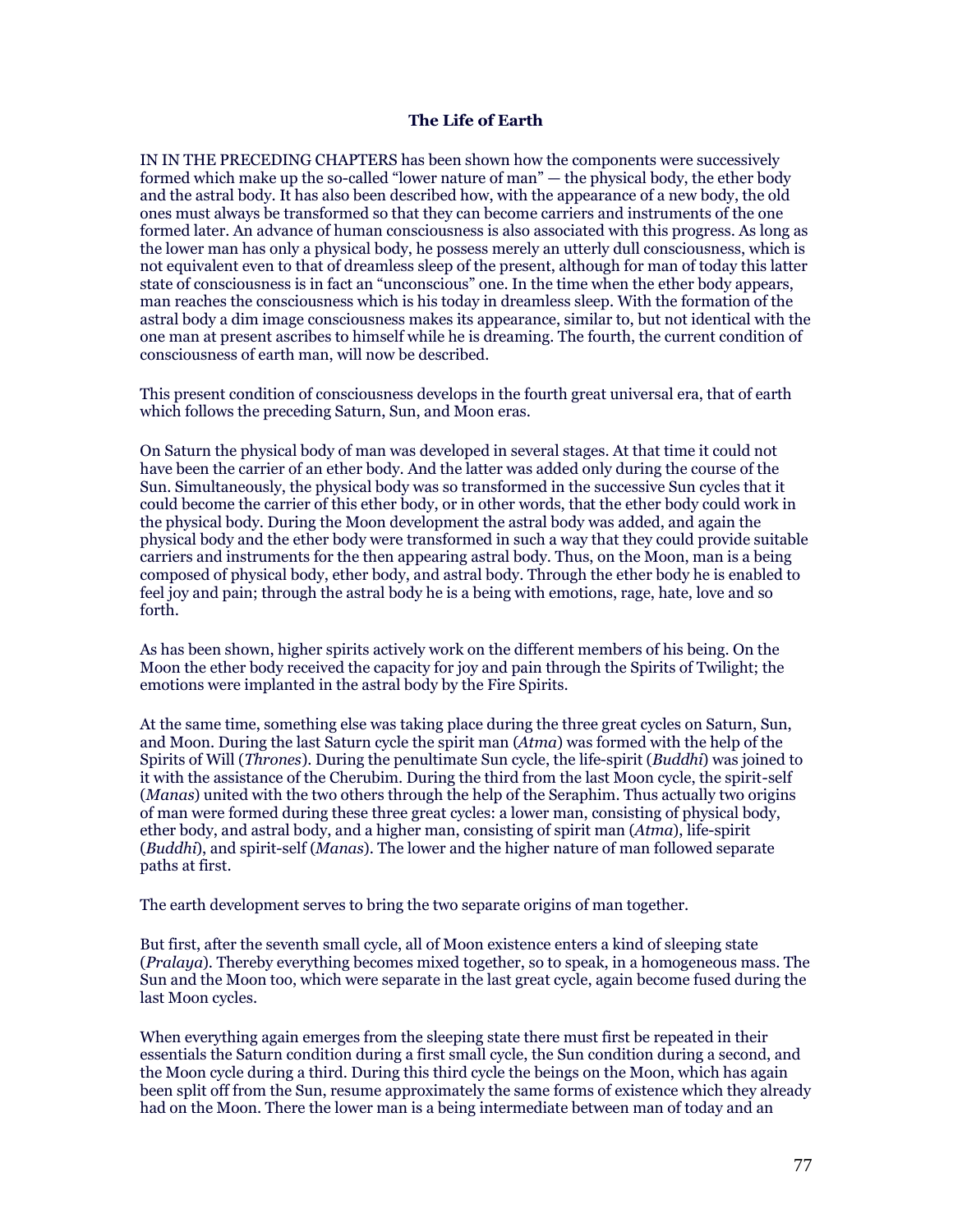animal; the plants stand midway between the animal and plant natures of today, and the minerals only half bear their lifeless character of today, while for the rest they are still half plants.

During the second half of this third cycle something else is already in preparation. The minerals harden, the plants gradually lose the animal character of their sensibility, and out of the uniform species of animal man there develop two classes. One of these remains on the level of animality, while the other is subjected to a division of the astral body into two parts. The astral body splits into a lower part, which continues to be the carrier of the emotions, and a higher part, which attains to a certain independence, so that it can exercise a kind of mastery over the lower members, over the physical body, the ether body, and the lower astral body. Now the Spirits of Personality seize upon this higher astral body and implant in it just that independence we have mentioned, and therewith also selfishness. Only in the lower human astral body do the Fire Spirits now accomplish their work, while in the ether body the Spirits of Twilight are active, and in the physical body that power entity begins its work which one can describe as the real ancestor of man. It is the same power entity which formed the spirit man (*Atma*) with the help of the Thrones on Saturn, the life-spirit (*Buddhi*) with the assistance of the Cherubim on the Sun, and the spirit-self (*Manas*) together with the Seraphim on the Moon.

But now this changes. Thrones, Cherubim, and Seraphim ascend to higher spheres, and the higher man now receives the assistance of the Spirits of Wisdom, of Motion, and of Form. These are now united with spirit-self, life-spirit, and spirit-man (with *Manas-Buddhi-Atma*). With the assistance of these entities the human power being characterized above develops its physical body during the second half of the third earth cycle. It is the Spirits of Form which act here in the most significant way. They already form the human physical body so that it becomes a kind of precursor of the later human body of the fourth cycle (the present one, or the fourth round)

In the astral body of the animal beings which have been left behind, it is exclusively the Fire Spirits which remain active, while in the ether body of the plants it is the Spirits of Twilight. 0n the other hand, the Spirits of Form participate in the transformation of the mineral realm. They make the latter hard, that is, implant rigid and fixed forms in it.

One must not imagine, however, that the sphere of activity of the spirits we have mentioned was confined only to what has been characterized. Always it is only the Main directions of their activities which are meant, in a subordinate way all the spirit beings participate everywhere. Thus at the time indicated, the Spirits of Form also have certain functions to perform in the physical plant and animal bodies, and so forth.

After all this has taken place, around the end of the third earth cycle all the entities — including Sun and Moon — again become fused and then pass through a shorter stage of sleep (a small *Pralaya*). At that time everything is again a uniform mass (a chaos), and at the end of this stage the fourth earth cycle begins in which we are at present.

At first, everything which already previously had had a being in the mineral, plant, animal, and human realms, begins to separate out of the uniform mass in germinal form. First there can reemerge as *independent* germs only those human ancestors on whose higher astral bodies the Spirits of Personality have worked in the preceding small cycle. All other beings of the mineral, plant, and animal realm do not yet lead an independent existence here. At this stage everything is still in that high spiritual condition which is called the "formless" or *Arupa* condition. At the present stage of development, only the highest human thoughts — for example, mathematical and moral ideals — are woven of that substance which was proper to all beings at the stage we are describing. That which is lower than these human ancestors can only appear as an activity in a higher being. The animals exist only as states of consciousness of the Spirits of Fire, the plants as states of consciousness of the Spirits of Twilight. The minerals have a double existence in thought. First they exist as thought germs in the human ancestors mentioned above, then as thoughts in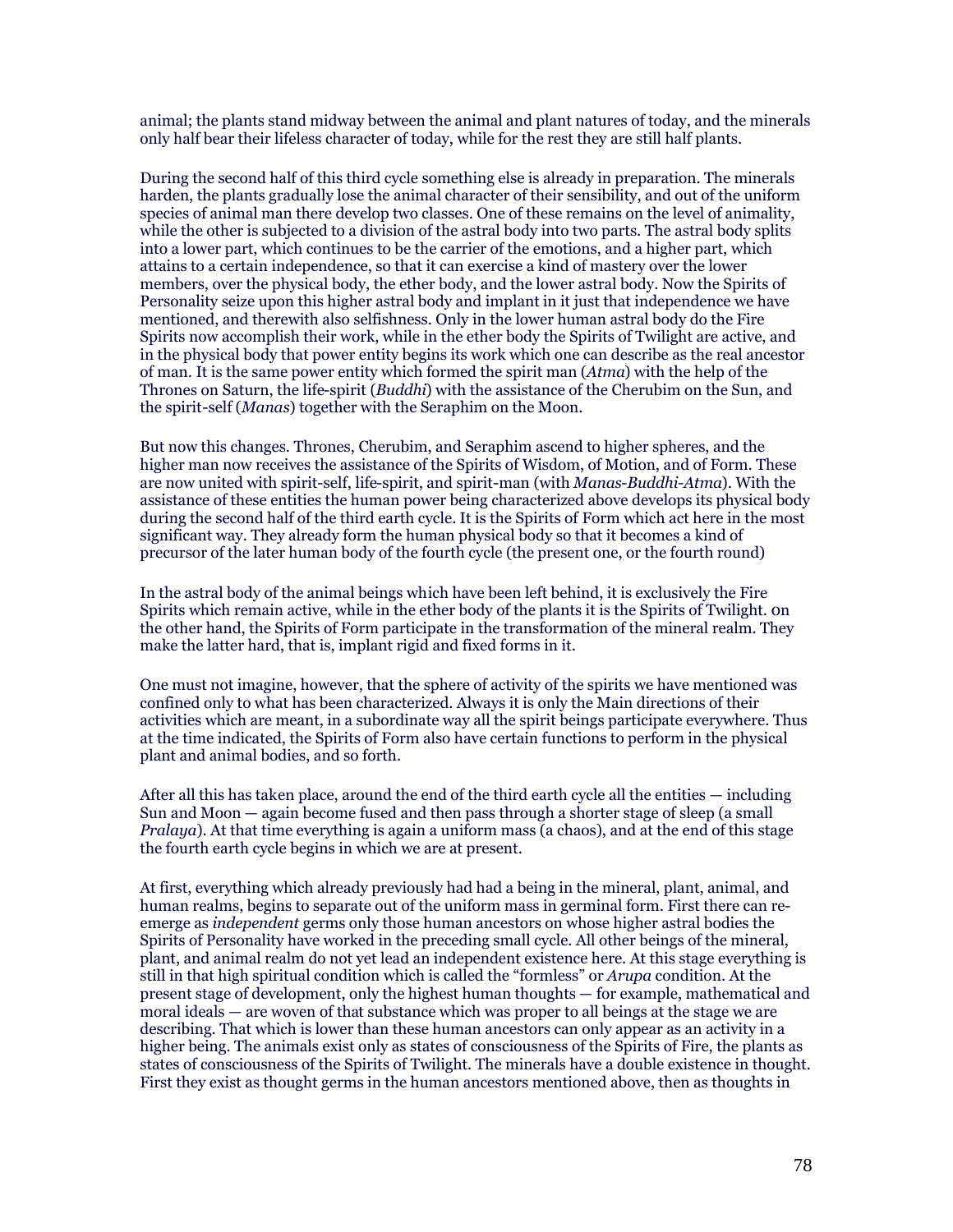the consciousness of the Spirits of Form. The "higher man" (spirit-man, life-spirit, spirit-self also exists in the consciousness of the Spirits of Form.

By degrees a densification of everything now occurs. But at the next stage, the density as yet does not exceed the density of thoughts. At this stage, however, the animal beings which originated in the preceding cycle, can emerge. They separate out of the consciousness of the Fire Spirits and become independent thought beings. This stage is called that of the "formed" or *Rupa* condition. Man advances in it insofar as his previously formless, independent thought body is clothed by the Spirits of Form in a body of coarser, formed thought substance. The animals as independent beings, here consist exclusively of this substance.

Now a further densification takes place. The condition which is now attained can be compared with that out of which the conceptions of the dreamlike image consciousness are woven. One calls this the "astral" stage.

The human ancestor again advances. In addition to the other two components, his being receives a body which consists of the substance just characterized. He now has the inner formless core of being, a thought body, and an astral body. The animals receive a similar astral body, and the plants emerge from the consciousness of the Spirits of Twilight as independent astral entities.

In the further course of the development, the densification now advances to that condition which is called physical. At first we deal with the most refined physical condition, with that of the most refined ether. From the Spirits of Form the human ancestor receives the most refined ether body as an addition to his earlier components. He consists of a formless thought core, a formed thought body, an astral body, and an ether body. The animals have a formed thought body, an astral body, and an ether body; the plants have an astral and an ether body; the minerals first emerge here as independent ether forms. At this stage of development we are concerned with four realms: a mineral, a plant, an animal, and a human realm. Along with these however, in the course of the development up to this point three other realms have come into existence. In the time when the animals separated from the Fire Spirits at the thought stage (*Rupa* stage), the Spirits of Personality also separated certain entities out of themselves. These consist of indefinite thought substance which gathers together, dissolves in a cloudlike manner, and thus flows along. One cannot speak of them as of independent entities, but only of an irregular, general mass. This is the first elementary realm. At the astral stage something similar separates from the Fire Spirits. It consists of shadowy images or phantoms similar to the conceptions of the dreamlike image consciousness. They form the second elementary realm. In the beginning of the physical stage, indefinite image-like entities finally separate out of the Spirits of Twilight. They too have no independence, but they can manifest forces which are similar to the passions and emotions of men and animals. These non-independent, buzzing emotions form the third elementary realm. For beings which are endowed with a dreamlike image consciousness, or with conscious image consciousness, these creations of the third elementary realm are perceptible as a flooding light, as flakes of color, as smell, taste, as various tones and sounds, but all such perceptions must be imagined to be phantom-like.

One must therefore imagine the earth, when it condenses as a refined etheric body out of its astral precursor, to be a conglomerate of an etheric mineral basic mass and of etheric plant, animal, and human beings. Filling the interstices as it were, and also permeating the other beings, are the creatures of the elementary realms.

This earth is inhabited by the higher spiritual entities, which, in the most diverse ways, are active in the realms we have mentioned. They form a spirit community, so to speak, a spirit state, and their dwelling-place and workshop is the earth, which they carry with them as a snail does its shell. In all this it must be borne in mind that what today is separated from the earth as Sun and Moon, is still entirely united with the earth. Only later do both heavenly bodies separate from the earth.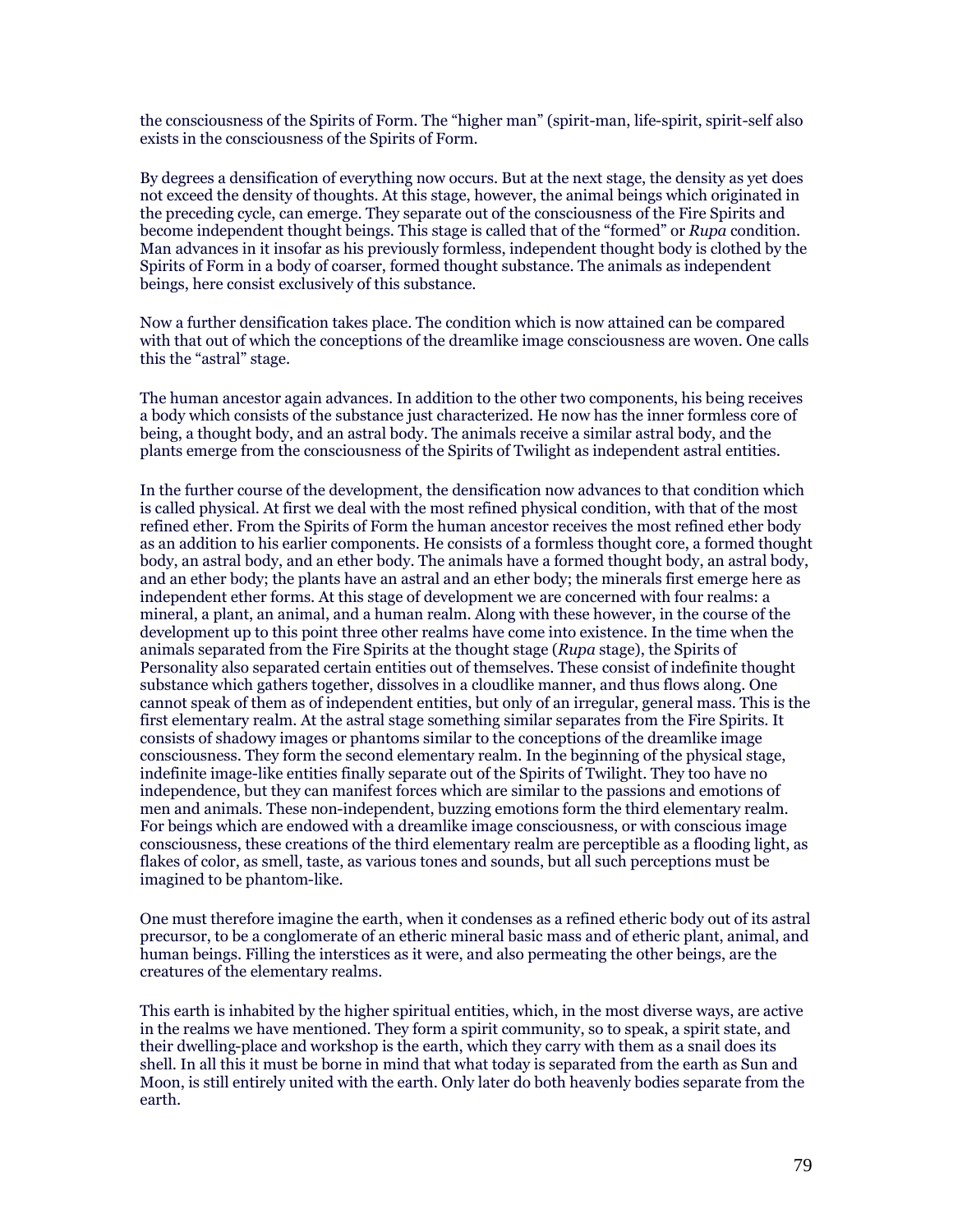The "higher man" (spirit-man, life-spirit, spirit-self, *Atma-Buddhi-Manas*) has as yet no independence at this stage. He still constitutes a member of the spirit state, and for the time being is bound to the Spirits of Form, as a human hand is bound to a human organism as a dependent member.

With this we have followed the formation of the earth to the beginning of its physical condition. In what follows, we shall show how everything in this condition develops further. The previous development will then pass over into what has already been said in preceding chapters of the Akasha Chronicle about the progress of earth.

States of development such as those which have been mentioned here as a formless, a formed, an astral, and a physical condition, which thus constitute differences in a smaller cycle (a round), are called "globes" in theosophical texts. In this respect one therefore speaks of an *Arupa*, a *Rupa*, an astral and a physical globe. Some have considered such a designation incorrect. But here we shall not speak further of matters of nomenclature. Indeed, it is not names which are important, but rather the things themselves. It is better to endeavor to describe the latter as well as possible than to worry very much about names. These must after all always be incorrect in a certain sense. For to facts of the spiritual world one must give names which have come from the world of the senses, and therefore one can speak only by way of similes.

The description of the development of the world of man has been brought to the point where the earth reaches the beginning of its physical densification. One should now represent to oneself the condition of development of this world of man at this stage. What later appears as sun, moon, and earth is still united in a single body. This body possesses only refined etheric matter. It is only within this matter that the beings which later will appear as men, animals, plants, and minerals have their existence, For the further progress of the development, the one heavenly body must first separate into two, of which one becomes the later sun, while the other contains the later earth and the later moon in a still united form. Only later does a process of division also take place in this latter heavenly body; that which becomes the present-day moon is extruded, and the earth alone remains as the dwelling-place of man and of his fellow-creatures.

The student of ordinary theosophical literature should understand clearly that the separation of the one heavenly body into two took place in the period in which this literature places the development of the so-called second principal human race. The human ancestors of this race are described as forms with refined etheric bodies. But one must not imagine that they could have developed on our present earth after it had already separated itself from the sun and had expelled the moon. After this separation, such etheric bodies were no longer possible.

If one follows the development of mankind in that cycle to which our description has now come, and which leads us into the present, one becomes aware of a series of principal conditions, of which our current one is the fifth.

The preceding expositions from the Akasha Chronicle have already dealt with these conditions. Here we shall only repeat what is necessary for a further deepening of the discussion.

The first principal condition shows the human ancestors as highly refined etheric entities. The usual theosophical literature somewhat inexactly calls these entities the first principal race. This condition essentially continues during the second epoch, in which this literature places the second principal race. Until this stage of development sun, moon, and earth are still one heavenly body. Now the sun splits off as an independent body. It thereby takes those forces through which the human ancestors could be maintained in their etheric condition. With the splitting-off of the sun a densification of the human forms and also of the forms of man's fellow-creatures takes place. These creatures must now adapt themselves to their new dwelling-place, as it were.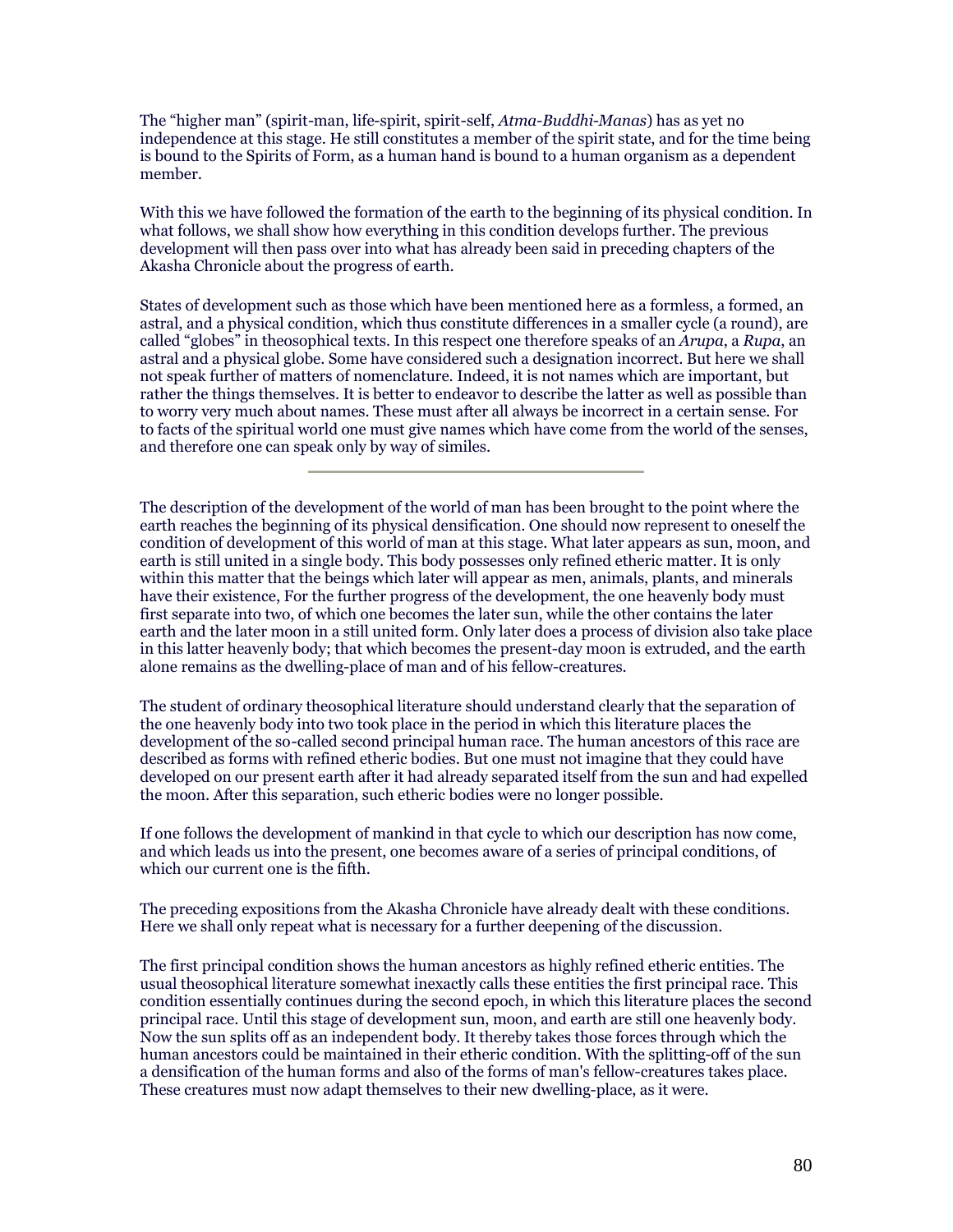But it is by no means only the material forces which are taken away from this dwelling-place. Spiritual entities, of whom it has been said that they formed a spirit community on the one heavenly body we have described, also leave at the same time. Their existence remains more intimately connected with the sun then with the heavenly body which the sun has thrust out from itself. If these entities had remained united with the forces which later develop on the earth and on the moon, they themselves could not have developed further to their appropriate levels. They needed a new dwelling-place for this further development. This is provided for them by the sun after it  $-$  so to speak  $-$  has cleansed itself of the earth and moon forces. At the stage at which these beings now are, they can act on earth and moon forces only from the outside, from the sun.

One can see the reason for the separation we have described. Until this time, certain entities which are higher than man have gone through their development on the one heavenly body characterized above; they now lay claim to a part of it for themselves, and leave the rest to man and his fellow-creatures.

The consequence of the splitting-off of the sun was a radical revolution in the development of man and of his fellow-creatures. They fell as it were from a higher level of existence to a lower. They had to do this, for they lost the immediate connection with those higher beings. They would have entered entirely into a blind alley in their own development if other universal events had not taken place, through which progress was stimulated anew and the development directed into quite different channels.

*With* the forces which at present are united in the split-off moon, and which at that time were still within the earth, further progress would have been impossible. Present-day mankind could not have been produced with these forces, but, instead, only a kind of being in which the emotions of rage, hate and so forth, developed during the third great cycle, the Moon existence, would have increased to the point of the immoderate and animal.

During a certain period, this was in fact the case. The immediate consequence of the splitting-off of the sun was the arising of the third principal condition of the ancestors of man, which in theosophical literature is designated as the third principle race, the Lemurian. Again, the designation "race" for this condition of development is not an especially fortunate one. For in a real sense, the human ancestors of that time cannot be compared with what today one designates as "race." One must be completely clear about the fact that the evolutionary forms of the distant past as well as of the future are so entirely different from those of today that our present appellations can only serve as makeshifts, and really lose all meaning in relation to these remote epochs.

Actually, one can only begin to speak of "races" in connection with the development attained in about the second third of the third principal condition identified above (the Lemurian). Only then is formed what today one calls "races." This "racial character" is retained in the period of the Atlantean development, and further into our time of the fifth principal condition. But already at the end of our fifth era, the word "race" will again lose all sense. In future, mankind will be divided into parts which it will be impossible to designate as "races." In this respect, ordinary theosophical literature has caused much confusion. This has especially been done by Sinnett's *Esoteric Buddhism*, the book which, on the other hand, has the great merit of having been the first to popularize the theosophical world-outlook in recent times. In this book the universal development is described as if, throughout the cosmic cycles, the "races" forever repeated themselves in the same way. But this is by no means the case. That which deserves to be called "race" *also comes into being* and *perishes*. One should only use the expression "race" for a certain span in the development of mankind. Before and after this, there are evolutionary forms which are something totally different from "races."

Only because the true deciphering of the Akasha Chronicle fully authorizes one to make such a remark have we presumed to make it here. In this the decipherer knows himself to be in complete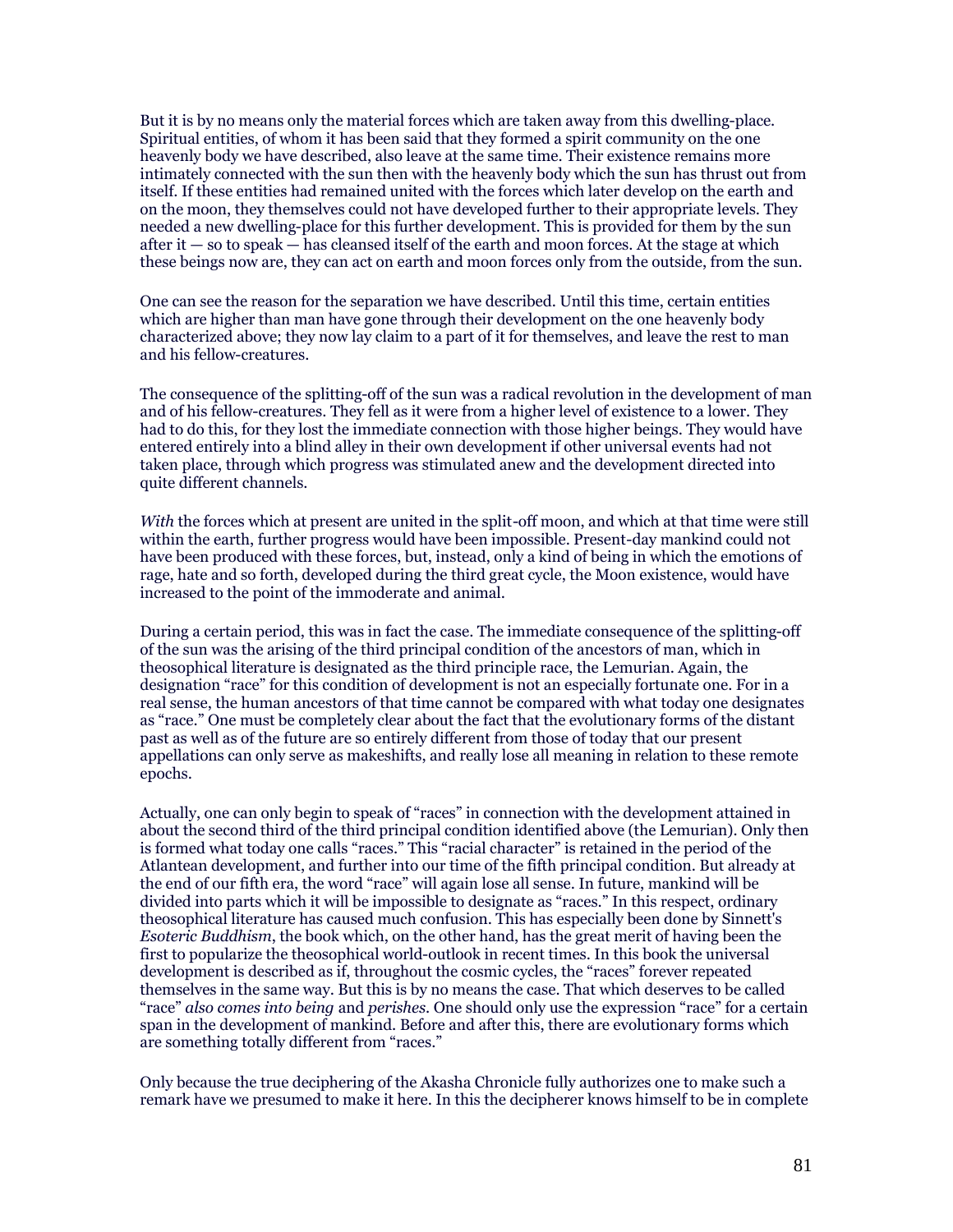accord with true occult spiritual investigation. Otherwise it could never occur to him to make such objections against the meritorious books of theosophical literature. He might also make the really quite superfluous remark that the inspirations of the great teachers mentioned in *Esoteric Buddhism* are not contradicted by what has been described here, but that the misunderstanding has only been produced by the fact that the author of that book has transposed the wisdom of these inspirations, which is difficult to express, into modern every-day human language, in his own way.

The third principal condition of the development of mankind presents itself as the one in which the "races" first came into being. This event was brought about by the separation of the moon from the earth. This separation was accompanied by the originating of the two sexes. This stage of the development of mankind has been repeatedly referred to in the descriptions from the "Akasha Chronicle." When the earth, still united with the moon, split off from the sun, a male and a female sex did not as yet exist within mankind. Each human being combined the two sexes within its still highly refined body.

It must be remembered however that these double-sexed human ancestors were on a low level of development as compared with present-day man. The lower impulses acted with immeasurable energy, and nothing of a spiritual development as yet existed. That the latter was stimulated and that thereby the lower impulses were confined within certain bounds, is connected with the fact that, at the same time at which earth and moon separated, the former came into the sphere of influence of other heavenly bodies. This extremely significant co-operation of the earth with other heavenly bodies, its meeting with foreign planets, in the time which theosophical literature calls the Lemurian, will be related in a further chapter of the "Akasha Chronicle."

The same course of development will be described once more, but from a different point of view. This is done for a quite definite reason. One can never look at the truths about the higher worlds from too many aspects. One should realize that from any one aspect it is possible to give only the poorest sketch. And when one looks at the same thing from the most diverse aspects, the impressions one receives in this way only gradually complement each each other to form an ever more animated *picture*. Only such pictures, not dry, schematic concepts, can help the man who wants to penetrate into the higher worlds. The more animated and colorful the pictures, the more can one hope to approach the higher reality.

It is obvious that it is just the pictures from the higher worlds which arouse mistrust in many today. A person is quite content to be given conceptual schemes and classifications — with as many names as possible — of *Devachan*, of the development of the planets, and so forth; but he becomes more difficult when somebody presumes to describe the supersensible worlds as a traveller describes the landscapes of South America. Yet one should realize that it is only through fresh, animated pictures that one is given something useful, not through dead schemes and names.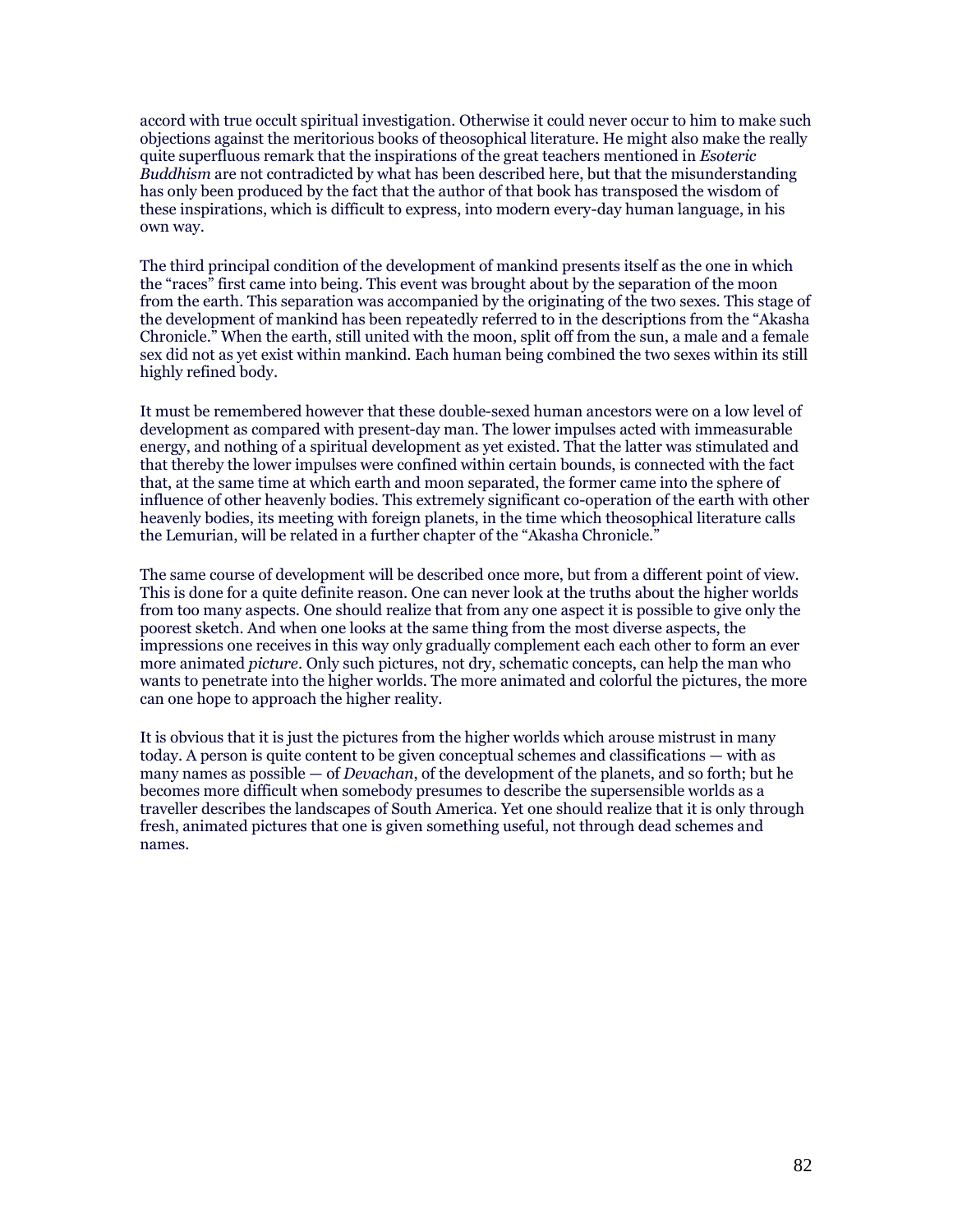#### **The Fourfold Man of Earth**

IN THIS DESCRIPTION, we shall take man as our point of departure. As he lives on the earth, man at present consists of the physical body, the ether or life body, the astral body and the "I." This fourfold human nature has in itself the dispositions for a higher development. The "I" by its own initiative transforms the "lower" bodies, and thereby incorporates into them higher parts of human nature. The ennobling and purifying of the astral body by the "I" causes the development of the "spirit self" (*Manas*), the transformation of the ether or life body creates the life spirit (*Buddhi*), and the transformation of the physical body creates the true "spirit man" (*Atma*). The transformation of the astral body is in full progress in the present period of the development of the earth; the conscious transformation of the ether body and of the physical body belongs to later times; at present it has begun only among the initiates — those trained in the science of the spirit and their pupils.

*This* threefold transformation of man is a conscious one; it was preceded by one more or less unconscious during the previous development of the earth. It is in this unconscious transformation of astral body, ether body, and physical body that one must seek the origin of the sentient soul, of the intellectual soul, and of the consciousness soul.

One must now make clear to oneself which one of the three bodies of man (the physical, the ether, and the astral body) is in its way most perfect. One can easily be tempted to consider the physical body as the lowest and therefore as the least perfect. However, in this, one would be in error. It is true that the astral body and the ether body will attain a high degree of perfection in the future, but at present the physical body is more perfect *in its way* than are they in theirs. Only because man has this physical body in common with the lowest natural realm on earth, the mineral realm, is it possible for the error we have mentioned to arise. For man has the ether body in common with the higher plant realm, and the astral body with the animal realm.

Now it is true that the physical body of man is composed of the same substances and forces which exist in the wider mineral realm, but the manner in which these substances and forces interact in the human body is the expression of wisdom and perfection in the structure. One will soon convince himself of the truth of this statement if he undertakes to study this structure not merely with the dry intellect but with his whole feeling soul. One can take any part of the human physical body as the subject for this contemplation, for instance the highest part of the upper thigh bone. This is not an amorphous massing of substance, but rather is joined together in the most artful manner, out of diminutive beams which run in different directions. No modern engineering skill could fit a bridge or something similar together with such wisdom. Today such things are still beyond the reach of the most perfect human wisdom. The bone is constructed in this wise fashion so that, through the arrangement of the small beams, the necessary carrying capacity for the support of the human torso can be attained with the least amount of substance. The least amount of matter is used in order to achieve the greatest possible effect in terms of force. In face of such a "masterwork of natural architecture," one can only become lost in admiration. No less can one admire the miraculous structure of the human brain or heart, or of the totality of the human physical body. One should compare with it the degree of perfection which for example the astral body has attained at the present stage of development of mankind. The astral body is a carrier of pleasure and distaste, of the passions, impulses and desires and so forth. But what attacks this astral body perpetrates against the wise arrangement of the physical body! A large part of the stimulants which man consumes are poisons for the heart. From this it can be seen that the activity which produces the physical structure of the heart proceeds in a wiser manner than the activity of the astral body, which even runs counter to this wisdom. It is true that in future the astral body will advance to higher wisdom; at present, however, it is not as perfect *in its way* as is the physical body. Something similar could be shown to be true for the ether body, and also for the "I," that being which, from moment to moment, must struggle gropingly toward wisdom through error and illusion.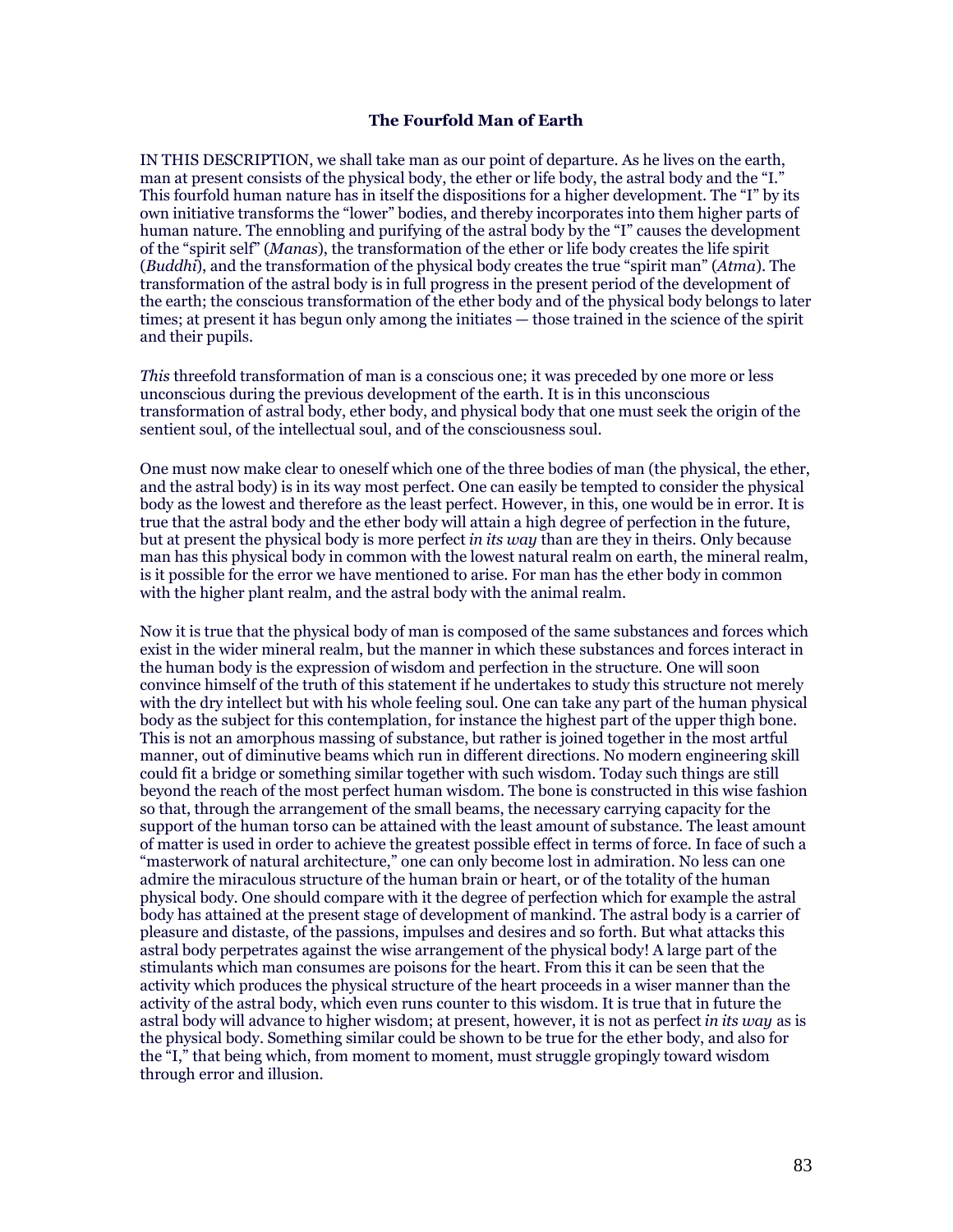If one compares the levels of perfection of the parts of the human being, one will easily discover that at present the physical body is in its way the most perfect, that the ether body is less perfect, the astral body still less, and that in its way the least perfect part of man at present is the "I." This is due to the fact that in the course of the planetary development of the human dwelling-place the physical body of man has been worked on the longest. What man today carries as his physical body has lived through all the developmental stages of Saturn, Sun, Moon, and earth, up to the present stage of the latter. All the forces of these planetary bodies have successively worked on this body, so that gradually it has been able to attain its present degree of perfection. It is thus the *oldest* part of the present-day human entity.

The ether body, as it now appears in man, did not exist at all during the Saturn period. It was only added during the Sun development. Hence the forces of four planetary bodies have not worked on it as on the physical body, but only those of three, namely, of Sun, Moon, and earth. Therefore only in a future period of development can it become as perfect in its way as is the physical body at present. The astral body joined the physical body and the ether body only during the Moon period, and the "I" did so only during the earth period.

One must represent to oneself that the physical human body attained a certain stage of its development on Saturn, and that this development was carried forward on the Sun in such a way that from that time on the physical body could become the carrier of an ether body. On Saturn this physical body had attained a point where it was an extremely complex mechanism, which however had nothing in it of life. The complicatedness of its structure finally caused it to disintegrate. For this complicatedness had reached such a degree that this physical body could no longer maintain itself by means of the merely mineral forces which were acting in it. It was through this collapse of the human bodies that the decline of Saturn was brought about.

Of the present natural realms, namely the mineral realm, the plant realm, the animal realm, and the human realm, Saturn had only the last-named. What one knows today as animals, plants, and minerals did not yet exist on Saturn. Of the present four natural realms, there existed on this heavenly body only man in his physical body, and this physical body was in fact a kind of complicated mineral. The other realms came into existence because not all beings could attain full development on the successive heavenly bodies. Thus only a part of the human bodies developed on Saturn attained the full Saturn goal. Those human bodies which did attain this goal were awakened, so to speak, to a new existence in their old form during the Sun period, and this form was permeated with the ether body. They thereby developed to a higher level of perfection. They became a kind of plant men. That portion of the human bodies however which had not been able to attain the full goal of development on Saturn had to continue during the Sun period what they had previously not completed, but under considerably more unfavorable conditions than those which existed for *this* development on Saturn. They therefore fell behind the portion which had attained the full goal on Saturn. Thus on the Sun another natural realm came into being in addition to the human realm.

It would be erroneous to believe that all the organs in the present-day human body already began to be developed on Saturn. This is not the case. Rather it is particularly the sensory organs in the human body which have their origin in this ancient time. It is the first rudiments of eyes, ears and so forth which have such an early origin, rudiments which formed on Saturn in somewhat the same way that "lifeless crystals" now form on earth; the corresponding organs then attained their present form by again and again transforming themselves in the direction of greater perfection in each of the succeeding planetary periods. On Saturn they were physical instruments, and nothing else. On the Sun they were transformed, because an ether or life body permeated them. They were thereby brought into the life process. They became *animated* physical instruments. To them were added those parts of the human physical body which cannot develop at all except under the influence of an ether body: the organs of growth, of nourishment, and of reproduction. Of course the first rudiments of these organs, as they developed on the Sun, again do not resemble in perfection the form which they have at present.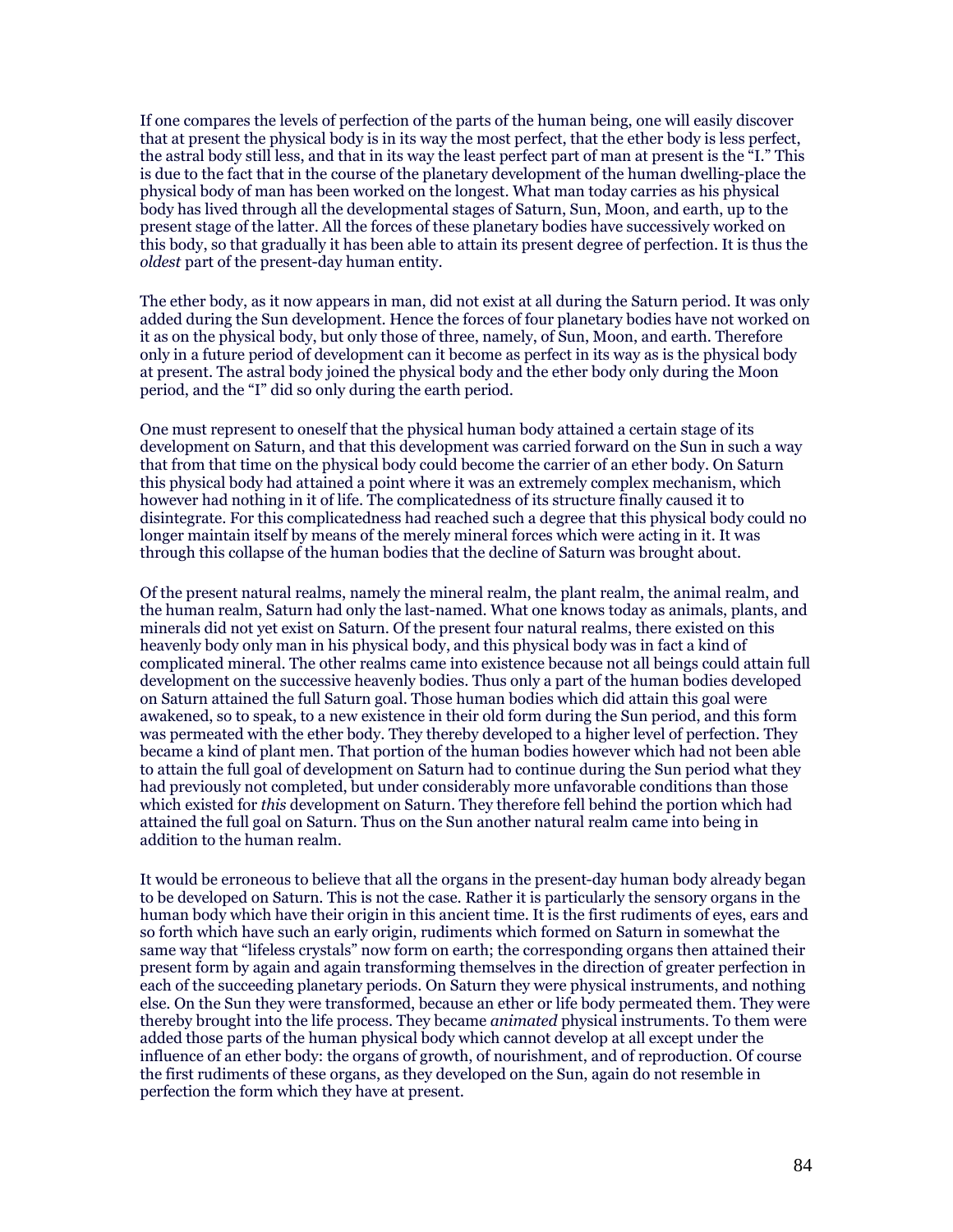The highest organs which the human body at that time acquired through the interaction of physical body and ether body were those which at present have developed into the *glands*. The physical human body on the Sun is thus a system of glands, on which sensory organs of a corresponding level of development are impressed.

The development continued on the Moon. To the physical body and the ether body is added the astral body. Thereby the first rudiment of a nervous system is integrated into the glandular sensory body. One can see that the physical human body becomes more and more complicated in the successive planetary development periods. On the Moon it is composed of nerves, glands, and senses. The senses have behind them a two-fold process of transformation and perfection, while the nerves are at their first stage. If one looks at the Moon man as a whole, he consists of three parts: a physical body, an ether body, and an astral body. The physical body is tripartite; its partition is the result of the work of the Saturn, Sun, and Moon forces. The ether body is only bipartite. It has in itself only the effect of the work of Sun and Moon, and the astral body is still unipartite. Only the Moon forces have worked on it.

Through the absorption of the astral body on the Moon, man has become capable of a life of sensation, of a certain inwardness. Within his astral body he can form *images* of what takes place in his environment. These images in a certain respect are to be compared with the dream images of present-day human consciousness, but they are more vivid and colorful, and, most important, they relate to events in the outside world, while present-day dream images are mere echoes of daily life or are otherwise *unclear* mirrorings of inner or outer events. The images of the Moon consciousness corresponded completely to whatever they were related to externally. Assume for instance that a Moon man as he has just been characterized, consisting of physical body, ether body, and astral body, had approached another Moon being. It is true that he could not have perceived the latter as a spatial object, for this has become possible only in the earth consciousness of man; but within his astral body would have arisen an image which in its color and shape would have quite exactly expressed whether the other being was well or ill disposed toward this Moon man, whether it would be useful or dangerous to him. As a result, the Moon man could regulate his behavior entirely in accordance with the images which arose in his image consciousness, These images were a complete means of orientation for him. The physical instrument which the astral body needed in order to enter into relation with the lower natural realms was the nervous system, integrated into the physical body.

In order that the transformation of man described here could occur during the Moon period, the assistance of a great universal event was needed. The integration of the astral body and the related development of a nervous system in the physical body was only made possible by the fact that what had previously been *one* body, the *Sun*, split into *two* — into *Sun* and *Moon*. The former advanced to the state of a fixed star, the latter remained a planet — which the Sun also had been — and began to circle around the Sun, from which it had split off. Through this a significant transformation took place in everything which lived on Sun and Moon. Here for the moment we shall follow this process of transformation only insofar as it concerns the life of the Moon. Man, consisting of physical body and astral body, had remained united with the Moon when it split off from the Sun. He thereby entered into entirely new conditions of existence. For the Moon took with it only a part of the forces contained in the Sun, and this part now acted on man from his own heavenly body; the Sun had retained the other part of the forces within itself. This latter part is now sent from the outside to the Moon and hence also to its inhabitant, man. If the previous relationship had remained in existence, if all the Sun forces had continued to reach man from his own scene of activity, that inner life which shows itself in the arising of the images of the astral body could not have developed. The Sun force continued its activity on the physical body and ether body *from the outside*; it had already acted on both of these previously. But it liberated a portion of these two bodies for influences which emanated from the Moon, the heavenly body newly created by a splitting-off. Thus, on the Moon man was under a two-fold influence, that of the Sun and that of the Moon. It is to be ascribed to the influence of the Moon that out of the physical and the ether body there developed those parts which permitted the imprinting of the astral body. An astral body can only create images when the Sun forces reach it from outside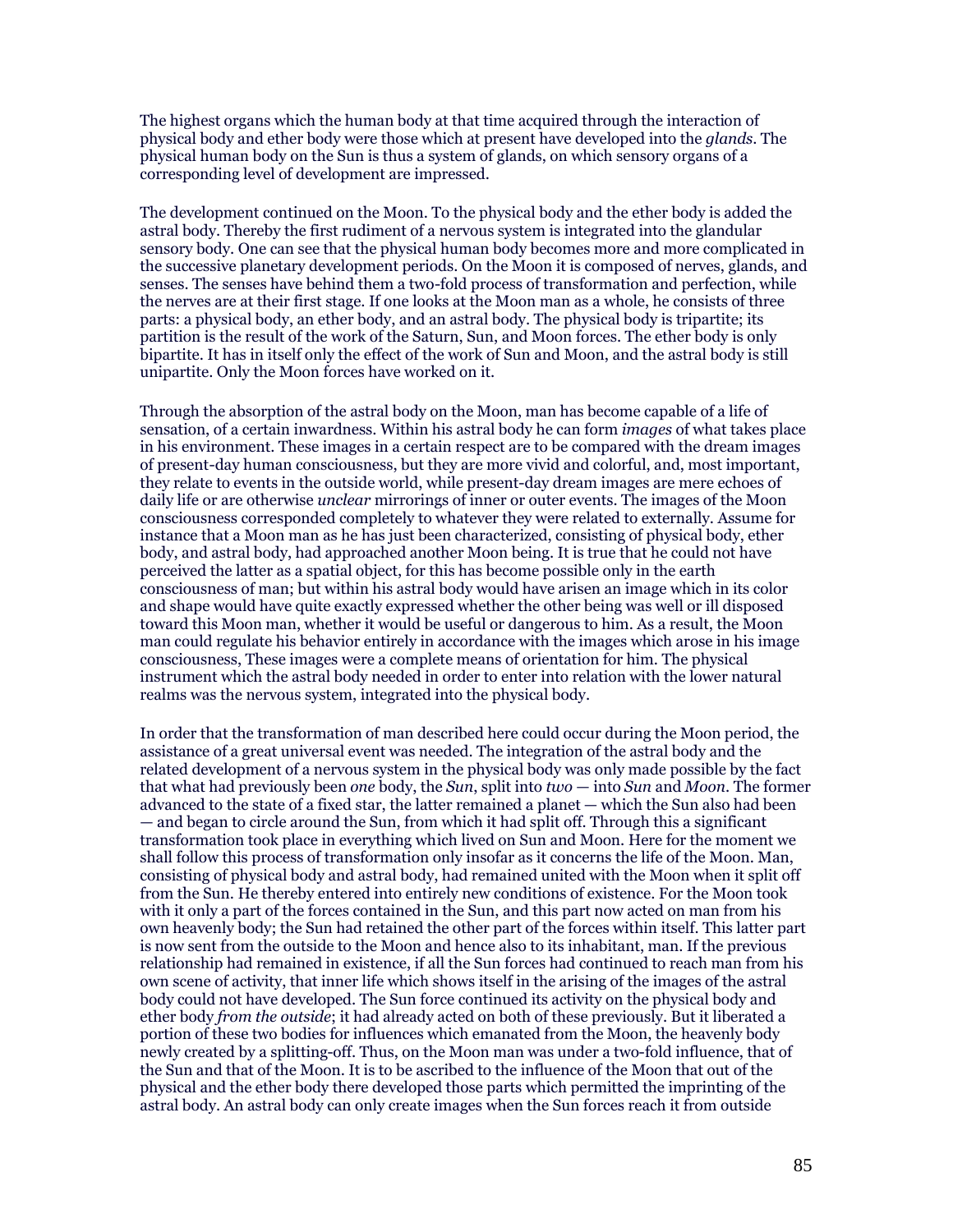rather than from its own planet. The Moon influences transformed the sensory rudiments and the glandular organs in such a way that a nervous system could be integrated into them; and the sun influences brought it about that the images for which this nervous system was the instrument corresponded to the external Moon events in the manner described above.

The development could only progress to a certain point in this manner. Had this point been overstepped, the Moon man would have become hardened in his inner life of images, and thereby he would have lost all connection with the Sun. When the time had come, the Sun again absorbed the Moon, so that again for some time both were one body. The union lasted until man was far enough advanced so that his hardening, which would have had to take place on the Moon, could be prevented by a new stage of development. When this had occurred a new separation took place, but this time the Moon took Sun forces along with itself which previously it had not received. Through this it came about that another separation took place after some time. What had last split off from the Sun was a heavenly body which contained all the forces and beings at present living on earth and moon. Thus the earth still contained within itself the moon which now circles around it. If the latter had remained within it, it could never have become the scene of any human development, including the present one. The forces of the present moon first had to be cast off, and man had to remain on the thus purified earthly scene and continue his development there. In this way three heavenly bodies developed out of the old Sun. The forces of two of these heavenly bodies, the new sun and the new moon, are sent to the earth and hence to its inhabitant from the outside.

Through this progress in the development of the heavenly bodies it became possible that into the tripartite human nature, as it still had been on the Moon, the *fourth part*, the "I," integrated itself. This integration was connected with a perfecting of the physical body, the ether body, and the astral body. The perfecting of the physical body consisted in that the system of the heart was incorporated in it as the preparer of warm blood. Of course, now the sensory system, the glandular system, and the nervous system had to be transformed in such a way that in the human organism they would be compatible with the newly added system of the warm blood. The sensory organs were so transformed that out of the mere image consciousness of the old Moon the object consciousness could develop, which makes possible the perception of *external* objects, and which man at present possesses from the time he awakes in the morning until he falls asleep in the evening. On the old Moon the senses were not yet open to the outside; the images of consciousness arose from within, and just this opening of the senses to the external is the achievement of the earth development.

It has been stated above that not all of the human bodies formed on Saturn attained the goal which was set for them there, and that on the Sun, alongside the human realm in its form of that time, a second natural realm developed. One must realize that at each of the subsequent stages of development, on Sun, Moon, and earth, there were always beings which fell short of their goals and that through this the lower natural realms came into existence. The animal realm, which is closest to man, had already fallen behind on Saturn, but partially made up the development under unfavorable conditions on Sun and Moon, so that while on the earth it was not as far advanced as man, in part it still had the capacity to receive warm blood as he did. For warm blood existed in *none* of the natural realms before the period of earth. The present-day cold-blooded (or variably warm) animals and certain plants came into existence because certain beings of the lower Sun realm again fell short of the stage which the other beings of this realm attained. The present-day mineral realm came into existence last, in fact only during the earth period.

The fourfold man of earth receives from sun and moon the influences of those forces which have remained connected with these heavenly bodies. From the sun those forces reach him which further progress, growth, and becoming; from the moon come the hardening, forming forces. If man stood only under the influence of the sun he would dissolve in an immeasurably rapid process of growth It is for this reason that formerly, after an appropriate time, he had to leave the Sun and to receive a retarding of his over-rapid progress on the split-off old Moon. But if then he had remained permanently connected with the latter, this retarding of his growth would have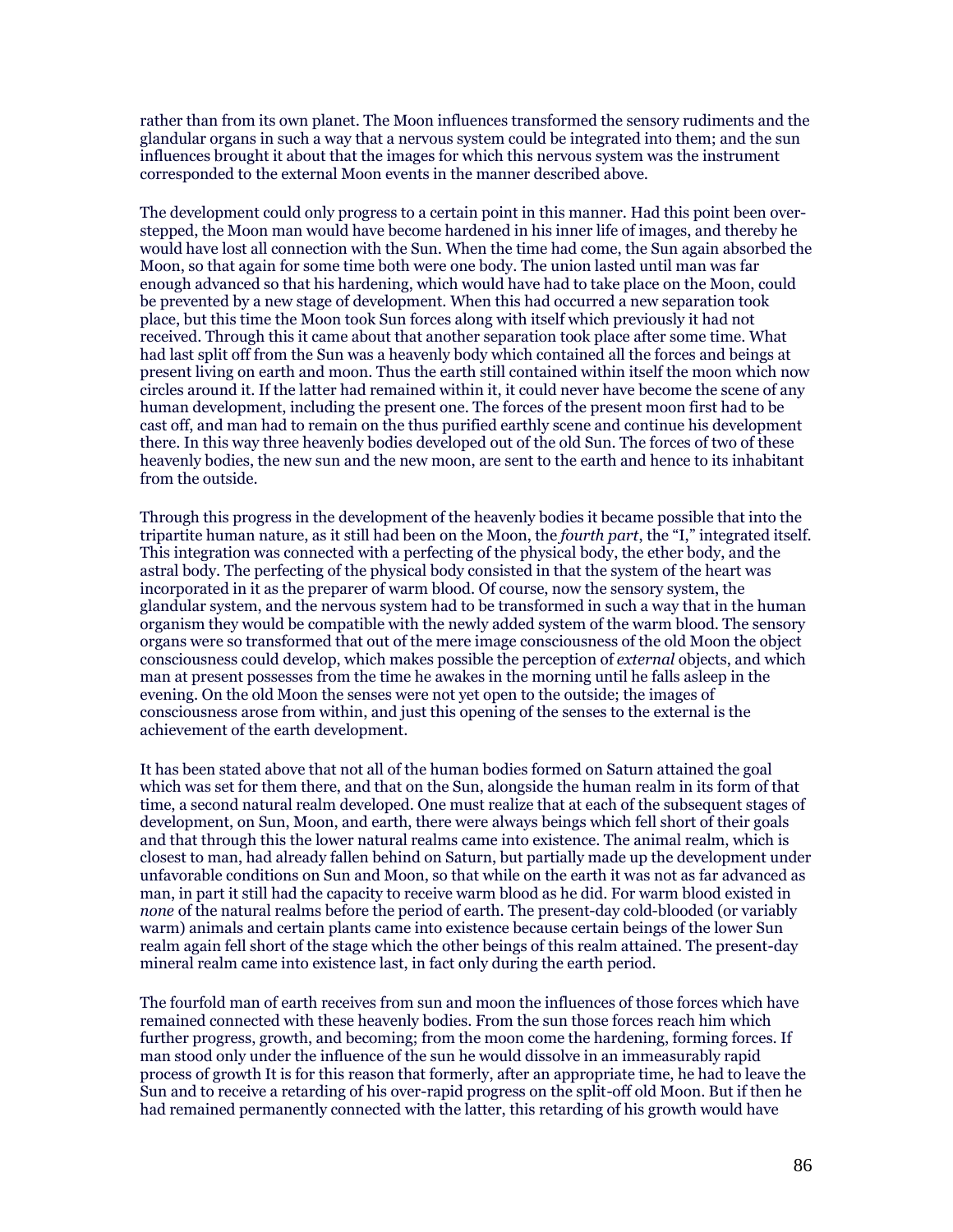hardened him in a rigid form. Therefore he advanced to the development of earth, within which the two influences counterbalance each other in an appropriate way. At the same time the point is reached where something higher — the soul — is integrated as an inner entity within the quadripartite human being.

In its form, in its activities, movements and so forth, the physical body is the expression and the effect of what takes place in the other parts, in the ether body, the astral body, and the "I." In the descriptions from the "Akasha Chronicle" which we have given up to this point, it has become apparent how, in the course of development, these other parts of the human entity gradually intervened in the formation of the physical body. During the Saturn development none of these other parts was as yet associated with the physical human body. But the first beginning of its development was made in that time However, one must not think that the forces which later acted on the physical body from the ether body, the astral body, and the "I" did not already act on it during the Saturn period. They were already acting at that time, but in a certain sense from the outside, not from within. The other parts had not yet been formed, had not yet been united with the physical human body as individual entities; but the forces which were later united in them acted as it were from the environment — the atmosphere — of Saturn and formed the first beginning of this body. This beginning was then transformed on the Sun because a part of those forces now formed the separate human ether body, and now acted on the physical body no longer merely from the outside, but from the inside. The same thing occurred on the Moon with respect to the astral body. On the earth the physical body was transformed for the fourth time by becoming the dwelling place of the "I," which now works within it.

One can see that, to the eye of the scientist of the spirit, the physical body is not something fixed, something permanent in its form and manner of acting. It is undergoing a constant process of transformation. And such a transformation is also taking place in the current earth period of the body's development. One can only understand human life if one is in a position to form a conception of this transformation.

A consideration of the human organs from the point of view of the science of the spirit shows that these are at very different stages of development. There are organs in the human body which, in their present form, are in a descending, others which are in an ascending development. In future, the former will lose their importance for man more and more. The time of the flowering of their functions is behind them; they will become atrophied and finally disappear from the human body.

Other organs are in an ascending development; they contain much which now is only present in a germinal state, as it were: in future they will develop into more perfect forms with a higher function. Among the former organs belong, for instance, those which serve for reproduction, for the bringing into existence of like beings. In future their function will pass to other organs and they themselves will sink into insignificance. There will come a time when they will be present on the human body in an atrophied condition, and one will then have to regard them only as evidences of the preceding development of man.

Other organs, as for instance the heart and neighboring formations, are at the beginning of their development in a certain respect. What now lies in them in a germinal state will reach its full flower only in the future. For in the conception of the science of the spirit, the heart and its relation to the so-called circulation of the blood are seen as something quite different from what contemporary physiology, which in this respect is completely dependent on mechanisticmaterialistic concepts, sees in them. In so doing, this science of the spirit succeeds in casting light on facts which are well-known to contemporary science, but for which with the means at its disposal, the latter cannot give anything like a satisfactory explanation. Anatomy shows that in their structure the muscles of the human body are of two kinds. There are those whose smallest parts are smooth bands, and those whose smallest parts show a regular transverse striation. Now the smooth muscles in general are those which in their movements are independent of human volition. For instance, the smooth muscles of the intestine push the food pulp along in regular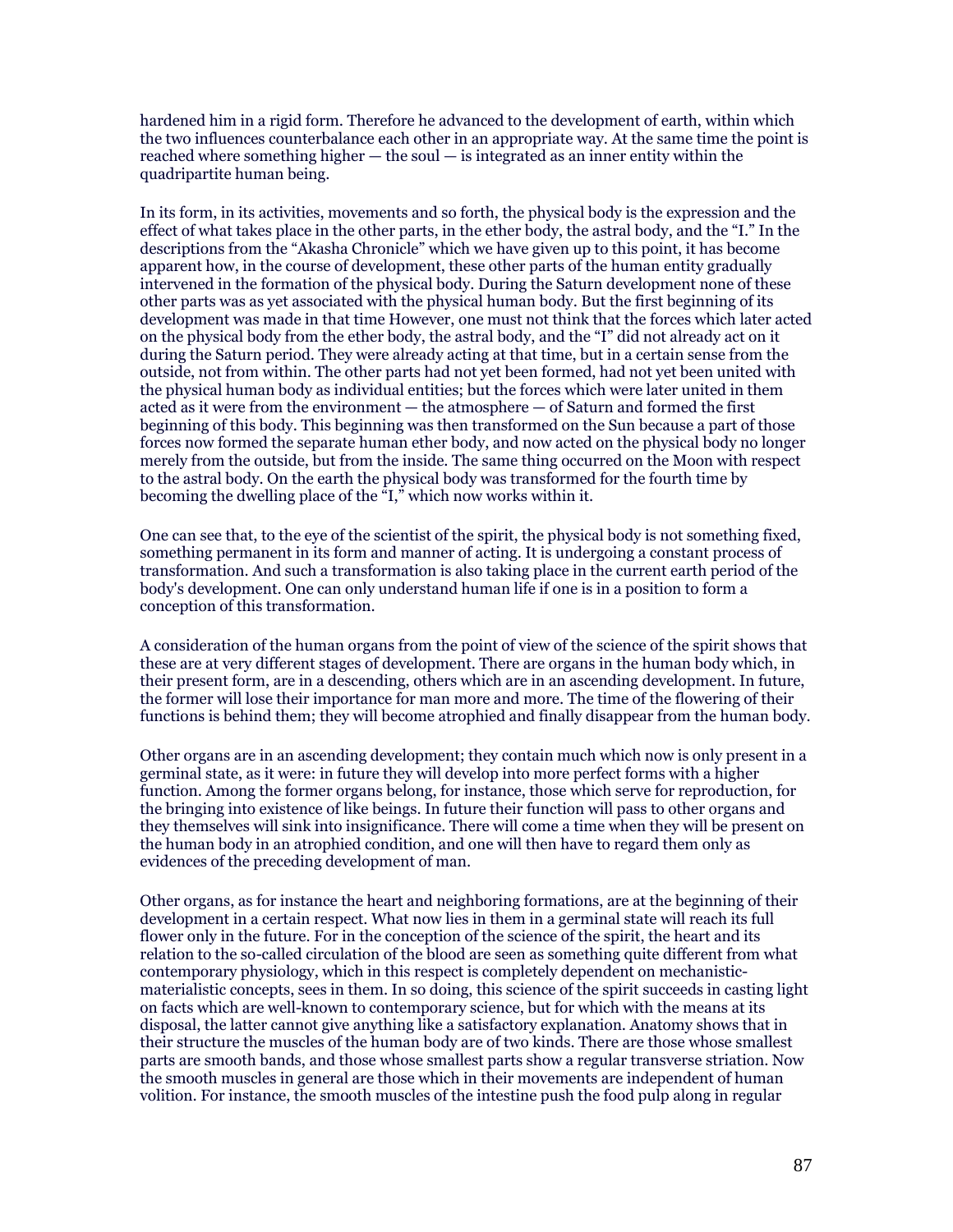movements, upon which the human volition has no influence. Those muscles which are found in the iris of the eye are also smooth. These muscles bring about the movements through which the pupil of the eye is enlarged when the latter is exposed to a small amount of light, and contracted when much light flows into the eye. These movements too are independent of human volition. On the other hand, those muscles are striated which mediate movements under the influence of human volition, for example, the muscles by which the arms and legs are moved. The heart, which after all is also a muscle, constitutes an exception to this general condition. In the present period of human development, the heart is not subject to volition in its movements, yet it is a "transversely striated" muscle. The science of the spirit indicates the reason for this. The heart will not always remain as it is now. In the future it will have a quite different form and a changed function. It is on the way to becoming a voluntary muscle. In the future it will execute movements which will be the effects of the inner soul impulses of man. It already shows what significance it will have in the future, when the movements of the heart will be as much an expression of the human will as the lifting of the hand or the advancing of the foot are today.

This conception of the heart is connected with a comprehensive insight of the science of the spirit into the relation of the heart to the so-called circulation of the blood. The mechanicalmaterialistic doctrine of life sees in the heart a kind of pumping mechanism which drives the blood through the body in a regular manner. Here the heart is the cause of the movement of the blood. The insight of the science of the spirit shows something quite different. For this insight, the pulsing of the blood, its whole inner mobility, are the expression and the effect of the processes of the soul. The soul is the cause of the behavior of the blood. Turning pale through feelings of fear, blushing under the influence of sensations of shame, are coarse effects of processes of the soul in the blood. But everything which takes place in the blood is only the expression of what takes place in the life of the soul. However, the connection between the pulsation of the blood and the impulses of the soul is a deeply mysterious one. The movements of the heart are not the cause, but the consequence of the pulsation of the blood.

In the future, through voluntary movements, the heart will carry what takes place in the human soul into the external world.

Other organs which are in a similarly ascending development are the organs of respiration in their function as instruments of speech. At present by their means man can transform his thoughts into air waves. He thereby impresses upon the external world what he experiences within himself.

He transforms his inner experiences into air waves. This wave motion of the air is a rendering of what takes place within him. In the future he will in this way give external form to more and more of his inner being. The final result in this direction will be that through his speech organs which have arrived at the height of their perfection, he will produce his own kind. Thus the speech organs at present contain within themselves the future organs of reproduction in a germinal state. The fact that mutation (change of voice) occurs in the male individual at the time of puberty is a consequence of the mysterious connection between the instruments of speech and reproduction.

The entire human physical body can be considered in this way from the point of view of the science of the Spirit. It was only intended to give a few examples here. In the science of the spirit, both an anatomy and a physiology exist. The anatomy and physiology of the present will have to let themselves be fertilized by the anatomy and physiology of the science of the spirit in a not very distant future, and will even transform themselves completely into the latter.

In this area it becomes especially apparent that results such as those given above must not be built on mere inferences, on speculations such as conclusions by analogy, but must only proceed from the true research of the science of the spirit. This must necessarily be emphasized, for it happens only too easily that once they have gained some insights, zealous adherents of the science of the spirit continue to spin their ideas in empty air. It is no miracle when only phantasms are produced in this way, and, in fact, they do abound in these areas of research.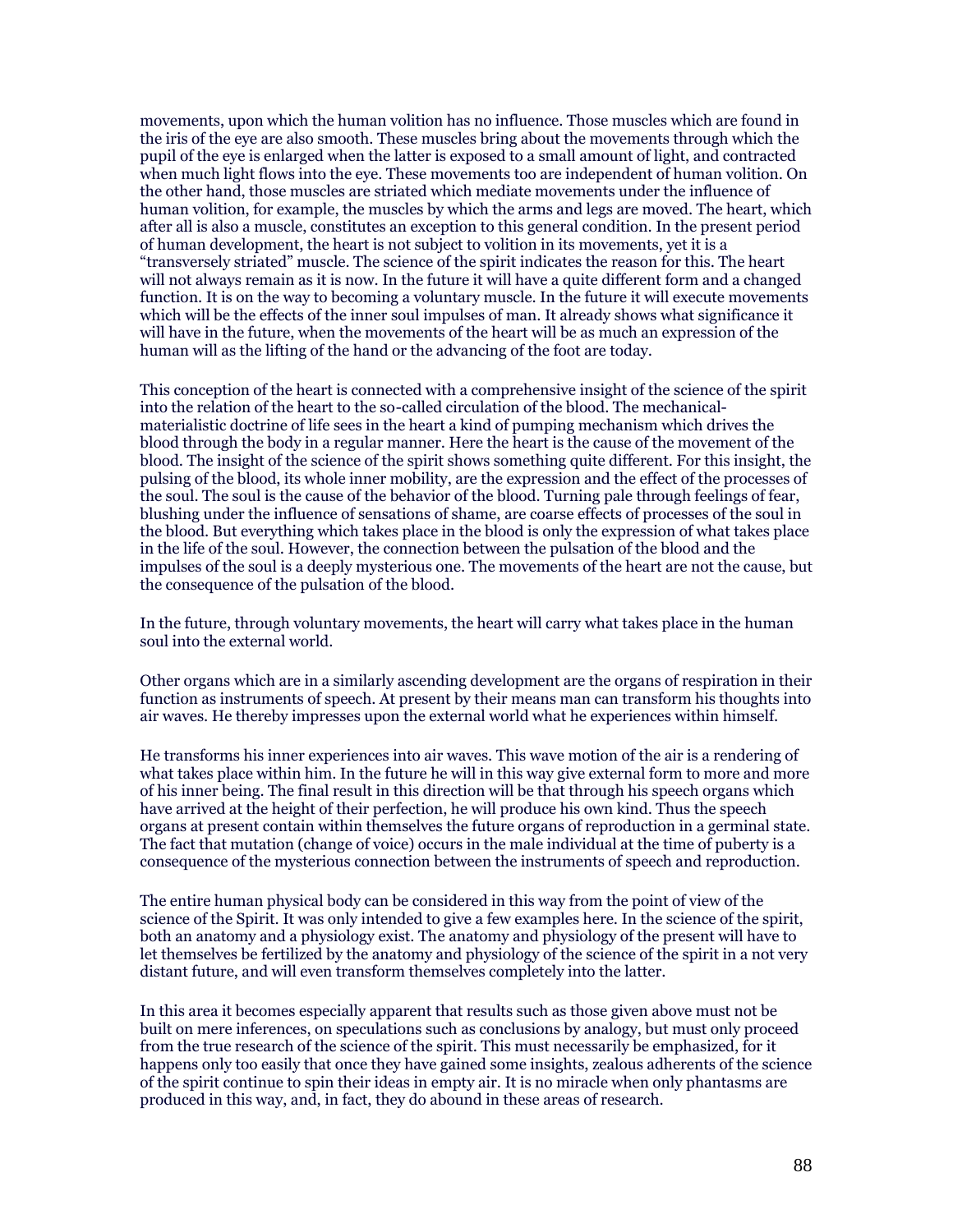One could, for instance, proceed to draw the following conclusion from the description given above: Because the human organs of reproduction in their present form will in the future be the first to lose their importance, they therefore were the first to receive it in the past, hence they are in a sense the oldest organs of the human body. Just the contrast of this is true. They were the last to receive their present form and will be the first to lose it again.

The following presents itself to spiritual scientific research. On the Sun, the physical human body had in a certain respect moved up to the level of plant existence. At that time it was permeated only by an ether body. On the Moon it took on the character of the animal body, because it was permeated by the astral body. But not all organs participated in this transformation into the animal character. A number of parts remained on the plant level. On the earth, after the integration of the "I," when the human body elevated itself to its present form, a number of parts still bore a decided plant character. But one must not imagine that these organs looked exactly like our present-day plants. The organs of reproduction belong among these organs. They still exhibited a plant character at the beginning of the earth development. This was known to the wisdom of the old Mysteries. The older art which has retained so much of the traditions of the Mysteries, represents hermaphrodites with plant-leaf like organs of reproduction. These are precursors of man which still had the old kind of reproductive organs (which were double-sexed). For example, this can be seen clearly in a hermaphrodite figure in the Capitoline Collection in Rome. When one looks into these matters one will also understand for instance the true reason for the presence of the fig leaf on Eve. One will accept true explanations for many old representations, while contemporary interpretations are, after all, only the result of a thinking which is not carried to its conclusion. We shall only remark in passing that the hermaphrodite figure mentioned above shows still other plant appendages. When it was made, the tradition still existed that in a very remote past certain human organs changed from a plant to an animal character.

All these changes of the human body are only the expression of the forces of transformation which lie in the ether body, the astral body, and the "I." The transformations of the physical human body accompany the acts of the higher parts of man. One can therefore understand the structure and the activity of this human body only if one absorbs oneself in the "Akasha Chronicle," which shows how the higher changes of the more spiritual and mental parts of man take place. Everything physical and material finds its explanation through the spiritual. Light is shed even on the *future* of the physical if one studies the spiritual.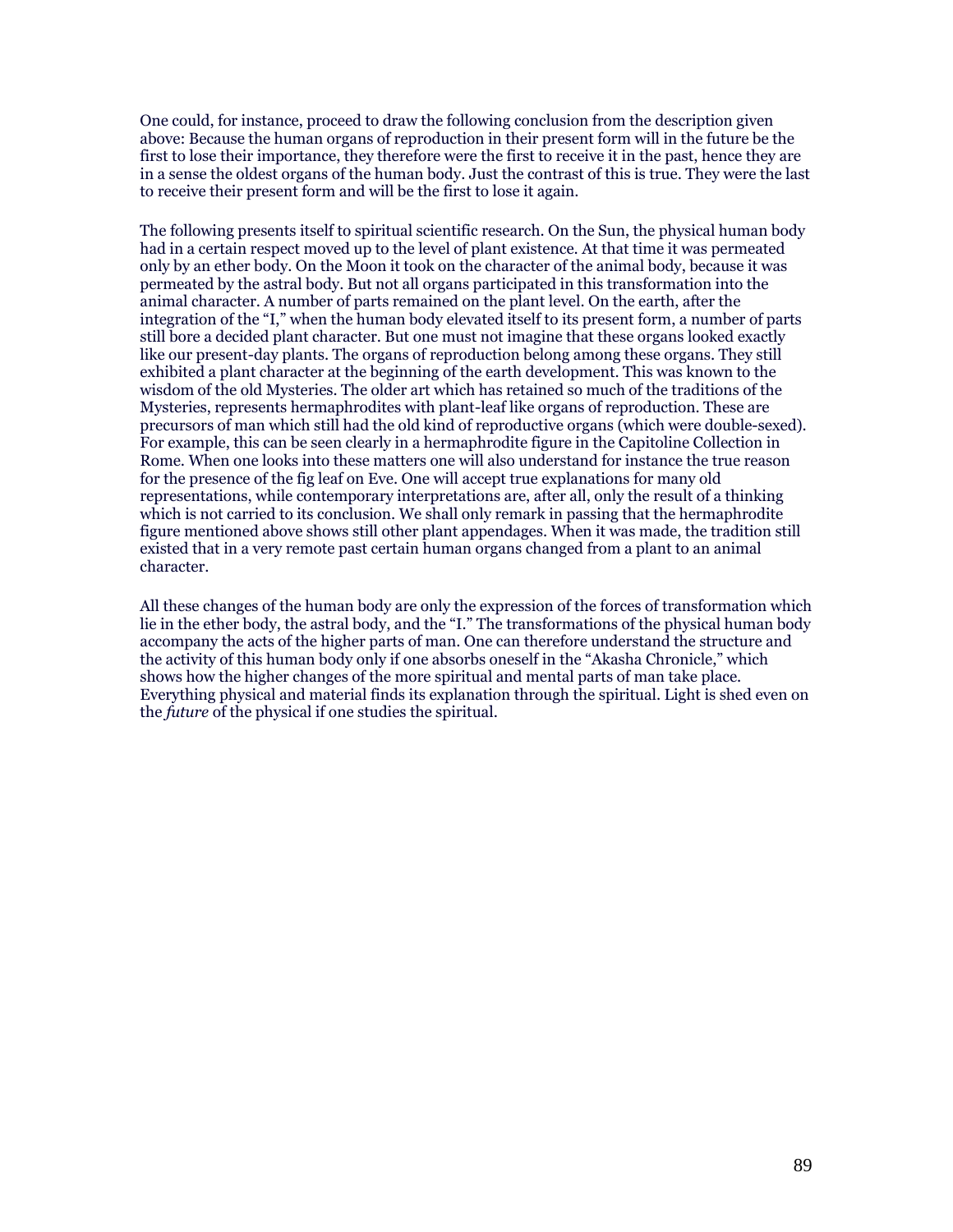#### **Answers to Questions**

*If we are to acquire new capacities through repeated incarnations in the successive races, if in addition nothing of what the soul has acquired through experience is again to be lost from its storehouse, &\$151; how is it to be explained that in mankind of today absolutely nothing remains of the capacities of the will, of the imagination, of the mastery of natural forces which were so highly developed in those periods?*

It is a fact that of the capacities which the soul has acquired in its transition through a stage of development, nothing is lost. But when a new capacity is acquired, the one previously gained assumes a different form. It then no longer manifests itself in its own character, but as a *basis* for the new capacity. Among the Atlanteans for instance, it was the faculty of memory which was acquired. Contemporary man indeed can form only a very weak conception of what the memory of an Atlantean could accomplish. But all that appears as *innate* concepts in our fifth root race, in Atlantis was only acquired through the memory. The concepts of space, time, number, etc. would present difficulties of a quite different order if contemporary man were obliged to be the first to acquire them. For the faculty which this contemporary man is to acquire is the combinatory understanding. Logic did not exist among the Atlanteans. But each previously acquired power of the soul must withdraw, in its own form, become submerged beneath the threshold of consciousness if a new one is to be acquired. For example, if the beaver were suddenly to become a thinking being, it would have to change its capacity for intuitively erecting its artful constructions into something else.

The Atlanteans also had for example, the capacity to control the life force in a certain way. They constructed their wonderful machines through this force. But on the other hand, they had nothing of the gift for story-telling which the peoples of the fifth root race possess. There are as yet no myths and fairy tales among them. The life-mastering power of the Atlanteans first appeared among the members of our race under the mask of mythology. In this form it could become the basis for the intellectual activity of our race. The great inventors among us are incarnations of "seers" of the Atlanteans. In their inspirations of genius is manifested what has as its basis something else, something that was like life-producing power in them during their Atlantean incarnation. Our logic, knowledge of nature, technology and so forth, grow from a foundation which was laid in Atlantis. If, for instance, an engineer could transform his combining faculty backward, something would result which was in the power of the Atlantean. All of Roman jurisprudence was the transformed will power of a former time. In this the will as such remained in the background, and instead of itself assuming *forms*, it transformed itself into the forms of thought which are manifested in legal concepts. The esthetic sense of the Greeks is built up on the basis of directly acting forces which among the Atlanteans were manifested in a magnificent breeding of plant and animal forms. In the imagination of Phidias lived something which the Atlantean used directly for the transformation of actual living beings.

#### *What is the relation of the science of the spirit, of theosophy, to the so-called secret sciences?*

Secret sciences have always existed. They were cultivated in the so-called mystery schools. Only the one who underwent certain tests could learn something of them. He was always told only as much as was appropriate for his intellectual, spiritual, and moral faculties. This had to be so, for when properly used, the higher insights are the key to a power which must lead to misuse in the hands of the unprepared. Some of the elementary teachings of mystery science have been popularized by the science of the spirit. The reason for this lies in the conditions prevailing in our time. With respect to the development of the understanding, mankind today, in its more advanced members, has progressed to the point where sooner or later it would of itself attain certain conceptions which were previously a part of secret knowledge. But it would acquire these conceptions in an atrophied, caricatured, and harmful form. Therefore some of those who are initiated into secret knowledge have decided to communicate a part of it to the public. It will thus become possible to measure human advances which take place in the course of cultural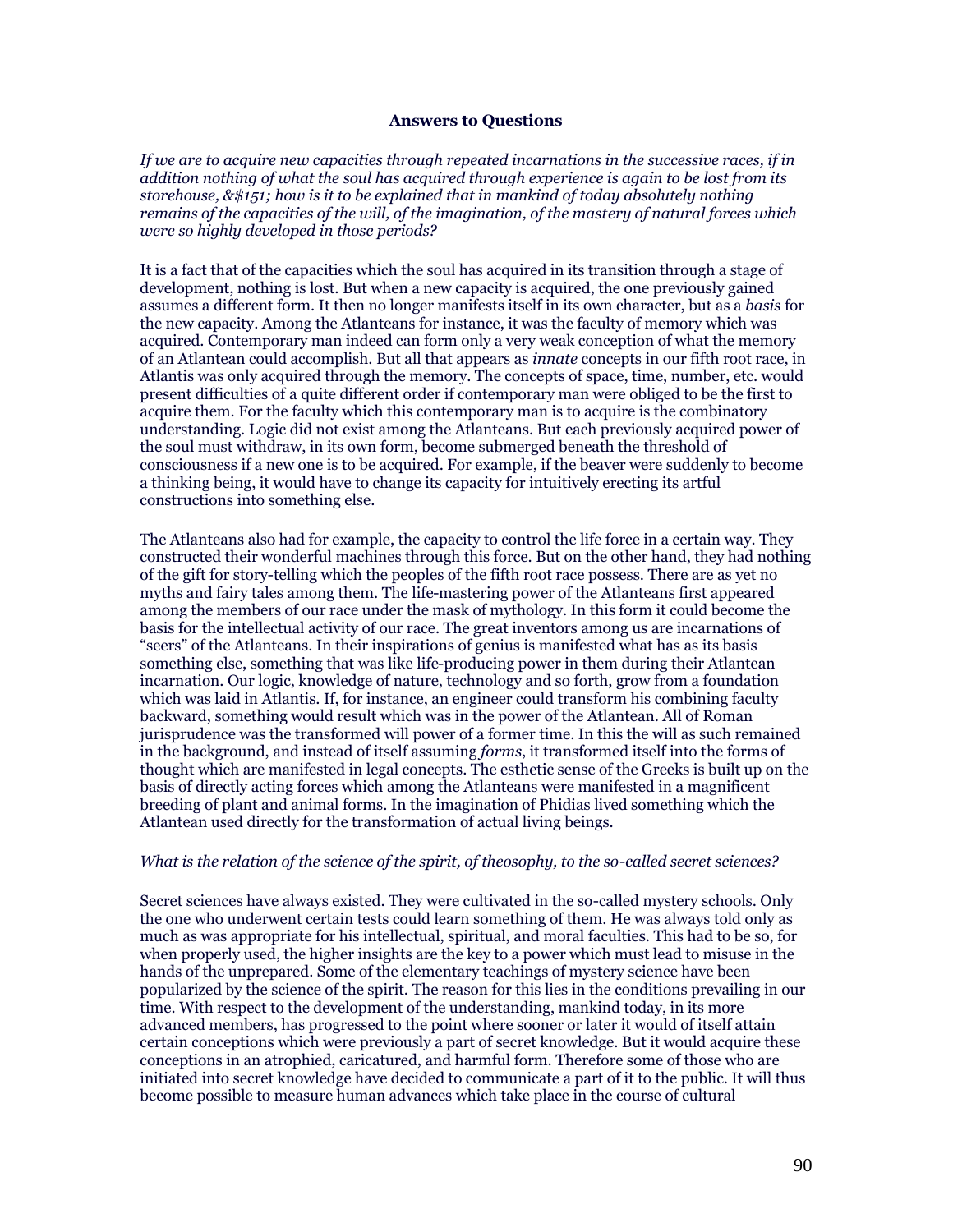development, with the measuring rod of true wisdom. Our knowledge of nature, for example, does lead to ideas about the causes of things. But without a deepening through mystery science these ideas can only be distortions. Our technology is approaching stages of development which can only redound to the good of mankind if the souls of men have been deepened in the sense of the spiritual scientific conception of life. As long as the peoples had nothing of modern knowledge of nature and modern technology, the form was salutary in which the highest teachings were communicated in religious images, in a manner which appealed merely to the emotional. Today mankind needs the same truths in a rational form. The world outlook of the science of the spirit is not an arbitrary development, but results from an insight into the historical fact just mentioned.

However, even today certain parts of secret knowledge can only be communicated to those who undergo the tests of initiation. Only those will be able to make use of the published part who do not limit themselves to an external noting of it, but who really assimilate these things internally and make them the content and the guiding principle of their lives. It is not a matter of mastering the teachings of the science of the spirit with the understanding, but of permeating feelings, emotions, the whole *life* with them. Only through such a permeating does one learn something of their truth. Otherwise they remain something which "one can believe or not believe." When correctly understood, the truths of the science of the spirit will give man a true foundation for his life, will let him recognize his value, his dignity, and his essence, and will give him the highest zest for living. For these truths enlighten him about his connection with the world around him; they show him his highest goals, his true destiny. They do this in a way which corresponds to the demands of the present, so that he need not remain caught in the contradiction between belief and knowledge. One can be a modern scientist and a scientist of the spirit at the same time. But, however, one must be one and the other in a true sense.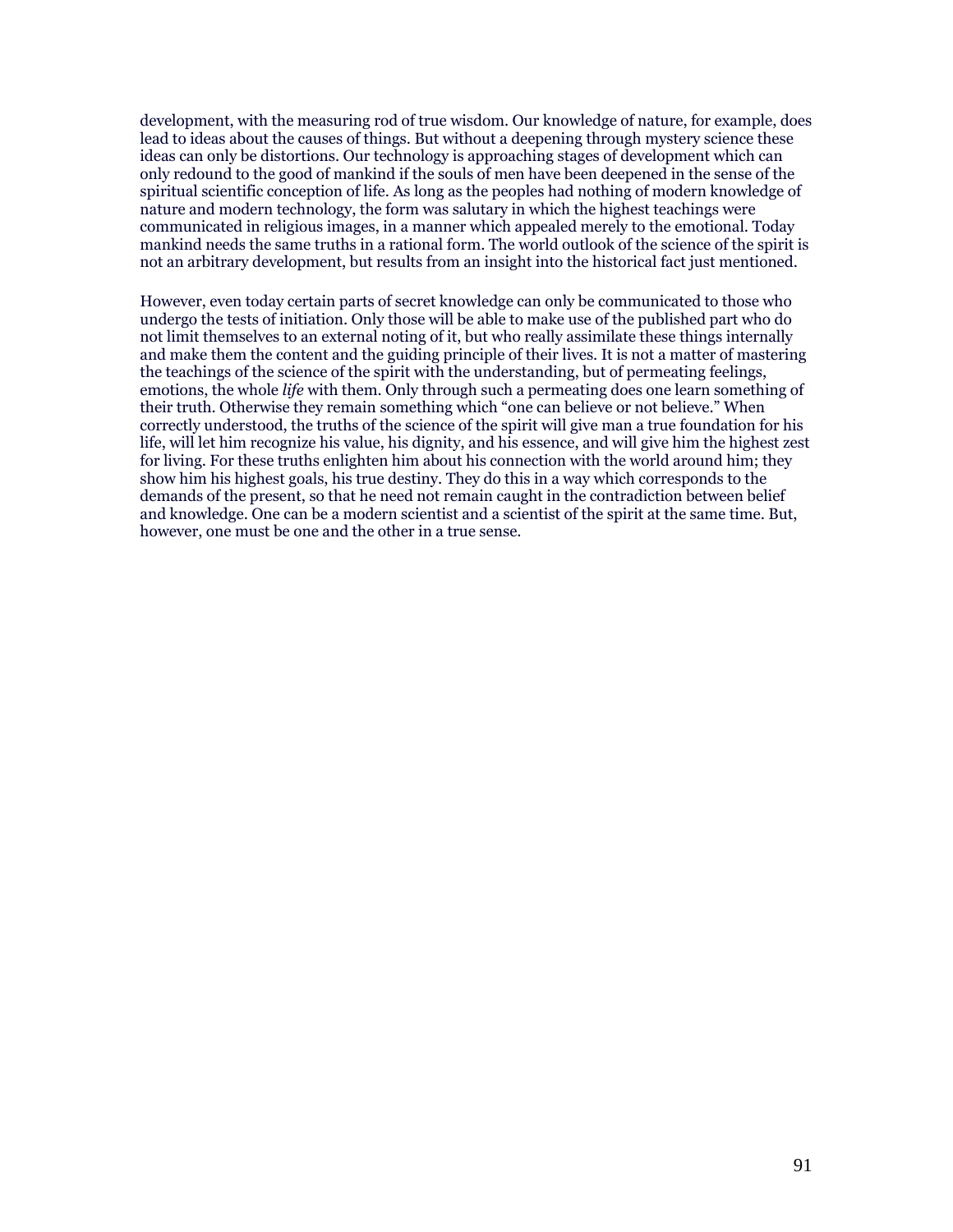### **Prejudices Arising from Alleged Science (1904)**

IT IS CERTAINLY TRUE that much in the intellectual life of the present makes it difficult for one who is seeking the truth to accept spiritual scientific (theosophical) insights. And what has been said in the essays on the *Lebensfragen der theosophischen Bewegung* (Vital Questions of the (Theosophical Movement) can be taken as an indication of the reasons which exist especially for the conscientious seeker of truth in this respect. Many statements of the scientist of the spirit must appear entirely fantastic to him who tests them against the certain conclusions which he feels obliged to draw from what he has encountered as the facts of the research of natural science. To this is added the fact that this research can point to the enormous blessings it has bestowed and continues to bestow on human progress. What an overwhelming effect is produced when a personality who wants to see a view of the world built exclusively on the results of this research, can utter the proud words: "For there lies an abyss between these two extreme conceptions of life: one for this world alone, the other for heaven. But up to the present day, traces of a paradise, of a life of the deceased, of a personal God, have nowhere been found by human science, by that inexorable science which probes into and dissects everything, which does not shrink back before any mystery, which explores heaven beyond the stars of the nebula, analyzes the infinitely small atoms of living cells as well as of chemical bodies, decomposes the substance of the sun, liquefies the air, which will soon telegraph by wireless transmission from one end of the earth to the other, and already today sees through opaque bodies, which introduces navigation under the water and in the air, and opens new horizons to us through radium and other discoveries; this science which, after having shown the true relationship of all living beings among themselves and their gradual changes in form, today draws the organ of the human soul, the brain, into the sphere of its penetrating research." (Prof. August Forel, *Leben und Tod* (Life and Death) Munich, 1908, page 3). The certainty with which one thinks it possible to build on such a basis betrays itself in the words which Forel joins to the remarks quoted above: "In proceeding from a monistic conception of life, *which alone takes all scientific facts into account*, we leave the supernatural aside and turn to the book of nature." Thus, the serious seeker after truth is confronted by two things which put considerable obstacles in the way of any inkling he may have of the truth of the communications of the science of the spirit. If a feeling for such communications lives in him, even if he also senses their inner well-founded-ness by means of a more delicate logic, he can be driven toward the suppression of such impulses when he has to tell himself two things. First of all, the authorities who know the cogency of positive facts consider that everything "supersensible" springs only from day-dreams and unscientific superstition. In the second place, by devoting myself to these transcendental matters, I run the risk of becoming an impractical person of no use in life. For everything which is accomplished in practical life must be firmly rooted in the "ground of reality."

Not all of those who find themselves in such a dilemma will find it easy to work their way through to a realization of how matters really stand with respect to the two points we have cited. If they could do it, with respect to the first point they would, for instance, see the following: The results of the science of the spirit are nowhere in conflict with the factual research of natural science. Everywhere that one looks at the relation of the two in an *unprejudiced* manner, there something quite different becomes apparent for our time. It turns out that this factual research is steering toward a goal which in a by no means distant future, will bring it into full harmony with what spiritual research ascertains in certain areas from its supersensible sources. From hundreds of cases which could be adduced as proof for this assertion, we shall cite a characteristic one here.

In my lectures on the development of the earth and of mankind, it has been pointed out that the ancestors of the present-day civilized peoples lived in a land-area which at one time was situated in that part of the surface of the earth which today is occupied by a large portion of the Atlantic Ocean. In the essays, *From the Akasha Chronicle*, it is rather the soul-spiritual qualities of these Atlantean ancestors which have been indicated. In oral presentations also has often been described how the earth surface looked in the old Atlantean land. It was said that at that time the air was saturated with water mist vapors. Man lived in the water mist, which in certain regions never lifted to the point where the air was completely clear. Sun and moon could not be seen as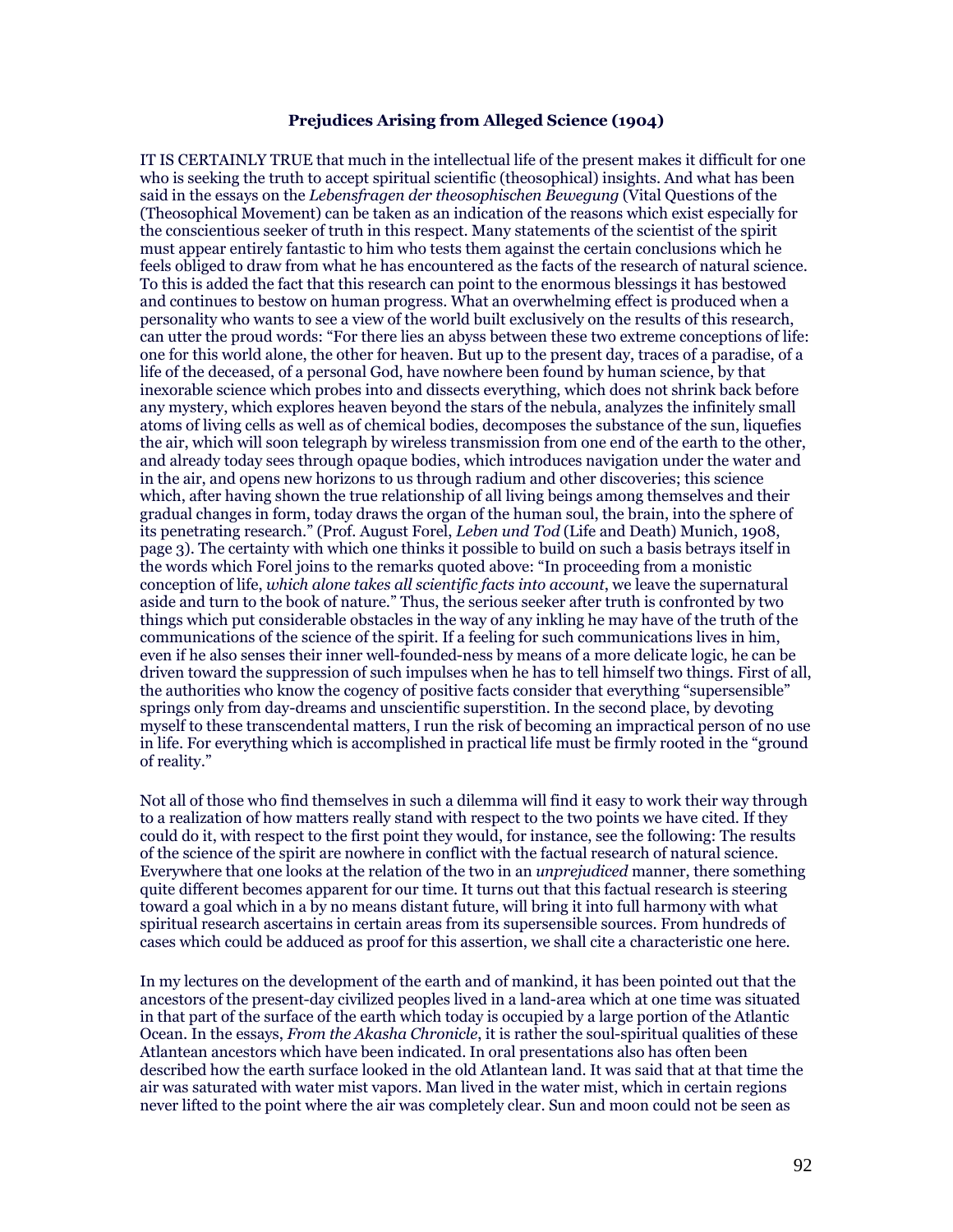they are today, but were surrounded by colored coronas. A distribution of rain and sunshine, such as occurs at present, did not exist at that time. One can clairvoyantly explore this old land; the phenomenon of the rainbow did not exist at that time. It only appeared in the post-Atlantean period. Our ancestors lived in a country of mist. These facts have been ascertained by purely supersensible observation, and it must even be said that the spiritual researcher does best to renounce all deductions based on his knowledge of natural science, for through such deductions his unprejudiced inner sense of spiritual research is easily misled. With such observations one should now compare certain ideas toward which some natural scientists feel themselves impelled at present. Today there are scientists who find themselves forced by facts to assume that at a certain period of its development the earth was enveloped in a cloud mass. They point out that at present also, clouded skies exceed the unclouded, so that life is still to a large extent under the influence of sunlight which is weakened by the formation of clouds, hence one cannot say that life could not have developed under the cloud cover of that Atlantean time. They further point out that those organisms which can be considered among the oldest of the plant world are of a kind which also develop without direct sunlight. Thus, among the forms of this older plant world those desert-type plants which need direct sunlight and dry air, are not present. And also with respect to the animal world, a scientist, Hilgard, has pointed out that the giant eyes of extinct animals, for instance, of the Ichthyosaurus, indicate that a dim illumination must have prevailed on the earth in their time. I do not mean to regard such views as not needing correction. They interest the spiritual researcher less through what they state than through the *direction* into which factual research finds itself forced. Even the periodical *Kosmos*, which has a more or less Haeckelian point of view, some time ago published an essay worthy of consideration which, because of certain facts of the plant and animal world, indicated the possibility of a former Atlantean Continent.

If one brought together a greater number of such matters one could easily show how true natural science is moving in a direction which in the future will cause it to join the stream which at present already carries the waters of the springs of spiritual research. It cannot be emphasized too strongly that spiritual research is nowhere in contradiction with the *facts* of natural science. Where its adversaries see such a contradiction, this does not relate to facts, but to the *opinions* which these adversaries have formed, and which they *believe* necessarily result from the facts. But in truth there is not the slightest connection between the opinion of Forel quoted above, for instance, and the facts of the stars of the nebulas, the nature of the cells, the liquefaction of the air, and so forth. This *opinion* represents nothing but a *belief* which many have formed out of a need for believing, which clings to the sensory-real, and which they place *beside* the facts. This belief is very dazzling for present-day man. It entices him to an inner intolerance of a quite special kind. Its adherents are blinded to the point where they consider their own opinion to be the only "scientific" one, and ascribe the views of others merely to prejudice and superstition. Thus it is really strange when one can read the following sentences in a newly-published book on the phenomena of the soul life [Hermann Ebbinghaus, *Abriss der Psychologie* (Outline of Psychology) ]: "As a help against the impenetrable darkness of the future and the insuperable might of inimical powers, the soul creates *religion* for itself. As in other experiences involving ignorance or incapacity, under the pressure of uncertainty and the terror of great dangers, ideas as to how help can be found here, are quite naturally forced upon man in the same way in which one thinks of water when in danger from fire, of the helpful comrade in the peril of combat." "In the lower stages of civilization, where man still feels himself to be quite impotent and to be surrounded by sinister dangers at every step, the feeling of fear, and correspondingly, the belief in evil spirits and demons naturally entirely prevail. In higher stages on the other hand, where a more mature insight into the interconnection of things and a greater power over them produce a certain self-confidence and stronger hopes, a feeling of confidence in invisible powers comes to the fore and with it the belief in good and benevolent spirits. But on the whole, both fear and love, side by side, remain permanently characteristic of the feeling of man toward his gods, except that their relation to one another changes according to the circumstances." — "These are the roots of religion . . . fear and need are its mothers, and although it is principally perpetuated by authority once it has come into existence, still it would have died out long since if it were not constantly being reborn out of these two."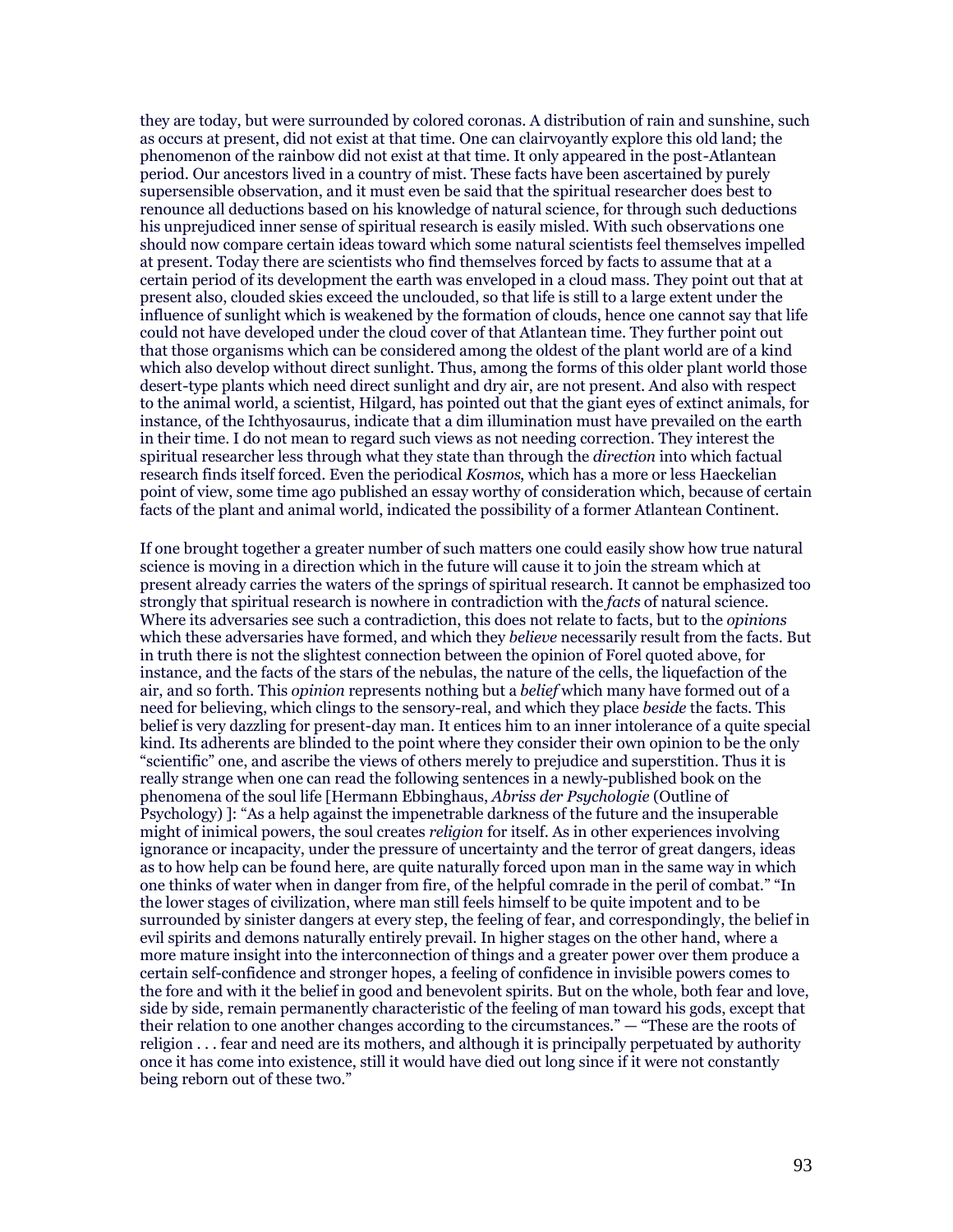Everything in these assertions has been shifted and thrown into disorder, and this disorder is illuminated from the wrong points of view. Furthermore, he who maintains this opinion is firm in his conviction that his opinion must be a generally binding truth. First of all, the content of religious conceptions is confused with the nature of religious feelings. The *content* of religious conceptions is taken from the region of the supersensible worlds. The religious feeling, for example, fear and love of the supersensible entities, is made the creator of this content without further ado, and it is assumed without hesitation that nothing real corresponds to the religious conceptions. It is not even considered remotely possible that there could be a true *experience* of supersensible worlds, and that the feelings of fear and love then cling to the reality which is given by this experience, just as no one thinks of water when in danger from fire, of the helpful comrade in the peril of combat, if he has not known water and comrade previously. In this view, the science of the spirit is declared to be day-dreaming because one makes religious feeling the creator of entities which one simply regards as non-existent. This way of thinking totally lacks the consciousness that it is possible to experience the content of the supersensible world, just as it is possible for the external senses to experience the ordinary world of the senses.

The odd thing that often happens with such views is that they resort to the kind of deduction to support *their* belief which they represent as improper in their adversaries. For example, in the above-mentioned work of Forel the sentence appears, "Do we not live in a way a hundred times truer, warmer, and more interestingly when we base ourselves on the ego, and find ourselves again in the souls of our descendants, rather than in the cold and nebulous fata morgana of a hypothetical heaven among the equally hypothetical songs and trumpet soundings of supposed angels and archangels, which we cannot imagine, and which therefore mean nothing to us." But what has that which "one" finds "warmer," "more interesting," to do with the truth? If it is true that one should not deduce a spiritual life from fear and hope, is it then right to deny this spiritual life because one finds it to be "cold" and "uninteresting"? With respect to those personalities who claim to stand on the "firm ground of scientific facts," the spiritual researcher is in the following position. He says to them, Nothing of what you produce in the way of such facts from geology, paleontology, biology, physiology, and so forth is denied by me. It is true that many of your assertions are in need of correction through other facts. But such a correction will be brought about by natural science itself. Apart from that, I say "yes" to what you advance. It does not enter my mind to fight you when you advance facts. But your facts are only a part of reality. The other part are the *spiritual* facts, through which the occurrence of the sensory ones first becomes understandable. These facts are not hypotheses, not something which "one" cannot imagine, but something *lived* and *experienced* by spiritual research. What you advance beyond the facts you have observed is, without your realizing it, nothing other than the opinion that those spiritual facts cannot exist. As a matter of fact, you advance nothing as the proof of your assertion except that such spiritual facts are unknown to you. From this you deduce that they do not exist and that those who claim to know something of them are dreamers and visionaries. The spiritual researcher does not take even the smallest part of your world from you; he only adds his own to it. But you are not satisfied that he should act in this way; you say  $-$  although not always clearly  $-$ "'One' must not speak of anything except of that of which we speak; we demand not only that that be granted to us of which we know something, but we require that all that of which we know nothing be declared idle phantasms." The person who wants to have anything to do with such "logic" cannot be helped for the time being. With *this* logic he may understand the sentence: "Our I has formerly lived directly in our human ancestors, and it will continue to live in our direct or indirect descendants." (Forel, *Leben und Tod* (Life and Death), page 21.) Only he should not add, "Science *proves* it," as is done in this work. For in this case science "proves" nothing, but a belief which is chained to the world of the senses sets up the dogma: That of which I can imagine nothing must be considered as delusion; and he who sins against my assertion offends against true science.

The one who knows the development of the human soul finds it quite understandable that men's minds are dazzled for the moment by the enormous progress of natural science and that today they cannot find their way among the forms in which great truths are traditionally transmitted. The science of the spirit gives such forms back to mankind. It shows for example how the Days of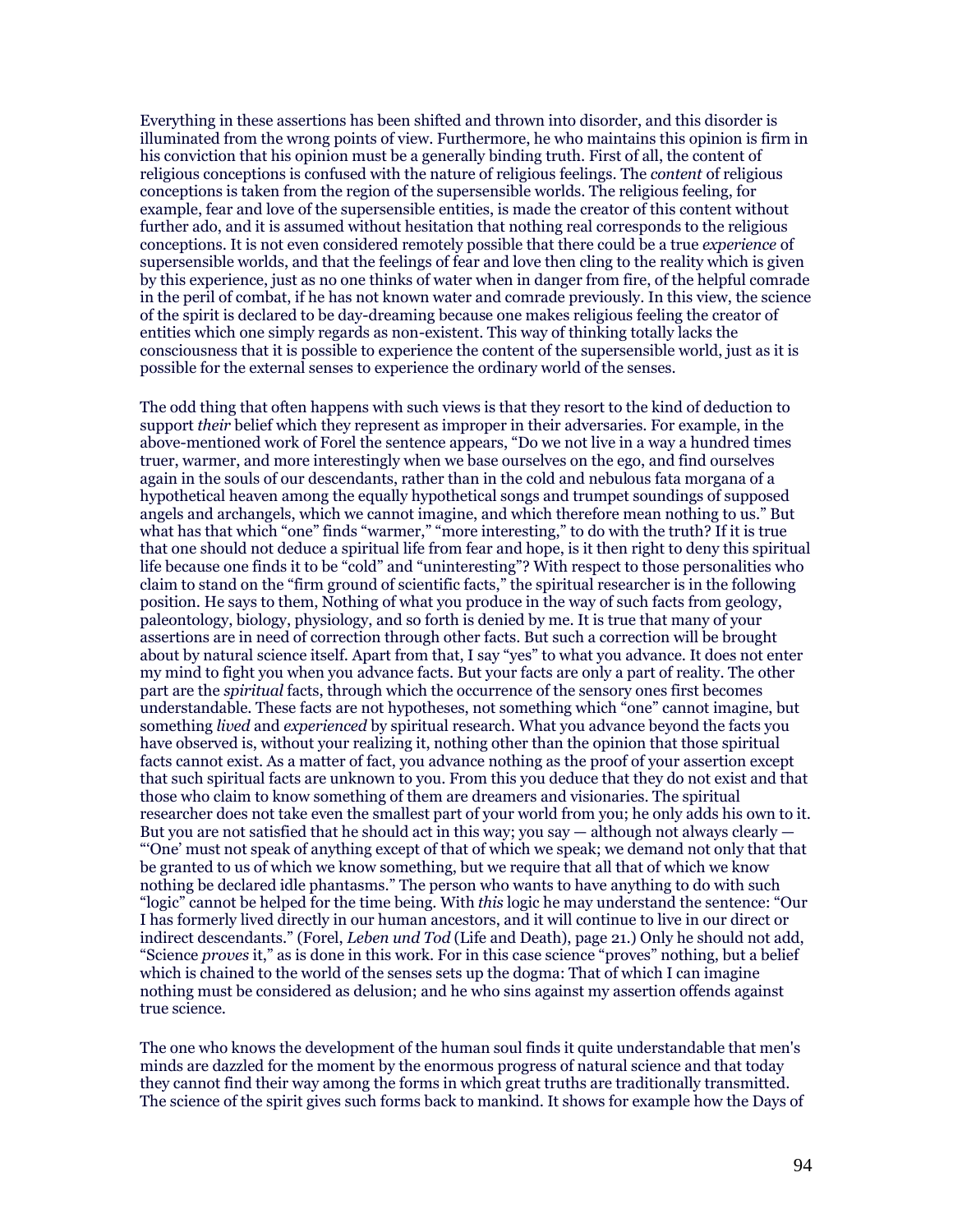Creation of the Bible represent things which are unveiled to the **clairvoyant eye.\*** A mind chained to the world of the senses finds only that the Days of Creation contradict the results of geology and so forth. In understanding the deep truths of these Days of Creation, the science of the spirit is equally far removed from making them evaporate as a mere "poetry of myths," and from employing any kind of allegorical or symbolical methods of explanation. *How* it proceeds is indeed quite unknown to those who still ramble on about the contradiction between these Days of Creation and science. Further, it must not be thought that spiritual research finds its knowledge in the Bible. It has its own methods, finds truths independently of all documents and then recognizes them in the latter. This way is necessary for many present-day seekers after truth. For they demand a spiritual research which bears within itself the same character as natural science. And only where the nature of this science of the spirit is not recognized does one become perplexed when it is a matter of protecting the facts of the supersensible world from opinions which appear to be founded on natural science. Such a state of mind was even anticipated by a man of warm soul, who however could not find the supersensible content of the science of the spirit. Almost eighty years ago this personality, Schleiermacher, wrote to the much younger Lücke: "When you consider the present state of natural science, how more and more it assumes the form of an encompassing account of the universe, what do you then feel the future will bring, I shall not even say for our theology, but for our evangelical Christianity? . . . I feel that we shall have to learn to do without much of what many are still accustomed to consider as being inseparably connected with the nature of Christianity. I shall not even speak of the Six Days' Work, but the *concept of creation*, as it is usually interpreted . . . How long will it be able to stand against the power of a world-outlook formed on the basis of scientific reasonings which nobody can ignore? . . . What is to happen, my dear friend? I shall not see this time, and can quietly lie down to sleep; but you, my friend, and your contemporaries, what do you intend to do?" (*Theologische Studien und Kritiken von Ullmann und Umbreit* (Theological Studies and Criticism by Ullmann and Umbreit), 1829, page 489). At the basis of this statement lies the opinion that the "scientific *reasonings*" are a necessary result of the facts. If this were so, then "nobody" could ignore them, and he whose feeling draws near the supersensible world can wish that he may be allowed "quietly to lie down to sleep" in the face of the assault of science against the supersensible world. The prediction of Schleiermacher has been realized, insofar as the "scientific reasonings" have established themselves in wide circles. But at the same time, today there exists a possibility of coming to know the supersensible world in just as "scientific" a manner as the interrelationships of sensory facts. The one who familiarizes himself with the science of the spirit in the way this is possible at present, will be preserved from many superstitions by it, and will become able to take the supersensible facts into his conceptual store, thereby divesting himself of the superstition that fear and need have created this supersensible world.

The one who is able to struggle through to this view will no longer be held back by the idea that he might be estranged from reality and practical life by occupying himself with the science of the spirit. He will then realize how the true science of the spirit does not make life poorer, but richer. It will certainly not mislead him into underestimating telephones, railroad technology, and aerial navigation; but in addition he will see many other practical things which remain neglected today, when one believes only in the world of the senses and therefore recognizes only a part of the truth rather than all of it.

<sup>\*</sup> Compare: Rudolf Steiner, *Die Geheimnisse der biblischen Schopfungsgeschichte* (The Secrets of the Biblical History of Creation), Freiburg i, Br., 1954.